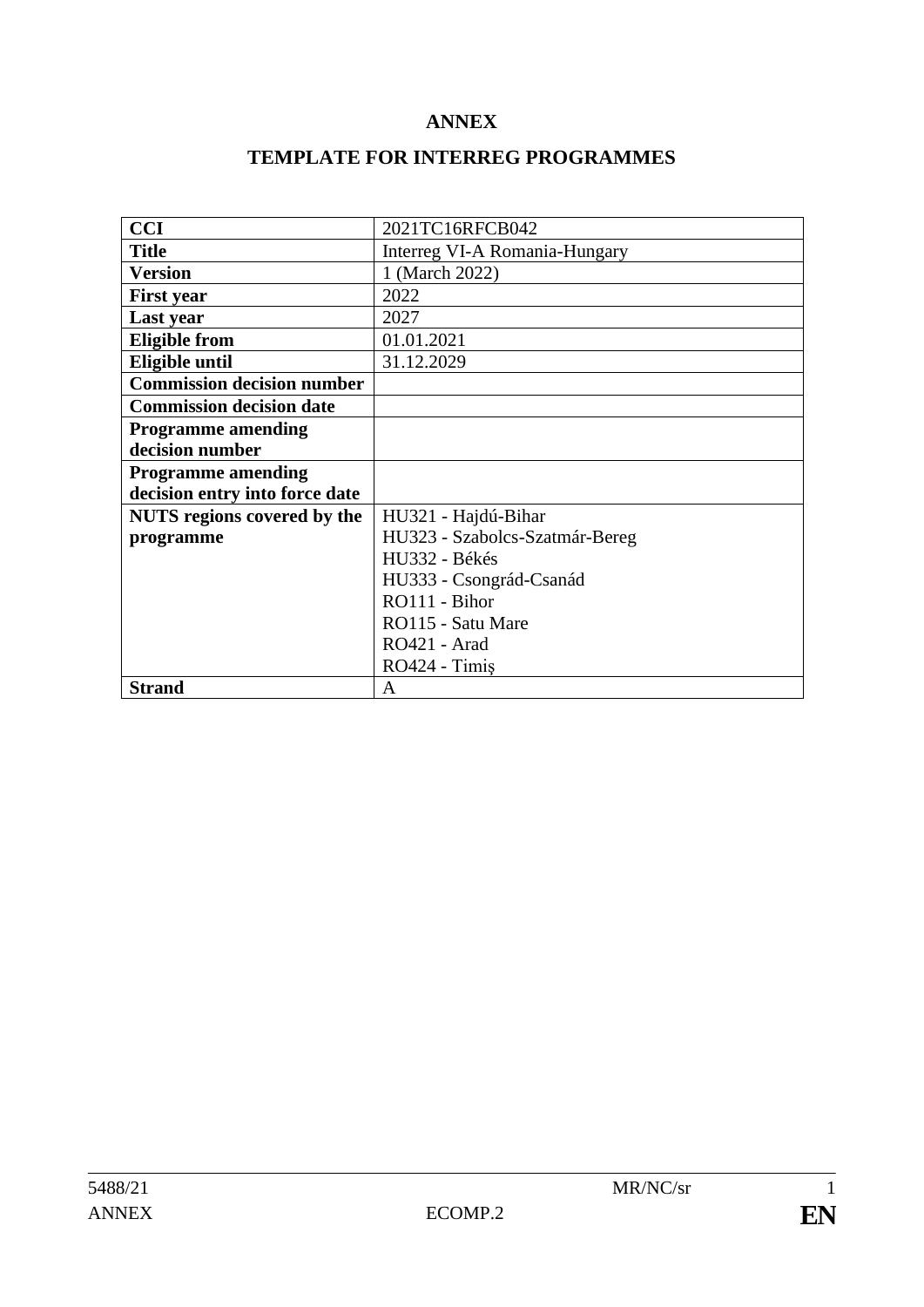### **Table of contents**

| 1.2. Joint programme strategy: Summary of main joint challenges, taking into account economic,<br>social and territorial disparities as well as inequalities, joint investment needs and complimentary<br>and synergies with other funding programmes and instruments, lessons-learnt from past experience<br>and macro-regional strategies and sea-basin strategies where the programme area as a whole or |  |
|-------------------------------------------------------------------------------------------------------------------------------------------------------------------------------------------------------------------------------------------------------------------------------------------------------------------------------------------------------------------------------------------------------------|--|
|                                                                                                                                                                                                                                                                                                                                                                                                             |  |
|                                                                                                                                                                                                                                                                                                                                                                                                             |  |
|                                                                                                                                                                                                                                                                                                                                                                                                             |  |
|                                                                                                                                                                                                                                                                                                                                                                                                             |  |
| 1.2.5 Complementarities and synergies with other funding programmes and instruments  19                                                                                                                                                                                                                                                                                                                     |  |
|                                                                                                                                                                                                                                                                                                                                                                                                             |  |
| 1.3. Justification for the selection of policy objectives and the Interreg specific objectives,<br>corresponding priorities, specific objectives and the forms of support, addressing, where                                                                                                                                                                                                                |  |
|                                                                                                                                                                                                                                                                                                                                                                                                             |  |
|                                                                                                                                                                                                                                                                                                                                                                                                             |  |
| Priority 1. Cooperation for a green and more resilient cross-border area between Romania and                                                                                                                                                                                                                                                                                                                |  |
|                                                                                                                                                                                                                                                                                                                                                                                                             |  |
| PO2 - (iv) Promoting climate change adaptation and disaster risk prevention and disaster                                                                                                                                                                                                                                                                                                                    |  |
| 2.1.1.1. Related types of action, and their expected contribution to those specific objectives and to                                                                                                                                                                                                                                                                                                       |  |
|                                                                                                                                                                                                                                                                                                                                                                                                             |  |
|                                                                                                                                                                                                                                                                                                                                                                                                             |  |
| 2.1.1.4. Indication of the specific territories targeted, including the planned use of ITI, CLLD or                                                                                                                                                                                                                                                                                                         |  |
|                                                                                                                                                                                                                                                                                                                                                                                                             |  |
| 2.1.1.6. Indicative breakdown of the EU programme resources by type of intervention 36                                                                                                                                                                                                                                                                                                                      |  |
|                                                                                                                                                                                                                                                                                                                                                                                                             |  |
| PO2 - (ii) Promoting renewable energy in accordance with Directive (EU) 2018/2001, including                                                                                                                                                                                                                                                                                                                |  |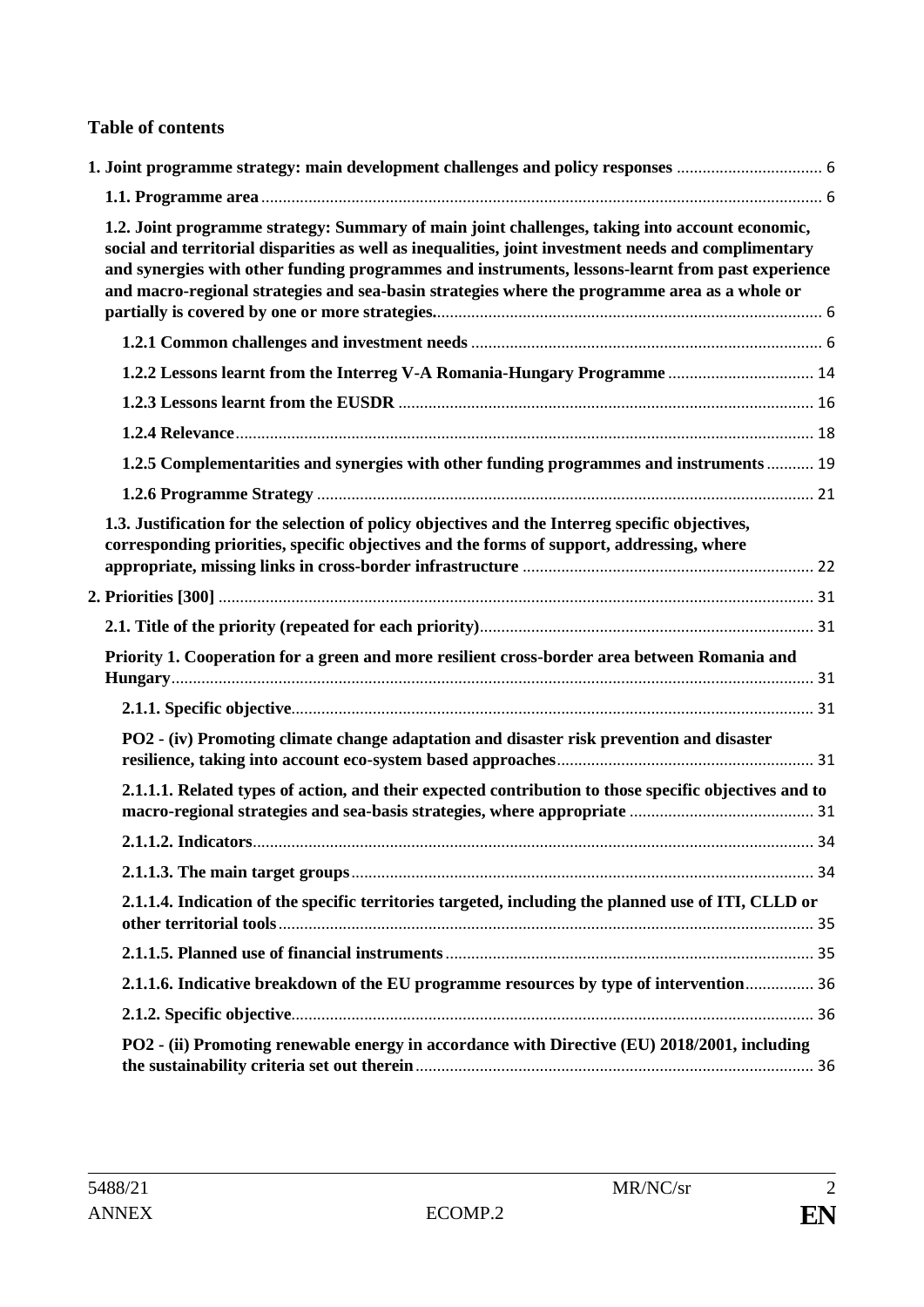| 2.1.2.1. Related types of action, and their expected contribution to those specific objectives and to                                                                                                |  |
|------------------------------------------------------------------------------------------------------------------------------------------------------------------------------------------------------|--|
|                                                                                                                                                                                                      |  |
|                                                                                                                                                                                                      |  |
| 2.1.2.4. Indication of the specific territories targeted, including the planned use of ITI, CLLD or                                                                                                  |  |
|                                                                                                                                                                                                      |  |
| 2.1.2.6. Indicative breakdown of the EU programme resources by type of intervention 40                                                                                                               |  |
|                                                                                                                                                                                                      |  |
| PO2 - (vii) enhancing protection and preservation of nature, biodiversity and green<br>infrastructure, including in urban areas, and reducing all forms of pollution  41                             |  |
| 2.1.3.1. Related types of action, and their expected contribution to those specific objectives and to                                                                                                |  |
|                                                                                                                                                                                                      |  |
|                                                                                                                                                                                                      |  |
|                                                                                                                                                                                                      |  |
| 2.1.3.4. Indication of the specific territories targeted, including the planned use of ITI, CLLD or                                                                                                  |  |
|                                                                                                                                                                                                      |  |
| 2.1.3.6. Indicative breakdown of the EU programme resources by type of intervention 45                                                                                                               |  |
|                                                                                                                                                                                                      |  |
| Priority 2. Cooperation for a more social and cohesive Programme Area between Romania and                                                                                                            |  |
|                                                                                                                                                                                                      |  |
| PO4 - (v) ensuring equal access to health care and fostering resilience of health systems, including<br>primary care, and promoting the transition from institutional to family- and community-based |  |
| 2.2.1.1. Related types of action, and their expected contribution to those specific objectives and to                                                                                                |  |
|                                                                                                                                                                                                      |  |
|                                                                                                                                                                                                      |  |
| 2.2.1.4. Indication of the specific territories targeted, including the planned use of ITI, CLLD or                                                                                                  |  |
|                                                                                                                                                                                                      |  |
| 2.2.1.6. Indicative breakdown of the EU programme resources by type of intervention 50                                                                                                               |  |
|                                                                                                                                                                                                      |  |
|                                                                                                                                                                                                      |  |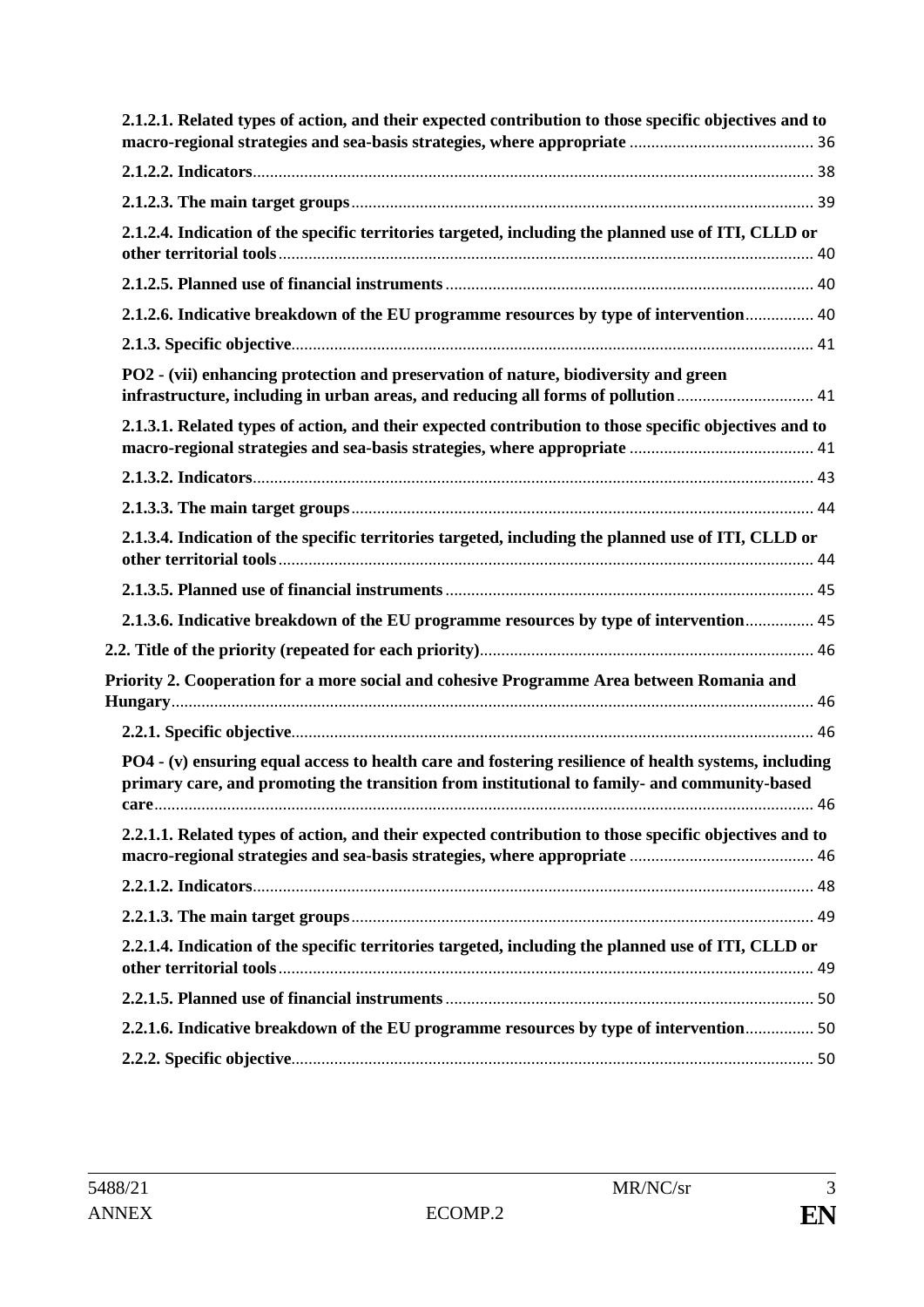| PO4 - (vi) enhancing the role of culture and sustainable tourism in economic development, social                                                                                                        |  |
|---------------------------------------------------------------------------------------------------------------------------------------------------------------------------------------------------------|--|
| 2.2.2.1. Related types of action, and their expected contribution to those specific objectives and to                                                                                                   |  |
|                                                                                                                                                                                                         |  |
|                                                                                                                                                                                                         |  |
| 2.2.2.4. Indication of the specific territories targeted, including the planned use of ITI, CLLD or                                                                                                     |  |
|                                                                                                                                                                                                         |  |
| 2.2.2.6. Indicative breakdown of the EU programme resources by type of intervention 55                                                                                                                  |  |
|                                                                                                                                                                                                         |  |
| Priority 3. A more sustainable, community-based and effective cross-border cooperation  56                                                                                                              |  |
|                                                                                                                                                                                                         |  |
|                                                                                                                                                                                                         |  |
| 2.3.1.1 Related types of action, and their expected contribution to those specific objectives and to                                                                                                    |  |
|                                                                                                                                                                                                         |  |
|                                                                                                                                                                                                         |  |
| 2.3.1.4 Indication of the specific territories targeted, including the planned use of ITI, CLLD or                                                                                                      |  |
|                                                                                                                                                                                                         |  |
| 2.3.1.6 Indicative breakdown of the EU programme resources by type of intervention 60                                                                                                                   |  |
|                                                                                                                                                                                                         |  |
|                                                                                                                                                                                                         |  |
|                                                                                                                                                                                                         |  |
| 4. Action taken to involve the relevant programme partners in the preparation of the Interreg<br>programme and the role of those programme partners in the implementation, monitoring and               |  |
|                                                                                                                                                                                                         |  |
| 5. Approach to communication and visibility for the Interreg programme (objectives, target audiences,<br>communication channels, including social media outreach, where appropriate, planned budget and |  |
|                                                                                                                                                                                                         |  |
| 6. Indication of support to small-scale projects, including small projects within small project funds 68                                                                                                |  |
|                                                                                                                                                                                                         |  |
|                                                                                                                                                                                                         |  |
|                                                                                                                                                                                                         |  |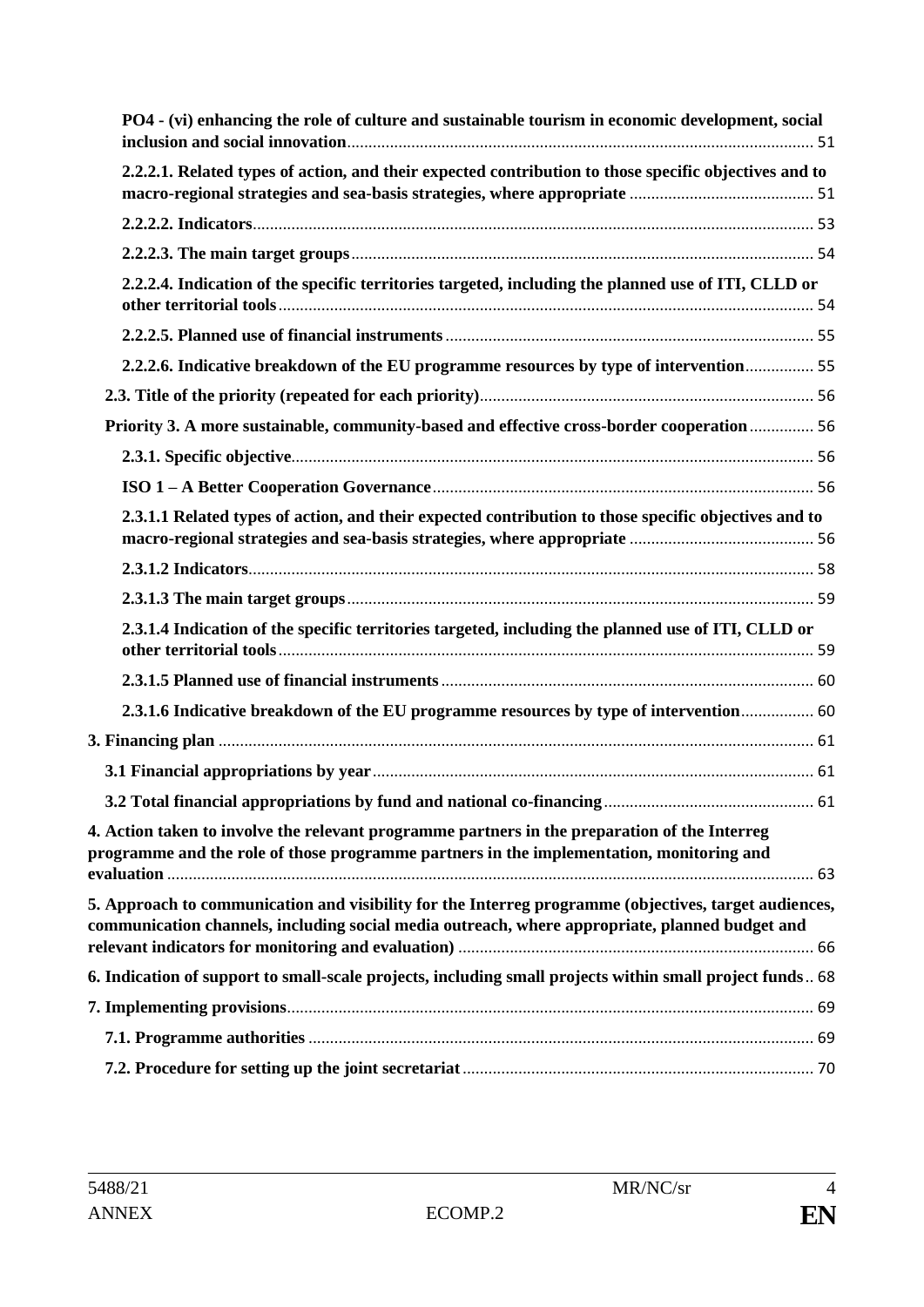| 7.3 Apportionment of liabilities among participating Member States and where applicable, the third |  |
|----------------------------------------------------------------------------------------------------|--|
| or partners countries and OCTs, in the event of financial corrections imposed by the managing      |  |
|                                                                                                    |  |
|                                                                                                    |  |
|                                                                                                    |  |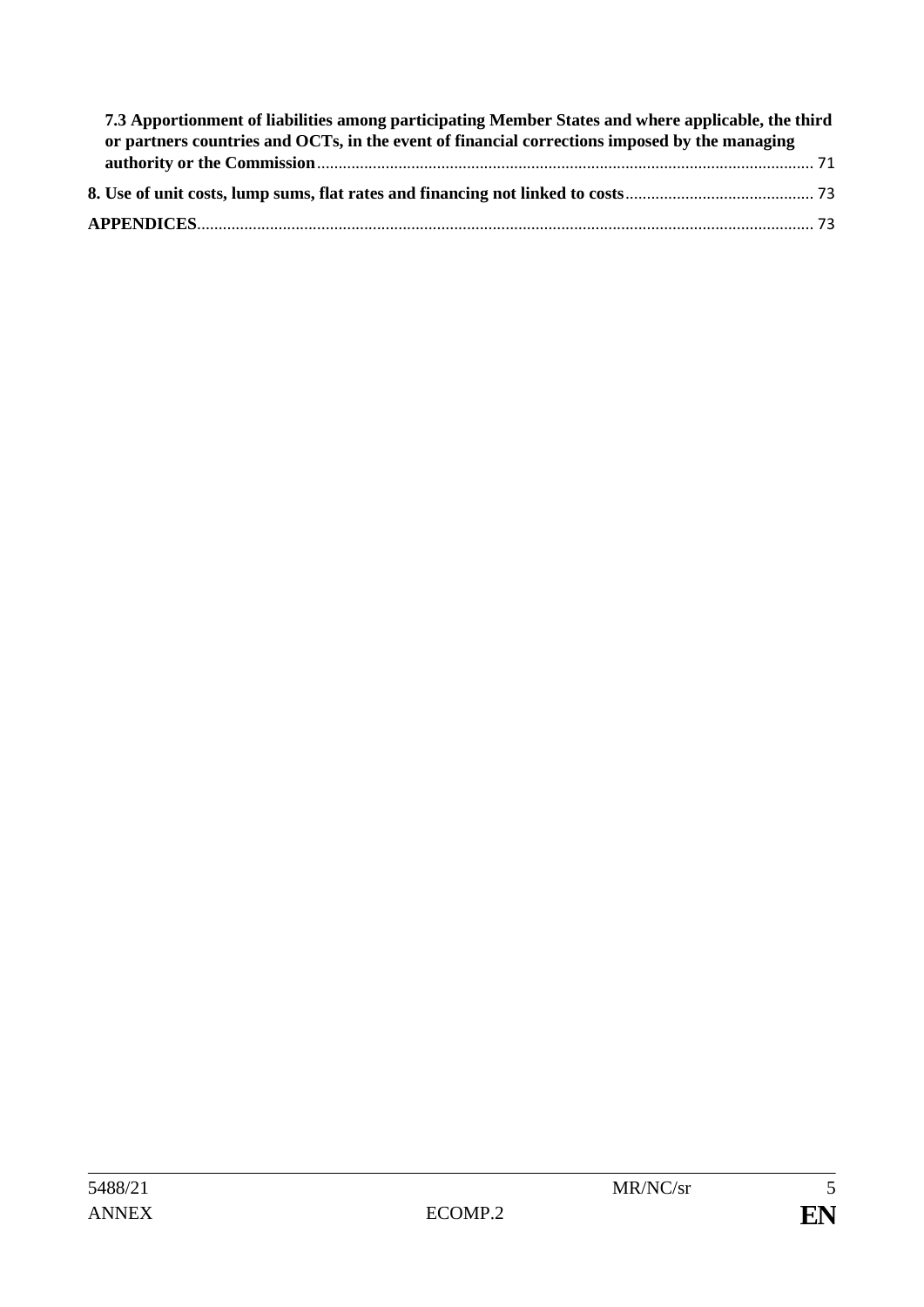# <span id="page-5-0"></span>**1. Joint programme strategy: main development challenges and policy responses**

# <span id="page-5-1"></span>**1.1. Programme area**

Reference: point (a) of Article 17(3), point (a) of Article 17(9) Text field [2 000]

The Programme area (PA) is composed of 4 counties on the Romanian side and 4 counties (NUTS 3 political and administrative units) on the Hungarian side, as follows: Szabolcs-Szatmár-Bereg (HU323), Hajdú-Bihar (HU321), Békés (HU332), Csongrád-Csanád (HU333) in Hungary; Satu Mare (RO115), Bihor (RO111), Arad (RO421), Timiș (RO424) in Romania. These counties are included in the following NUTS II statistical regions in Romania: North-West (RO11)- Bihor County, Satu Mare County and West (RO42) - Arad County and Timiș County. In Hungary: NUTS II Northern Great Plain (HU32) - Hajdú-Bihar County, Szabolcs-Szatmár-Bereg County and Southern Great Plain (HU33) - Békés County, Csongrád-Csanád County.

The PA administrative surface amounts to  $50,435.31 \text{ km}^2$ , out of which around  $56.3\%$  represents Romanian administrative area (11.9% of total national territory) and 43.7% Hungarian administrative area (14.15% of total national territory). In terms of administrative size of the component counties (NUTS3), these go from  $8,691.5 \text{ km}^2$  (Timiș) to half that  $(4,252.8 \text{ km}^2, \text{Cosongrád-Csanád})$ . The total length of the border is 450 km, crossed by 12 road corridors and 5 railways border crossing points. Four counties in the northern and southern border area (notably Szabolcs-Szatmár-Bereg and Satu Mare in the north, and Csongrád-Csanád and Timiș counties in the south) share the border area with neighbouring countries (Ukraine in the north and Serbia in the south).

The PA is composed of a total of 117 urban settlements and 672 rural settlements. Romania's border area has 36 urban settlements and 307 rural settlements, whilst the Hungarian`s border area has 81 urban settlements and 365 rural settlements.

The PA has almost 4 million people (3,846,734 inhabitants), out of which around 52.5% on the Romanian side and 47.5% on the Hungarian side of the border.

<span id="page-5-2"></span>**1.2. Joint programme strategy: Summary of main joint challenges, taking into account economic, social and territorial disparities as well as inequalities, joint investment needs and complimentary and synergies with other funding programmes and instruments, lessons-learnt from past experience and macro-regional strategies and sea-basin strategies where the programme area as a whole or partially is covered by one or more strategies.** 

Reference: point (b) of Article 17(3), point (b) of Article 17(9) Text field [50 000]

# <span id="page-5-3"></span>**1.2.1 Common challenges and investment needs**

The territorial analysis shows that there are common challenges related to economic, social and territorial areas, which may be addressed more impactful in the CB area through cooperation and / or joint investments.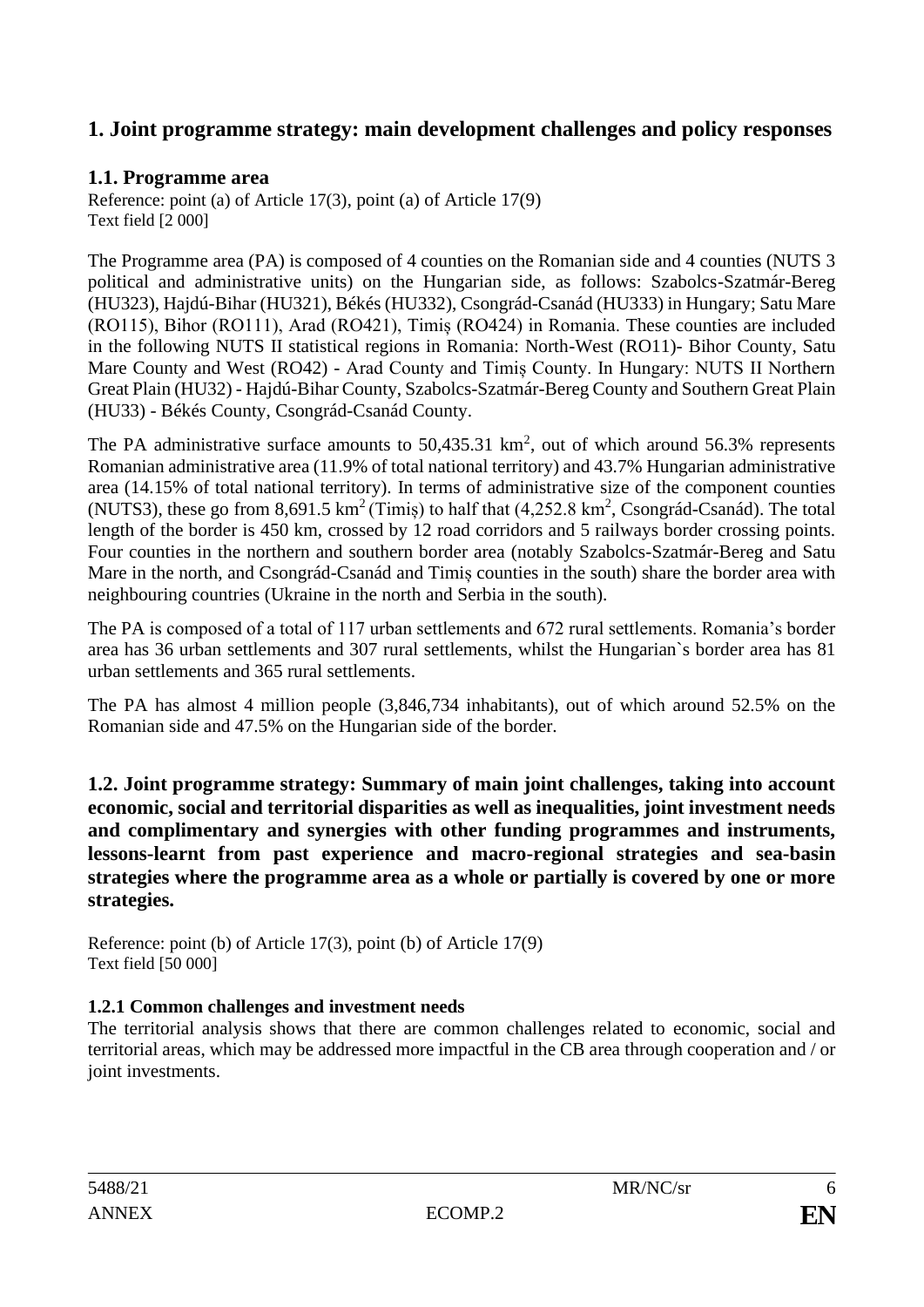**Climate change adaptation** strategies and the management of natural and anthropic hazards, especially linked to the incidence of floods (notably in the norther and southern areas of the PA), land-slides and fires deriving from draughts and land abandonment have emerged as important investment needs and priorities. The territorial analysis also shows that, although the **renewable energy potential** (i.e. solar, biomass, geothermal) is substantial, this potential is not fully exploited, nor fully mapped at micro-zone level, which also represents a joint investment need and a priority area for future cooperation. The PA is characterized by a **green border** and high potential for the valorisation of natural resources, which needs to be better coordinated and harmonised. Additionally, some areas of the PA are affected by deforestation trends, which may further deteriorate the exposure of the territory to natural hazards and the impact of climate change. Cooperation in the field of protection and valorisation of natural resources, including green infrastructure, has thus been highlighted as common investment need for the PA.

The territorial analysis shows that the **uneven distribution of public services** is a significant barrier impeding balanced development and internal cohesion, with Romanian regions having a lower degree of public functions distribution (**especially in the health, cultural and touristic infrastructure**), except major urban centres. In relation to resilient and modern health infrastructure and services, which is a major investment priority of all EU countries, following SARS-CoV-2 pandemic, the basic endowment in the PA looks still inadequate compared to needs, especially in relation to emergency response, exchange of information and community, tailor-made health services for specific target groups. The PA is endowed with rich natural and cultural heritage, providing the basis for crossborder valorisation in touristic routes and cultural initiatives focussing on local traditions, as catalysers of social inclusion. However, the area is still not able to attract and retain high flows of tourists (which is suggested by the decreasing overnight average stay, in terms of number of days), whilst many local and county strategies put great accent on touristic resources and potentials in their territories, in close connection with traditional economic sectors such as local agriculture and food production. The analysis thus suggests that the valorisation of cultural resources and tourism for the socio-economic development of the PA is also a priority, common, investment need for the whole area.

# **1.2.1.1 Conclusions related to the general demographic context**

In 2019, the Programme area was home to 3.85 million people, representing 13.2% of the total inhabitants of Hungary and Romania combined, and distributed territorially in eight counties with varying population volumes (from 338,025 inhabitants in Békés to 701,499 in Timiș) and densities ranging from 54.1/km<sup>2</sup> (Arad) to 93.9 inhabitants per  $km^2$  (Csongrád-Csanád). The territory presents localized clusters of high-density population in the southern part (areas around Szeged, Timișoara, Arad) and north (areas around Oradea, Debrecen, and to a large degree the territory of Szabolcs-Szatmár-Bereg and northern half of Satu Mare). The area Békés – Arad is characterized by lower density, these being also the counties on each side having the most pronounced negative natural change rate of population in 2018 (-7.4‰ in Békés and -4‰ in Arad), pointing to complex underlying reasons for the more reduced attractiveness.

In the last 10 years, the PA has consistently recorded a decrease in population, with Timiș being a significant outlier due to its positive natural and migratory population change  $(+1.1, +0.5\%)$ . Outmigration represented a problem specifically for the counties of Hajdú-Bihar, Bihor and Satu Mare, which form a contiguous area in the north part of the PA. The intra-regional population dynamic trends highlight the existence of the peri-urbanisation phenomena, especially around Timișoara and Oradea, but also Szeged and Arad, which point to increasing urban-rural divides and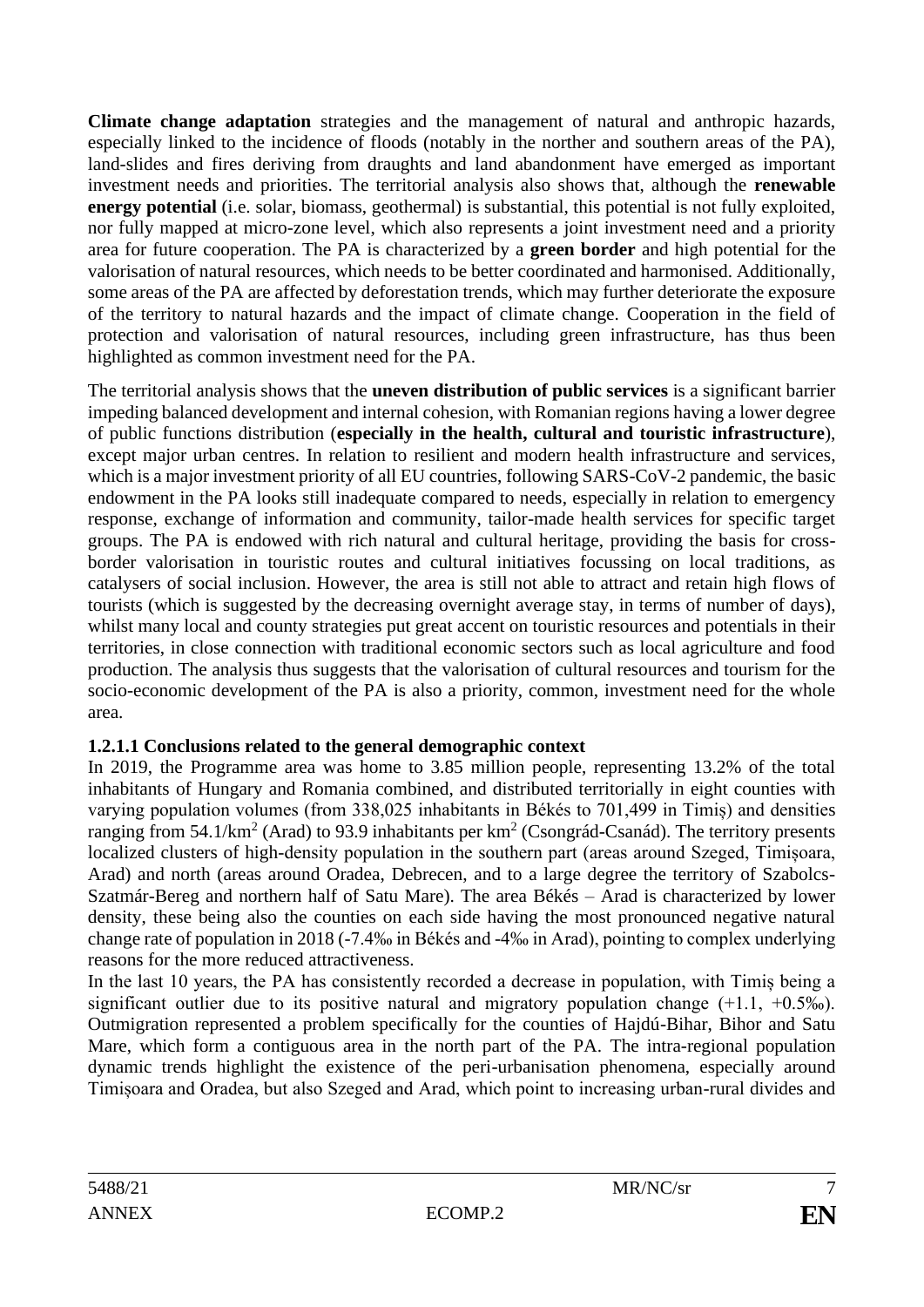a more intensive pattern of urbanisation with implications in service and infrastructure demand, but also environmental impact. The aging of population in the area over the last 10 years and consequently the age dependency ratio has increased constantly, albeit with a more accentuated pace in Békés (158.5% aging index ratio in 2018) and Csongrád-Csanád (147.9%), which are the outliers in the PA. The negative natural change rate in the Hungarian PA territory is two times that of the Romanian territory (-3.8‰, versus -1.9‰), a significant difference recognized in European demographic trend projections (ESPON ESCAPE, 2019), showing Békés and Szabolcs-Szatmár-Bereg as significantly shrinking rural regions.

At county level, as far as population dependency ratios are concerned, clear disparities between Békés (33%) and Csongrád-Csanád (31.2%) and the rest of the counties (from 22.4% in Timiș to 27.7% in Arad) can be observed. However, a more in-depth assessment of LAU2 level demographic dependency ratios highlights a different pattern, where predominantly rural areas in the eastern part of the Romanian counties (especially Arad and Bihor) recording a more vulnerable, elderly population and values of the dependency ratio over 50. This difference between the county average, which shows positive values for Romanian counties, and the situation at LAU2, underlines more accentuated urban-rural disparities in Romanian counties and the formation of inner peripheries in the Békés-Arad-Bihor rural areas.

The demographic trends and the territorial concentration of population suggest that the two sides of the border have common challenges and specific environmental risks related to the depopulation, demographic aging and suburbanisation trends in main cities, whilst rurality is also an important feature of the PA, generating inner peripheries and rururban disparities.

# **1.2.1.2 Conclusions on human capital and availability of basic social services**

## **General human capital development indicators**

The Programme area is characterised by generally positive trends in human capital development, with raising life expectancy, lowering rates of social exclusion and unemployment. However, the PA is still lagging behind the European level in the performance for some of these indicators, including life expectancy at birth (83.7 for women and 78.2 for men in EU-27 in 2018, as opposed to only 77.27 years for women and 70.08 years for men in Satu Mare, the lowest performer), whilst some indicators highlight internal disparities. In this respect, an internal disparity in the PA can be observed in the infant mortality rate, which is double than the European average in Bihor and Satu Mare (6.8 and 7 as opposed to 3.4 in 2018 for EU-27), and half that in Hajdú-Bihar (1.7), although not all Hungarian counties record under-average values (Szabolcs-Szatmár-Bereg has a rate of 5.1). This is a significant weakness which needs to be addressed with better healthcare service access.

Similarly, there is a significant diversity of social challenges in the PA, although these are assessed using different methodologies at country level (different definition of disadvantaged areas), nevertheless specific patterns can be deduced regardless of differences in methodologies: Satu Mare and Szabolcs-Szatmár-Bereg represent a cross-border area with a prevalence of population with human capital challenges, whereas notable challenges especially in urban areas are also clustered in Bihor and Hajdú-Bihar.

Although social assistance stands in the realm of a typical national policy level of governance, common challenges related to human capital development identified in the PA, corroborated with demographic trends and settlements' concentration patterns, underline territorial vulnerabilities and specific target groups, that can be addressed through joint actions in the field of healthcare and peopleto-people actions, whilst the multidimensional character of disadvantage in certain areas can be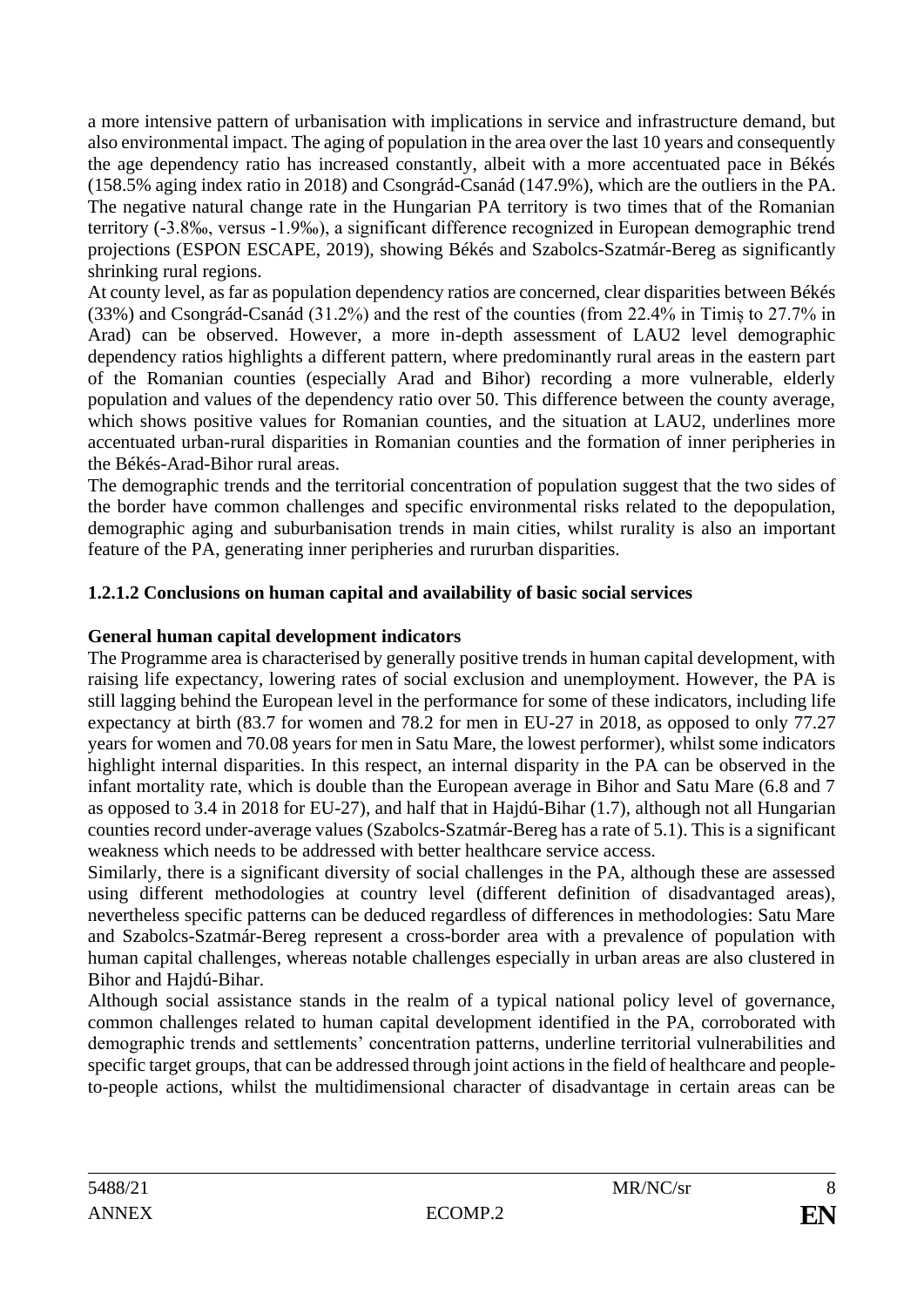approached by mainstreaming internal socioeconomic cohesion of the PA into all future joint interventions.

## **Health-care infrastructure and services**

Population access to healthcare services is extremely important for quality of life and is dependent on health infrastructure. The PA is endowed with a well-developed health infrastructure with performance indicators similar to the European ones, especially in counties hosting university centres (Timiș, Csongrád-Csanád, Hajdú-Bihar). However, the distribution of public health units is significantly denser in the Hungarian counties (i.e. a much higher number of ambulance headquarters) and intra-regional disparities in health infrastructure are present between the more-developed counties of Timiș, Bihor, Csongrád-Csanád and Hajdú-Bihar, recording numbers of hospital beds and medics per inhabitants over the national and European averages, and the other counties in the north (Satu Mare and Szabolcs-Szatmár-Bereg) and center of the region (Arad, Békés). The number of hospital beds in Hungarian counties is higher on average than the Romanian side, varying between 2429 (Békés) and 3558 (Szabolcs-Szatmár-Bereg). The number of hospital beds/1000 inhabitants is largest in Timiș (8.2‰) and Bihor (8.1‰), and lowest in Satu Mare (5.5‰), with all figures over the EU-27 average.

Timișoara is one of first five most important university centres for medicine in Romania, and Oradea (capital of Bihor County), Debrecen (Hajdú-Bihar), Szeged (from Csongrád-Csanád) and Nyíregyháza (Szabolcs-Szatmár-Bereg) have a medicine university or faculty (case of Nyíregyháza). This is a factor for the high number of medics in Timiș County (5722), Bihor (4581), Hajdú-Bihar (3047) and Csongrád-Csanád (2502). The biggest number of medics/1000 inhabitants is registered in Csongrád-Csanád (6.3‰) and Timiș (6.2‰), while the lowest is in Satu Mare (1.9‰), Arad (2.7‰) and Szabolcs-Szatmár-Bereg (2.7‰), lower than the national averages.

Lastly, complementarities in the higher education offer in sectors relevant for public health policies, in the PA can represent cross-border cooperation opportunities, boosting synergies among local public authorities and the higher education institutions in this specific sector especially in the following fields: Medicine , supported by a favourable labour market with high wages in the sector; Bioeconomy – environmental and food engineering; Applied science, advanced materials, engineering; Information technology.

However, considering the challenges of some human capital indicators, the overall status of population health (which is not fully mapped), as well as recent challenges deriving from unprecedent health crisis and the need to ensure a resilient, modern and coordinated EU health system, the current endowment of health infrastructure and, above all, the functionality and the emergency-response capacity of health services do not seem adequate to emerging needs.

Cross-border cooperation and investments in the field of health, beside and beyond typical infrastructure, focussing on exchange of experience, joint trainings, resilient, modern, well-managed and performant health institutions, offering personalised health services, towards excellence and standard procedures, shall thus be considered a high priority in the next programming period.

# **1.2.1.3 Conclusions on the economic development**

### **Overall economic performance**

All four NUTS 2 regions included in the PA are still eligible under the Cohesion Policy 2021-2027, which represents an opportunity to benefit from ERDF, ESF +, Cohesion Fund, as well as Just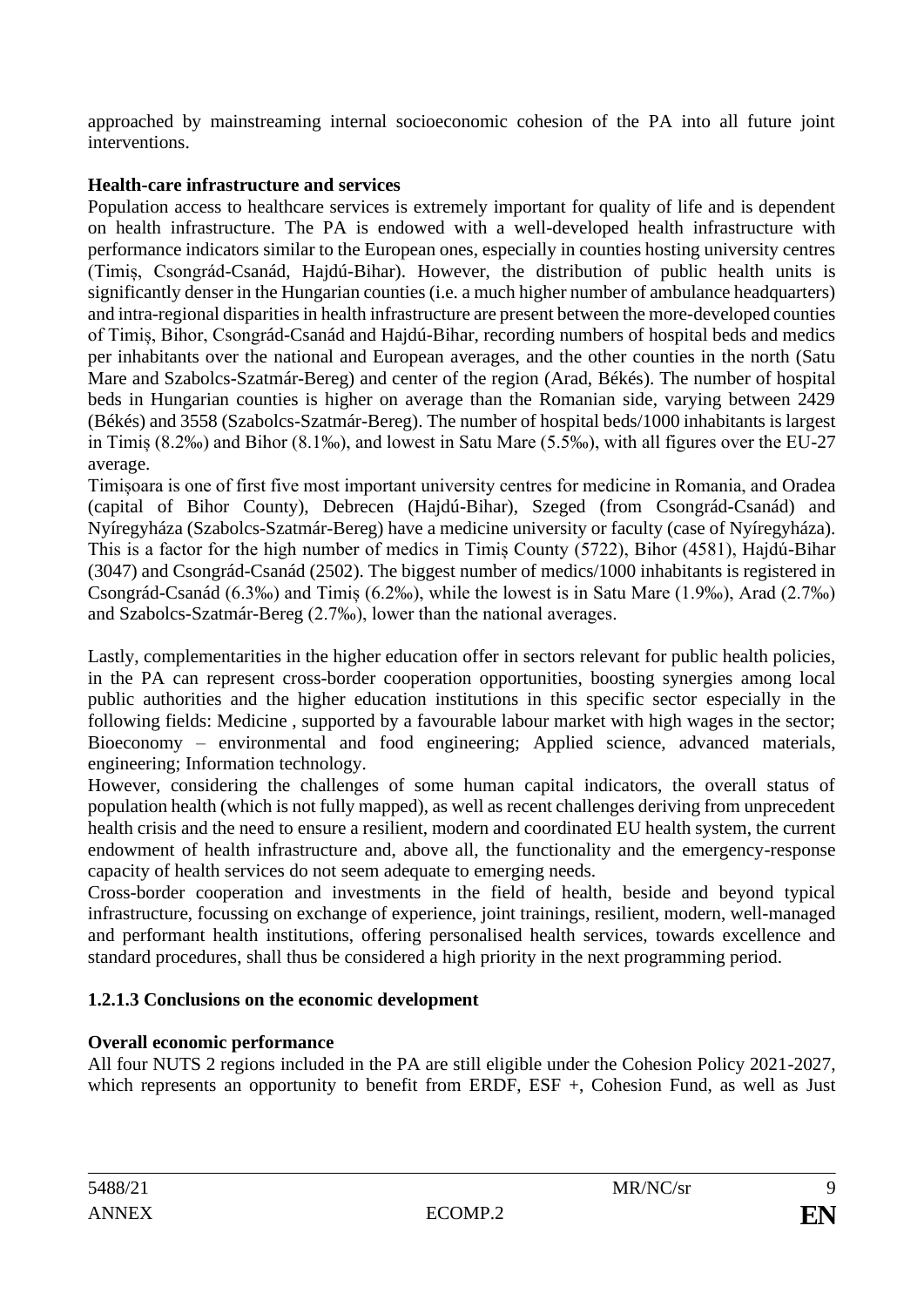Transition Fund (JTF) and other funds and instruments that will available in the next programming period, in important economic domains but is also an indicator of distance to be travelled compared to the European averages.

There is an economic performance imbalance in the region, which still did not manage to catch up to national levels. The PA now records a lesser share of national GDP in 6 out of the 8 counties compared to 2009, pointing to a stagnating attractiveness level. Furthermore, while the Hungarian counties make up 10.51% of the population and 10.40% of the national Hungarian GDP, in Romania the population represents 18.70% of the total, yet the region only produces 10.33% of the national GDP (2018), although the gap may be partly due to the way turnover is reported in Romania (at headquarter level, often in Bucharest). In terms of GDP per capita, the northern part of the PA (Satu Mare and Szabolcs-Szatmár-Bereg) records values still a little over a quarter of the EU-27 average, and even half that at national level.

Timișoara is the economic powerhouse of the region, with the Timiș county recording the highest GDP/capita value, at 144% above the PA average (9,728 EUR/capita PPS 2018) yet still half the average one at EU-27 level (27,630 EUR/capita PPS). Timiș Foreign Direct Investment (FDI) per capita is three times the average in the PA (6,213 EUR versus 1,963 EUR), and seven times than that in the best-performing Hungarian county (Csongrád-Csanád, 889 EUR), and has increased by 22.3% between 2016-2018. The pull effect of Timișoara, which is also endowed with the largest international airport and four public universities is important and observable on both sides of the border. In practice, a more balanced territorial development should be pursued and this can be achieved with complementarity and cooperation.

## **1.2.1.4 Conclusions on tourism sector development and cultural assets**

### **Tourism sector development**

The growth of the tourism sector in the PA has been documented through an increase of accommodation capacities in the component counties over time (13.45% increase in 10 years). However, there is a national disparity between Romania and Hungary, where the latter has double the number of beds in tourist accommodations per capita (36/1,000 inhabitants, as opposed to only 18/1,000 inhabitants in Romania). Compared to this national level, both sides of the PA are underperforming, at 26 beds /1,000 inhabitants (Hungarian PA) and 15 beds /1,000 inhabitants (Romanian PA) respectively.

Looking at tourist flows' indicators, the occupancy rate is generally low and very low, with an average of 35-38% in the best performers (Hajdú-Bihar, Bihor) and in Satu Mare (which has a very low number of structures to begin with) and going down to 18% in Csongrád-Csanád and 19.08% in Szabolcs-Szatmár-Bereg. Since 2010, tourist overnight stays have grown throughout the area, except in Satu Mare (-19% between 2010-2018), with a significant 35% increase in Csongrád-Csanád and remarkable increases in Békés (83%), Timiș (77%) and Bihor (72%). However, overnight stays have decreased, on average from 2.78 nights per stay to 2.41 (2010-2018). Disparities in overnight stays have been higher in Romania, with an actual increase in Timiș (+4%), and a 44% decrease in Bihor, which was welcoming tourists for an average of 5 days in 2009, much more than the rest of the counties. Although shorter stays may indicate a low attractiveness of the touristic sites as destination for medium and long-term holidays, shorter stays may also suggest a change in tourists' behaviour, with a higher mobility and willingness to experience itinerary tourism in the area: this can be turned into an asset and regional strongpoint, which, however, can be achieved only through cooperation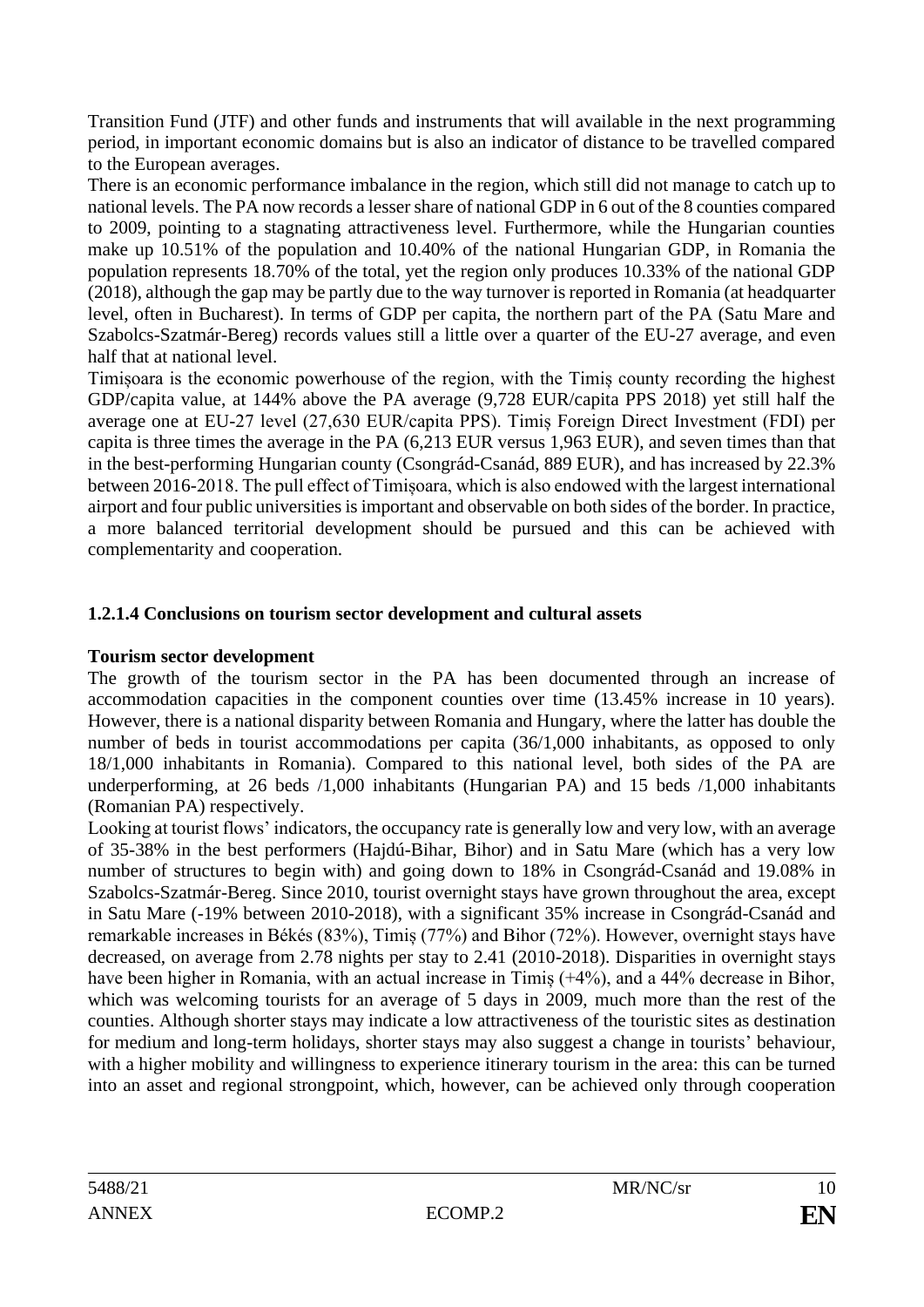between actors involved in the management of tourist sites (i.e. through the creation of thematic / niche routes and itineraries).

# **Cultural capital**

In terms of cultural capital, the PA strongpoints and cultural centres are promoted at European level, however these rank in the bottom 25 percentile as far as cultural and creative infrastructure and services are concerned. Low local and international cultural connections could be supported through the CBC programme. Similarly, there are common elements of potential in the form of shared cultural heritage (such as architectural art nouveau heritage, as well as religious and rural heritage) which can represent a collaboration point and an opportunity to promote the area's joint strengths. Intangible cultural heritage elements and contemporary cultural values have the potential to actively contribute to developing a long-term preservation instrument of the common cultural heritage of the whole target area, including under a common touristic destination management approach. Set-up and cooperation of cross-border clusters, cultural hubs and people-to-people actions promoting cultural exchanges and their respective infrastructure has the potential of being developed through joint cooperation in the field of culture and tourism, as means for the socio-economic development of the cross-border area, taking into account also the need to actively involve rural settlements in order to ensure the balanced development and the cohesion of the region.

The growth potential of tourism in the PA is thus considered high and can produce leverage effects in the PA, under the condition of adopting a unitary approach, by developing "cross-border touristic brands" that will trigger synergies in the less visited counties. A common agenda could be considered for the management of destinations, as well as for the friendly orientation of tourists to the key tourist sites and cross border routes. In this respect, cooperation on natural, cultural (including religious) or spa tourism is especially valuable, taking into account existing common resources and common interest in cooperation.

# **1.2.1.5 Conclusions on the environmental protection and capital**

# **Overall framework**

Environmental and ecosystem protection, climate change adaptation, energy transition and the low carbon economy represent vital issues at the core of the European policy for the 2030 time-horizon. Both Romania and Hungary have committed to ambitious targets through their respective National Energy and Climate Plans 2030 in order to reduce GhG emissions, reach RES shares of 30.7% (Romania) and at least 21% (Hungary) and to contribute to the overall European goal of reaching at least 32.5% improvement in energy efficiency by 2030. In this respect, the European, macroregion and national contextualisation is relevant for any subsequent PO2 action in the CBC area, and it strongly supports environmental action.

# **PA landscape and climate change**

The PA is characterized by a plain geomorphology that is favourable to settlement development and agriculture, with a higher landform diversity in the Romanian counties, due to the existence of Oriental and Banat Carpathians, as well as Apuseni Mountains as macroregional units partly covering the PA. Landscape diversity overall is moderate, but coherent across the border, which offers no natural impediment to landscape and protected site integration. A consequence of the vast plan terrain and urbanisation is the high degree of landscape fragmentation, which, albeit lower than in the western parts of Europe, is still a concern in particular in the Hungarian counties, with Szabolcs-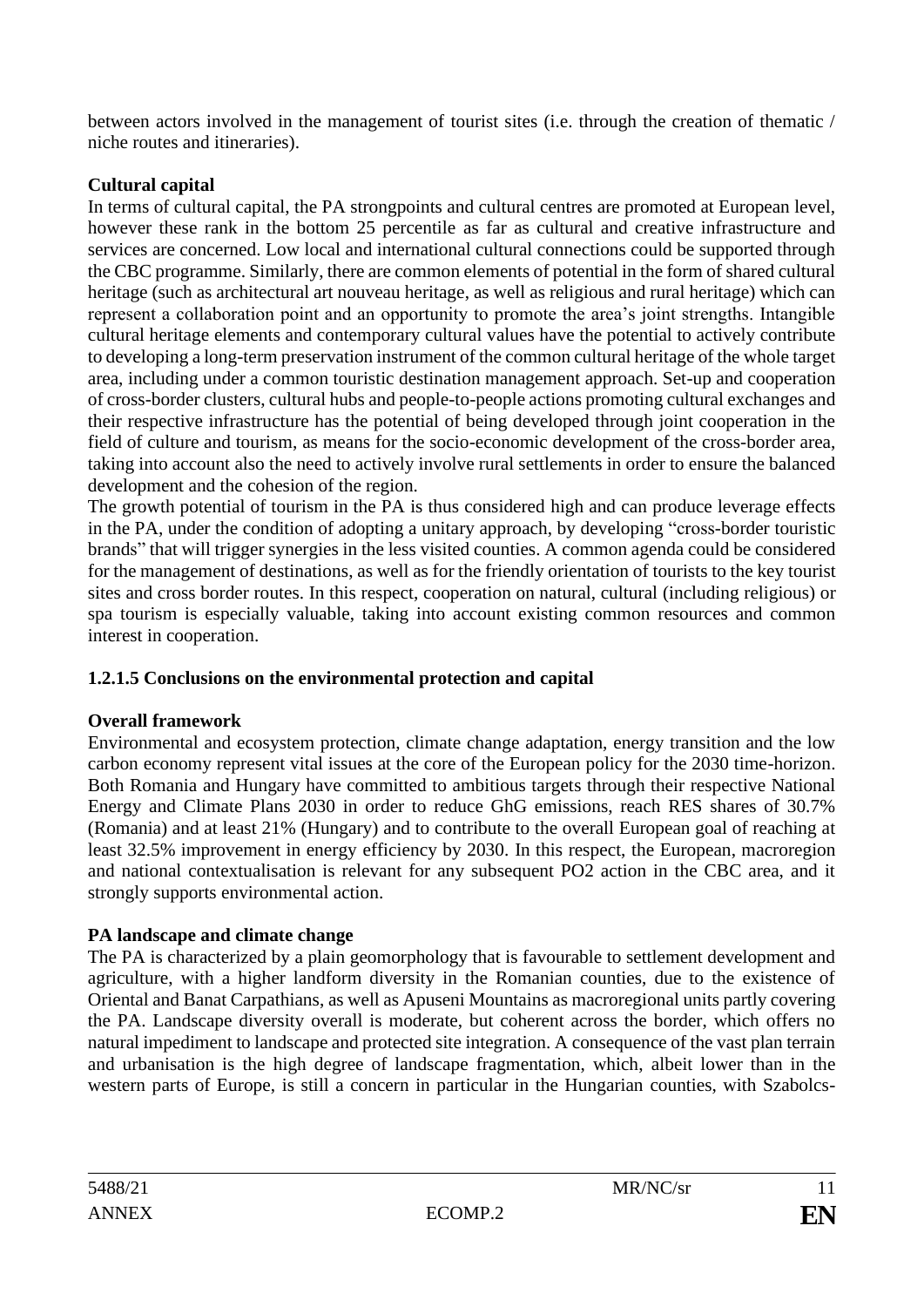Szatmár-Bereg recording over half of the county surface as medium and highly fragmented. There is a rich hydrographic network in the PA, which is crossing the border between Romania and Hungary almost in its entirety, producing contiguous riparian areas, generating a high potential of joint valorisation. Due to the topography and river density, the area is also one of Europe's most prone regions to floods: high flood recurrence is recorded in Hajdú-Bihar, Timiș, Arad, Bihor, while very high flood recurrence is a significant risk for the two northernmost counties of Szabolcs-Szatmár-Bereg and Satu Mare. Bihor and Satu Mare have historically been the most affected by flood class 1 events. Landslide susceptibility is relatively low, throughout the whole PA (with the exception of Bihor, in the Apuseni Mountains), with some areas prone to landslides concentrated along rivers. Cross-border disasters and risk management in the area is incipient: although there are some ongoing initiatives in this field, there is still significant room for improvement of coordination, risk prevention and joint response capacity, which substantiates the need for joint investments and future cooperation actions. With respect to the quality of environmental factors, the water bodies in the Romanian PA are evaluated as being good and transitioning to "medium" towards the border. A significant amount of river sections in the Hungarian side has a quality status considered "poor" or "bad" (eg. Létai-ér, Kösely, Körös) by the EEA under parameters of the Water Framework Directive, especially around Szeged city. Water pollution thus represents a vulnerability in the area, which could be addressed through joint actions under non-climate change risk prevention strategies.

## **Renewable energy**

Common potentials are sustained by the very concrete opportunity to use biodegradable waste for biomass energy, facilitating the energy transition. High and very high potential of geothermal district heating (very high – 171-1932 ktoe – in Csongrád-Csanád, Hajdú-Bihar, Szabolcs-Szatmár-Bereg, Timiș and Bihor), with geothermal resources being a distinct endowment of the PA. While wind energy, large hydropower and, to a degree, biomass energy, are reduced, there is still a high photovoltaic energy potential, with circa two thirds of the territory being suitable for installation of photovoltaic production (Csongrád-Csanád, Békés, Timiș, partly Arad, Bihor and Hajdú-Bihar - 3.30- 3.51 kWh/kWp/day).

# **Natural resources**

Natural endowments of the PA are rich and diverse, ranging from floodplain-specific landscapes to spa heritage, natural reservations, Karst areas rich in caves, RAMSAR wetland areas, and including a UNESCO world Heritage site, Hortobágy National Park (Hungary). Natural areas are very well represented across the whole PA, with Natura 2000 sites covering between 14.63% (Timiș) and 47.29% (Hajdú-Bihar) of the surface of the counties. However, they are not always contiguous across both sides of the border, and this is an indication of a need to improve cooperation in managing the Natura 2000 sites, as well as of joint investments and a coordinated action for the development of green infrastructure along the green border (including buffer zones and green paths). Even though the region has a varied, but consistent natural heritage, there is no common branding or understanding of the natural potential of the region and its diverse opportunities, which may contribute to the decreasing touristic performance of the PA, with shortening of the number of nights spent in touristic accommodations. The recent Covid-19 pandemic may accentuate this decline; however, it may also represent an argument for nature-oriented tourism and rural development, as a counter-offer to the city break tourism concentrated in the big urban centers.

# **1.2.1.6 Conclusions on governance and cooperation**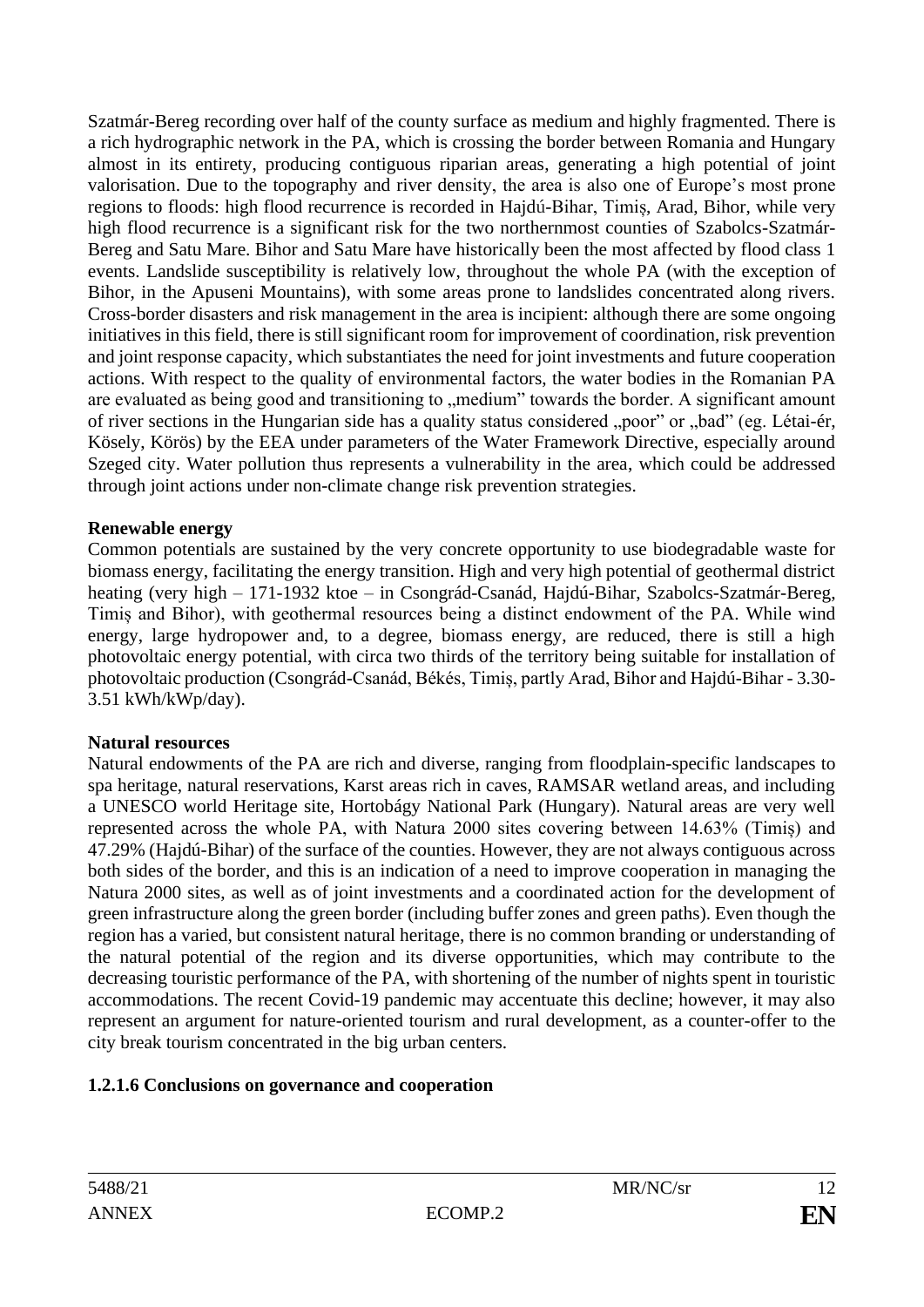#### **Local governance and centre of the decision-making process**

There are commonalities in the way the multi-level administrative structure of the two states is organized, where NUTS 3 and LAU 2 levels are the most relevant in terms of competencies. There are similar patterns in the implementation of vertical governance coordination, with the use of public authority associations and federations, which are involved to a general large degree in promoting local development. However, there is a generally high level of territorial fragmentation at administrative unit level (albeit the border area in Hungary is less fragmented than the national average) and although the countries have a similar administrative structure, the NUTS 3 units in Hungary also have delegated functions in the field of regional development strategies, whilst in Romania these are coordinated by Regional Development Agencies (which, however, are not public administrations, but NGOs of public interest). Additionally, many local administrations in rural areas (such as parts of Arad, Bihor, Hajdú-Bihar counties) may face reduced administrative capacity and/or resources for implementing cooperation, whilst larger urban centres are typically more experienced and endowed with proper administrative capacity to manage complex investment projects with larger budgets in both countries. The quality of Government Index performance on the lower comparative scale with the rest of Europe, for all NUTS 2 regions involved (places 155-193/202, 2017) indicates that the PA is a lagging region, especially in terms of quality of government services, with existing disparities between the Hungarian regions and the Romanian ones. All these administrative capacity disparities across the PA can potentially affect the capacity of potential beneficiaries to access cooperation funds and to modernise public services to the benefit of cross-border communities. In this context, economies of scale for services' planning and delivery, peer-to-peer exchange, joint analysis of barriers to cooperation, capacity building activities can be pursued through cooperation under the Programme, for better territorial coverage and an increased quality and innovation of crossborder governance.

### **Formal and informal cooperation**

The area is characterised by a long history of informal cooperation, or expressed willingness for cooperation, through twinning initiatives, the constitution of Euroregions and the establishment of EGTCs. Twinning is a typical model applied along the border including the non-standardized and non-institutionalised cooperation of the neighbouring regional authorities (e.g. Szabolcs-Szatmár-Bereg and Satu Mare), large urban centres (e.g. Oradea and Debrecen), as well as smaller settlements. According to the official websites of the local municipalities, altogether 144 twinnings exist within the programming area. The agenda of these twinnings is mainly characterised by cultural and sports activities, exchanges. On the other hand, intercommunity and voluntary associations of public administrations are mainly dependent from bottom-up financing and, for the same reason, the CSO sector is relatively weak. Similarly, although EGTCs represent a growing cooperation reality of the PA, their financial and human resources capacities are differentiated and also depend on top-down financing. In general terms, the analysis showed that the community interaction (exchanges, connections) in the PA is not fully understood, which suggests there is the need to invest more in people-to-people actions which may enable the mobilisation of local communities, increasing their capacities to express shared needs and to propose joint solutions to common community problems, under a truly bottom-up approach.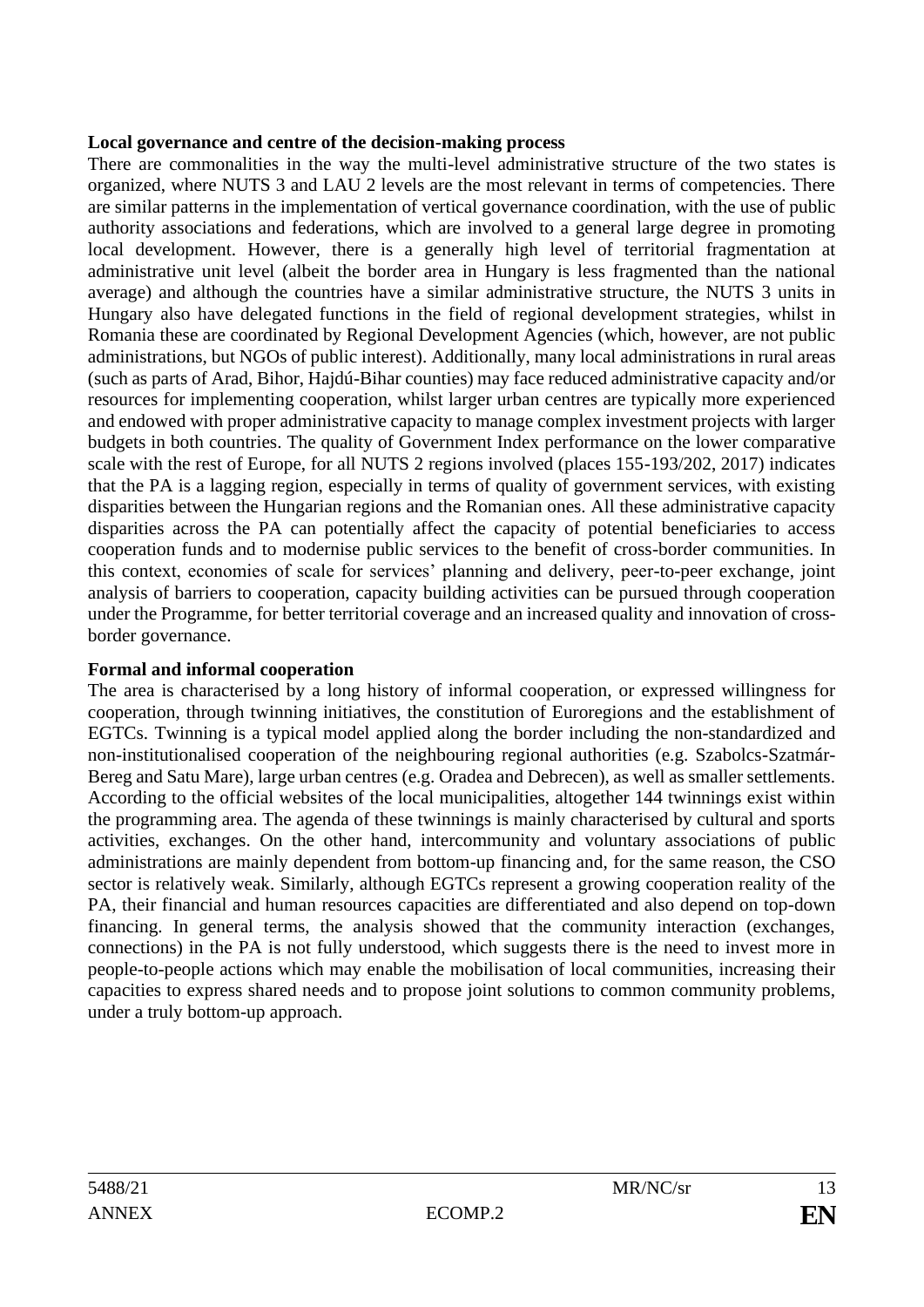## <span id="page-13-0"></span>**1.2.2 Lessons learnt from the Interreg V-A Romania-Hungary Programme**

Main lessons learnt from the current ROHU Interreg Programme (2014-2020), suggested by the Programme implementation Evaluation Report (2020) are recalled below:

- The large number of priorities covered by the programme and the limited matching of the priorities of the eight counties led to a less focused concentration of the funds. For the next programming period, **a more focused concentration of the funds would support and improve the potential to produce visible and perceptible impacts in the programme area**.
- In terms of Programme effectiveness, the Evaluation proposes an **earlier launching of the calls for proposals as well as more simplified systems for project evaluation, contracting and monitoring** that would improve the Programme effectiveness.
- The **sustainability of the cross-border cooperation** depends firstly on the capacity and experience of the beneficiaries but also on a proper monitoring system that should timely depict possible Programme evolutions and external factors and take the right measures in due time.

Based on the Programme implementation Evaluation Report findings, the assessment of the expected territorial impact deriving from the implementation of the current Interreg V-A Romania-Hungary Programme, an important lesson learnt in terms of Programme intervention logics is related to the need to reinforce the linkages between needs observed, envisaged interventions and programme indicators, in order to be able to better assess programme and projects' results, territorial and social impacts. The analysis of assessment grids aimed at analysing main **project weaknesses** observed during Concept Notes and Full Applications' selection stages for Flagship Projects, which may have further affected projects' smooth implementation and may also have **a negative effect on the expected results** in the future. The analysis allowed the following conclusions:

- The overall **relevance** of Flagship projects interventions and partnerships has been high, with strong linkages with previous projects and existing networks;
- However, the applicants encountered problems in defining **baseline indicators on existing needs**, defining methodologies for quantifying and selecting target groups and, consequently, they had difficulties in quantifying expected impacts on territories and people, which is probably caused by important **data gaps** and limited capacity to prepare ex ante impact analysis of interventions (which actually suggests a low quality of feasibility studies). This aspect reduced the possibility to assess the expected territorial impact of Flagship projects implemented within ROHU 2014-2020 Programme;

Additionally, from a sector-wise analysis perspective, the main conclusions from the review of the Ips performances and reallocations of funds during the programming period 2014-2020 can be summarised as follows:

i. Interventions in the field of health and social infrastructure concentrated more than half funds available for restricted calls and nearly one third of those available for contracting under open calls (42% on total share for both types of calls).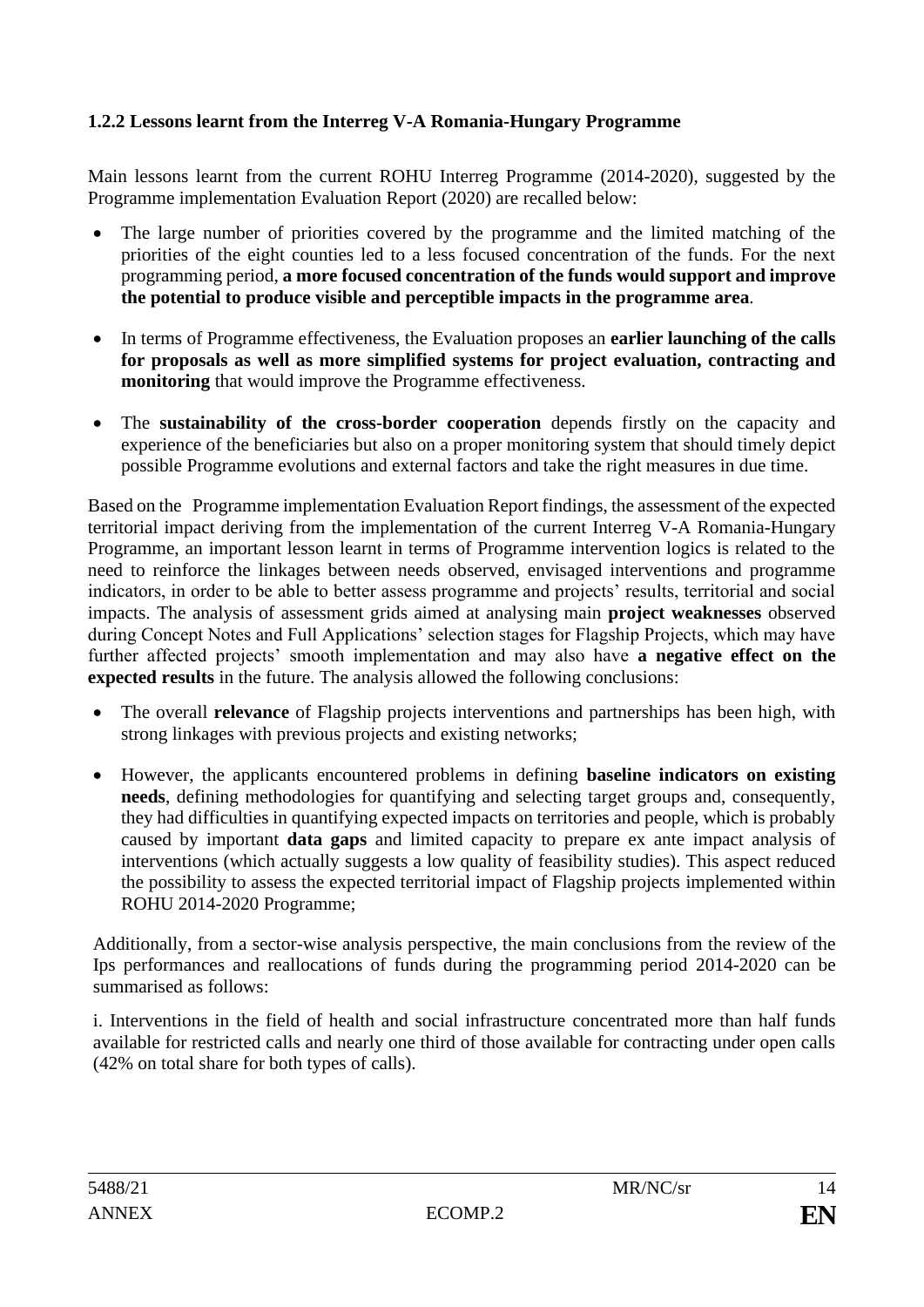ii. Interventions in the field of sustainable transport have absorbed less than initially planned, especially for projects of strategic importance, where all funds initially allocated to Ip 7c have been reallocated to other measures, whilst the allocations to Ip7b were decreased (as a result the share of Ip7 on total funds available for contracting on total has decreased to 9% from the initial 16%).

iii. Interventions in the field of employment friendly growth, especially under open calls, where they had been initially granted high share of allocated funds, have absorbed less funds than planned (the share of Ip8b on total funds available for contracting for all types of calls has decreased to 17%, from the initial 29%).

iv. On the other hand, measures aiming at valorising natural and cultural resources absorbed more funds than initially planned and were thus finally allocated 22% of ERDF available for contracting (overall, both restricted and open calls), whilst allocations to water management have been decreased to 2%.

v. Interventions in the field of risk prevention (funded only under open calls) also absorbed more than initially planned and finally received an increase of funds (from 9 to 13% total funds available for open calls, representing 6% on the total programme available ERDF funds).

vi. Finally, people-to-people interventions funded under Ip 11, only through open calls, absorbed around 4% of ERDF available under open calls, representing 2% of total, as initially planned.

It shall be underlined that, although the above considerations may provide an insight on the potential attractiveness of different types and fields of intervention in terms of stakeholders' response to calls, still, one important lesson learnt from the current programming period, based on stakeholders' consultation under both the Programme evaluation and programming exercises, is that **changing needs and changing context, as well as specific funding rules, timing and conditions for accessing the funds are also important factors** which may affect Programme implementation and absorption rates. In this respect, the experience of the current Programme shall be certainly corroborated with identified needs for the future and with perceived difficulties in accessing funds as experienced by the stakeholders. From one side, a certain flexibility shall be envisaged for reallocation of funds among priorities in the next programming period, as already acknowledged by the EC under the CPR. From the other side, it shall be mentioned that the reduction of bureaucracy, a clear communication on funding rules (including details on types of intervention and related indicators), the involvement of the appropriate governance level, networking and partnership development for project generation and support offered for better communication and coordination procedures among partners, as well as for the organisation of procurement procedures (especially for projects of strategic importance) may increase the attractiveness of the different interventions to potential beneficiaries, thus facilitating the attainment of the estimated levels of funds' absorption.

From the perspective of cross-border impact and character of operations, case studies (Programme Evaluation Study Report) reveal a great cross-border potential in soft measures aiming at promoting peer-to-peer exchange, dissemination of information in national languages for population involvement and awareness, joint training and joint recognition of results, joint strategic planning and the involvement of the appropriate level of governance to tackle common needs that require a joint and coordinating action. Additionally, cross-border impact of joint interventions is usually expected as an indirect effect on cross-border population and final targets (i.e. patients, vulnerable groups, local communities in general) whenever applicable depending of the type of intervention.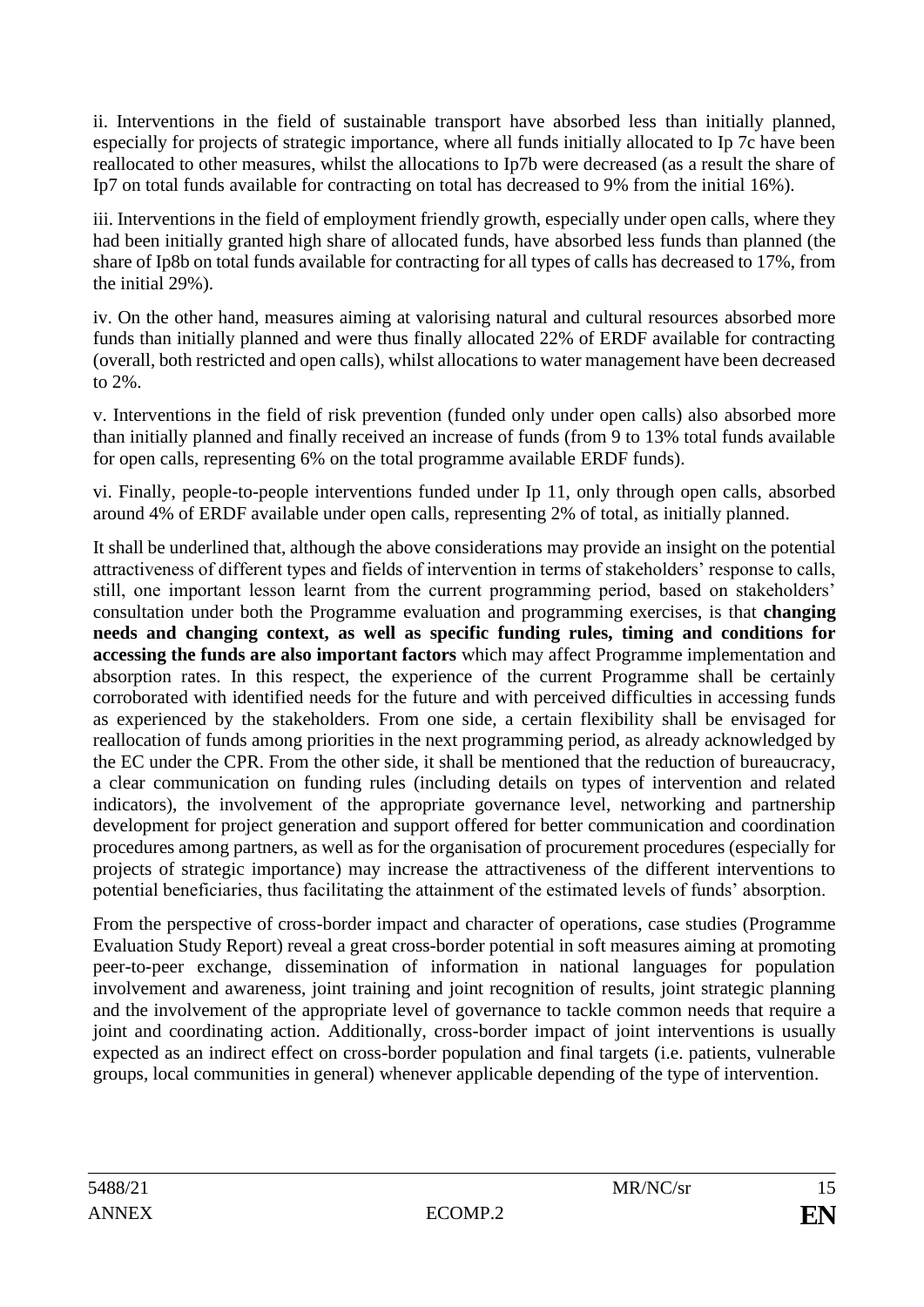The above lessons learnt suggest that, in the programming period 2021-2027:

- The **Programme intervention logics** shall ensure a closer link between the needs identified, the expected changes and the related monitoring and performance framework. In this respect, the concentration of resources on key challenges and common potentials allows, itself, to reinforce "ex ante" the intervention logics, as it ensures that only interventions with the highest possible impact and cross-border character are actually envisaged for funding;
- Where **data gaps** or identifiable barriers do exist, these shall be solved before planning any investment, in order to ensure that the proposed interventions are both relevant to needs and are able to produce expected results on these, better quantified, needs. Linking soft measures to investment measures (when applicable) is thus a key instrument to reach both projects' and programme success;
- Reinforcing **potential beneficiaries' capacities** to think strategically at cross-border level and to maintain their partnership relations for a common goal is also a key issue to be solved directly through the Programme, by promoting a larger range of soft measures in support of building capacities, promoting exchanges and strengthening institutional relations, towards higher sustainability of cross-border interventions;
- The concentration in the allocation of resources and priority identification shall pursue the pattern of **funds' attractiveness** to potential beneficiaries, corroborated with **identified needs**. In this respect, the experience of the current programming period has suggested that great stakeholders' interest and high cross-border relevance, providing cascading, direct and indirect effects on territories and communities, are attributed to the following fields: **cooperation in health and social infrastructure; cooperation in risk prevention and management; cooperation in the valorisation of natural and cultural resources, in close connection with tourism; strengthening cross-border strategic planning capacities and people-to-people exchanges as foundations for more structured and strategic cooperation.**

### <span id="page-15-0"></span>**1.2.3 Lessons learnt from the EUSDR**

Lessons learnt on EUSDR contribution to increased cooperation (from higher to lower contribution) in the macro-region show that:

- I. The MRS process brings together actors across countries
- II. Continuing on from previous cooperation and building on existing transnational networks
- III. The MRS process brings together (new) actors across sectors (cross-sectoral cooperation)
- IV. The MRS process brings together actors across levels (national/regional) and type (public/private)
- V. The cooperation brings legitimacy to the work and increases recognition of issues/needs/challenges
- VI. The MRS process facilitates synergies between policies; helps better understand the big picture at the policy level
- VII. The MRS process facilitates access to funding (the cooperation leads to an increase in funding).

Lessons learnt thus suggest that, whilst MRS brings added value to cooperation, by leveraging existing cooperation and promoting new partnerships, there is still room for improving the capacity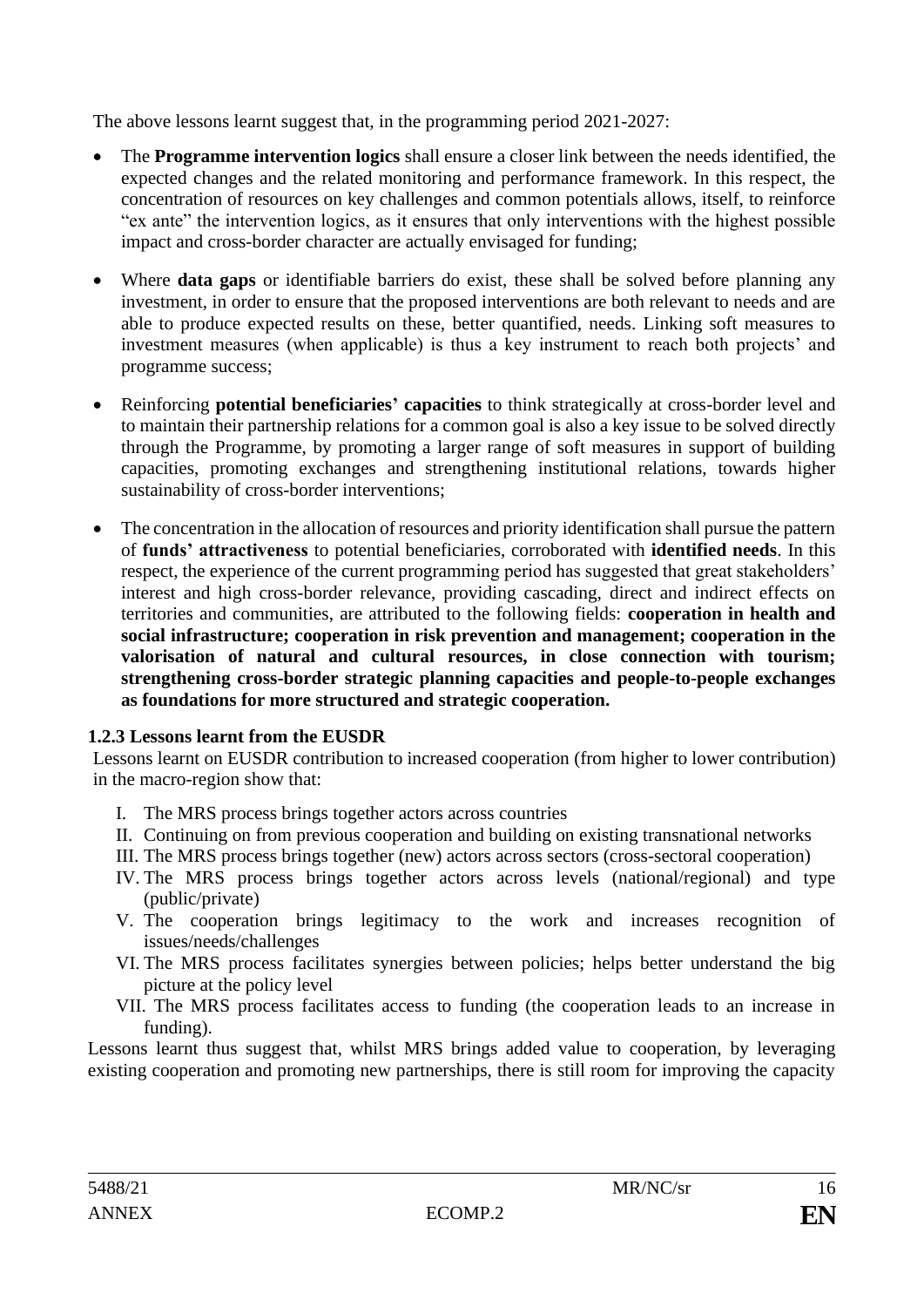of the MRS to increase policy legitimacy of working together, create synergies between policies and leveraging funds.

As concerns EUSDR outcomes, lessons learnt show that MRS contributes (from higher to lower contribution) to:

- I. The development of new tools (technical excellence) in the area
- II. Increase in implementation of EU polices in the macro-region
- III. Increase the technical capacity of actors
- IV. The development of new or improved services/products/training
- V. The development of new funding concepts (e.g. private, International Financial Institutions)
- VI. The development of common standards in the area
- VII. Changes and improvements in national policy.

As concerns outcomes, lessons learnt thus suggest that EUSDR projects have been effective<sup>1</sup> in developing tools, contributing to increase technical capacities, contributing to EU policies and developing new or improved services / products / training. However, there is room for improving the outcomes in terms of developing new funding concepts (i.e. encompassing the complementarity of funds and funding instruments), common standards and to bring effective changes in national policies. The second Report on the implementation of the EUSDR (2019) has further shown that several initiatives and projects developed within the EUSDR have a significant **impact on policies** – or derive from and implement sectoral policies, including crucial EU policies, as in the areas of transport, energy and environment. The report stresses that the link between projects and policies is extremely important since policies need to be fed with concrete project results and, in turn, they set the conditions for successful projects and joint initiatives. In particular, EUSDR-related activities helped shaping national activities by adopting a **transnational approach** (as examples, the report mentions the case of national programmes against natural disasters in several countries). In this respect, the European Parliament has also acknowledged the **political relevance of the ongoing initiatives and the importance of funds allocated to pilot projects and innovative actions**. Finally, it has emerged that the EUSDR contributes to effective multi-level governance. However, the MRS governance still needs to be improved through higher ownership and an active role of national coordinators (line ministries) and a more effective embedding of the MRS into mainstream and cross-border cooperation programmes, starting from the programming phase and across the implementation phase. In this respect, the EC Report (2019) calls for a closer coordination of the different sources of funding and Managing Authorities, suggesting, among the others, that "*specific measures and projects, programmes could develop and apply specific project selection criteria to encourage the creation of projects that support the priorities of an MRS (e.g. budget earmarking, specific calls for macroregional projects, allocation of extra points to projects contributing to macro-regional targets and actions, etc.)"*.

The Interreg VI-A Romania-Hungary Programme will thus reinforce the delivery of the EUSDR by embedding the priority actions planned in the macro-region strategy into the Programme intervention logics (detailed measures to be funded) and projects' selection criteria, whilst tackling all main weaknesses observed in the delivery of the macro-strategy by: promoting higher policy relevance and complementarity of funds; promoting, from one side, higher involvement of the national governance and decision-making level, especially from the perspective of assessing and solving barriers to cooperation; promoting, from the other side, higher mobilisation of cross-border communities and

 $1$  Although to a lower extent as compared to the contribution to increased cooperation.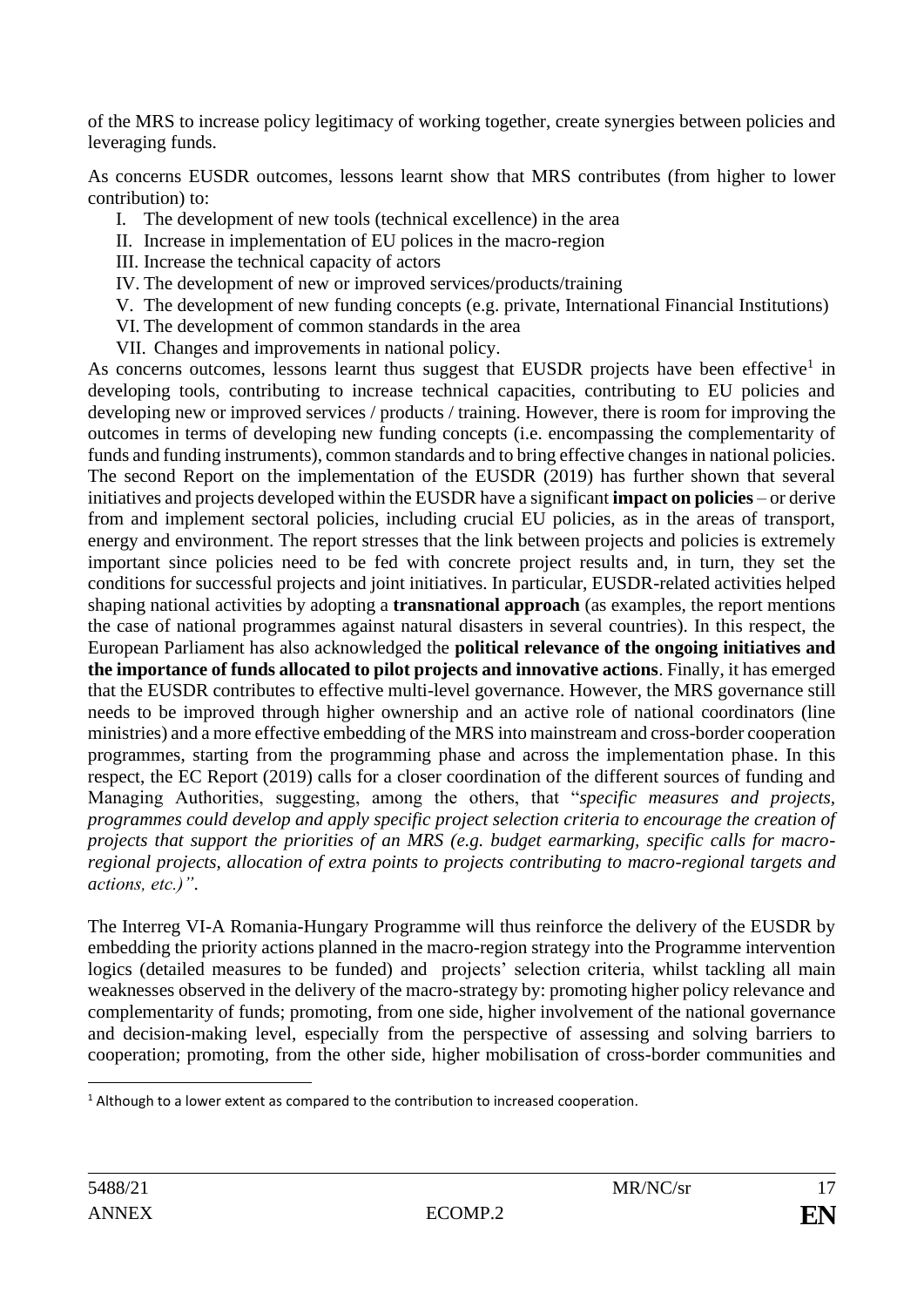territorial actors, in order to consolidate the legitimation of joint actions bottom-up, and based on evidence.

## <span id="page-17-0"></span>**1.2.4 Relevance**

The EC recommends to both cross-border Member States, as individual states and as a cross-border area, to support:

- The concentration of resources on **digital and green transition** (i.e. including promoting ITC, e-government services, as well as developing joint strategies for the sustainable valorisation of natural resources, assessing vulnerabilities and increasing joint emergency response capacity);
- **The resilience of the health sector** (including mapping needs and developing a joint strategy, as well as strengthening the health emergency response capacity, reducing territorial disparities in the accession to health services and promoting patients' mobility and exchange of information);
- The **recovery of economy and labour market** following Covid-19 crisis (including by mapping labour market exchanges, reinforcing labour active measures and ensuring a closer relevance of education and vocational training to skills required in the cross-border labour market, promoting high value-added clusters and cross-border value chains, as well as supporting the recovery of tourism and culture as drivers for the socio-economic development of the PA, hardly affected by the Covid-19 crisis);
- The improvement of **governance and decision-making processes** (including assessing legislative barriers to cooperation, reduce language barriers, improving the exchange of data and information, improving coordination with mainstream programmes and the involvement of stakeholders and the involvement of stakeholders and social partners).

The recommendations related to governance and decision-making processes are also strongly connected and in line with the future **EU Territorial Agenda 2030**, which calls for strengthening the evidence base for informed territorial policies (i.e. better understanding functional flows and experimenting TIA exercises), building institutional capacities, creating opportunities for peer-topeer learning, knowledge / best practices sharing, horizontal and vertical coordination of policies.

The following elements also confirm the relevance of selected POs in relation to national policies and strategic framework, which define national development priorities:

- Both countries have a vision on their **territorial and spatial development strategy**, which puts great accent on the need to reduce regional disparities and to ensure the sustainable use of natural and land resources;
- Both countries are negotiating the Partnership Agreement with the EU for the next programming period. The available drafts show that, in line with EU development targets for 2030, great accent is put on **digital and green economy and societies**. In this respect, both countries have advanced **integrated plans for energy and climate change** with accent on extending the use of renewable energies and improving the capacity of emergency services to tackle climate changes, unpredictable and extreme conditions;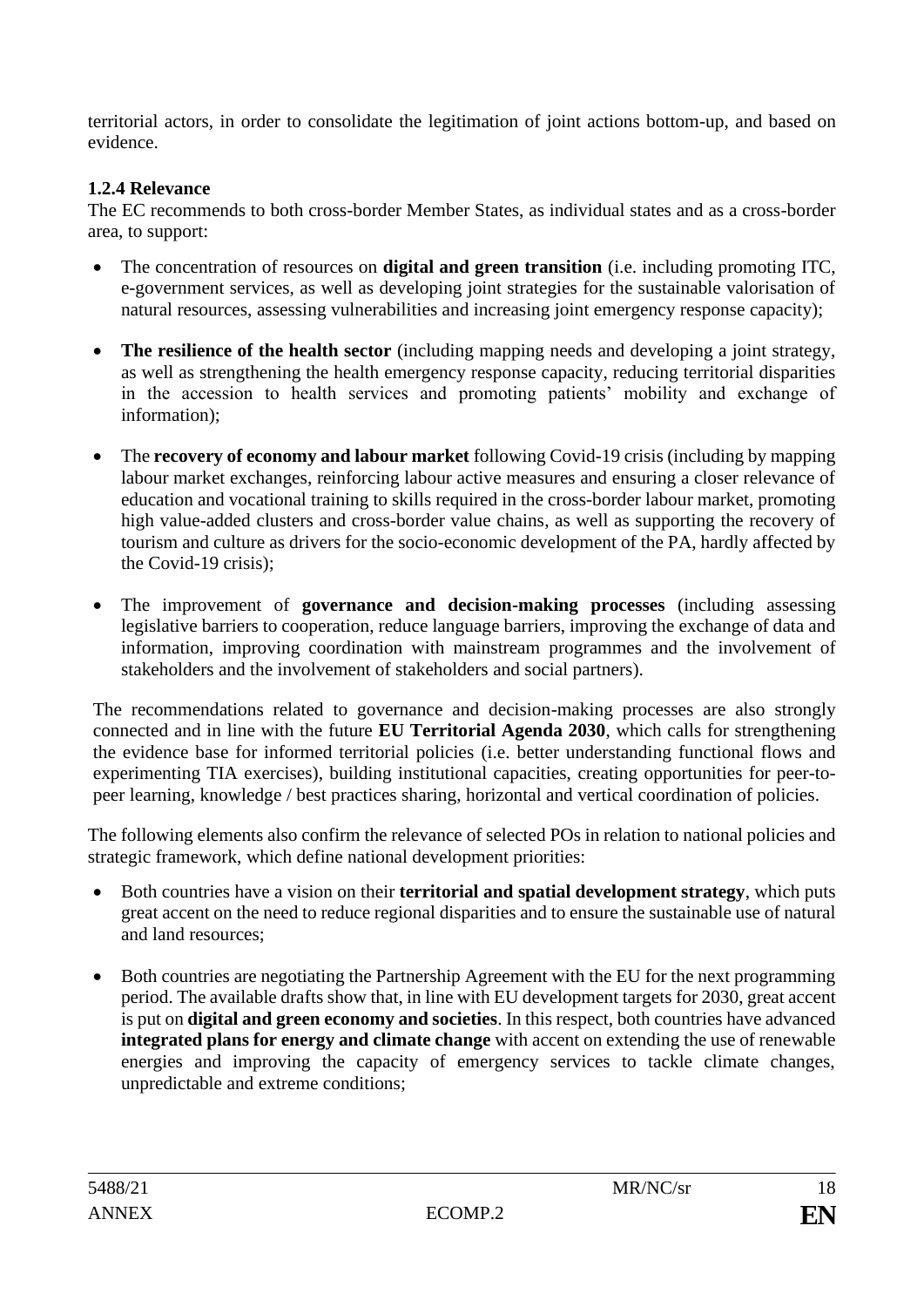- Priorities in the **health sector** (from primary health care services and infrastructure, to research and telemedical services) emerge under the draft Operational Programme on Health in Romania, respectively, under the Hungary National Strategy for the Health Sector 2021-2027;
- Equally, both countries have a **long-term vision on tourism development**, with a tourist destination management approach, the extensive use of digital and marketing tools, as well as an increasing capacity to collect and manage data and statistics related to tourism.

In the next **governance level (NUTS3),** the **county administrative level**, strategies and plans, which provides the framework for the delivery of county sector policies, are generally referred to the current programming period 2014-2020. However, they are still relevant to highlight the importance attributed to cross-border territorial cooperation, the medium and long-term vision on the territorial role of the county, the relevance for future Policy Objectives (POs) and the opportunity to build on past experience in acceding ROHU Interreg Programme 2014-2020, to ensure continuity of both investments and project partnerships. The majority of counties in the PA have identified **cross-border development strategic objectives and priorities**, thus reflecting the **strong vocation** of the territories **towards interregional cooperation on a wide range of sectors, from economic development, to green economy, culture, tourism, welfare and health.** This is further confirmed by the analysis of some city strategies, where great accent is on cross-border cooperation in the cultural field and the increasing role of cities as economic development engines beyond their administrative border. Following the adoption of Agenda 2030 and EU Climate Change and Energy targets for 2030, several counties have drafted **energy and climate change plans** or are planning to draft one. Additionally, the great majority of counties puts great accent on cultural cooperation and touristic potential of local resources, including under a wider perspective of territorial cooperation with neighbouring counties and cities from the other side of the border.

The Programme shall build on existing cooperation relations, in order to consolidate them and further facilitate their institutionalisation and the continuity of long-term joint projects that many administrations are already promoting.

### <span id="page-18-0"></span>**1.2.5 Complementarities and synergies with other funding programmes and instruments**

On 10 November 2020, the European Parliament and EU Member States in the Council, with the support of the European Commission, reached an agreement on the largest package ever financed through the EU budget, of  $\epsilon$ 1.8 trillion. Following the coronavirus crisis and its consequences, the package will help rebuild **a greener**, **more digital** and **more resilient** Europe.

The MFF 2021-2027 (amounting to around 1,074 EUR billion) will be combined with a temporary recovery instrument, called Next Generation EU (additional 750 EUR billion resources), mainly allocated to Cohesion, Resilience and Values heading. Key programmes including **Erasmus+, EU4Health and Horizon Europe**, will be reinforced, in line with EU priorities, linked to a more resilient Europe, innovation, research, digital and green economy.

Both Romania and Hungary are negotiating the **Partnership Agreement with the EU** for the next programming period. According to the draft available versions, the list of operational programmes that will be proposed by each side of the programme area are detailed in the table below: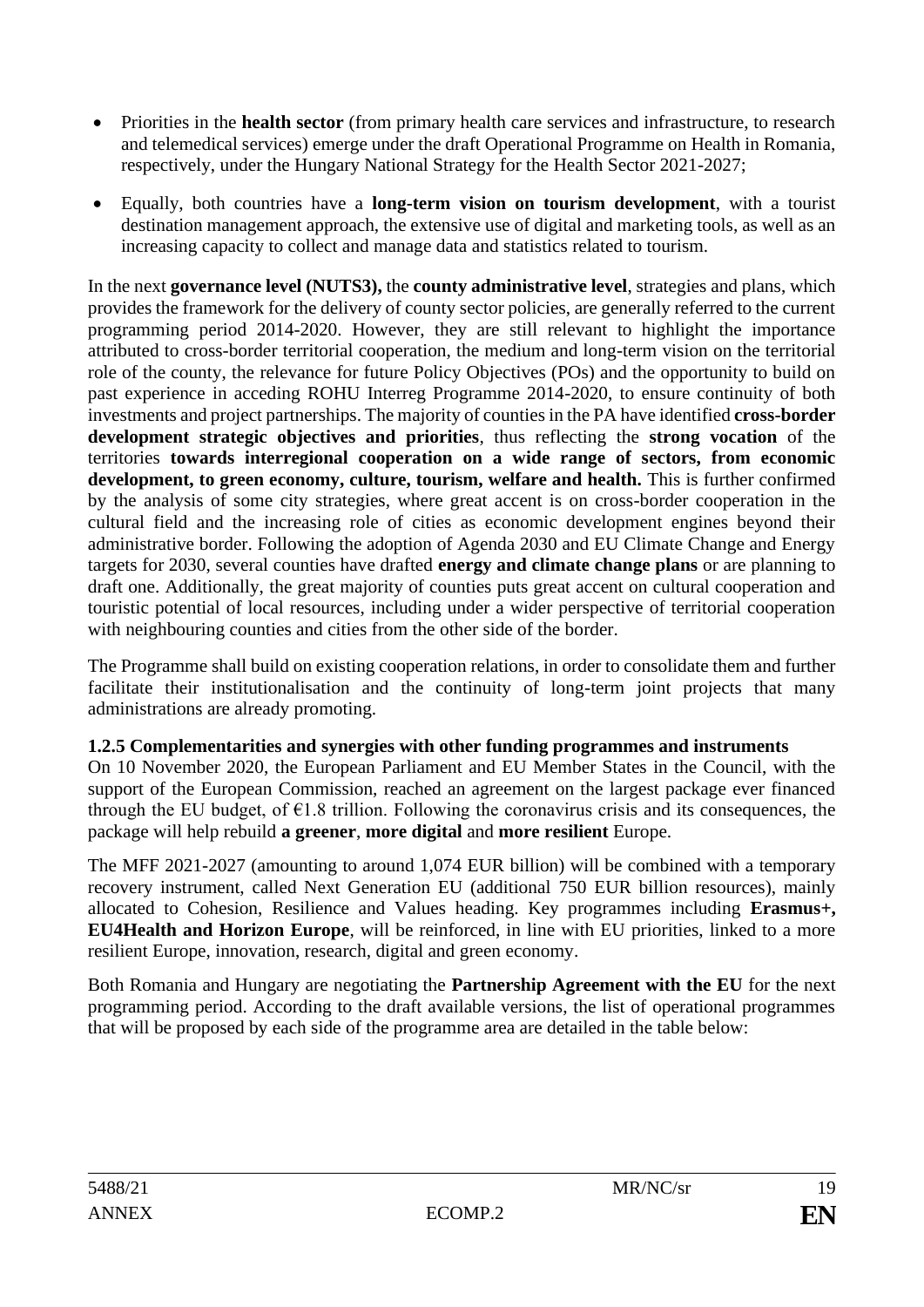| <b>Operational Programme Plus for Business</b><br>Operational Programme for Smart Growth,<br>$\bullet$<br>Development and Innovation (GINOP Plus);<br>Digitalisation and Financial Instruments;<br>Green Infrastructure and Climate Protection<br>Operational Programme for Health;<br>$\bullet$<br>Operational Programme Plus (KEHOP Plus);<br>Operational Programme for Education and<br><b>Integrated Mobility Operational Programme</b><br>$\bullet$<br>Employment;<br>Plus (IKOP Plus);<br>Operational Programme for Social Inclusion and<br>Operational Programme Plus for Human<br>$\bullet$<br>Dignity;<br>Development (EFOP Plus);<br>Operational<br>Sustainable<br>Programme<br>for<br>Digital Renewal Operational Programme Plus<br>$\bullet$<br>Development;<br>(DIMOP Plus) and<br><b>Operational Programme for Transports;</b><br>Hungarian Aquaculture Development<br>$\bullet$<br>8 Regional Operational Programmes;<br><b>Operational Programme Plus (MAHOP Plus)</b><br>Operational Programme for Aquaculture and<br>Regional Development Operational Programme<br>$\bullet$<br>Fishing;<br>Plus (TOP Plus)<br>Operational Programme for a Just Transition;<br><b>Implementation Operational Programme Plus</b><br>$\bullet$<br>Technical Assistance Operational Programme.<br>(VOP Plus). |
|--------------------------------------------------------------------------------------------------------------------------------------------------------------------------------------------------------------------------------------------------------------------------------------------------------------------------------------------------------------------------------------------------------------------------------------------------------------------------------------------------------------------------------------------------------------------------------------------------------------------------------------------------------------------------------------------------------------------------------------------------------------------------------------------------------------------------------------------------------------------------------------------------------------------------------------------------------------------------------------------------------------------------------------------------------------------------------------------------------------------------------------------------------------------------------------------------------------------------------------------------------------------------------------------------------------|
|                                                                                                                                                                                                                                                                                                                                                                                                                                                                                                                                                                                                                                                                                                                                                                                                                                                                                                                                                                                                                                                                                                                                                                                                                                                                                                              |

Additionally, the following table shows the list of other Operational Programmes under the Interreg where Romania and Hungary could also benefit of:

| Romania                                             | <b>Hungary</b>                      |  |  |
|-----------------------------------------------------|-------------------------------------|--|--|
| Interreg VI-A Romania-Bulgaria                      | Interreg VI-A Austria-Hungary       |  |  |
| Interreg NEXT Romania-Republic of Moldova           | Interreg VI-A Slovenia-Hungary      |  |  |
| <b>Interreg NEXT Romania-Ukraine</b>                | Interreg VI-A Hungary-Croatia       |  |  |
| Interreg IPA-III-CBC Romania-Serbia                 | Interreg VI-A Slovakia-Hungary      |  |  |
| Interreg NEXT Black Sea Basin Programme             | Interreg IPA-III-CBC Hungary-Serbia |  |  |
|                                                     |                                     |  |  |
| <b>Common programmes under Interreg</b>             |                                     |  |  |
| <b>INTERREG EUROPE Programme</b>                    |                                     |  |  |
| Interreg Programme Hungary-Slovakia-Romania-Ukraine |                                     |  |  |
| <b>URBACT</b> Programme                             |                                     |  |  |
| <b>INTERACT Programme</b>                           |                                     |  |  |
| Danube Transnational Programme                      |                                     |  |  |
| <b>ESPON Cooperation Programme</b>                  |                                     |  |  |
|                                                     |                                     |  |  |

The relevance of draft mainstream Operational Programmes and other Operational Programmes falling under the Territorial Cooperation objective resides in the need that interventions under the Interreg VI-A Romania-Hungary Programme shall be **complementary and synergic**, thus boosting a **mutual leverage effect on investments, whilst avoiding overlapping**. In this respect, the proposed priorities for the Interreg VI-A Romania-Hungary Programme will reinforce the strategy adopted by each MS to implement national and regional priorities, with a specific attention paid to needs and opportunities that can be better addressed through cross-border cooperation, adding value to other ERDF and ESF + interventions funded under MS' operational programmes and will contribute to further translate transnational cooperation programmes and, in particular, the EUSDR and ESPON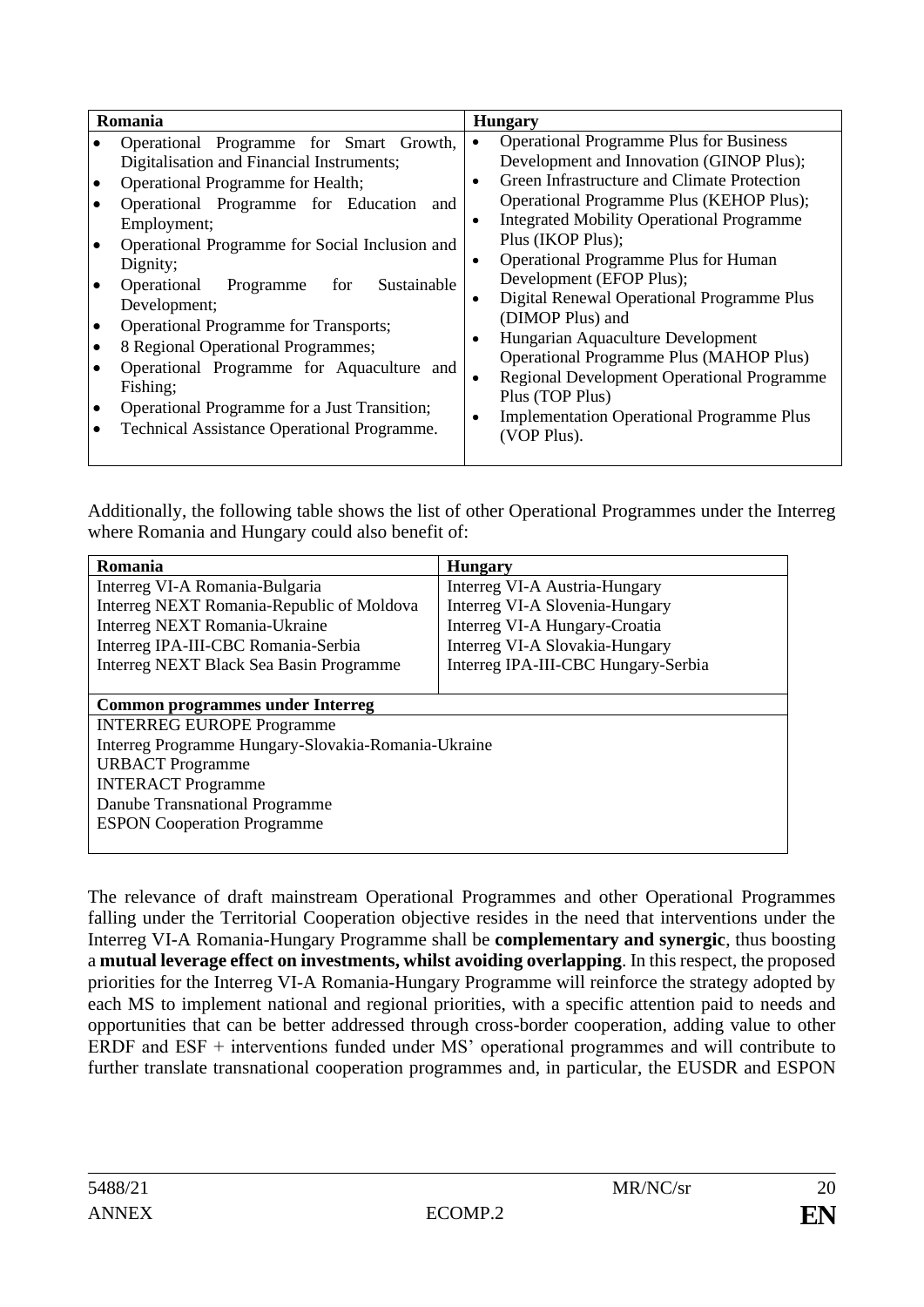related programmes into specific interventions tailor-made on the specificities of the Romania - Hungary border area.

## <span id="page-20-0"></span>**1.2.6 Programme Strategy**

The vision for the Interreg VI-A Romania-Hungary Programme can be defined as follows: **A greener, resilient and more cohesive cross-border region between Romania and Hungary, with enhanced understanding of cooperation opportunities, increased trust and reduced barriers to cooperation, towards Agenda 2030 common targets with a more sustainable cooperation framework.**

The Programme strategy is articulated in a general objective and three specific objectives corresponding to the two selected POs and ISO underlying specific investment priorities. The guiding principles leading to the proposed strategy and Intervention Logics can be defined as follows:

- maximising the **concentration of resources on interventions where cross-border cooperation brings added value and the Interreg programme represents the main option for funding;**
- promoting the **higher possible cross-border impact on territorial disparities and communities**, focussing on policy objectives with the possible higher and more direct impacts on the population well-being (i.e. health, environmental protection and green infrastructure), safety (i.e. protection from natural disasters and climate change adaptation strategies) and equal opportunities (i.e. equal access to health services, tailor-made solutions for patients, involving youth, rural population and marginalised communities in cultural activities and in the valorisation of resources for the socio-economic development of the area);
- **bridging territories and communities based on common territorial and intangible assets**, which may create common socio-economic opportunities for the economic recovery (i.e. renewable energies and the opportunity of creating "renewable energy / green communities", as well as culture and tourism, as fields of common interest capable of leveraging funds and partnerships under a common destination management vision for the PA);
- **promoting people-to-people interventions as foundation for more structured cooperation**, with a demonstrative value for building sustainable and inclusive communities and an open business environment, which may support in designing tailor-made solutions for future community-led local development initiatives and integrated socio-economic strategies at crossborder level, thus making people-to-people actions "laboratories" for the animation of local communities
- **building the knowledge basis, capacities, joint systems and joint working procedures** as a precondition for projects sustainability and effective results (i.e. soft measures across all selected POs and specific measures under ISO1 on other themes not related to selected POs). Using ISO 1 as a resource to systematise lessons learnt at the end of the programme implementation, drawing lessons on cooperation in different fields, in what concerns: the development of joint solutions, effective cross-border systems and institutional cooperation frameworks throughout the selected POs; the resolution of legal and administrative barriers; the creation of more cohesive local and business communities through people-to-people exchanges and social partners' joint actions.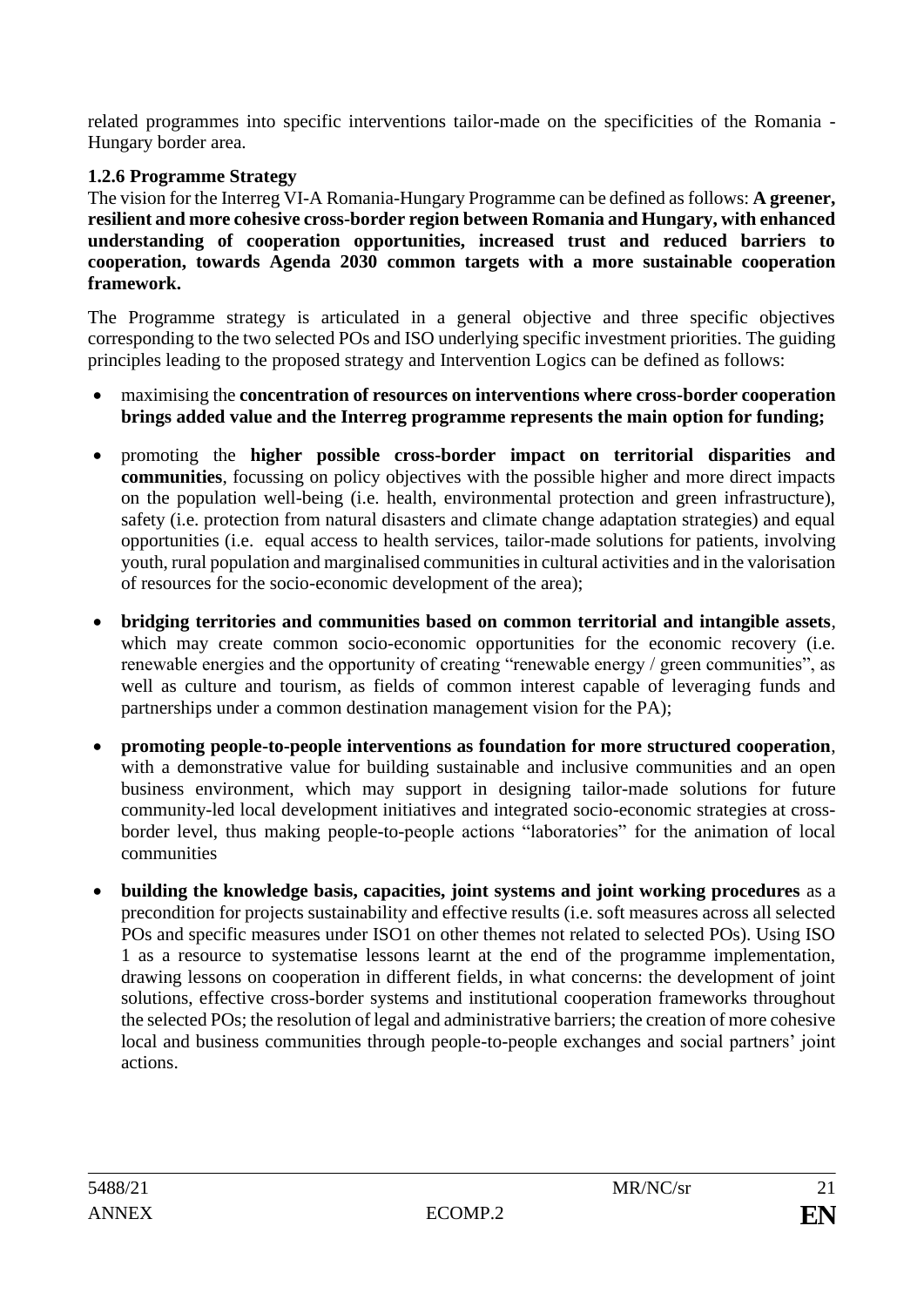The Programme will directly support climate objectives, environmental objectives and biodiversity through the selected intervention fields, mainly from PO 2, but also (to a lesser extent) PO4. In particular, the coefficient calculation method, as per Annex 1, table 1 of CPR allows to anticipate that: 30% of the programme budget allocation will contribute to climate objectives; 34% of the programme budget allocation will contribute to environmental objectives and 10% will contribute to biodiversity conservation.

From a wider programme management perspective, as guiding principles for delivery during the implementation of the Programme (including in the selection of operations), the Managing Authority will ensure the contribution to the delivery of the European Pillar of Social Rights and the promotion of horizontal principles (art. 9 of CPR), including fundamental rights, gender mainstreaming, nondiscrimination, youth involvement and sustainable development.

In this respect, the programme strategy is based on a direct correlation of planned actions with Agenda 2030 SDGs (as illustrated under the description of each action) and the full compliance with the DNSH principle (as per EC Technical Guidance Note, C(2021) 1054 final.

Additionally, the MA will promote the strategic use of public procurement to support Policy Objectives (including professionalization efforts to address capacity gaps). In this respect, beneficiaries will be encouraged to use more quality-related and lifecycle cost criteria, and, when feasible, environmental (e.g. green public procurement criteria, nature-based solutions, climate proofing and 'energy efficiency first principle) and social considerations, whilst innovation incentives will be incorporated into public procurement procedures respective, the Programme. Specific requirements will be formulated in a later stage, during the programme operational planning, through their integration in the Guidelines for Applicants.

As concerns fundamental rights, gender mainstreaming, non-discrimination and youth policies, these have been mainstreamed under envisaged actions and targeted groups, during the planning stage, and will be further taken into account during programme implementation and monitoring phases, for example through the disaggregation of data on participants to operations, at least at project level, whenever applicable.

Finally, it is confirmed that a proper system ensuring that all exchanges between beneficiaries and all the programme authorities are carried out by means of electronic data exchange in accordance with Annex XIV of the CPR, has been set up. In this respect, the electronic data exchange system set between beneficiaries and all the programme authorities is fully functional.

## <span id="page-21-0"></span>**1.3. Justification for the selection of policy objectives and the Interreg specific objectives, corresponding priorities, specific objectives and the forms of support, addressing, where appropriate, missing links in cross-border infrastructure**

Reference: point (c) of Article 17(3)

The synthesis of main development challenges and programme policy response is presented below:

Table 1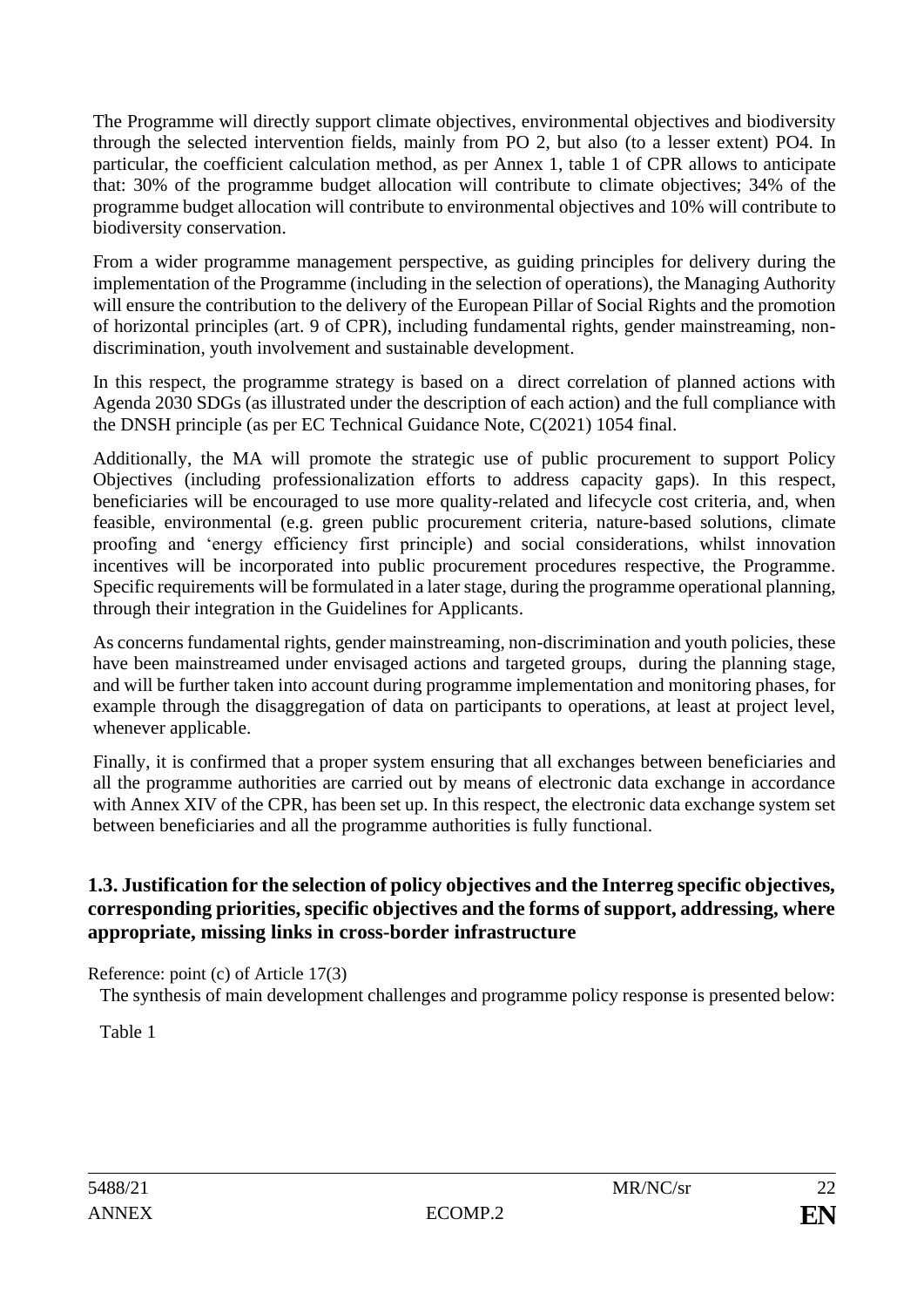| <b>Selected</b>     | <b>Selected</b>  | <b>Priority</b> | <b>Justification for selection</b>                                                                   |
|---------------------|------------------|-----------------|------------------------------------------------------------------------------------------------------|
| <b>Policy</b>       | specific         |                 | [2 000 per objective]                                                                                |
| objective or        | objective        |                 |                                                                                                      |
| selected            |                  |                 |                                                                                                      |
| Interreg $-$        |                  |                 |                                                                                                      |
| specific            |                  |                 |                                                                                                      |
| objective           |                  |                 |                                                                                                      |
| PO 2-a              | <b>RSO 2.4</b>   | Priority 1.     | Justification for the selection of PO 2:                                                             |
| greener, low-       | <b>Promoting</b> | Cooperation     | The green transition, climate change adaptation                                                      |
| carbon              | climate          | for a green     | and better ecological livelihoods are common                                                         |
| transitioning       | change           | and more        | priorities of the EU Green New Deal towards                                                          |
| towards a net       | adaptation       | resilient       | carbon-neutral EU by 2050, EU Territorial                                                            |
| zero carbon         | and disaster     | cross-          | Agenda 2030, EUSDR Action Plan, regional and                                                         |
| economy and         | risk             | border area     | local development strategies in the PA.                                                              |
| resilient           | prevention       | between         | Additionally, PO 2 is a priority policy objective                                                    |
| <b>Europe by</b>    | and resilience,  | Romania         | for cross-border cooperation, and, in particular,                                                    |
| promoting           | taking into      | and             | for Interreg A programmes.                                                                           |
| clean and           | account eco-     | Hungary         | Justification for the selection of RSO 2.4:                                                          |
| fair energy         | system           |                 | The cross-border region is characterised by a                                                        |
| transition,         | <b>based</b>     |                 | rich hydrographic network, which is crossing the                                                     |
| green and           | approaches       |                 | almost in its entirety, producing<br>border                                                          |
| blue                |                  |                 | contiguous riparian areas which have a high                                                          |
| investment,         |                  |                 | potential of joint valorisation. Due to the                                                          |
| the circular        |                  |                 | topography and river density, the area is also one                                                   |
| economy,            |                  |                 | of Europe's most prone regions to floods: High                                                       |
| climate             |                  |                 | flood recurrence is recorded in Hajdú-Bihar,                                                         |
| change              |                  |                 | Timis, Arad, Bihor, while very high flood                                                            |
| mitigation          |                  |                 | recurrence is a significant risk for the two                                                         |
| and                 |                  |                 | northernmost counties of Szabolcs-Szatmár-                                                           |
| adaptation,<br>risk |                  |                 | Bereg and Satu Mare. Bihor and Satu Mare have                                                        |
|                     |                  |                 | historically been the most affected by flood class                                                   |
| prevention<br>and   |                  |                 | 1 events. Landslide susceptibility is relatively<br>limited, throughout the whole cross-border areas |
|                     |                  |                 | (with the exception of Bihor, in the Apuseni                                                         |
| management,<br>and  |                  |                 | Mountains region), with some areas prone to                                                          |
| sustainable         |                  |                 | landslides concentrated along rivers.                                                                |
| urban               |                  |                 | Cross-border disasters and risk management in                                                        |
| mobility            |                  |                 | the area is incipient: although there are some                                                       |
|                     |                  |                 | ongoing initiatives in this field, there is still                                                    |
|                     |                  |                 | significant<br>for<br>improvement<br>room<br>of                                                      |
|                     |                  |                 | coordination, risk prevention and joint response                                                     |
|                     |                  |                 | capacity, which substantiates the need for joint                                                     |
|                     |                  |                 | investments and future cooperation actions,                                                          |
|                     |                  |                 | building on the Water management Convention                                                          |
|                     |                  |                 | signed at country level and on the previous                                                          |
|                     |                  |                 | experience gained by public administrations                                                          |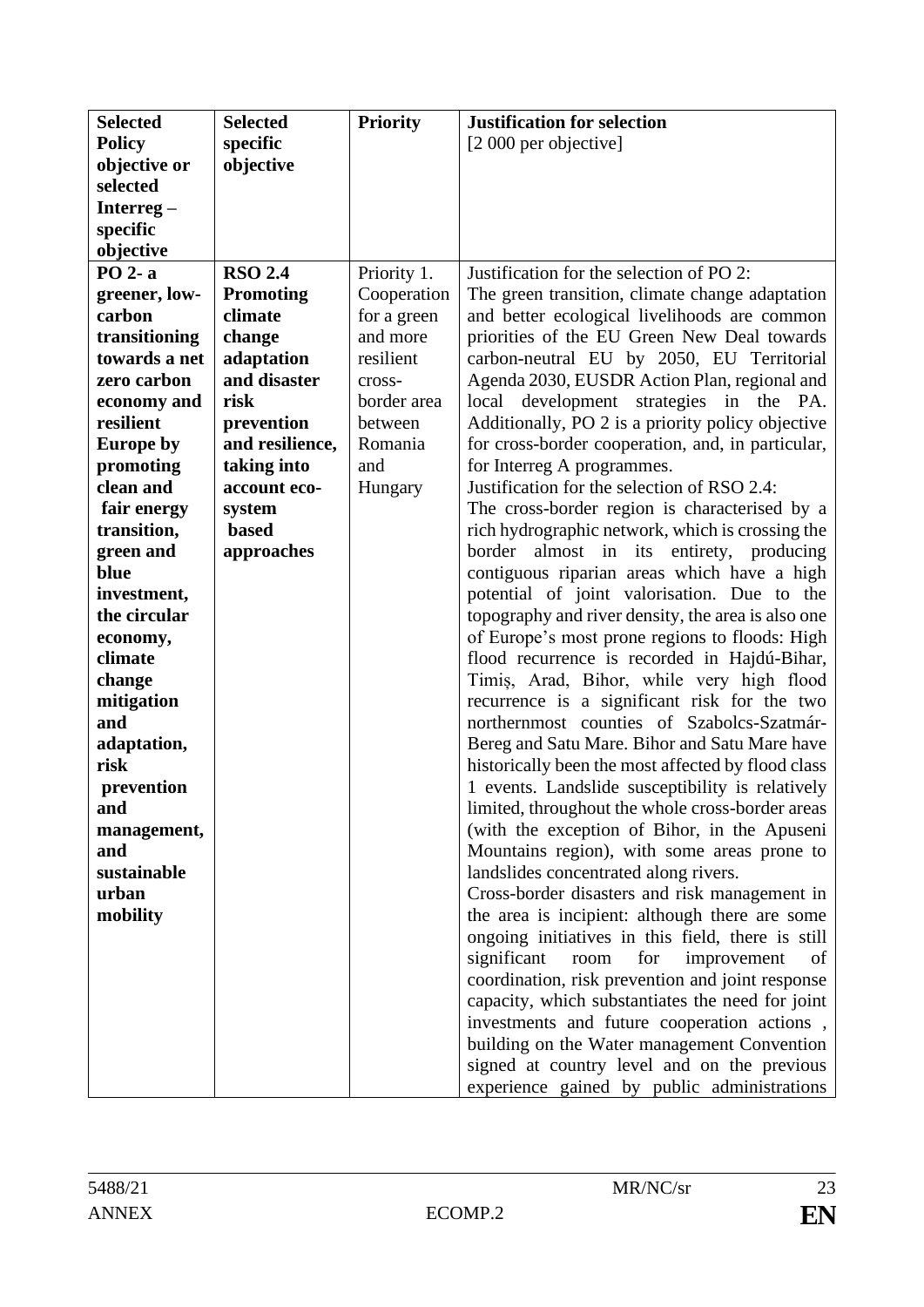| <b>Selected</b> | <b>Selected</b>  | <b>Priority</b> | <b>Justification for selection</b>                                    |
|-----------------|------------------|-----------------|-----------------------------------------------------------------------|
| <b>Policy</b>   | specific         |                 | [2 000 per objective]                                                 |
| objective or    | objective        |                 |                                                                       |
| selected        |                  |                 |                                                                       |
| Interreg $-$    |                  |                 |                                                                       |
| specific        |                  |                 |                                                                       |
| objective       |                  |                 |                                                                       |
|                 |                  |                 | involved in relevant initiatives, including at                        |
|                 |                  |                 | macroregional level (EUSDR).                                          |
|                 |                  |                 | An increased cooperation and capacity of joint                        |
|                 |                  |                 | risk prevention and response to extreme weather                       |
|                 |                  |                 | events, mostly generating floods, rural and urban                     |
|                 |                  |                 | landscape destruction, as well as to other climate                    |
|                 |                  |                 | change-related phenomena, such as draught and                         |
|                 |                  |                 | fires, is considered a priority by the majority of                    |
|                 |                  |                 | stakeholders. Non-intervention or inappropriate                       |
|                 |                  |                 | (i.e. not coordinated) intervention, may generate                     |
|                 |                  |                 | high social, economic and environmental costs.                        |
|                 | <b>RSO 2.2</b>   |                 | Projects will be financed through grants.                             |
|                 | <b>Promoting</b> |                 | Justification for the selection of PO 2:<br>As above.                 |
|                 | renewable        |                 | Justification for the selection of RSO 2.2:                           |
|                 | energy in        |                 | Environmental<br>and<br>ecosystem<br>protection,                      |
|                 | accordance       |                 | climate change adaptation, energy transition and                      |
|                 | with Directive   |                 | the low carbon economy represent vital issues at                      |
|                 | (EU)             |                 | the core of the European policy for the 2030                          |
|                 | 2018/2001,       |                 | time-horizon. Both Romania and Hungary have                           |
|                 | including the    |                 | committed to ambitious targets through their                          |
|                 | sustainability   |                 | respective National Energy and Climate Plans                          |
|                 | criteria         |                 | 2030 in order to reduce GhG emissions, reach                          |
|                 | set out          |                 | RES shares of 30.7% (Romania) and at least                            |
|                 | therein          |                 | 21% (Hungary) and to contribute to the overall                        |
|                 |                  |                 | European goal of reaching at least 32.5%                              |
|                 |                  |                 | improvement in energy efficiency by 2030.                             |
|                 |                  |                 | High and very high potential of geothermal                            |
|                 |                  |                 | district heating (very high $-171-1932$ ktoe $-$ in                   |
|                 |                  |                 | Csongrád-Csanád, Hajdú-Bihar,<br>Szabolcs-                            |
|                 |                  |                 | Szatmár-Bereg, Timiș and Bihor), is a distinct                        |
|                 |                  |                 | endowment of the programme area. While wind                           |
|                 |                  |                 | energy, large hydropower and, to a degree,                            |
|                 |                  |                 | biomass energy, are reduced, there is still a high                    |
|                 |                  |                 | photovoltaic energy potential, with circa two                         |
|                 |                  |                 | thirds of the territory being suitable for                            |
|                 |                  |                 | installation<br>of photovoltaic production                            |
|                 |                  |                 | (Csongrád-Csanád, Békés, Timiș, partly Arad,                          |
|                 |                  |                 | <b>Bihor</b><br>Hajdú-Bihar<br>$3.30 - 3.51$<br>and<br>$\blacksquare$ |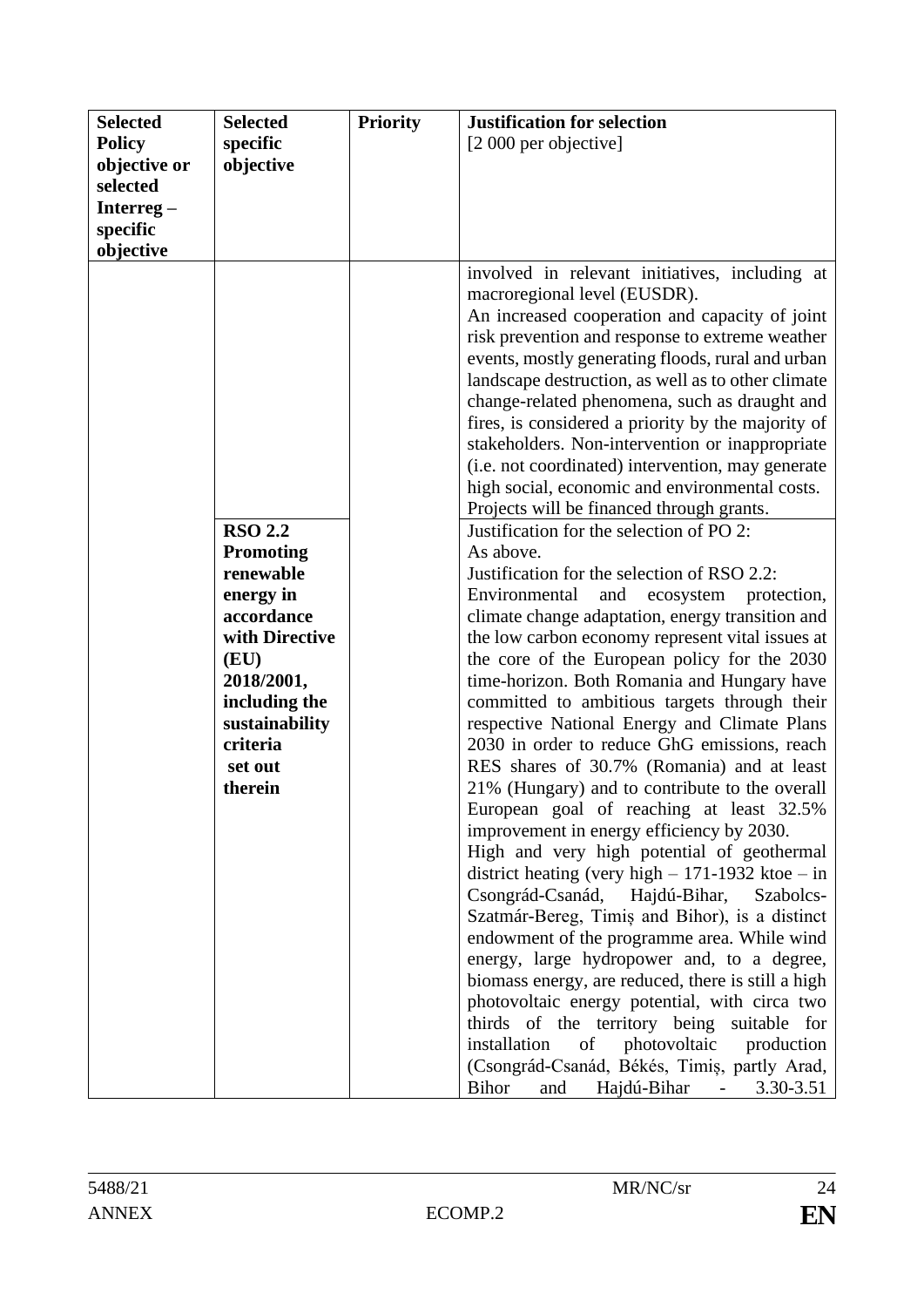| <b>Selected</b> | <b>Selected</b>  | <b>Priority</b> | <b>Justification for selection</b>                                                         |
|-----------------|------------------|-----------------|--------------------------------------------------------------------------------------------|
| <b>Policy</b>   | specific         |                 | [2 000 per objective]                                                                      |
| objective or    | objective        |                 |                                                                                            |
| selected        |                  |                 |                                                                                            |
| Interreg $-$    |                  |                 |                                                                                            |
| specific        |                  |                 |                                                                                            |
| objective       |                  |                 |                                                                                            |
|                 |                  |                 | $kWh/kWp/day)$ .<br>However,<br>although<br>the                                            |
|                 |                  |                 | renewable energy potential is substantial, this                                            |
|                 |                  |                 | potential is not fully exploited, nor fully mapped                                         |
|                 |                  |                 | at micro-zone level.                                                                       |
|                 |                  |                 | Considering the high policy support, both at                                               |
|                 |                  |                 | European, Danube Macro-region, central and                                                 |
|                 |                  |                 | local level, for the transition to a low-carbon                                            |
|                 |                  |                 | understanding<br>better<br>economy,<br>and<br>a                                            |
|                 |                  |                 | exploitation of existing resources for renewable,                                          |
|                 |                  |                 | alternative energies, is considered a priority for                                         |
|                 |                  |                 | the cross-border area, which may have an                                                   |
|                 |                  |                 | important leverage and indirect effect, and                                                |
|                 |                  |                 | generate strong synergies with other components                                            |
|                 |                  |                 | of development, such as the business sector,                                               |
|                 |                  |                 | research and innovation (to be funded under<br>other national and European funds). In this |
|                 |                  |                 | respect, investments in regenerable energies                                               |
|                 |                  |                 | under the Interreg VI-A Romania-Hungary                                                    |
|                 |                  |                 | may contribute<br>Programme<br>to<br>create<br><sub>a</sub>                                |
|                 |                  |                 | favourable, enabling, environment for further                                              |
|                 |                  |                 | developments of the renewable energy in the                                                |
|                 |                  |                 | area, the creation of green communities or jobs                                            |
|                 |                  |                 | and certainly the improvement<br>local<br>of                                               |
|                 |                  |                 | environment.                                                                               |
|                 |                  |                 | Projects will be financed through grants.                                                  |
|                 | <b>RSO 2.7</b>   |                 | Justification for the selection of PO 2:                                                   |
|                 | <b>Enhancing</b> |                 | As above.                                                                                  |
|                 | protection and   |                 | Justification for the selection of RSO 2.7:                                                |
|                 | preservation     |                 | The Programme area is characterized by a plain                                             |
|                 | of nature,       |                 | geomorphology that is favourable to settlement                                             |
|                 | biodiversity     |                 | development and agriculture, with a higher                                                 |
|                 | and green        |                 | landform diversity in the Romanian counties                                                |
|                 | infrastructure,  |                 | (Oriental and Banat Carpathians and Apuseni                                                |
|                 | including in     |                 | Mountains). Landscape diversity overall is                                                 |
|                 | urban areas,     |                 | moderate, but coherent across the border, which                                            |
|                 | and reducing     |                 | offers no natural impediment to landscape and                                              |
|                 | all forms of     |                 | protected site integration. The PA is thus                                                 |
|                 | pollution        |                 | characterized by a "green border", generating a                                            |
|                 |                  |                 | high potential for the valorisation of natural                                             |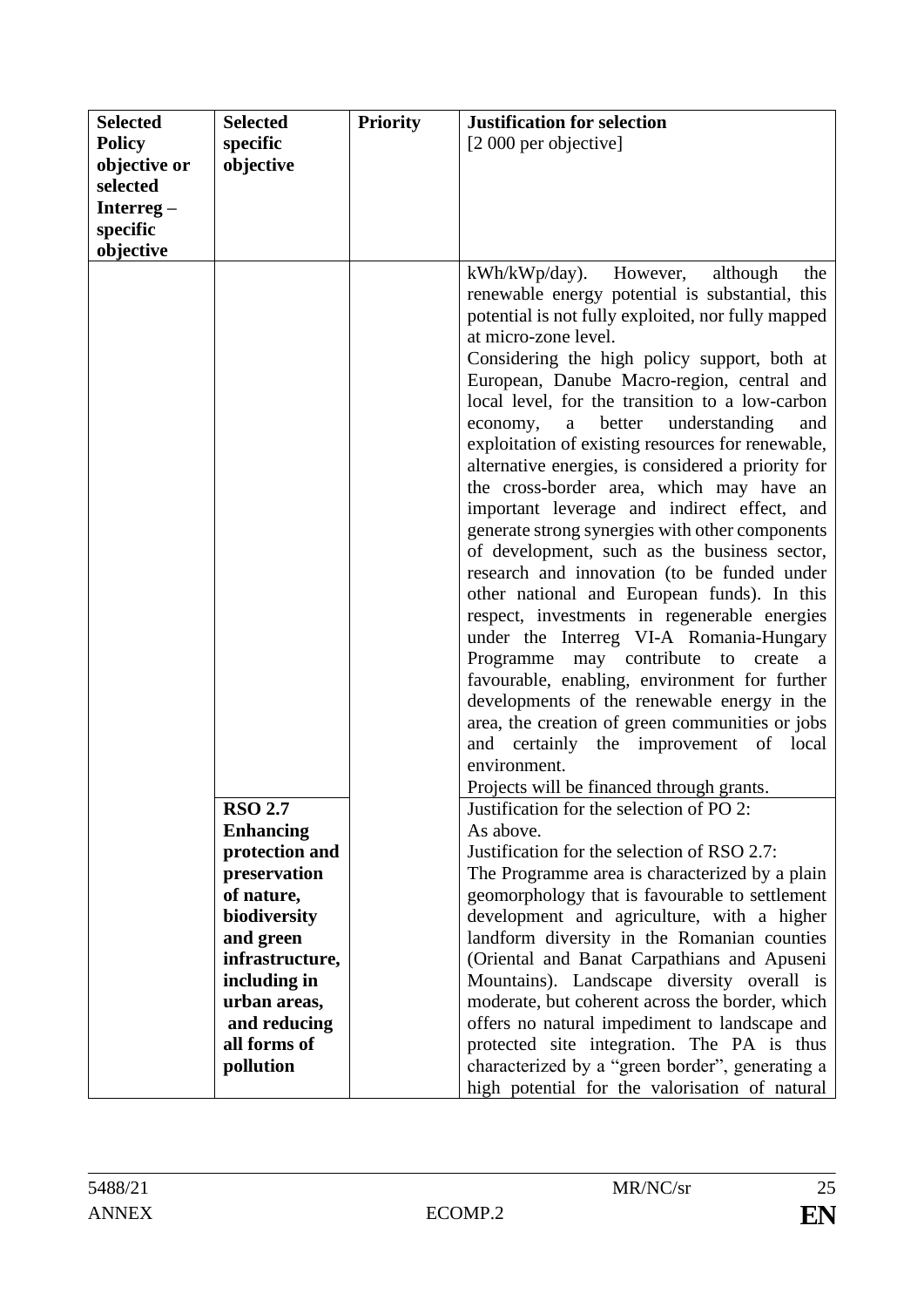| <b>Selected</b> | <b>Selected</b> | <b>Priority</b> | <b>Justification for selection</b>                                                                                                                                                                                                                                                                                                                                                                                                                                                                                                                                                                                                                                                                                                                                                                                                                                                                                                                                                                                                                                                                                                                                                                                                                                                                                                                                                                                                                                                                                                                      |
|-----------------|-----------------|-----------------|---------------------------------------------------------------------------------------------------------------------------------------------------------------------------------------------------------------------------------------------------------------------------------------------------------------------------------------------------------------------------------------------------------------------------------------------------------------------------------------------------------------------------------------------------------------------------------------------------------------------------------------------------------------------------------------------------------------------------------------------------------------------------------------------------------------------------------------------------------------------------------------------------------------------------------------------------------------------------------------------------------------------------------------------------------------------------------------------------------------------------------------------------------------------------------------------------------------------------------------------------------------------------------------------------------------------------------------------------------------------------------------------------------------------------------------------------------------------------------------------------------------------------------------------------------|
| <b>Policy</b>   | specific        |                 | [2 000 per objective]                                                                                                                                                                                                                                                                                                                                                                                                                                                                                                                                                                                                                                                                                                                                                                                                                                                                                                                                                                                                                                                                                                                                                                                                                                                                                                                                                                                                                                                                                                                                   |
| objective or    | objective       |                 |                                                                                                                                                                                                                                                                                                                                                                                                                                                                                                                                                                                                                                                                                                                                                                                                                                                                                                                                                                                                                                                                                                                                                                                                                                                                                                                                                                                                                                                                                                                                                         |
| selected        |                 |                 |                                                                                                                                                                                                                                                                                                                                                                                                                                                                                                                                                                                                                                                                                                                                                                                                                                                                                                                                                                                                                                                                                                                                                                                                                                                                                                                                                                                                                                                                                                                                                         |
| Interreg $-$    |                 |                 |                                                                                                                                                                                                                                                                                                                                                                                                                                                                                                                                                                                                                                                                                                                                                                                                                                                                                                                                                                                                                                                                                                                                                                                                                                                                                                                                                                                                                                                                                                                                                         |
| specific        |                 |                 |                                                                                                                                                                                                                                                                                                                                                                                                                                                                                                                                                                                                                                                                                                                                                                                                                                                                                                                                                                                                                                                                                                                                                                                                                                                                                                                                                                                                                                                                                                                                                         |
|                 |                 |                 |                                                                                                                                                                                                                                                                                                                                                                                                                                                                                                                                                                                                                                                                                                                                                                                                                                                                                                                                                                                                                                                                                                                                                                                                                                                                                                                                                                                                                                                                                                                                                         |
| objective       |                 |                 | resources. The soil biodiversity potential in the<br>area is moderate, with lower potential recorded<br>in the south (Csongrád-Csanád, Timis) and<br>Hajdú-Bihar, and higher in the eastern parts of<br>the Romanian counties (Apuseni Mountains),<br>however with significant potential to support<br>further development of biodiversity in the border<br>area south of Nyíregyháza, and with exceptional<br>potential in the regions already protected by<br>classification (Hortobágy in<br>Natura 2000<br>Hungary, Lipovei Hills, Zarand Mountains in<br>Romania). However, the current management of<br>protected sites is hardly coordinated and does not<br>reflect the real cross-border nature of the natural<br>landscapes and both the sides of the border are<br>affected by deforestation trends, which may<br>further deteriorate the exposure of the territory to<br>natural hazards and the impact of climate<br>change.<br>An increased level of cooperation in the<br>sustainable management of natural resources, in<br>line with EUSDR action plan for biodiversity<br>and landscape protection, is expected to directly<br>contribute to a more effective protection of these<br>areas and to an increased carbon-storage<br>capacity, with the possible direct contribution to<br>the reduction of the GhG emissions accounting.<br>Non-intervention or inappropriate (i.e. not<br>coordinated) intervention, may generate high<br>social, economic and environmental costs,<br>generating the further deterioration of precious |
|                 |                 |                 | natural<br>heritage,<br>whilst<br>potentially                                                                                                                                                                                                                                                                                                                                                                                                                                                                                                                                                                                                                                                                                                                                                                                                                                                                                                                                                                                                                                                                                                                                                                                                                                                                                                                                                                                                                                                                                                           |
|                 |                 |                 | compromising local population safety (notably                                                                                                                                                                                                                                                                                                                                                                                                                                                                                                                                                                                                                                                                                                                                                                                                                                                                                                                                                                                                                                                                                                                                                                                                                                                                                                                                                                                                                                                                                                           |
|                 |                 |                 | from the adverse effects of climate change) in<br>the cross-border area.                                                                                                                                                                                                                                                                                                                                                                                                                                                                                                                                                                                                                                                                                                                                                                                                                                                                                                                                                                                                                                                                                                                                                                                                                                                                                                                                                                                                                                                                                |
|                 |                 |                 | Projects will be financed through grants.                                                                                                                                                                                                                                                                                                                                                                                                                                                                                                                                                                                                                                                                                                                                                                                                                                                                                                                                                                                                                                                                                                                                                                                                                                                                                                                                                                                                                                                                                                               |
| <b>PO 4-A</b>   | <b>RSO 4.5</b>  | Priority<br>2.  | Justification for the selection of PO 4:                                                                                                                                                                                                                                                                                                                                                                                                                                                                                                                                                                                                                                                                                                                                                                                                                                                                                                                                                                                                                                                                                                                                                                                                                                                                                                                                                                                                                                                                                                                |
| more social     | <b>Ensuring</b> | Cooperation     | The implementation of the European Pillar of                                                                                                                                                                                                                                                                                                                                                                                                                                                                                                                                                                                                                                                                                                                                                                                                                                                                                                                                                                                                                                                                                                                                                                                                                                                                                                                                                                                                                                                                                                            |
| and inclusive   | equal access to | for a more      | Social Rights is a common cross-cutting                                                                                                                                                                                                                                                                                                                                                                                                                                                                                                                                                                                                                                                                                                                                                                                                                                                                                                                                                                                                                                                                                                                                                                                                                                                                                                                                                                                                                                                                                                                 |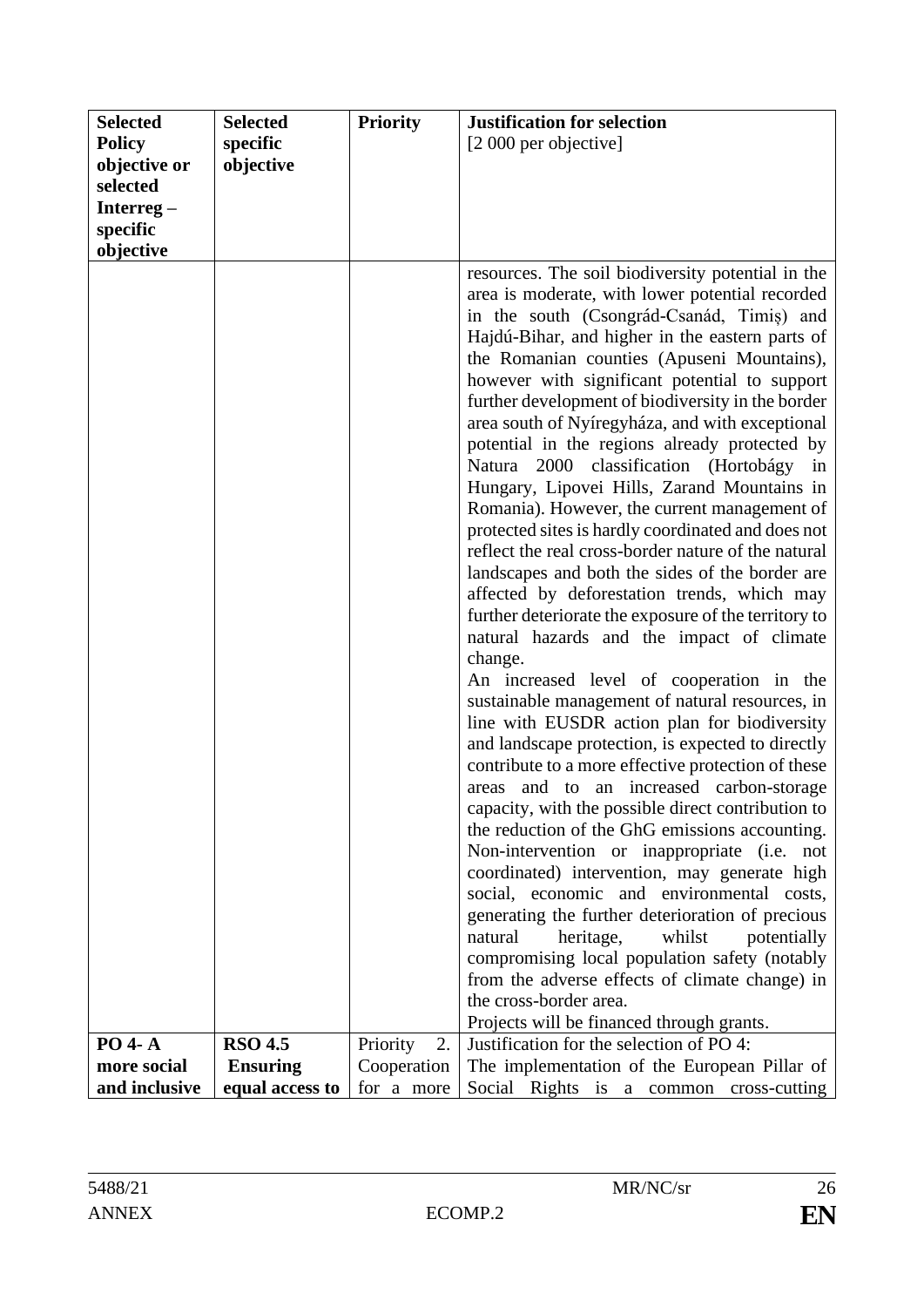| <b>Selected</b>      | <b>Selected</b>          | <b>Priority</b> | <b>Justification for selection</b>                                                             |
|----------------------|--------------------------|-----------------|------------------------------------------------------------------------------------------------|
| <b>Policy</b>        | specific                 |                 | [2 000 per objective]                                                                          |
| objective or         | objective                |                 |                                                                                                |
| selected             |                          |                 |                                                                                                |
| Interreg $-$         |                          |                 |                                                                                                |
| specific             |                          |                 |                                                                                                |
| objective            |                          |                 |                                                                                                |
| <b>Europe</b>        | health care              | social<br>and   | objective for EU funds 2021-2027. Affordable                                                   |
| implementing         | and fostering            | cohesive PA     | and quality healthcare, in particular, is one of the                                           |
| the European         | resilience of            | between         | 20 principles proclaimed during the 2017                                                       |
| Pillar of            | health                   | Romania         | Goteborg Summit, which jumped at the top of                                                    |
| <b>Social Rights</b> | systems,                 | and             | EU, national, regional and local governments'                                                  |
|                      | including                | Hungary         | agenda following the COVID-19 health crisis.                                                   |
|                      | primary care,            |                 | Territorial cohesion and a Just transition are the                                             |
|                      | and                      |                 | core of EU Territorial Agenda 2030, whilst the                                                 |
|                      | promoting the            |                 | valorisation<br>of<br>natural/cultural<br>sustainable                                          |
|                      | transition               |                 | drivers for<br>socio-economic<br>resources,<br>as                                              |
|                      | from                     |                 | development, is the leitmotif of both EUSDR                                                    |
|                      | institutional to         |                 | Action Plan and PA local strategies. PO 4 is a                                                 |
|                      | family-based             |                 | priority PO for cross-border cooperation, and, in                                              |
|                      | and                      |                 | particular, for Interreg A programmes.<br>Justification for the selection of RSO 4.5:          |
|                      | community-<br>based care |                 |                                                                                                |
|                      |                          |                 | The PA is characterised by generally positive<br>trends in human capital development. However, |
|                      |                          |                 | the PA is still lagging behind the EU level in the                                             |
|                      |                          |                 | performance for several of these indicators,                                                   |
|                      |                          |                 | including life expectancy at birth. In particular,                                             |
|                      |                          |                 | this indicator suggests that the quality of life and                                           |
|                      |                          |                 | the health status of population still need to be                                               |
|                      |                          |                 | improved.                                                                                      |
|                      |                          |                 | The uneven distribution of public services is a                                                |
|                      |                          |                 | significant<br>barrier<br>impeding<br>balanced                                                 |
|                      |                          |                 | development and internal cohesion. In relation to                                              |
|                      |                          |                 | health infrastructure, the basic endowment in the                                              |
|                      |                          |                 | PA looks still inadequate compared to needs, as                                                |
|                      |                          |                 | suggested by the main relevant indicators,                                                     |
|                      |                          |                 | revealing important internal disparities (i.e. the                                             |
|                      |                          |                 | territorial concentration of ambulatories and the                                              |
|                      |                          |                 | number of medics / 1000 inhabitants).                                                          |
|                      |                          |                 | An increased resilience of the health sector is                                                |
|                      |                          |                 | considered a high priority at all governance                                                   |
|                      |                          |                 | levels. Resilience ecompasses infrastructure and                                               |
|                      |                          |                 | endowments, as well as the quality of services,                                                |
|                      |                          |                 | adaptability to target groups and their<br>their                                               |
|                      |                          |                 | capacity to respond to specific challenges, as the                                             |
|                      |                          |                 | Covid-19 pandemic has drammatically showed.                                                    |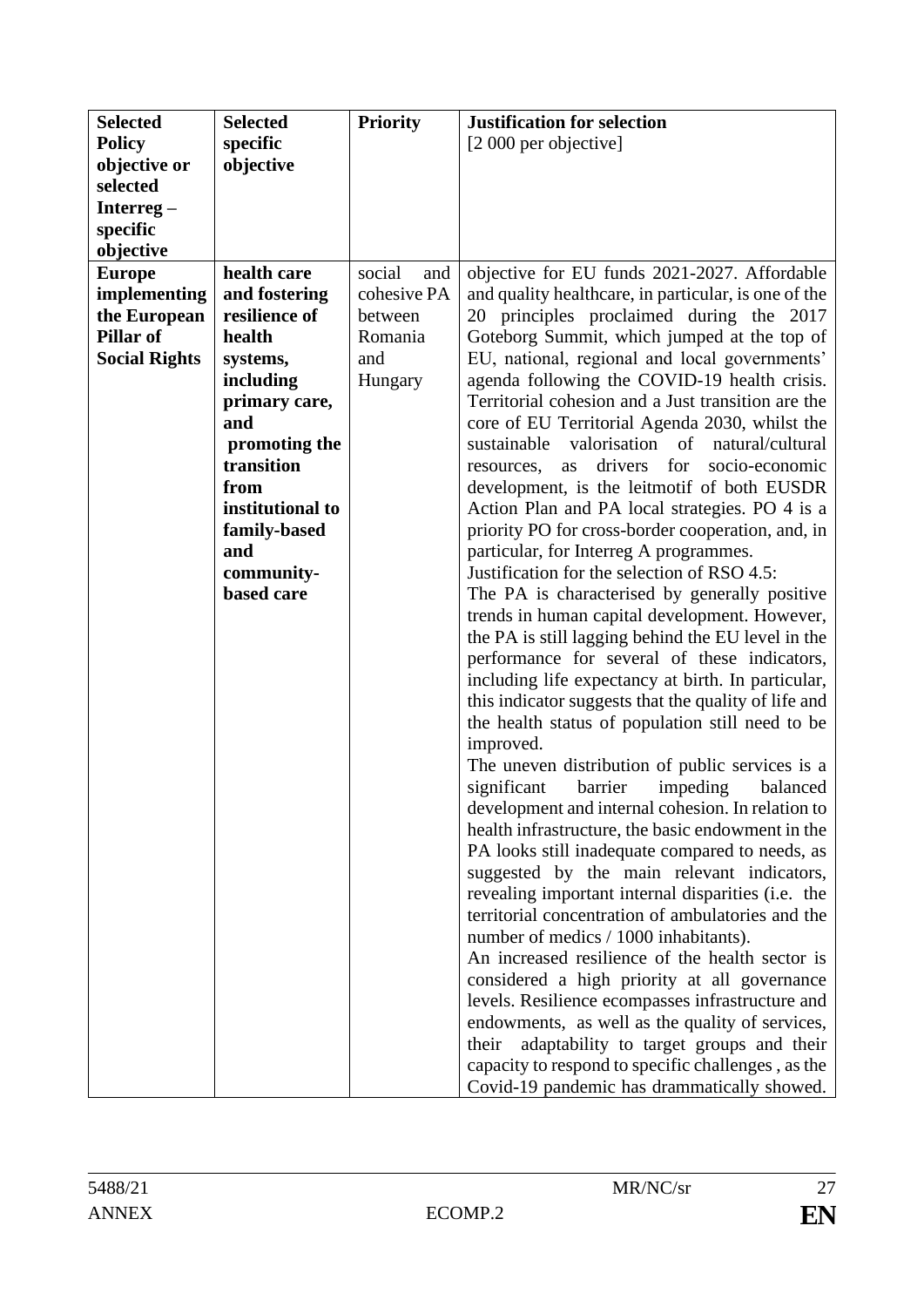| <b>Selected</b> | <b>Selected</b>      | <b>Priority</b> | <b>Justification for selection</b>                                                                                                                                                                                                                              |
|-----------------|----------------------|-----------------|-----------------------------------------------------------------------------------------------------------------------------------------------------------------------------------------------------------------------------------------------------------------|
| <b>Policy</b>   | specific             |                 | [2 000 per objective]                                                                                                                                                                                                                                           |
| objective or    | objective            |                 |                                                                                                                                                                                                                                                                 |
| selected        |                      |                 |                                                                                                                                                                                                                                                                 |
| Interreg $-$    |                      |                 |                                                                                                                                                                                                                                                                 |
| specific        |                      |                 |                                                                                                                                                                                                                                                                 |
| objective       |                      |                 |                                                                                                                                                                                                                                                                 |
|                 |                      |                 | An increased level of cooperation in the health<br>sector is expected to improve health staff's skills<br>and the overall health-care system quality,<br>including its capacity to reach target groups most<br>in need. This will be achieved starting from the |
|                 |                      |                 | exchange of experience and best practices, the<br>capitalisation of networks, lessons learnt and<br>previous cooperation, in order to reach a<br>coordinated response.<br>Projects will be financed through grants.                                             |
|                 | <b>RSO 4.6</b>       |                 | Justification for the selection of PO 4:                                                                                                                                                                                                                        |
|                 | <b>Enhancing the</b> |                 | As above.                                                                                                                                                                                                                                                       |
|                 | role of culture      |                 | Justification for the selection of RSO 4.6:                                                                                                                                                                                                                     |
|                 | and                  |                 | The PA is endowed with rich natural and cultural                                                                                                                                                                                                                |
|                 | sustainable          |                 | heritage, as well as a dense network of local                                                                                                                                                                                                                   |
|                 | tourism in           |                 | actors already cooperating for the organisation                                                                                                                                                                                                                 |
|                 | economic             |                 | of international cultural events and tourism                                                                                                                                                                                                                    |
|                 | development,         |                 | development (i.e. religious<br>niches'<br>and                                                                                                                                                                                                                   |
|                 | social               |                 | rural/eco-tourism) providing the basis for cross-                                                                                                                                                                                                               |
|                 | inclusion and        |                 | border valorisation in touristic routes.                                                                                                                                                                                                                        |
|                 | social               |                 | The growth of the tourism sector is demonstrated                                                                                                                                                                                                                |
|                 | innovation $2$       |                 | by the increased accommodation capacities in                                                                                                                                                                                                                    |
|                 |                      |                 | the PA counties over time (13.45% increase in                                                                                                                                                                                                                   |
|                 |                      |                 | 10 years). However, occupancy rate is low and                                                                                                                                                                                                                   |
|                 |                      |                 | very low, with an average of 35-38% in the best                                                                                                                                                                                                                 |
|                 |                      |                 | performers (Hajdú-Bihar, Bihor) and in Satu                                                                                                                                                                                                                     |
|                 |                      |                 | Mare and going down to 18% in Csongrád and                                                                                                                                                                                                                      |
|                 |                      |                 | 19.08% in Szabolcs-Szatmár-Bereg. Since 2010,                                                                                                                                                                                                                   |
|                 |                      |                 | tourist overnight stays have generally grown,                                                                                                                                                                                                                   |
|                 |                      |                 | except in Satu Mare (-19%, 2010-2018), with a                                                                                                                                                                                                                   |
|                 |                      |                 | significant 135% increase in Csongrád-Csanád                                                                                                                                                                                                                    |
|                 |                      |                 | and remarkable increases in Békés (83%), Timis                                                                                                                                                                                                                  |
|                 |                      |                 | (77%) and Bihor (72%). However, overnight                                                                                                                                                                                                                       |
|                 |                      |                 | stays have decreased, on average from 2.78                                                                                                                                                                                                                      |
|                 |                      |                 | nights per stay to 2.41 (2010-2018). Disparities                                                                                                                                                                                                                |

<sup>2</sup> Based on current formulation of this specific objective included in PO 4, under revised EDRF Regulation (December 2020).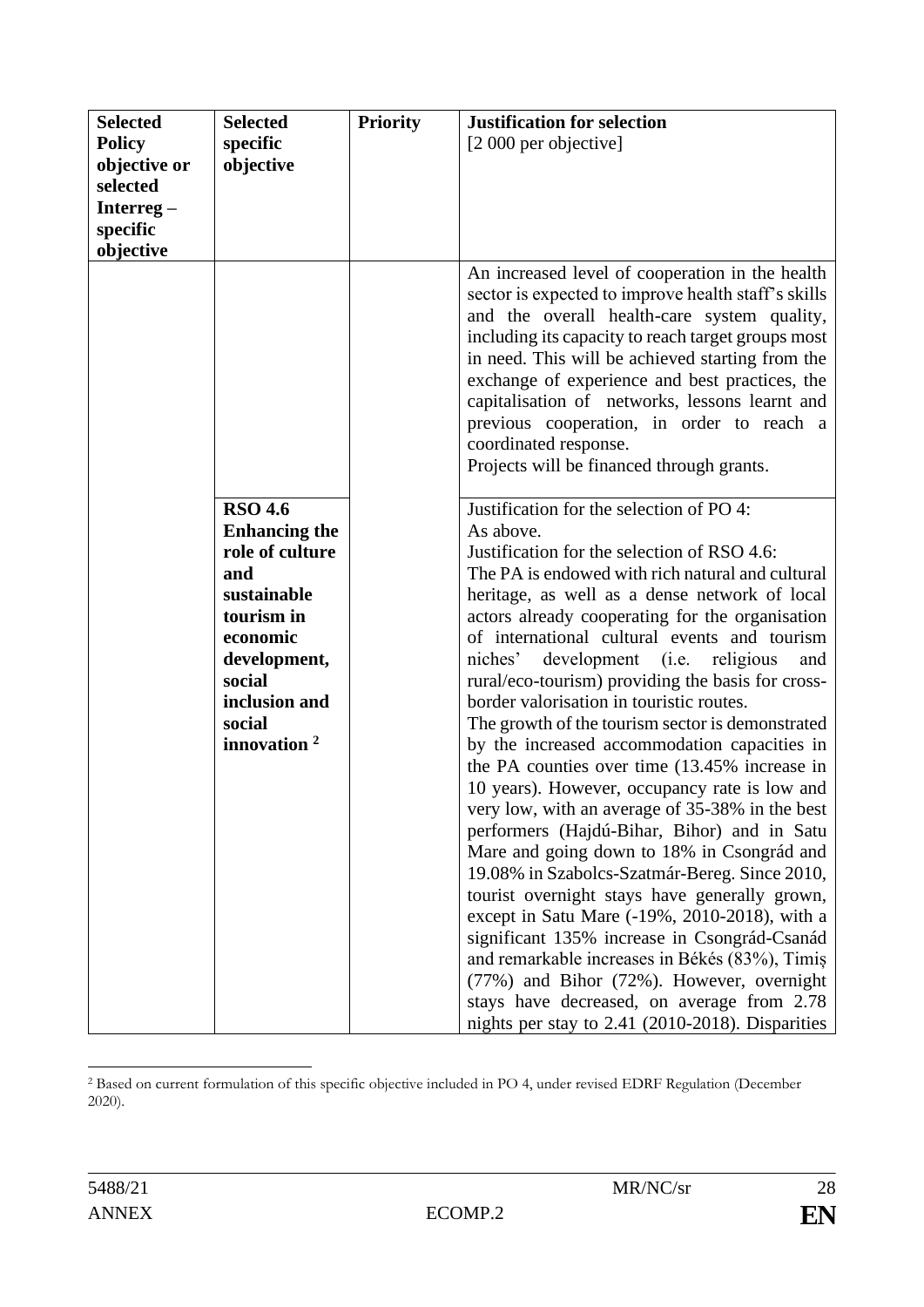| <b>Selected</b> | <b>Selected</b>  | <b>Priority</b> | <b>Justification for selection</b>                                                                                                                                                                                                                                                                                                                                                                                                                                                                                                                                                                                                                                                                                                                                                                                                                                                                                                                                      |
|-----------------|------------------|-----------------|-------------------------------------------------------------------------------------------------------------------------------------------------------------------------------------------------------------------------------------------------------------------------------------------------------------------------------------------------------------------------------------------------------------------------------------------------------------------------------------------------------------------------------------------------------------------------------------------------------------------------------------------------------------------------------------------------------------------------------------------------------------------------------------------------------------------------------------------------------------------------------------------------------------------------------------------------------------------------|
| <b>Policy</b>   | specific         |                 | [2 000 per objective]                                                                                                                                                                                                                                                                                                                                                                                                                                                                                                                                                                                                                                                                                                                                                                                                                                                                                                                                                   |
| objective or    | objective        |                 |                                                                                                                                                                                                                                                                                                                                                                                                                                                                                                                                                                                                                                                                                                                                                                                                                                                                                                                                                                         |
| selected        |                  |                 |                                                                                                                                                                                                                                                                                                                                                                                                                                                                                                                                                                                                                                                                                                                                                                                                                                                                                                                                                                         |
| Interreg-       |                  |                 |                                                                                                                                                                                                                                                                                                                                                                                                                                                                                                                                                                                                                                                                                                                                                                                                                                                                                                                                                                         |
| specific        |                  |                 |                                                                                                                                                                                                                                                                                                                                                                                                                                                                                                                                                                                                                                                                                                                                                                                                                                                                                                                                                                         |
| objective       |                  |                 |                                                                                                                                                                                                                                                                                                                                                                                                                                                                                                                                                                                                                                                                                                                                                                                                                                                                                                                                                                         |
|                 |                  |                 | in overnight stays have been higher in Romania,<br>with an actual increase in Timis $(+4%)$ , and a<br>44% decrease in Bihor.<br>The cross-border area is thus still not able to<br>attract and retain high flows of tourists, but many<br>local and county strategies put great accent on<br>touristic resources and potentials in their<br>territories, in close connection with traditional<br>economic sectors such as local agriculture and<br>food production, which makes tourism a relevant<br>sector for the diversification of local economies,<br>especially rural<br>and<br>marginalised<br>areas.<br>However, cross-border cooperation is needed<br>and would provide high added value, in order to<br>fully exploit the local potential, through a<br>strategic destination management approach,<br>which shall be able to consolidate existing<br>tourist flows, to the benefit of a larger possible<br>area of intervention in the cross-border region. |
|                 |                  |                 | Projects will be financed through grants.                                                                                                                                                                                                                                                                                                                                                                                                                                                                                                                                                                                                                                                                                                                                                                                                                                                                                                                               |
| $ISO 1-A$       | (b) Enhance      | Priority 3.     | The PA presents commonalities in the way the                                                                                                                                                                                                                                                                                                                                                                                                                                                                                                                                                                                                                                                                                                                                                                                                                                                                                                                            |
| better          | efficient        | A more          | multi-level administrative structure of the two                                                                                                                                                                                                                                                                                                                                                                                                                                                                                                                                                                                                                                                                                                                                                                                                                                                                                                                         |
| cooperation     | public           | sustainable,    | states is organised, where NUTS 3 and LAU 2                                                                                                                                                                                                                                                                                                                                                                                                                                                                                                                                                                                                                                                                                                                                                                                                                                                                                                                             |
| governance      | administration   | community-      | levels are the most relevant in terms of                                                                                                                                                                                                                                                                                                                                                                                                                                                                                                                                                                                                                                                                                                                                                                                                                                                                                                                                |
|                 | by promoting     | based and       | competencies. Furthermore, there is a similarity                                                                                                                                                                                                                                                                                                                                                                                                                                                                                                                                                                                                                                                                                                                                                                                                                                                                                                                        |
|                 | legal and        | effective       | in the implementation of vertical governance                                                                                                                                                                                                                                                                                                                                                                                                                                                                                                                                                                                                                                                                                                                                                                                                                                                                                                                            |
|                 | administrative   | cross-          | coordination. In this context, although there are                                                                                                                                                                                                                                                                                                                                                                                                                                                                                                                                                                                                                                                                                                                                                                                                                                                                                                                       |
|                 | cooperation      | border          | many examples of cooperation among all kinds                                                                                                                                                                                                                                                                                                                                                                                                                                                                                                                                                                                                                                                                                                                                                                                                                                                                                                                            |
|                 | and              | cooperation     | of stakeholders, the policy decision-making                                                                                                                                                                                                                                                                                                                                                                                                                                                                                                                                                                                                                                                                                                                                                                                                                                                                                                                             |
|                 | cooperation      |                 | centres and services delivery competences                                                                                                                                                                                                                                                                                                                                                                                                                                                                                                                                                                                                                                                                                                                                                                                                                                                                                                                               |
|                 | between          |                 | remain anchored on traditional administrative                                                                                                                                                                                                                                                                                                                                                                                                                                                                                                                                                                                                                                                                                                                                                                                                                                                                                                                           |
|                 | citizens, civil  |                 | units on both sides of the border.                                                                                                                                                                                                                                                                                                                                                                                                                                                                                                                                                                                                                                                                                                                                                                                                                                                                                                                                      |
|                 | society actors   |                 | However, there is still need to improve potential                                                                                                                                                                                                                                                                                                                                                                                                                                                                                                                                                                                                                                                                                                                                                                                                                                                                                                                       |
|                 | and              |                 | beneficiaries' capacities (especially smaller                                                                                                                                                                                                                                                                                                                                                                                                                                                                                                                                                                                                                                                                                                                                                                                                                                                                                                                           |
|                 | institutions, in |                 | local public administrations, without being                                                                                                                                                                                                                                                                                                                                                                                                                                                                                                                                                                                                                                                                                                                                                                                                                                                                                                                             |
|                 | particular,      |                 | limited to) to design results-oriented projects and                                                                                                                                                                                                                                                                                                                                                                                                                                                                                                                                                                                                                                                                                                                                                                                                                                                                                                                     |
|                 | with a view to   |                 | to consolidate cross-border partnerships. In                                                                                                                                                                                                                                                                                                                                                                                                                                                                                                                                                                                                                                                                                                                                                                                                                                                                                                                            |
|                 | resolving legal  |                 | there<br>is the<br>need to increase<br>general,                                                                                                                                                                                                                                                                                                                                                                                                                                                                                                                                                                                                                                                                                                                                                                                                                                                                                                                         |
|                 | and other        |                 | stakeholders' capacities to think strategically on                                                                                                                                                                                                                                                                                                                                                                                                                                                                                                                                                                                                                                                                                                                                                                                                                                                                                                                      |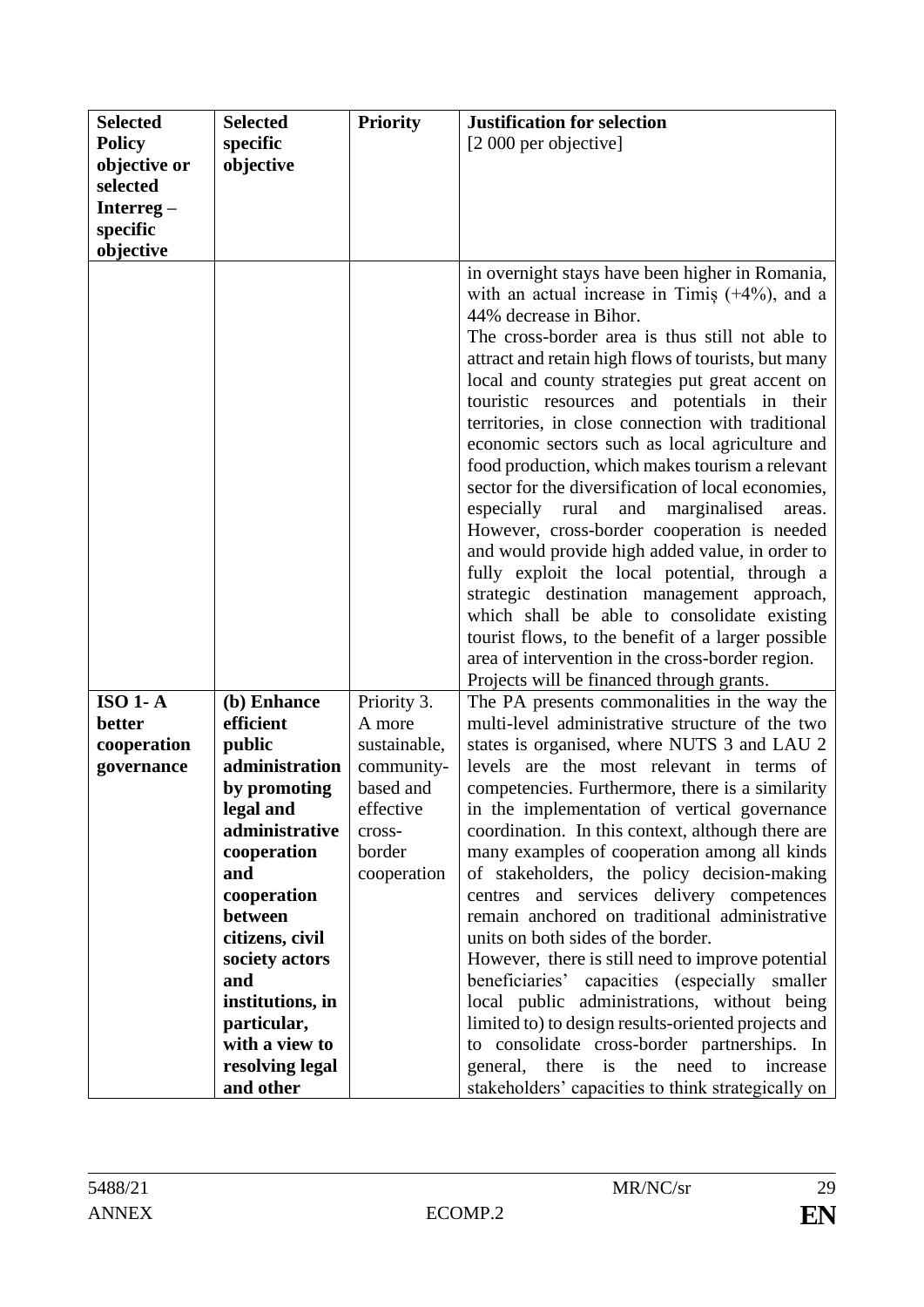| <b>Selected</b> | <b>Selected</b> | <b>Priority</b> | <b>Justification for selection</b>                                                               |
|-----------------|-----------------|-----------------|--------------------------------------------------------------------------------------------------|
| <b>Policy</b>   | specific        |                 | [2 000 per objective]                                                                            |
| objective or    | objective       |                 |                                                                                                  |
| selected        |                 |                 |                                                                                                  |
| Interreg $-$    |                 |                 |                                                                                                  |
| specific        |                 |                 |                                                                                                  |
| objective       |                 |                 |                                                                                                  |
|                 | obstacles in    |                 | common objectives, based on well-defined                                                         |
|                 | border regions  |                 | common opportunities and challenges and an                                                       |
|                 |                 |                 | improved understanding of processes and                                                          |
|                 |                 |                 | phenomena at cross-border level (i.e. labour                                                     |
|                 | (a) Enhance     |                 | market flows, transports and connectivity and                                                    |
|                 | the             |                 | others), especially in view to mitigate the border                                               |
|                 | institutional   |                 | effects and overcoming barriers to cooperation.                                                  |
|                 | capacity of     |                 |                                                                                                  |
|                 | public          |                 | Based on an increasing trend of territorial                                                      |
|                 | authorities, in |                 | disparities between rural and urban areas,                                                       |
|                 | particular      |                 | between larger urban centres and minor urban                                                     |
|                 | those           |                 | centres, which is reflected in a still limited                                                   |
|                 | mandated to     |                 | capacity of some areas to provide quality                                                        |
|                 | manage a        |                 | infrastructure and services, people-to-people                                                    |
|                 | specific        |                 | actions represent an opportunity. P2P are one                                                    |
|                 | territory, and  |                 | solution to build trust, through mutual learning,                                                |
|                 | <b>of</b>       |                 | exchange and mutual support for the realisation                                                  |
|                 | stakeholders    |                 | of a variety of socio-economic actions with high                                                 |
|                 | (c) Build up    |                 | potential to bridge communities, with low access                                                 |
|                 | mutual trust,   |                 | to main public services especially in scattered                                                  |
|                 | in particular   |                 | settlements, as well as to animate the social                                                    |
|                 | by              |                 | interaction or business community.                                                               |
|                 | encouraging     |                 |                                                                                                  |
|                 | people-to-      |                 | The Programme should thus improve the<br>understanding and knowledge basis of barriers to        |
|                 | people actions  |                 |                                                                                                  |
|                 |                 |                 | cooperation, as well as of relevant cross-border<br>patterns, flows, quality of public services, |
|                 |                 |                 | characteristics of specific target groups.                                                       |
|                 |                 |                 | Additionally, trainings, joint events, peer-to-                                                  |
|                 |                 |                 | peer exchanges are needed to build capacities                                                    |
|                 |                 |                 | and institutional relations able to boost the                                                    |
|                 |                 |                 | potential impact of interventions on both the                                                    |
|                 |                 |                 | territorial<br>cohesion<br>and<br>the<br>cooperation                                             |
|                 |                 |                 | dimension.                                                                                       |
|                 |                 |                 | Projects will be financed through grants.                                                        |
|                 |                 |                 |                                                                                                  |
|                 |                 |                 |                                                                                                  |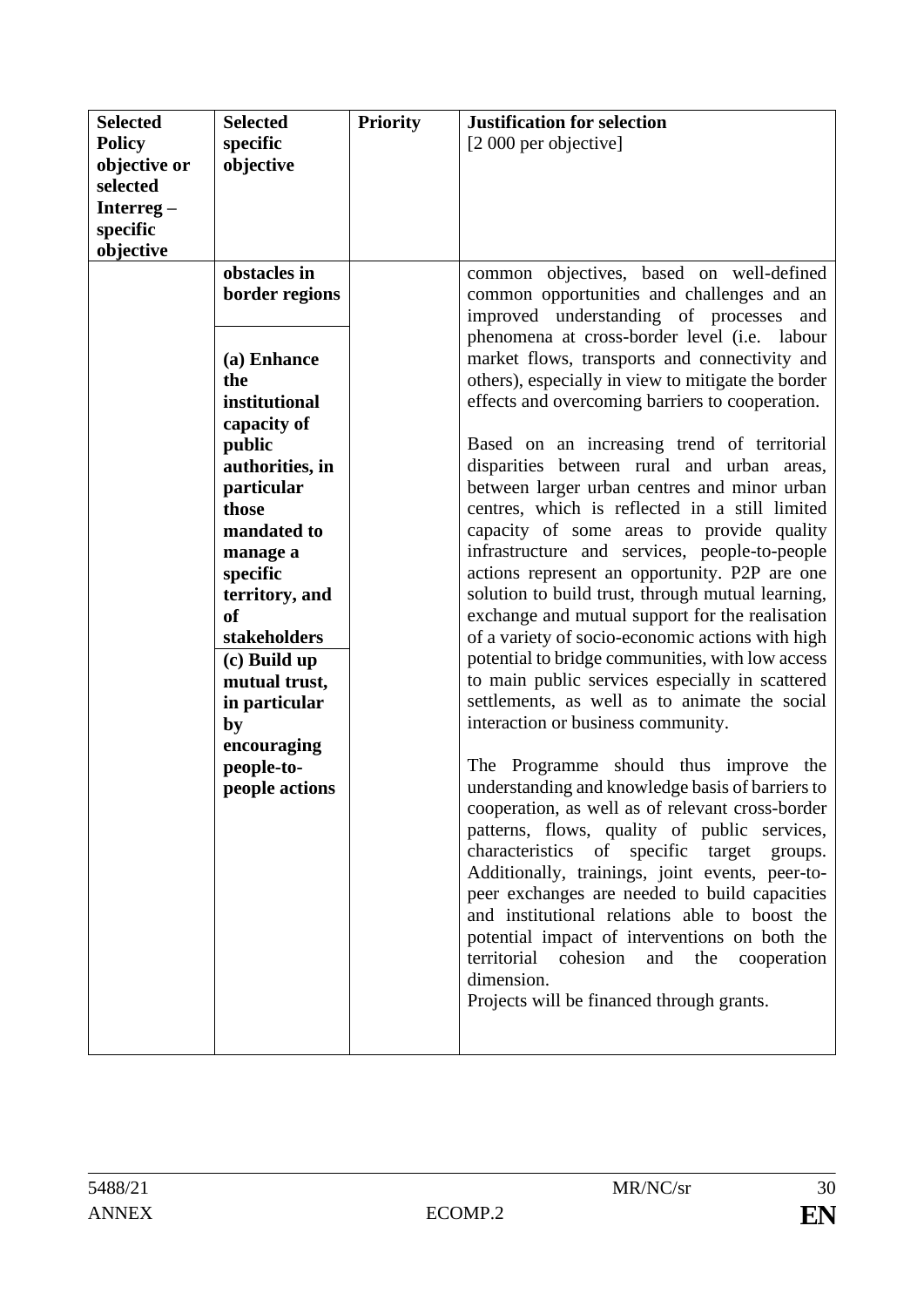# <span id="page-30-0"></span>**2. Priorities [300]**

Reference: point (d) and (e) of Article 17(3)

# <span id="page-30-1"></span>**2.1. Title of the priority (repeated for each priority)**

<span id="page-30-2"></span>**Priority 1. Cooperation for a green and more resilient cross-border area between Romania and Hungary**

*Reference: point (d) of Article 17(3)*

### <span id="page-30-3"></span>**2.1.1. Specific objective**

(repeated for each selected specific objective, for priorities other than technical assistance)

*Reference: point (e) of Article 17(3)*

<span id="page-30-4"></span>**PO2 - (iv) Promoting climate change adaptation and disaster risk prevention and disaster resilience, taking into account eco-system based approaches**

#### <span id="page-30-5"></span>**2.1.1.1. Related types of action, and their expected contribution to those specific objectives and to macro-regional strategies and sea-basis strategies, where appropriate**

Reference: point (e)(i) of Article 17(3), point (c)(ii) of Article 17(9)

#### **Rationale and joint intervention needs and opportunities:**

As stated in the European Climate Law (COM(2020) 80 final) *"Climate change is by its very nature a trans-boundary challenge that cannot be solved by national or local action alone"*. The European Climate Law is in line with EU Green New Deal reaffirming the Commission's ambition to make Europe the first climate-neutral continent by 2050 and with Agenda 2030 targets, in particular with SDG 13 on Climate Action and SDG 11 on sustainable cities and communities. Risk management (PA5), in particular, is an action of utmost importance for transnational cooperation at MRS, under EUSDR. The coordination of the Environmental Risks Priority Area (PA5) is managed by Hungary and Romania. The main focus of the work is to address the challenges of water scarcity and droughts in line with the Danube River Basin Management Plan. Flood risk management is also a significant target of the priority area under the implementation of the Danube Flood Risk Management Plan, including the assessment of disaster risks in the Danube Region, encouraging actions to promote disaster resilience, preparedness and response activities. However, cross-border disasters and risk management in the PA area is incipient: although there are some ongoing initiatives in this field, there is still significant room for improvement of coordination, risk prevention and joint response capacity, which substantiates the need for joint investments and future cooperation actions, in line with EUSDR PA 5, and (in the specific field of water and floods' management), with EU Water Directive and the bilateral Water Convention in force between the Romanian and the Hungarian states.

There is a rich hydrographic network in the PA, which is crossing the border between Romania and Hungary almost in its entirety, producing contiguous riparian areas, generating a high potential of joint valorisation. Due to the topography and river density, the area is also one of Europe's most prone regions to floods: high flood recurrence is recorded in Hajdú-Bihar, Timiș, Arad, Bihor, while very high flood recurrence is a significant risk for the two northernmost counties of Szabolcs-Szatmár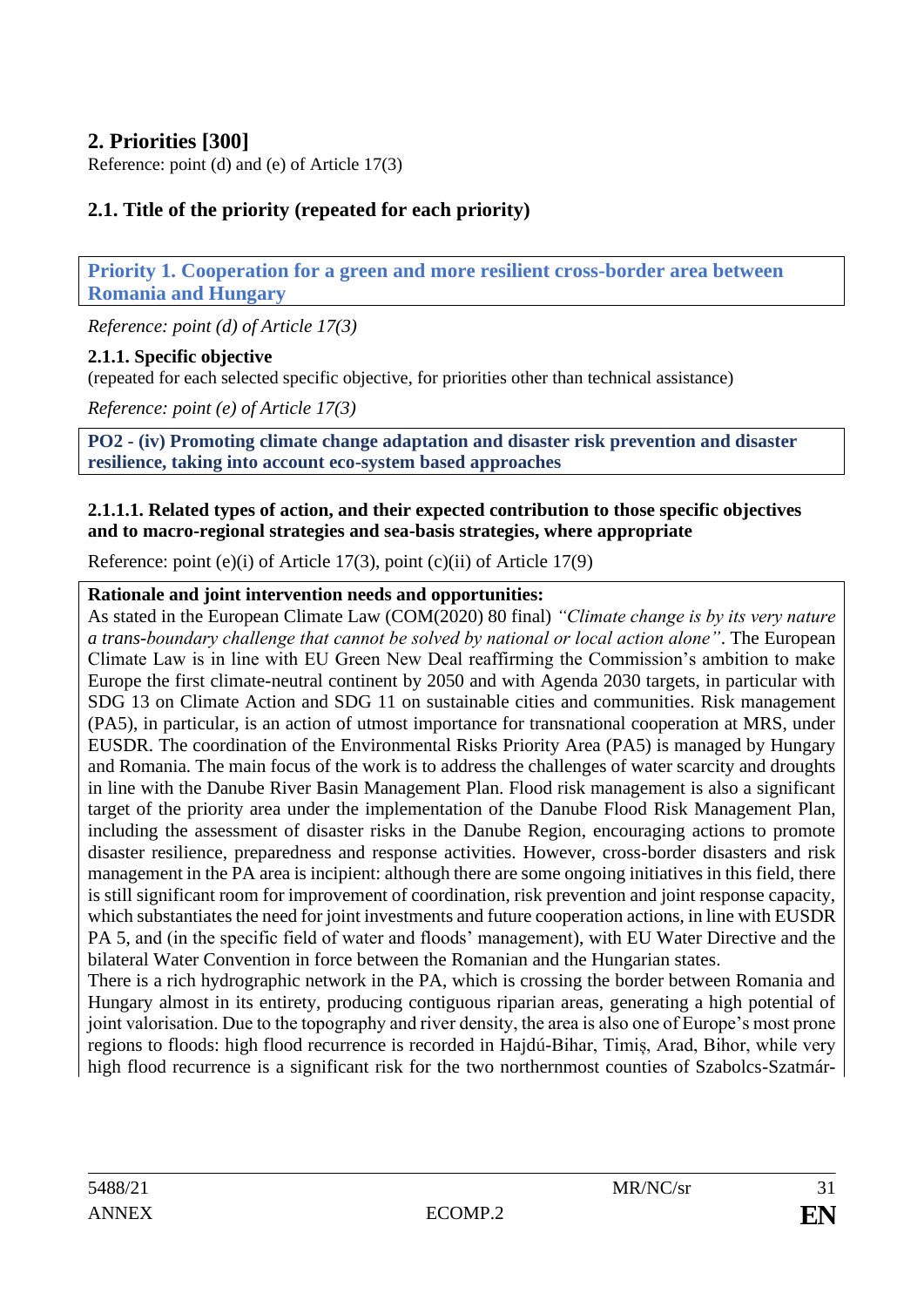Bereg and Satu Mare. Bihor and Satu Mare have historically been the most affected by flood class 1 events.

# **Examples of actions supported (non-exhaustive list):**

ACTION 1

1. Update rivers' flood risk management plans (including contributing to the Danube Flood Risk Management Plan (DFRMP), if applicable)

2. Implement structural and non-structural measures related to flood risk management, support the improvement of forecasting and nowcasting (pilot actions / joint strategies)

3. Increase the preparedness and resilience of communities against floods (trainings, awareness raising events), including youth involvement and gender mainstreaming in civil protection actions

4. Promote sustainable floodplain management including green infrastructure

5. Foster basin wide management planning on specific issues (e.g. ice on rivers)

6. Pilot / demonstrative actions

ACTION 2 (climate and non-climate related, including those linked to human related activities, such as industrial and chemical hazards),

1. Training, development capacities and procedures for better preparedness of disaster management, including youth and women's involvement in civil protection actions

2. Identification of innovative solutions to support disaster management (IT tools, VR, mobile apps, etc.) (pilot actions)

3. Strengthening resiliency of national/regional authorities (this type of intervention foresees that a harmonised and standardised approach is developed at cross-border level and then applied at national regional level) (pilot actions / joint strategies)

4. Support operative flood management planning on transboundary watersheds and the harmonization of available assets (pilot actions / joint strategies)

# ACTION 3

1. Providing support for risk assessment (e.g. with identification of hazards, assessing consequences and probabilities, characterization of risks and uncertainties) on regional, national, or macroregional level and related training and exchange of experience

2. Supporting the monitoring and survey of different environmental risks

3. Harmonising climate change adaptation (CCA) strategies and action plans to improve international collaboration and coordinate activities in the Danube Region

4. Exploring direct effects of climate change and implement mitigation and adaptation measures in environmental risk management plans (joint strategies)

5. Improve cooperation with regard to the use of climate change data and projections from Copernicus Climate Change Service (C3S) and its Climate Data Store (CDS), including training and exchange of experience in these fields

6. Research in the field of climate change adaptation, including promoting partnerships between academic research and youth NGOs activating in the field of environment

7. Support natural (small) water retention measures

8. Pilot / demonstrative actions.

The Programme will envisage two types of interventions, notably: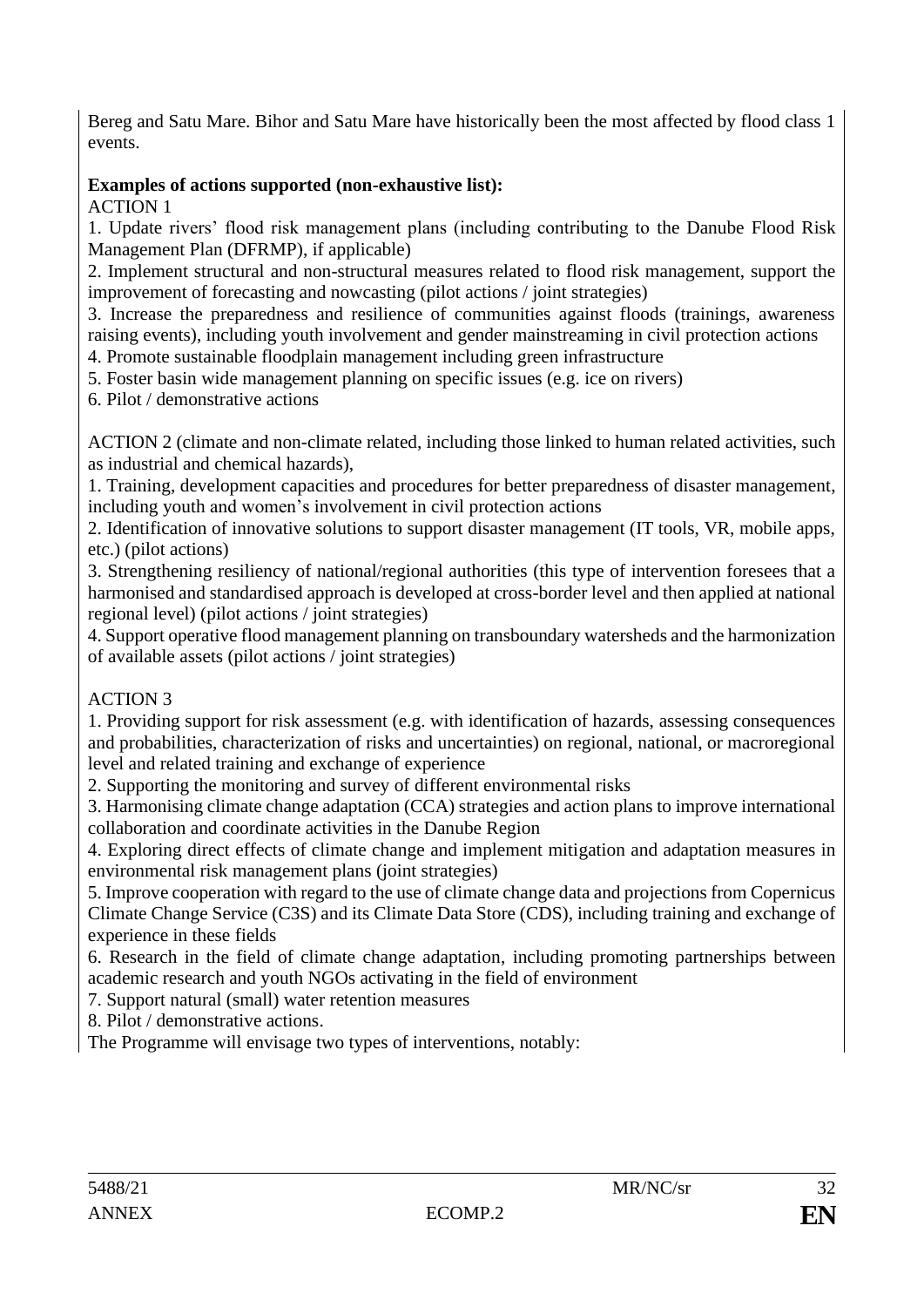• Investment interventions (correlated with expenditures in infrastructure and equipment needed to improve cooperation, in general for all types of projects, and, in particular, to deliver pilot actions), and

Soft interventions.

Soft measures will be mainstreamed, in order to improve the projects' logical framework, their potential impact and sustainability through consolidated institutional cooperation agreements and joint solutions. In this respect, all projects envisaging pilot actions are expected to develop and test joint solutions to tackle common problems or to valorise common territorial assets. The results of the pilot actions are then expected to be taken up or up-scaled, which will allow to demonstrate that the organisations part of the project intend to further cooperate beyond project duration. Projects without pilot actions are expected to have, nonetheless, an important contribution to increasing cooperation among organisations in the PA through any other type of joint intervention. Common eligibility criteria for all types of projects will thus be the planned soft measures capable of boosting cooperation and joint strategic thinking with high cross-border added value. Additionally, operations of strategic importance should have a high impact on programme objectives and a maximal contribution to the horizontal principles applicable to the field of intervention..

Investments in infrastructure and equipment are eligible and will be considered as the means to the obtainment of better cooperation, not as a purpose of the project itself.

The types of actions have been assessed as compatible with the DNSH principle, since they have been assessed as compatible under the RRF DNSH technical guidance. In particular, the envisaged actions are expected to directly contribute to the environmental objectives emerging from SEA, by contributing to the adaptation of the PA to climate change and to the delivery of measures reducing the impact of climate change in the area.

## **Expected change:**

Increased capacity and efficiency of the emergency services and risk prevention (both climate and non-climate related) thanks to cooperation.

# **Potential beneficiaries:**

- Local and county governments / administrations and their institutions
- National ministries and their specialized institutions, regional offices
- National/Natural Parks administrations
- Environmental protection institutions
- Education institutions (from any level of education), research institutions
- Non-governmental organisation (including youth and women's associations)
- Micro regional associations
- Regional and county development agencies
- Management organisations of Euroregions
- Social partners
- EGTC
- Disaster management and emergency response organizations
- Fire services
- Ambulance services
- Police

• Environmental protection agencies (under subordination, coordination or authority of the Ministry of Environment, Waters and Forests, in Romania)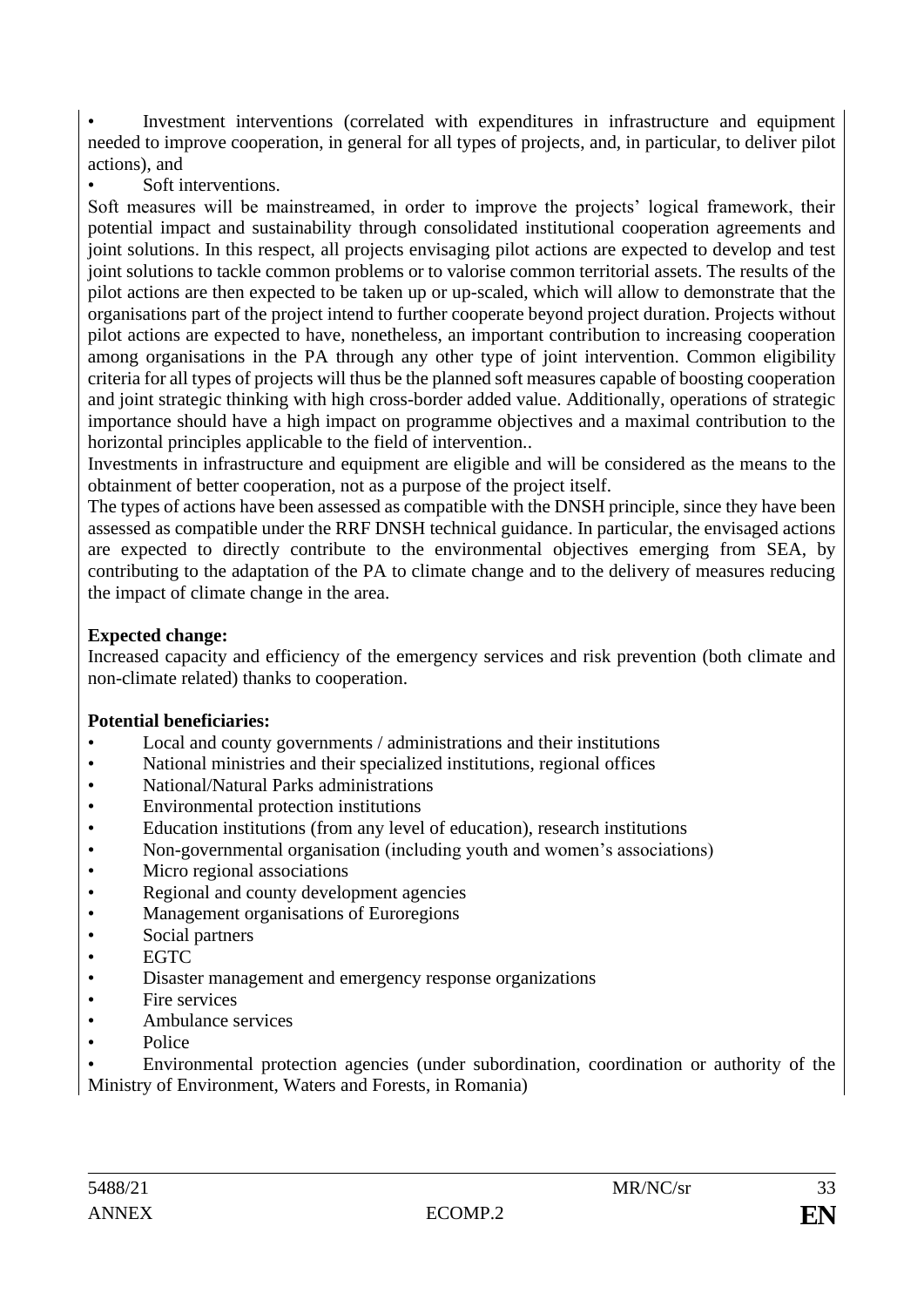- Governmental offices located in the counties, in Hungary
- Water management authorities

# <span id="page-33-0"></span>**2.1.1.2. Indicators**

## Reference: point (e)(ii) of Article 17(3), point (c)(iii) of Article 17(9)

| Priority | Specific<br>objective | ID<br>$[5]$       | Indicator                                                            | Measurement<br>unit<br>[255] | Milestone (2024)<br>$[200]$ | Final target<br>(2029)<br>$[200]$ |
|----------|-----------------------|-------------------|----------------------------------------------------------------------|------------------------------|-----------------------------|-----------------------------------|
|          | SO 2.1                | <b>RCO</b><br>116 | Jointly developed<br>solutions                                       | Solutions                    | $\theta$                    | 5                                 |
|          | SO 2.1                | <b>RCO</b><br>84  | Pilot actions developed<br>jointly and<br>implemented in<br>projects | Pilot action                 | $\theta$                    | 5                                 |
|          | SO 2.1                | <b>RCO</b><br>87  | Organisations<br>cooperating across<br>borders                       | Organisation                 | $\theta$                    | 12                                |

## Table 2: Output indicators

## Table 3: Result indicators

| Priority | Specific<br>objective | ID                | Indicator                                                                     | Measurement<br>unit                   | <b>Baseline</b> | Reference<br>year | Final<br>target<br>(2029) | Source of<br>data                                | Comments                            |
|----------|-----------------------|-------------------|-------------------------------------------------------------------------------|---------------------------------------|-----------------|-------------------|---------------------------|--------------------------------------------------|-------------------------------------|
|          | SO 2.1                | <b>RCR</b><br>104 | Solutions taken<br>up or up-scaled<br>by organisations                        | Solutions<br>taken up or<br>up-scaled | $\theta$        | 2021              | 5                         | Program<br>me<br>monitorin<br>g system<br>survey | N/A                                 |
|          | SO 2.1                | <b>RCR</b><br>84  | Organisations<br>cooperating<br>across borders<br>after project<br>completion | Organisation                          | $\overline{0}$  | 2021              | 12                        | Program<br>me<br>monitorin<br>g system<br>survey | Double<br>counting to<br>be avoided |

# <span id="page-33-1"></span>**2.1.1.3. The main target groups**

Reference: point (e)(iii) of Article 17(3), point (c)(iv) of Article 17(9)

The main target groups of this specific objective are: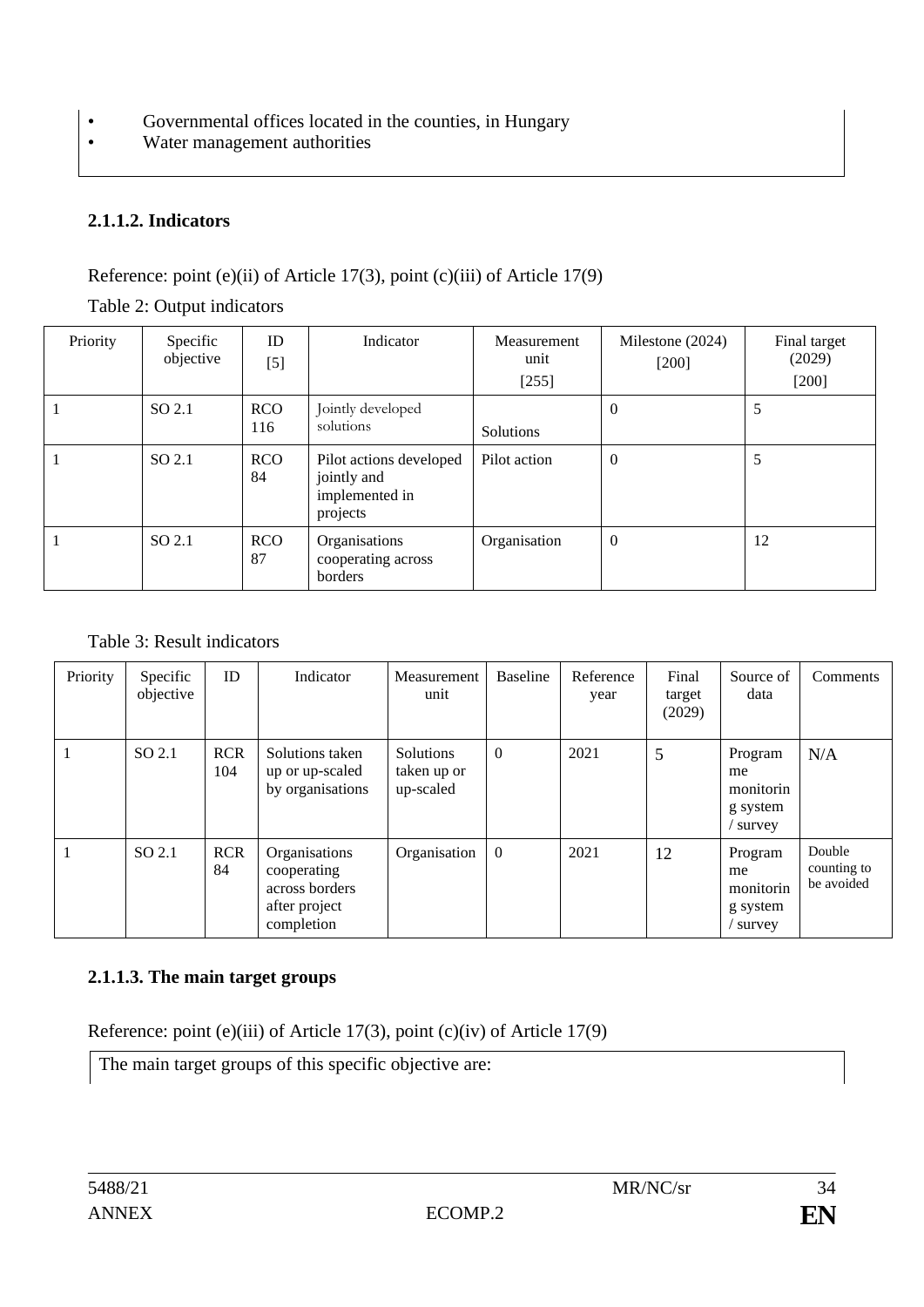• cooperating partners, that will be directly targeted by the actions which may envisage joint trainings, events and exchange of experience in the fields of action and will thus directly benefit of improved capacities to develop and implement joint actions in the PA;

• the PA population living in the areas of implementation and local public administrations, that will benefit from improved risk management and emergency services and infrastructure, after project closure and will thus be better protected from climate and non-climate change related disasters;

• women and children, disadvantaged groups, including people with special needs from the PA, that will benefit from gender sensitive, family-friendly and inclusive emergency services and civil protection;

• young people from the PA, that will be considered as a special target group to be involved in disaster management, emergency response and civil protection actions, both as volunteers and as future professionals in these fields (with a possible positive impact on tackling youth unemployment);

• other potential cooperating partners / organisations in the PA that may further replicate the pilot actions, by taking up lessons learnt, new joint working procedures and systems, as well as contributing to the future sustainability of the action by signing new institutional cooperation agreements in the fields of action or other fields (i.e. biodiversity protection, river management, education in schools, public awareness raising campaigns, employment and professional training, youth policies, gender equality, etc).

## <span id="page-34-0"></span>**2.1.1.4. Indication of the specific territories targeted, including the planned use of ITI, CLLD or other territorial tools**

### Reference: Article point (e)(iv) of 17(3)

The foreseen actions may address all types of territories, i.e. urban / rural areas, marginalised areas as defined by each participating country, mountain areas, flood plain / riverain areas, etc. Although the actions do not foresee specific territorial focus, the Programme will encourage (i.e. through selection criteria), in line with EU territorial Agenda 2030, the PA internal cohesion, through rururban cooperation between local administrations, for an improved joint response to climate and non-climate emergency situations. In general terms, all actions will need to consider the specific territorial characteristics and needs of the targeted areas (on both sides of the border) and shall be aligned to the relevant territorial strategies at all governance levels (local, regional, national). These aspects shall be reflected in the project proposals submitted by the potential beneficiaries, being detailed in the description of the needs to be addressed and policy relevance.

# <span id="page-34-1"></span>**2.1.1.5. Planned use of financial instruments**

Reference: point (e)(v) of Article 17(3)

N/A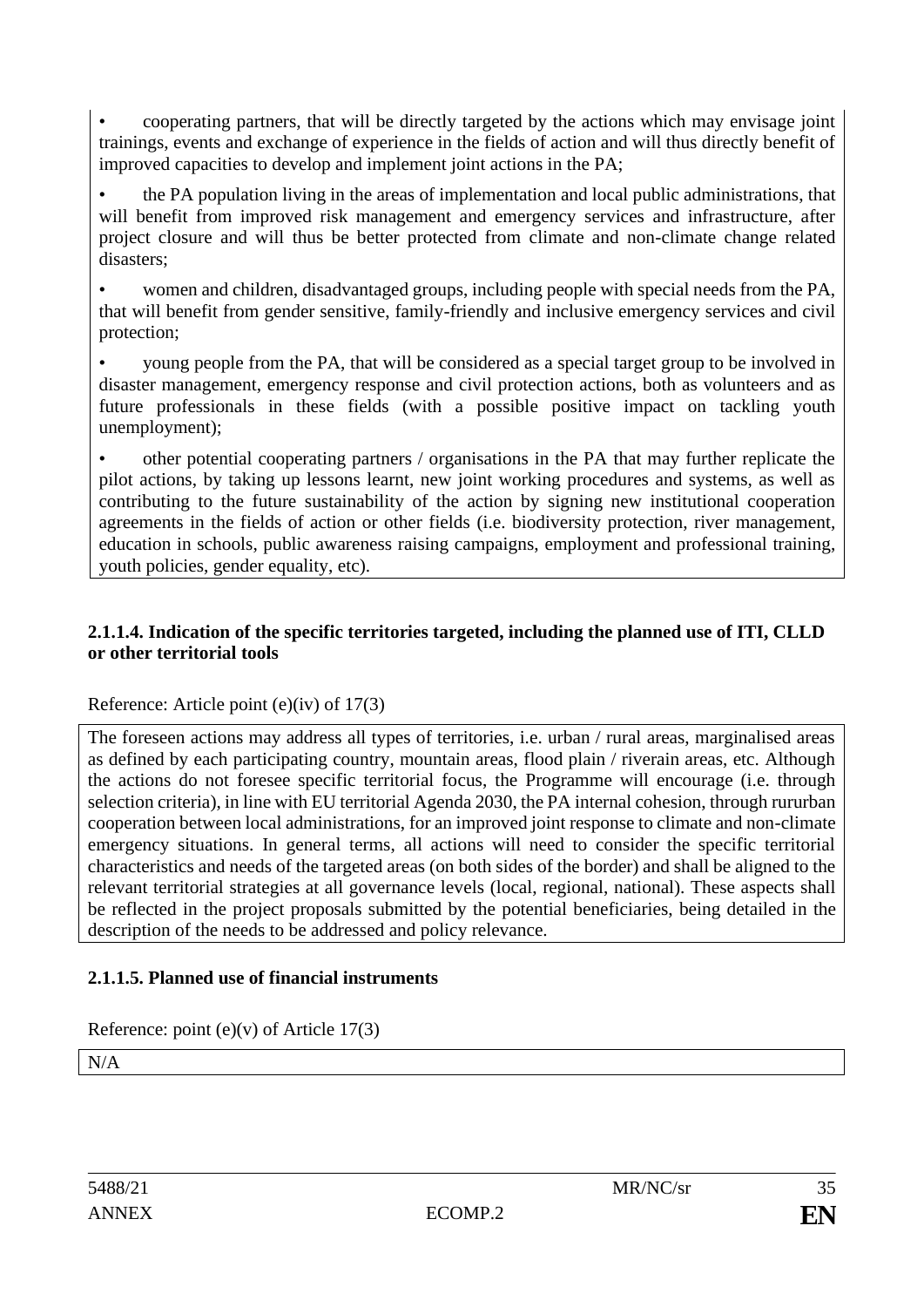## <span id="page-35-0"></span>**2.1.1.6. Indicative breakdown of the EU programme resources by type of intervention**

Reference: point (e)(vi) of Article 17(3), point (c)(v) of Article 17(9)

Table 4: Dimension 1 – intervention field

| Priority no | Fund        | Specific objective | Code | Amount (EUR) |
|-------------|-------------|--------------------|------|--------------|
|             | <b>ERDF</b> | SO 2.1             | 58   | 3,157,055    |
|             | <b>ERDF</b> | SO 2.1             | 59   | 2,104,703    |
|             | <b>ERDF</b> | SO 2.1             | 60   | 5,261,758    |

#### Table 5: Dimension 2 – form of financing

| Priority no | Fund        | Specific objective | Code | Amount (EUR) |
|-------------|-------------|--------------------|------|--------------|
|             | <b>ERDF</b> | SO 2.1             | 01   | 10,523,516   |

Table 6: Dimension 3 – territorial delivery mechanism and territorial focus

| Priority No | Fund        | Specific objective | Code             | Amount (EUR) |
|-------------|-------------|--------------------|------------------|--------------|
|             | <b>ERDF</b> | SO 2.1             | $\Omega$<br>- 32 | 10,523,516   |

### <span id="page-35-1"></span>**2.1.2. Specific objective**

(repeated for each selected specific objective, for priorities other than technical assistance)

Reference: point (e) of Article 17(3)

<span id="page-35-2"></span>**PO2 - (ii) Promoting renewable energy in accordance with Directive (EU) 2018/2001, including the sustainability criteria set out therein**

#### <span id="page-35-3"></span>**2.1.2.1. Related types of action, and their expected contribution to those specific objectives and to macro-regional strategies and sea-basis strategies, where appropriate**

Reference: point (e)(i) of Article 17(3), point (c)(ii) of Article 17(9)

### **Rationale and joint intervention needs and opportunities:**

Both Romania and Hungary have committed to ambitious targets through their respective National Energy and Climate Plans 2030 in order to reduce GhG emissions, reach RES shares of 30.7% (Romania) and at least 21% (Hungary) and to contribute to the overall European goal of reaching at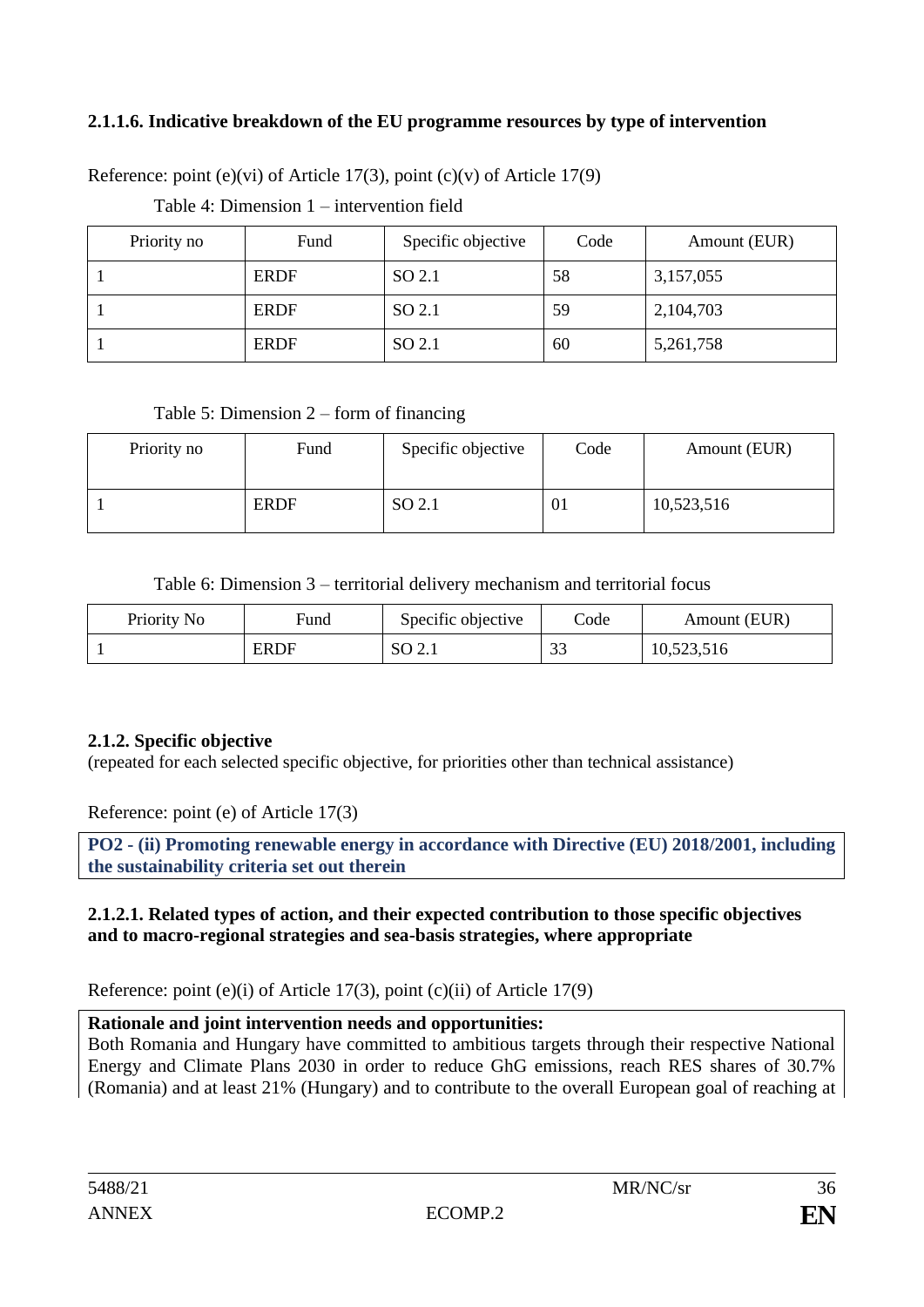least 32.5% improvement in energy efficiency by 2030 (further reinforced by the EU Green New Deal target towards EU Climate neutrality by 2050). The majority of local administrations in the PA has already developed or are in the process of developing their local plans towards Energy and Climate Change targets 2030, in line with Agenda 2030 SDGs 7 and 11. The development of RES is also one of EUSDR priority (PA2), including specific actions to further explore the sustainable use of biomass, solar energy, geothermal, hydropower and wind power to increase the energy independency and to promote and support multipurpose cross border RES utilization projects. Common potentials on both sides of the PA are sustained by the very concrete opportunity to use biodegradable waste for biomass energy, facilitating the energy transition. Additionally, a high and very high potential of geothermal district heating (very high – 171-1932 ktoe – in Csongrád-Csanád, Hajdú-Bihar, Szabolcs-Szatmár-Bereg, Timiș and Bihor) is observed in the PA, with geothermal resources as a distinct endowment of the cross-border area. Similarly, high photovoltaic energy potential also characterises the PA, with circa two thirds of the territory being suitable for installation of photovoltaic production (Csongrád-Csanád, Békés, Timiș, partly Arad, Bihor and Hajdú-Bihar - 3.30-3.51 kWh/kWp/day). The promotion of the common RES assets can thus be considered a great opportunity for the PA to contribute to the EU, MRS and MSs strategies and targets towards a carbon neutral EU by 2050, whilst contributing to the transition towards a low-carbon economy, with the contribution of both public actors, academic institutes and business sector representatives (social partners).

# **Examples of actions supported (non-exhaustive list):**

1. Training (physical and e-learning), best-practice sharing, capacity development for better understanding the advantages of RES utilization tailored to the needs of different stakeholder groups (political-legislative, technical, public, youth and women, etc.)

2. Encourage cross-border project generation related to the spread of sustainable RES usage

3. Training (physical and e-learning), best-practice sharing, capacity development for uptake of renewable energy solutions tailored to the needs of different stakeholder groups (political-legislative, technical, public, youth and women etc.)

4. Projects of renewable energies on the high geothermal / photovoltaic / wind / biomass potential of the PA (pilot actions)

5. Mapping renewable energies, assess barriers and drafting joint strategies for coordinated actions in the energy market.

6. Promoting initiatives connected with the New European Bauhaus

The Programme will envisage two types of interventions, notably:

- Investment interventions (correlated with expenditures in infrastructure and equipment needed to improve cooperation, in general for all types of projects, and, in particular, to deliver pilot actions), and
- Soft interventions.

Soft measures will be mainstreamed, in order to improve the projects' logical framework, their potential impact and sustainability through consolidated institutional cooperation agreements and joint solutions. In this respect, all projects envisaging pilot actions are expected to develop and test joint solutions to tackle common problems or to valorise common territorial assets. The results of the pilot actions are then expected to be taken up or up-scaled, which will allow to demonstrate that the organisations part of the project intend to further cooperate beyond project duration. Projects without pilot actions are expected to have, nonetheless, an important contribution to increasing cooperation among organisations in the PA through any other type of joint intervention. Common eligibility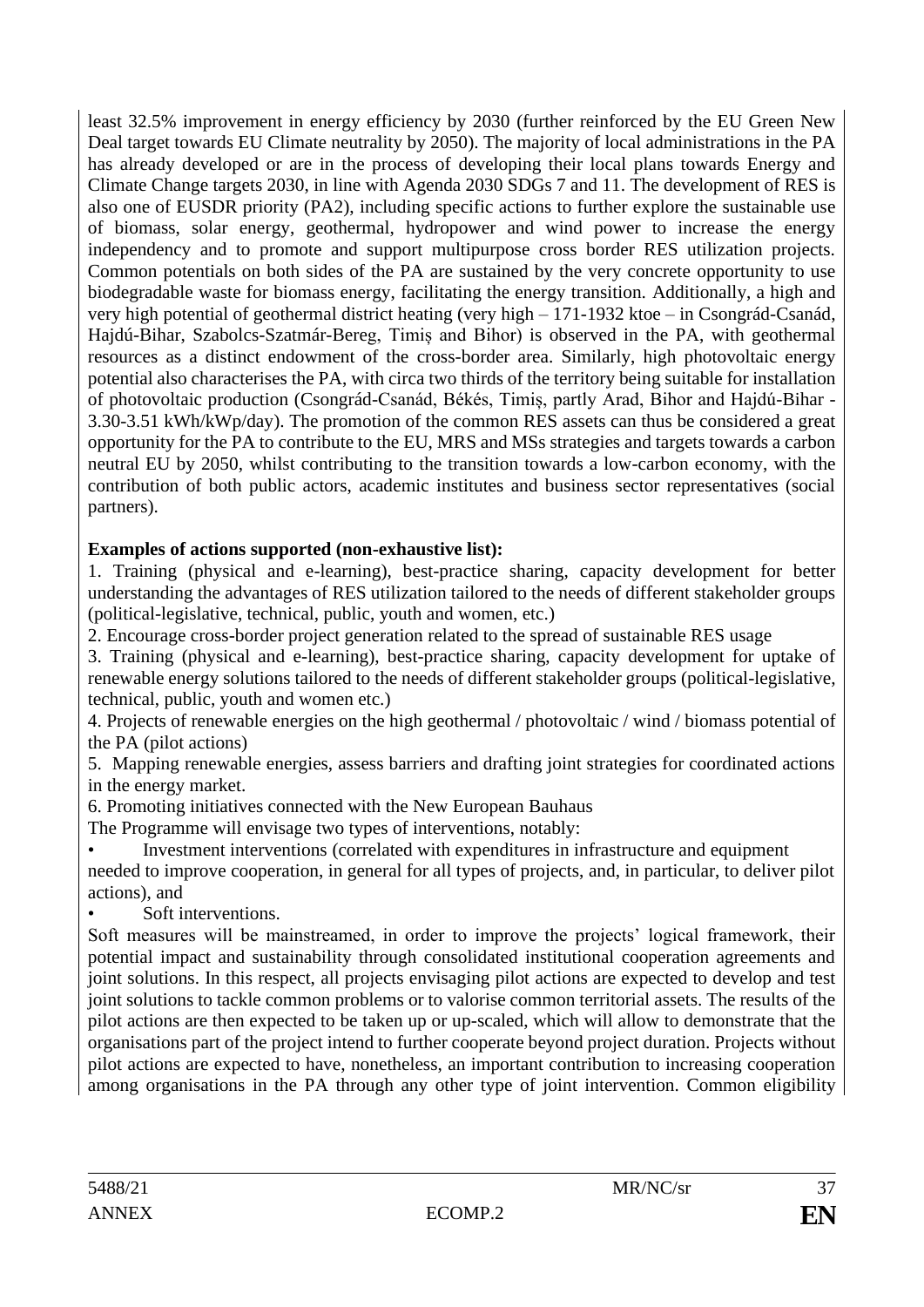criteria for all types of projects will thus be the planned soft measures capable of boosting cooperation and joint strategic thinking with high cross-border added value. Additionally, operations of strategic importance should have a high impact on programme objectives and a maximal contribution to the horizontal principles applicable to the field of intervention. Investments in infrastructure and equipment are eligible and will be considered as the means to the obtainment of better cooperation, not as a purpose of the project itself.

The types of actions have been assessed as compatible with the DNSH principle, since they have been assessed as compatible under the RRF DNSH technical guidance. In particular, the envisaged actions are expected to directly contribute to the environmental objectives emerging from SEA, by contributing to the adaptation of the PA to climate change through joint initiatives aimed at promoting the transition towards a low-carbon economy, including through the reduction of GES based on the widest use of renewable energies. Planned actions are expected to positively contribute to the protection of environmental assets, such as air, soil, water, population health, and others relevant.

## **Expected change:**

Increased cooperation in the field of renewable energies, contributing to build green and renewable energy communities in the PA, including by experimenting pilot actions and joint initiatives to upscale and further promote RES in the PA (generating of RES projects).

## **Potential beneficiaries:**

- Local and county governments / administrations and their institutions
- National ministries and their specialized institutions, regional offices/agencies
- National/Natural Parks administrations
- Environmental protection institutions
- Education institutions (from any level of education), research institutions
- Non-governmental organisation
- Micro regional associations
- Regional and county development agencies
- Management organisations of Euroregions
- Chambers of commerce and social partners
- EGTC
- National organizations responsible for the energy sector

# **2.1.2.2. Indicators**

# Reference: point (e)(ii) of Article 17(3), point (c)(iii) of Article 17(9)

Table 2: Output indicators

| Priority | Specific<br>objective | ID<br>$[5]$       | Indicator                          | Measurement<br>unit<br>$[255]$ | Milestone (2024)<br>$[200]$ | Final target<br>(2029)<br>$[200]$ |
|----------|-----------------------|-------------------|------------------------------------|--------------------------------|-----------------------------|-----------------------------------|
|          | SO 2.2                | <b>RCO</b><br>116 | Jointly developed<br>solutions     | Solutions                      | 0                           |                                   |
|          | SO 2.2                | <b>RCO</b><br>84  | Pilot actions<br>developed jointly | Pilot action                   | 0                           |                                   |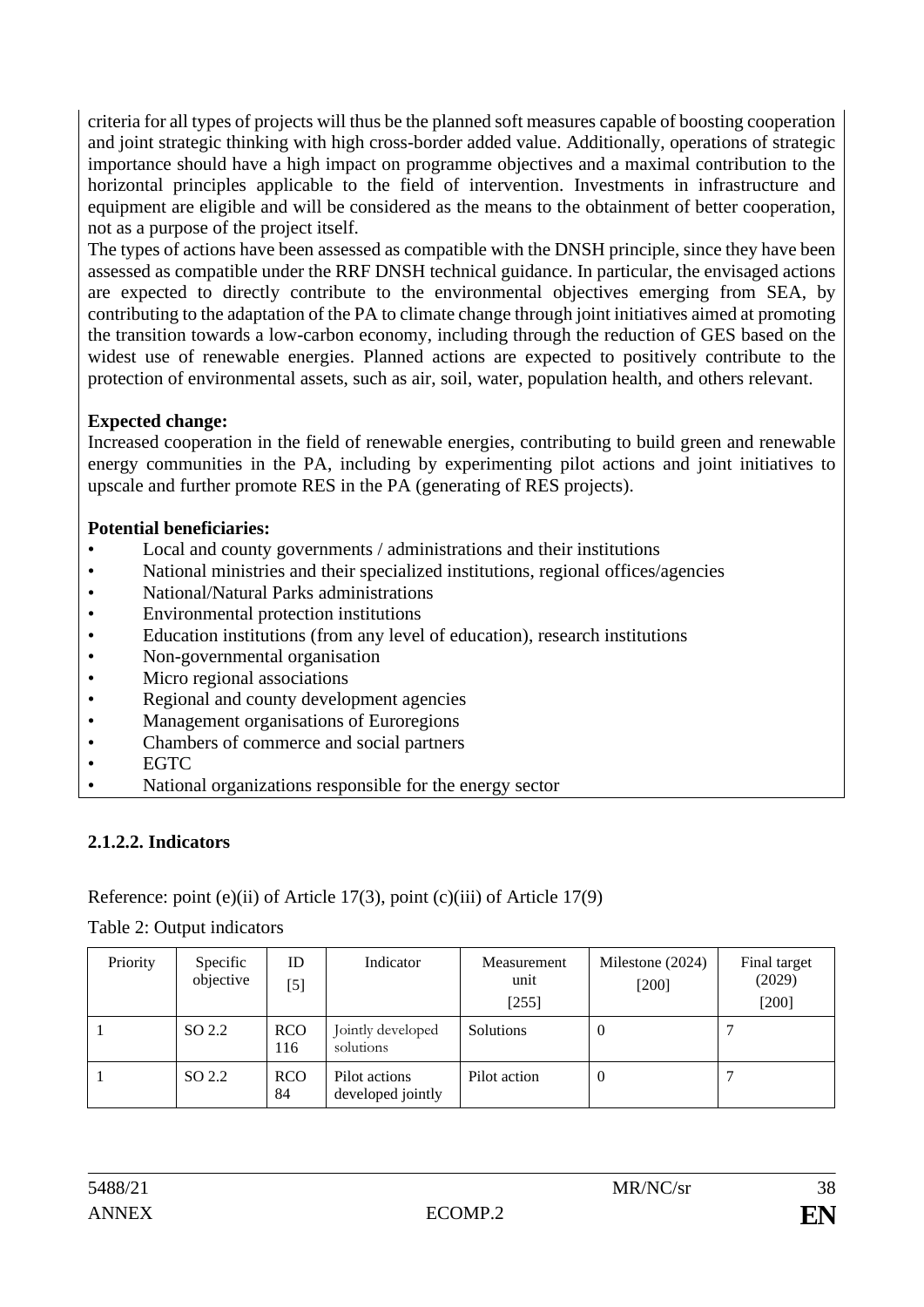|        |                  | and implemented<br>in projects                 |              |  |
|--------|------------------|------------------------------------------------|--------------|--|
| SO 2.2 | <b>RCO</b><br>87 | Organisations<br>cooperating across<br>borders | Organisation |  |

Table 3: Result indicators

| Priority | Specific<br>objective | ID                | Indicator                                                                         | Measurement<br>unit                   | Baseline         | Reference<br>year | Final target<br>(2029) | Source of<br>data                                     | Comments                            |
|----------|-----------------------|-------------------|-----------------------------------------------------------------------------------|---------------------------------------|------------------|-------------------|------------------------|-------------------------------------------------------|-------------------------------------|
|          | SO 2.1                | <b>RCR</b><br>104 | Solutions<br>taken up or<br>up-scaled by<br>organisations                         | Solutions<br>taken up or<br>up-scaled | $\boldsymbol{0}$ | 2021              | 7                      | Program<br>me<br>monitori<br>ng<br>system /<br>survey | N/A                                 |
|          | SO 2.1                | <b>RCR</b><br>84  | Organisation<br>s cooperating<br>across<br>borders after<br>project<br>completion | Organisatio<br>ns.                    | $\boldsymbol{0}$ | 2021              | 17                     | Program<br>me<br>monitori<br>ng<br>system /<br>survey | Double<br>counting to<br>be avoided |

# **2.1.2.3. The main target groups**

Reference: point (e)(iii) of Article 17(3), point (c)(iv) of Article 17(9)

The main target groups of this specific objective are:

• cooperating partners, that will be directly targeted by the actions which may envisage joint trainings, events and exchange of experience in the fields of action and will thus directly benefit of improved capacities to develop and implement joint actions in the PA;

• the PA population living in the areas of implementation and local public administrations, that will be directly involved in the delivery of the pilot actions and will benefit from their outcomes (i.e. children benefitting from clean energy on pilot schools, civil servants benefitting from clean energy in pilot public buildings, etc);

• young people and women from the PA, that will be considered as a special target group to be involved in RES pilot actions / awareness raising / project generation activities, as future professionals in this field (with a possible positive impact on tackling youth and women's unemployment);

• other potential cooperating partners / organisations in the PA that may further replicate the pilot actions, by taking up lessons learnt, new joint working procedures and systems, as well as contributing to the future sustainability of the action by signing new institutional cooperation agreements in the fields of action or other correlated fields (i.e. green economy in general, circular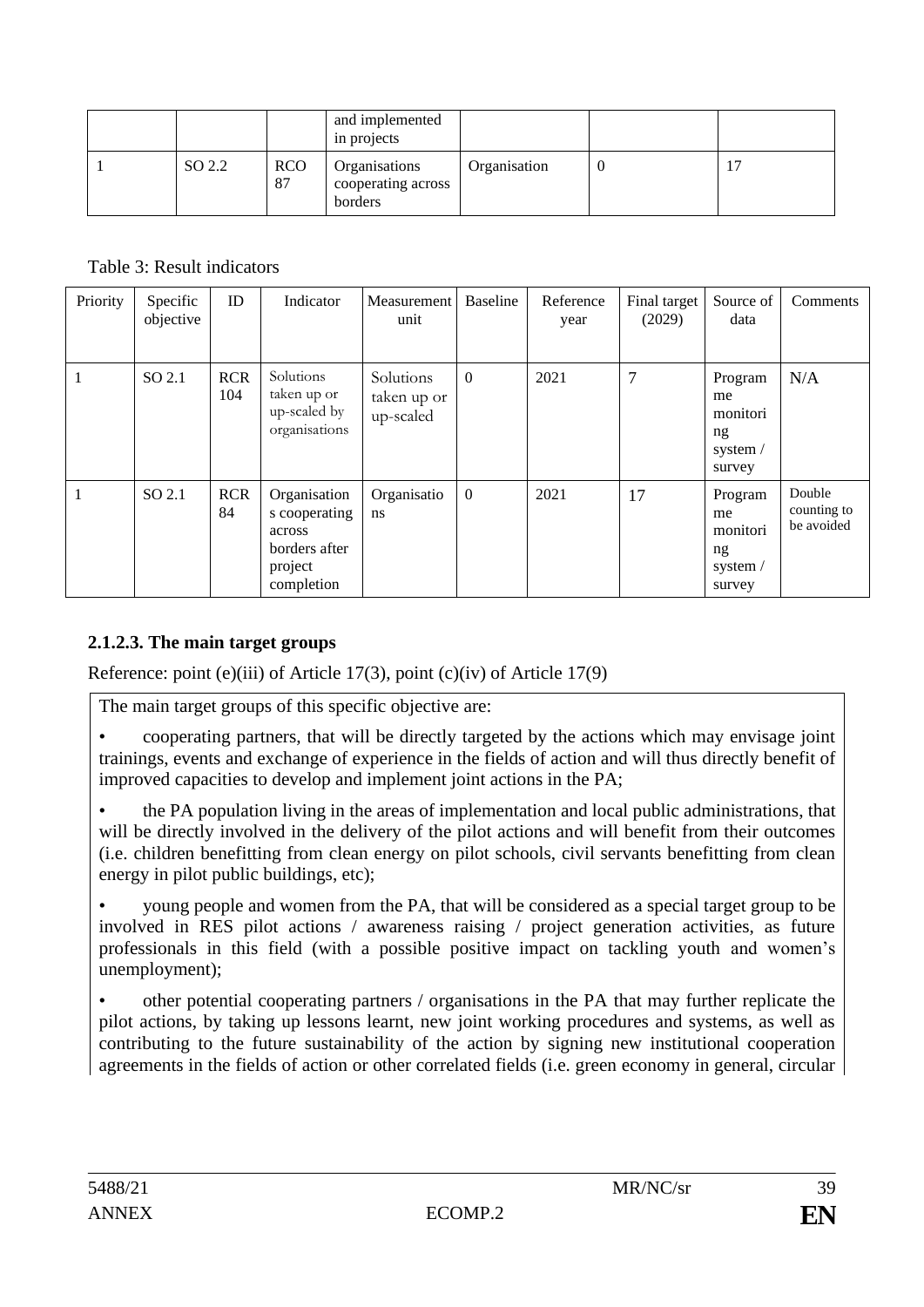economy, energy efficiency, research and development, youth policies, education, employment and professional training, etc).

## **2.1.2.4. Indication of the specific territories targeted, including the planned use of ITI, CLLD or other territorial tools**

### Reference: Article point (e)(iv) of 17(3)

The foreseen actions address all types of territories, i.e. urban / rural areas, marginalised areas as defined by each participating country, mountain areas, flood plain / riverain areas, etc. Although the actions do not foresee specific territorial focus, the Programme will encourage (i.e. through selection criteria), in line with EU territorial Agenda 2030, the PA internal cohesion, through rururban cooperation between local administrations, for building a cross-border renewable energy community of practice. In general terms, all actions will need to consider the specific territorial characteristics and needs of the targeted areas (on both sides of the border) and shall be aligned to the relevant territorial strategies at all governance levels (local, regional, national). These aspects shall be reflected in the project proposals submitted by the potential beneficiaries, being detailed in the description of the needs to be addressed and policy relevance.

### **2.1.2.5. Planned use of financial instruments**

Reference: point (e)(v) of Article 17(3)

N/A

# **2.1.2.6. Indicative breakdown of the EU programme resources by type of intervention**

Reference: point (e)(vi) of Article 17(3), point (c)(v) of Article 17(9)

Table 4: Dimension 1 – intervention field

| Priority no | Fund        | Specific objective | Code | Amount (EUR) |
|-------------|-------------|--------------------|------|--------------|
|             | <b>ERDF</b> | SO 2.2             | 47   | 4,604,038    |
|             | <b>ERDF</b> | SO 2.2             | 48   | 11,049,691   |
|             | <b>ERDF</b> | SO 2.2             | 52   | 2,762,423    |

Table 5: Dimension 2 – form of financing

| Priority no | Fund        | Specific objective | Code | Amount (EUR) |
|-------------|-------------|--------------------|------|--------------|
|             | <b>ERDF</b> | SO 2.2             | ΟI   | 18,416,152   |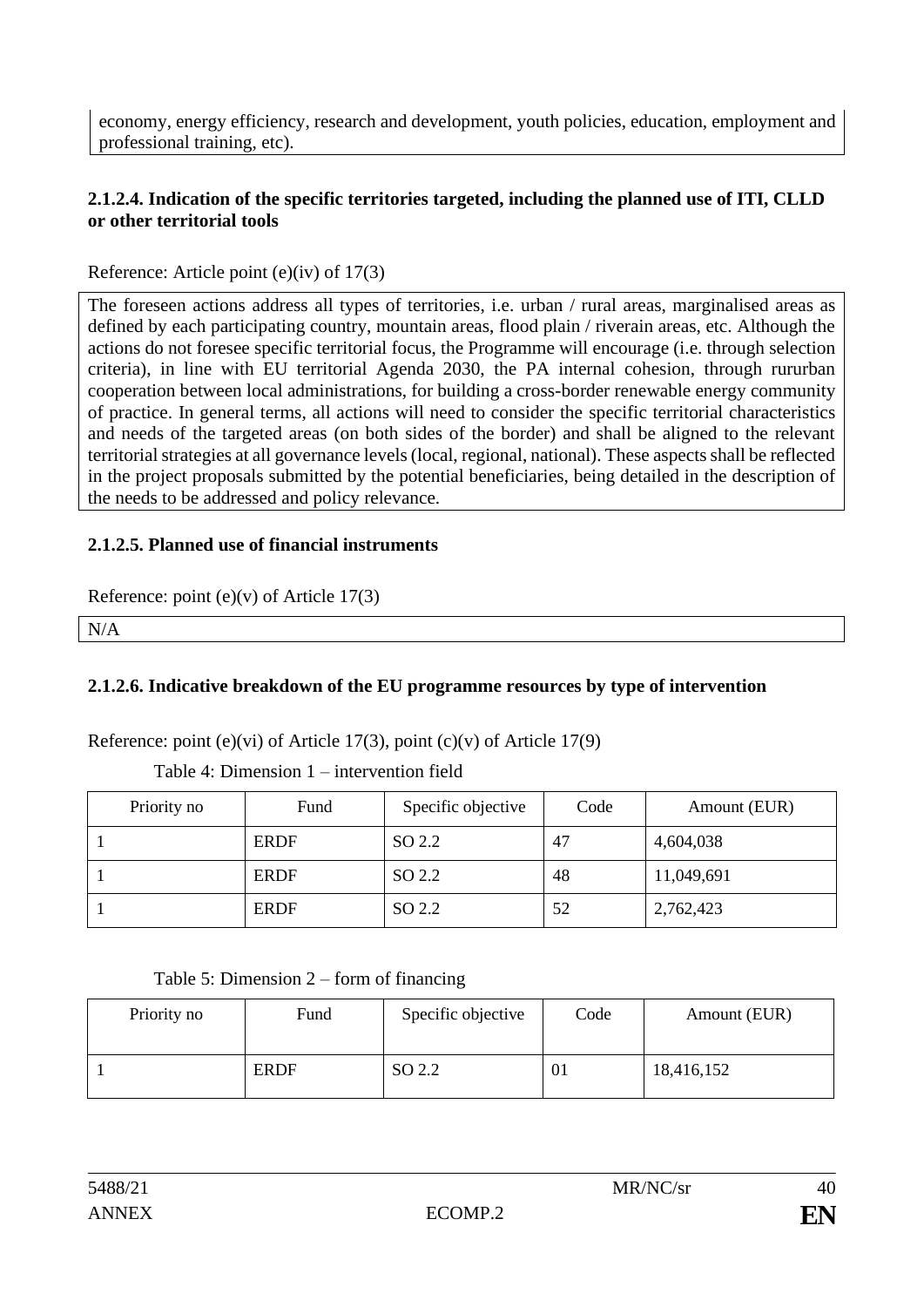Table 6: Dimension 3 – territorial delivery mechanism and territorial focus

| Priority No | Fund        | Specific objective | Code          | Amount (EUR) |
|-------------|-------------|--------------------|---------------|--------------|
|             | <b>ERDF</b> | SO 2.2             | $\sim$<br>ر ر | 18,416,152   |

### **2.1.3. Specific objective**

(repeated for each selected specific objective, for priorities other than technical assistance)

Reference: point (e) of Article 17(3)

**PO2 - (vii) enhancing protection and preservation of nature, biodiversity and green infrastructure, including in urban areas, and reducing all forms of pollution**

### **2.1.3.1. Related types of action, and their expected contribution to those specific objectives and to macro-regional strategies and sea-basis strategies, where appropriate**

Reference: point (e)(i) of Article 17(3), point (c)(ii) of Article 17(9)

### **Rationale and joint intervention needs and opportunities:**

The EU's Biodiversity Strategy 2030 (in line with Agenda 2030 SDG 15) sets out the priorities and a long-term action plan to protect nature and reverse the degradation of ecosystems by 2030, being a core part of the European Green New Deal and having a direct contribution to the green recovery after COVID-19 pandemic. Among EU's Biodiversity Strategy priority actions, the following could be mentioned: launching an EU nature restoration plan (by 2021), which will become binding; introducing measures to enable the necessary transformative change (notably, a new governance setting ensuring better implementation and tracking progress, improving knowledge, financing and investments, better respecting nature in public and business decision-making). Biodiversity is also a Priority of the EUSDR, notably Priority Area 06 "To preserve biodiversity, landscapes and the quality of air and soils". Among the EUSDR targets for the next period, the following could be mentioned: improve management of Natura 2000 sites and other protected areas through transnational cooperation and capacity building; strengthen the efforts to halt the deterioration in the status of species and habitats occurring in the Danube Region and covered by EU nature legislation; maintain and restore Green and Blue Infrastructure elements through integrated spatial development and conservation planning; to improve and/or maintain the soil quality in the Danube Region. Natural endowments of the PA are rich and diverse, ranging from floodplain-specific landscapes to spa heritage, natural reservations, Karst areas rich in caves, RAMSAR wetland areas, and including a UNESCO world Heritage site, Hortobágy National Park (Hungary). However, there is the need to improve cooperation in managing the Natura 2000 sites, as well as of joint investments and a coordinated action for the development of green infrastructure along the green border (including buffer zones). Additionally, with respect to the quality of environmental factors, the water bodies in the Romanian PA are evaluated as being good and transitioning to "medium" towards the border, whilst a significant amount of river sections in the Hungarian side has a quality status considered "poor" or "bad" (eg. Létai-ér, Kösely, Körös) by the EEA under parameters of the Water Framework Directive, especially around Szeged city. Water pollution thus represents a vulnerability in the area,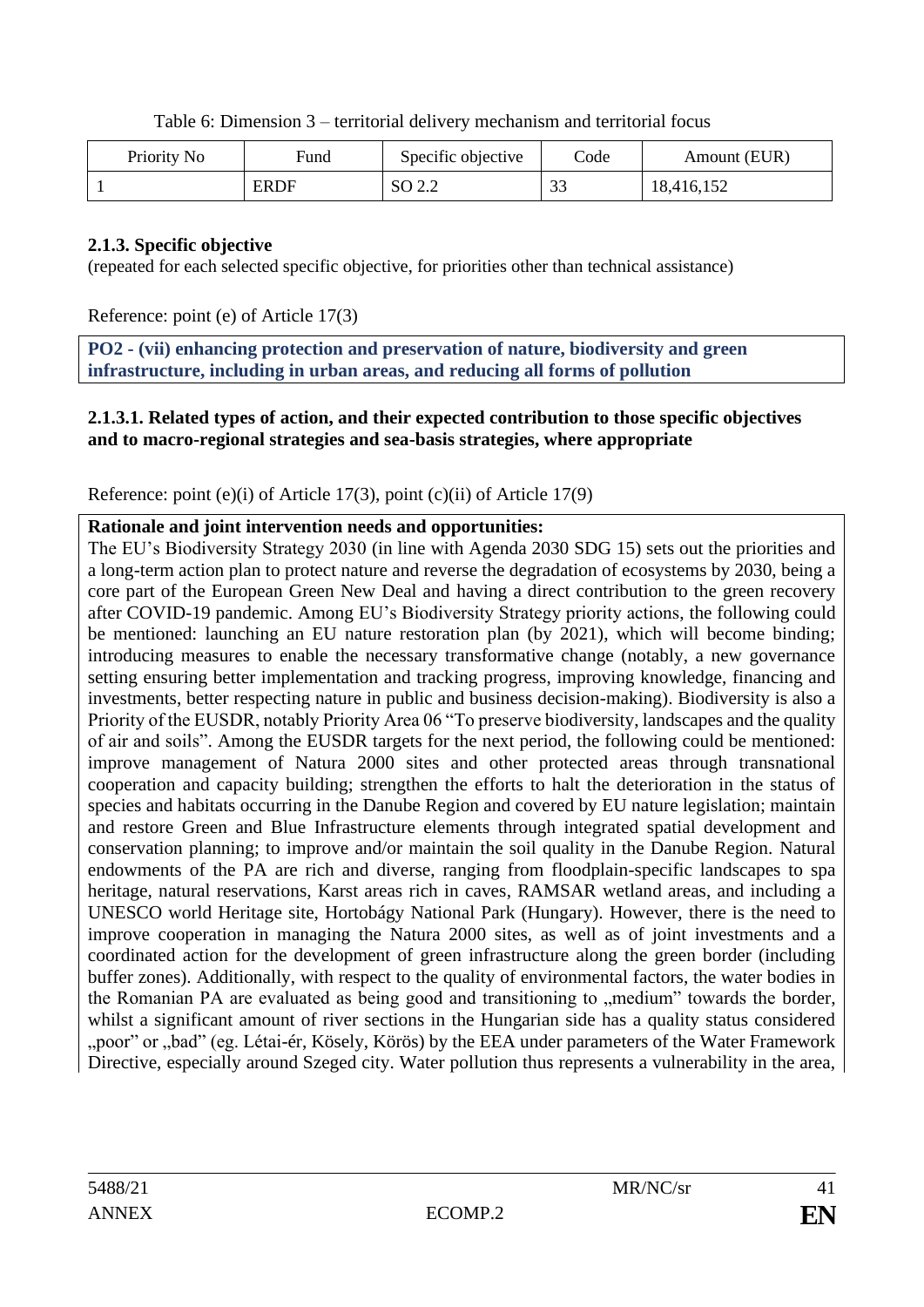which could be addressed through joint actions for the protection of natural heritage and risk prevention.

# **Examples of actions supported (non-exhaustive list):**

1. Develop the Masterplan of border Natura2000 areas or sensible areas to focus on the identification of biodiversity hotspots, the common setting of conservation objectives, identifying priority sites for restoration, and measures for mainstreaming the biodiversity

2. Projects to supporting sustainable use of protected areas in order to increase support and feeling of ownership of local people, like events (workshop, conference); report on best practices (case studies); workshops/study tours

3. Develop and/or implement conservation action plans and/or management plans for endangered umbrella species of Natura2000 protected areas

3. Develop and/or implement conservation action plans and/or management plans focussed on certain species conservation aspects

4. Develop and apply the most appropriate methods for prevention and control of IAS and management of their priority pathways in the border areas (pilot actions)

5. Measures for restoration of the invaded ecosystems (pilot actions)

6. Trainings, capacity building and awareness raising on biodiversity conservation

7. Preservation and restoration of biodiversity and establishment and improvement of green infrastructure (pilot actions)

8. Construction of exemplary, permanent green and recreational facilities (pilot actions)

9. Promotion of ecosystem services to assess the progress of biodiversity promotion and conservation activities (pilot actions)

10. Capacity building, training and awareness raising related to blue and green infrastructure

11. Develop use of Strategic Environmental Assessments for decision making with integration of the blue-green infrastructures into planning documents

12. Establish the cooperation between the MRS approaches in establishing ecological connectivity and Green Infrastructure.

13. Promoting initiatives connected with the New European Bauhaus

The Programme will envisage two types of interventions, notably:

• Investment interventions (correlated with expenditures in infrastructure and equipment

needed to improve cooperation, in general for all types of projects, and, in particular, to deliver pilot actions), and

Soft interventions.

Soft measures will be mainstreamed, in order to improve the projects' logical framework, their potential impact and sustainability through consolidated institutional cooperation agreements and joint solutions. In this respect, all projects envisaging pilot actions are expected to develop and test joint solutions to tackle common problems or to valorise common territorial assets. The results of the pilot actions are then expected to be taken up or up-scaled, which will allow to demonstrate that the organisations part of the project intend to further cooperate beyond project duration. Projects without pilot actions are expected to have, nonetheless, an important contribution to increasing cooperation among organisations in the PA through any other type of joint intervention. Common eligibility criteria for all types of projects will thus be the planned soft measures capable of boosting cooperation and joint strategic thinking with high cross-border added value.

Investments in infrastructure and equipment are eligible and will be considered as the means to the obtainment of better cooperation, not as a purpose of the project itself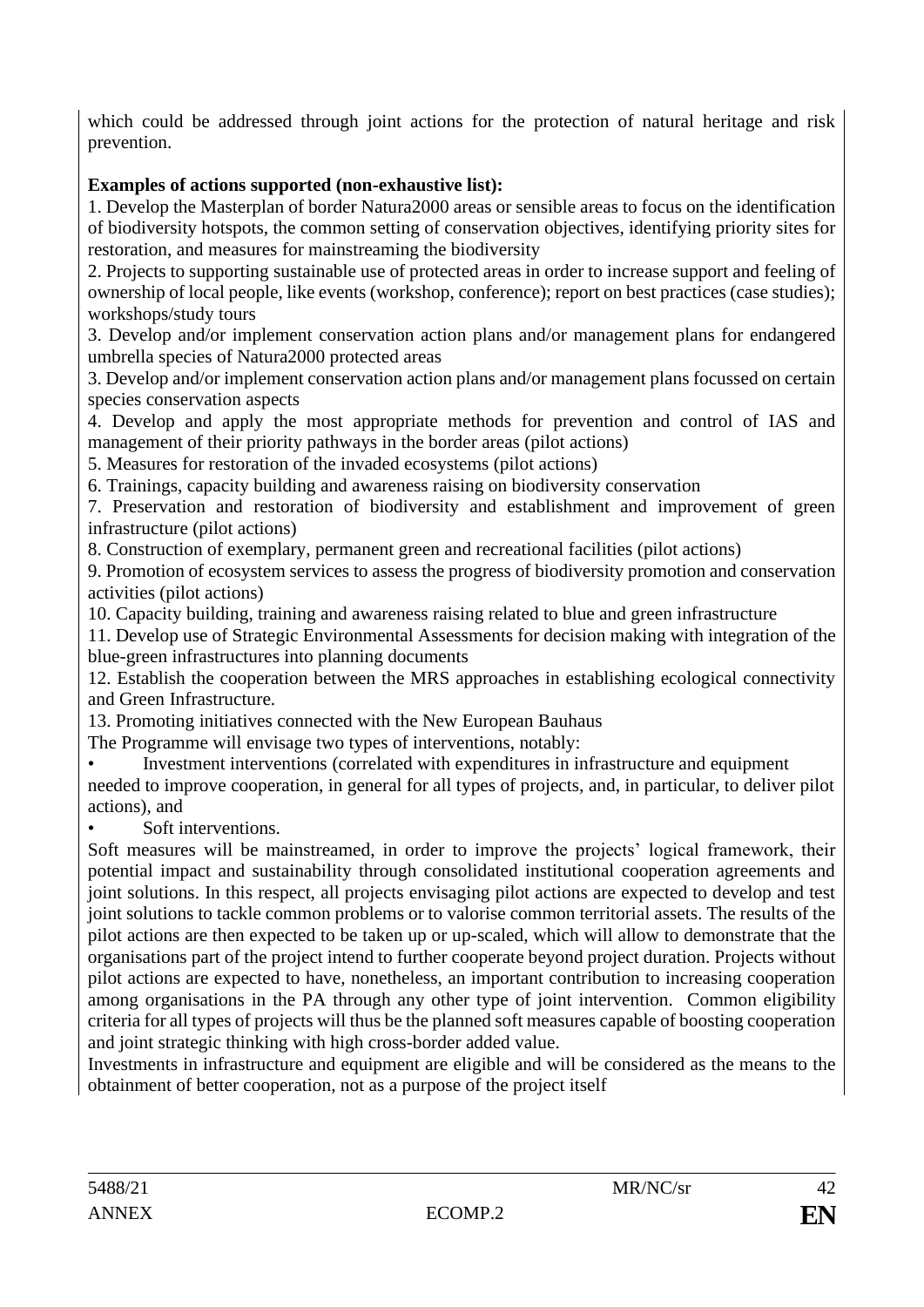The types of actions have been assessed as compatible with the DNSH principle, since they have been assessed as compatible under the RRF DNSH technical guidance. In particular, the envisaged actions are expected to directly contribute to the environmental objectives emerging from SEA, by contributing to a more effective protection and conservation of biodiversity, natural resources, soil and water, population health, cultural aspects, and other relevant environmental assets.

## **Expected change:**

Improved coordination and protection of the natural heritage across the border.

### **Potential beneficiaries:**

- Local and county governments / administrations and their institutions
- National ministries and their specialized institutions, regional offices/agencies
- National/Natural Parks administrations
- Environmental protection institutions
- Education institutions (from any level of education), research institutions
- Non-governmental organisation including youth organisations activating in relevant fields
- Micro regional associations
- Regional and county development agencies
- Management organisations of Euro regions
- Museums, libraries, theatres
- Churches
- Offices of Cultural Heritage
- Social partners
- EGTC
- Disaster management and emergency response organizations
- Fire services
- Water management authorities

## **2.1.3.2. Indicators**

## Reference: point (e)(ii) of Article 17(3), point (c)(iii) of Article 17(9)

### Table 2: Output indicators

| Priority | Specific<br>objective | ID<br>$[5]$       | Indicator                                                            | Measurement<br>unit<br>$[255]$ | Milestone (2024)<br>$[200]$ | Final target<br>(2029)<br>$[200]$ |
|----------|-----------------------|-------------------|----------------------------------------------------------------------|--------------------------------|-----------------------------|-----------------------------------|
|          | SO 2.3                | <b>RCO</b><br>116 | Jointly developed<br>solutions                                       | Solutions                      | $\theta$                    | 14                                |
|          | SO 2.3                | <b>RCO</b><br>84  | Pilot actions developed<br>jointly and<br>implemented in<br>projects | Pilot action                   | $\Omega$                    | 14                                |
|          | SO <sub>2.3</sub>     | <b>RCO</b><br>87  | Organisations<br>cooperating across<br>borders                       | Organisation                   | $\overline{0}$              | 36                                |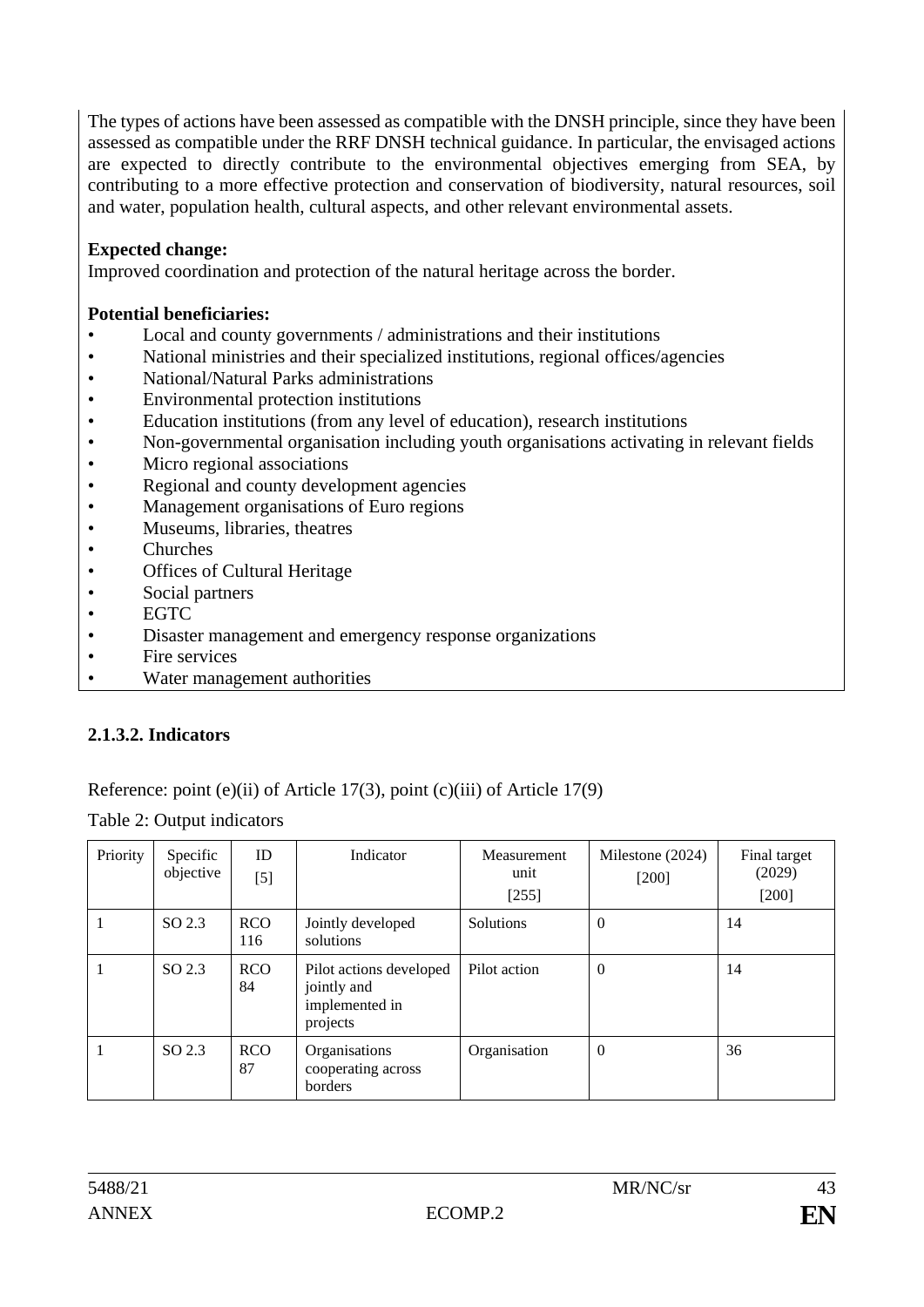|  |  | Table 3: Result indicators |
|--|--|----------------------------|
|--|--|----------------------------|

| Priority | Specific<br>objective | ID                | Indicator                                                                         | Measurement<br>unit                          | Baseline       | Reference<br>year | Final target<br>(2029) | Source of<br>data                                  | Comments                            |
|----------|-----------------------|-------------------|-----------------------------------------------------------------------------------|----------------------------------------------|----------------|-------------------|------------------------|----------------------------------------------------|-------------------------------------|
|          | SO 2.1                | <b>RCR</b><br>104 | Solutions<br>taken up or<br>up-scaled by<br>organisations                         | <b>Solutions</b><br>taken up or<br>up-scaled | $\overline{0}$ | 2021              | 14                     | Program<br>me<br>monitorin<br>g system<br>survey   | N/A                                 |
|          | SO 2.1                | <b>RCR</b><br>84  | Organisation<br>s cooperating<br>across<br>borders after<br>project<br>completion | Organisation<br>S                            | $\overline{0}$ | 2021              | 29                     | Program<br>me<br>monitorin<br>g system<br>/ survey | Double<br>counting to<br>be avoided |

# **2.1.3.3. The main target groups**

Reference: point (e)(iii) of Article 17(3), point (c)(iv) of Article 17(9)

The main target groups of this specific objective are:

• cooperating partners, that will be directly targeted by the actions which may envisage joint trainings, events and exchange of experience in the fields of action and will thus directly benefit of improved capacities to develop and implement joint actions in the PA;

• the PA population living in the areas of implementation and local public administrations, that will be directly involved in the delivery of the pilot actions and will benefit from their outcomes (i.e. PA inhabitants benefitting of rehabilitated land for social purposes, local administrations benefitting of improved land management within their administrative area, etc);

• Young people from the PA, that will be considered as a special target group to be involved in pilot actions / awareness raising / training activities envisaging the protection and valorisation of natural resources in the PA, including as future professionals in this field (with a possible positive impact on tackling youth unemployment);

• other potential cooperating partners / organisations in the PA that may further replicate the pilot actions, by taking up lessons learnt, new joint working procedures and systems, as well as contributing to the future sustainability of the action by signing new institutional cooperation agreements in the fields of action or other correlated fields (i.e. green economy in general, natural risks prevention, circular economy, agriculture and rural development, research and development, education, youth policies, sustainable tourism, etc).

# **2.1.3.4. Indication of the specific territories targeted, including the planned use of ITI, CLLD or other territorial tools**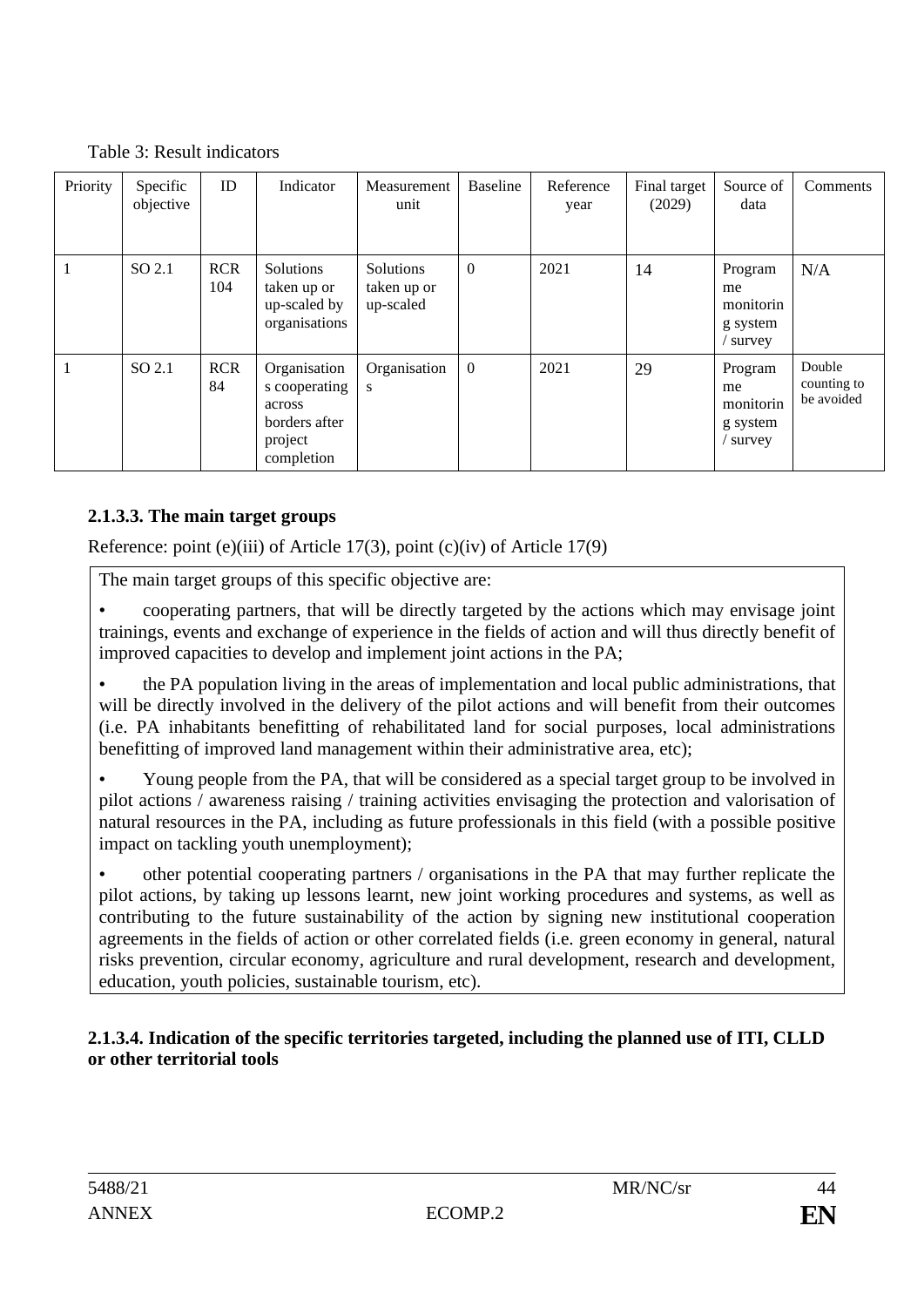Reference: Article point (e)(iv) of 17(3)

The foreseen actions may address all types of territories, i.e. urban / rural areas, marginalised areas as defined by each participating country, mountain areas, protected areas / natural reserves, etc. Although the actions do not foresee specific territorial focus, the Programme will encourage (i.e. through selection criteria), in line with EU territorial Agenda 2030, the PA internal cohesion, towards strengthened rururban linkages for the protection and sustainable valorisation of natural resources, under an integrated land management and ecosystem approach. In general terms, all actions will need to consider the specific territorial characteristics and needs of the targeted areas (on both sides of the border) and shall be aligned to the relevant territorial strategies at all governance levels (local, regional, national). These aspects shall be reflected in the project proposals submitted by the potential beneficiaries, being detailed in the description of the needs to be addressed and policy relevance.

# **2.1.3.5. Planned use of financial instruments**

Reference: point (e)(v) of Article 17(3)

N/A

# **2.1.3.6. Indicative breakdown of the EU programme resources by type of intervention**

Reference: point (e)(vi) of Article 17(3), point (c)(v) of Article 17(9)

Table 4: Dimension 1 – intervention field

| Priority no | Fund        | Specific objective | Code | Amount (EUR) |
|-------------|-------------|--------------------|------|--------------|
|             | <b>ERDF</b> | SO 2.3             | 64   | 2,170,475    |
|             | <b>ERDF</b> | SO 2.3             | 79   | 4,340,950    |
|             | <b>ERDF</b> | SO 2.3             | 83   | 7,958,409    |

| Table 5: Dimension $2$ – form of financing |  |  |
|--------------------------------------------|--|--|
|--------------------------------------------|--|--|

| Priority no | Fund        | Specific objective | Code | Amount (EUR) |
|-------------|-------------|--------------------|------|--------------|
|             | <b>ERDF</b> | SO 2.3             | 01   | 14,469,834   |

Table 6: Dimension 3 – territorial delivery mechanism and territorial focus

| Priority No | Fund        | Specific objective | Code         | Amount (EUR) |
|-------------|-------------|--------------------|--------------|--------------|
|             | <b>ERDF</b> | SO 2.3             | $\sim$<br>32 | 14,469,834   |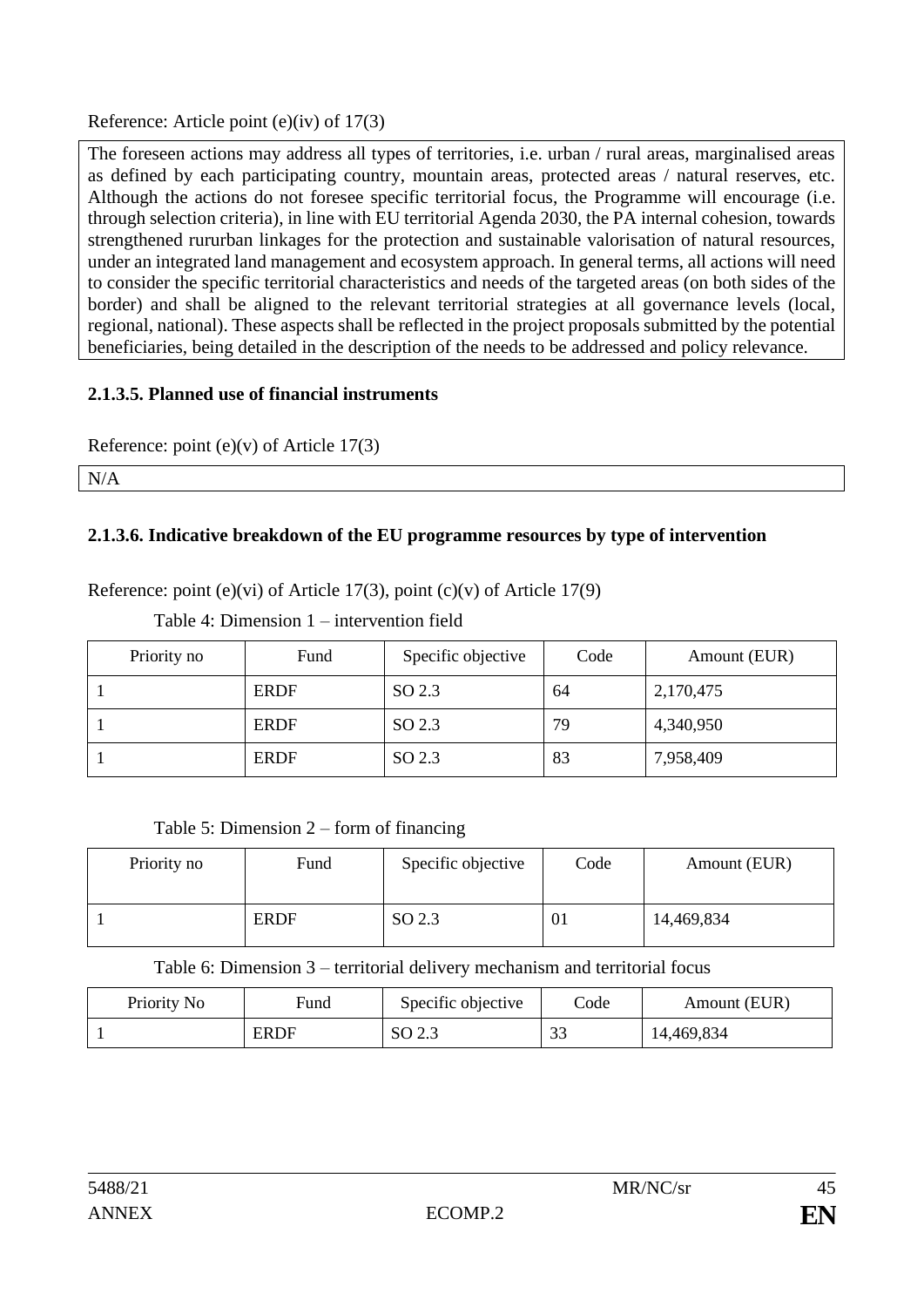# **2.2. Title of the priority (repeated for each priority)**

**Priority 2. Cooperation for a more social and cohesive Programme Area between Romania and Hungary**

### **2.2.1. Specific objective**

(repeated for each selected specific objective, for priorities other than technical assistance)

Reference: point (e) of Article 17(3)

**PO4 - (v) ensuring equal access to health care and fostering resilience of health systems, including primary care, and promoting the transition from institutional to family- and community-based care**

#### **2.2.1.1. Related types of action, and their expected contribution to those specific objectives and to macro-regional strategies and sea-basis strategies, where appropriate**

Reference: point (e)(i) of Article 17(3), point (c)(ii) of Article 17(9)

#### **Rationale and joint intervention needs and opportunities:**

As stated in the 3<sup>rd</sup> Report on the implementation of MRS (COM(2020) 578 final), "in the current exceptional circumstances triggered by the COVID-19 pandemic and the consequent economic crisis, cooperation among countries and regions is needed more than ever. The crisis has economic, fiscal and social consequences that cannot be tackled by any single country alone." The COVID-19 crisis has especially shown that there is space to improve and reinforce the EU MSs cooperation in the field of health, as acknowledged under the EC Communication on "Building a European Health Union: Reinforcing the EU's resilience for cross-border health threats" (COM/2020/724 final): "The COVID-19 public health crisis has highlighted that the EU and Member States must do more regarding preparedness and response planning for epidemics and other serious cross-border health threats. While structures and mechanisms set up at EU level as part of the Decision on serious crossborder health threats facilitated the exchange of information on the evolution of the pandemic and supported specific national measures taken, they could do little to trigger a timely common EU level response and ensure coherent risk communication". In particular, in the field of preparedness, and response planning, the Commission calls MSs, decentralised agencies and the ECDC to promote targeted actions concerning, for instance: reorganising hospital networks with flexible capacity for surge in demand; the cross-border transport and treatment of patients during health emergencies; sufficient availability of primary care structures; good integration of all levels of health and social care; availability of sufficient and up-skilled healthcare staff who can be redeployed to new roles in case of emergency; deployment and financial coverage of eHealth tools (including telemedicine). Policies and actions in the health sector directly contribute to the attainment of Agenda 2030 SDGs 3, 5 and 10. In this context, cross-border cooperation and investments in the field of health, beside and beyond typical infrastructure, focussing on exchange of experience, joint trainings, resilient, modern, well-managed and performant health institutions, offering personalised health services, towards excellence and standard procedures, shall thus be considered a high priority in the next programming period.

The PA is endowed with a well-developed health-care infrastructure and services with performance indicators similar to the European ones, especially in counties hosting university centres. However,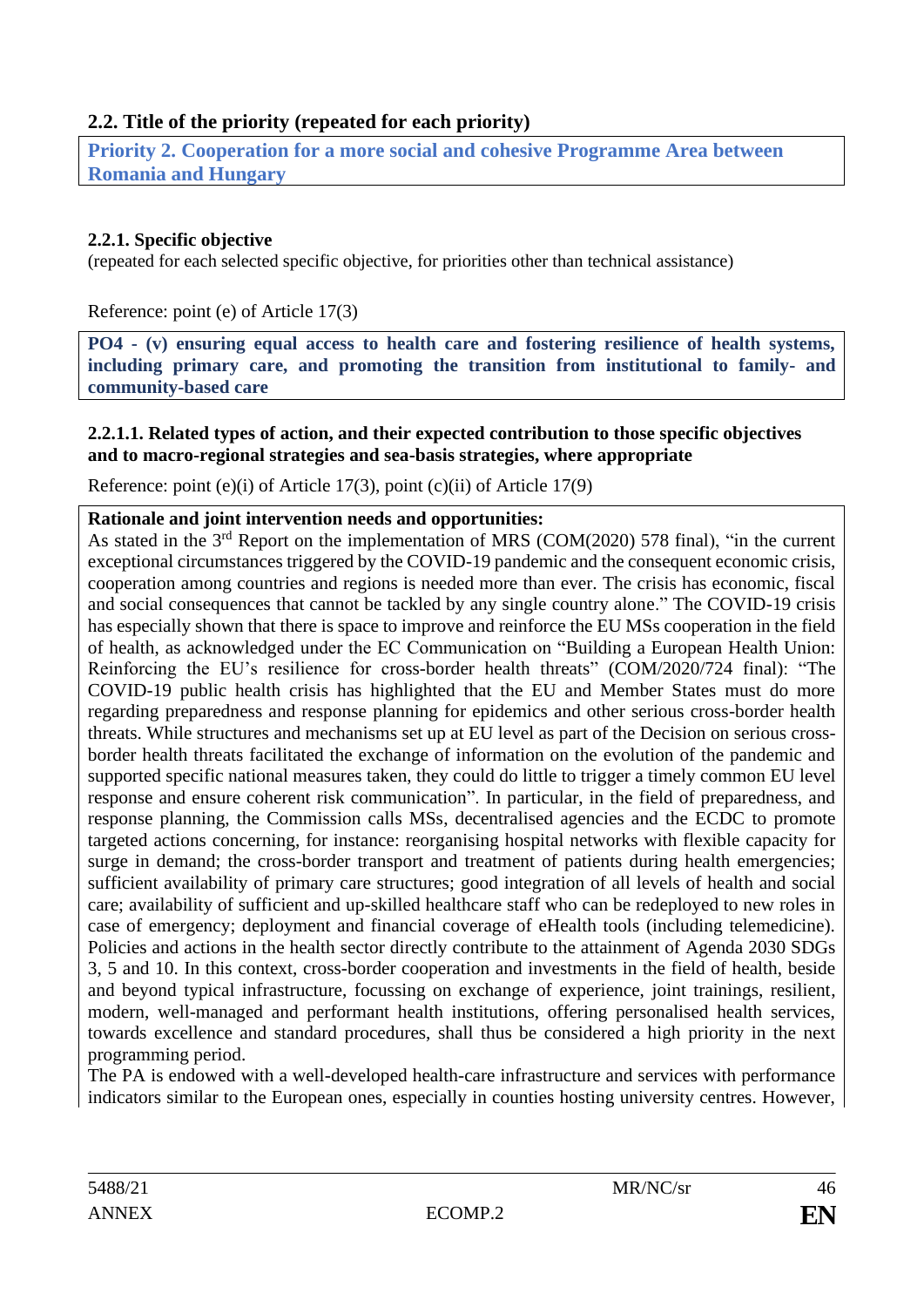the distribution of public health functions is significantly denser in the Hungarian counties and intraregional disparities in health infrastructure are present between the more-developed counties of Timiș, Bihor, Csongrád-Csanád and Hajdú-Bihar, and the other counties in the north (Satu Mare and Szabolcs-Szatmár-Bereg) and center of the region (Arad, Békés). Timișoara is one of first five most important university centres for medicine in Romania, and Oradea (capital of Bihor County), Debrecen (Hajdú-Bihar), Szeged (from Csongrád-Csanád) and Nyíregyháza (Szabolcs-Szatmár-Bereg) have a medicine university or faculty, which is also reflected in the high number of medics in the more developed counties. Considering the challenges of some human capital indicators, the overall status of population health (which is not fully mapped), as well as recent challenges deriving from unprecedent health crisis and the need to ensure a resilient, modern and coordinated EU health system, the current endowment of health infrastructure and, above all, the functionality and the emergency-response capacity of health services do not seem adequate to emerging needs.

# **Examples of actions supported (non-exhaustive list):**

1. Analysis of trends, needs, standards and barriers to cooperation for health-care services in the PA (including health status of population)

2. Trainings for public employees and civil society in the field of health-care services

3. Networks to exchange good practices, peer learning in the field of health-care services

4. Developing (transnational/cross-border) Action Plans and development strategies in the field of health (including joint response and civil protection mobilisation)

5. Investment in infrastructure, equipment, IT software /hardware, support of eGovernance in the field of health

6. Pilot / demonstrative/ innovative / research projects in the field of health

The Programme will envisage two types of interventions, notably:

• Investment interventions (correlated with expenditures in infrastructure and equipment needed to improve cooperation, in general for all types of projects, and, in particular, to deliver pilot actions), and

Soft interventions.

Soft measures will be mainstreamed, in order to improve the projects' logical framework, their potential impact and sustainability through consolidated institutional cooperation agreements and joint solutions. In this respect, all projects envisaging pilot actions are expected to develop and test joint solutions to tackle common problems or to valorise common territorial assets. The results of the pilot actions are then expected to be taken up or up-scaled, which will allow to demonstrate that the organisations part of the project intend to further cooperate beyond project duration. Projects without pilot actions are expected to have, nonetheless, an important contribution to increasing cooperation among organisations in the PA through any other type of joint intervention. Common eligibility criteria for all types of projects will thus be the planned soft measures capable of boosting cooperation and joint strategic thinking with high cross-border added value. Additionally, operations of strategic importance should have a high impact on programme objectives and a maximal contribution to the horizontal principles applicable to the field of intervention. Investments in infrastructure and equipment are eligible and will be considered as the means to the obtainment of better cooperation, not as a purpose of the project itself.

The types of actions have been assessed as compatible with the DNSH principle, since they are not expected to have any significant negative environmental impact due to their nature.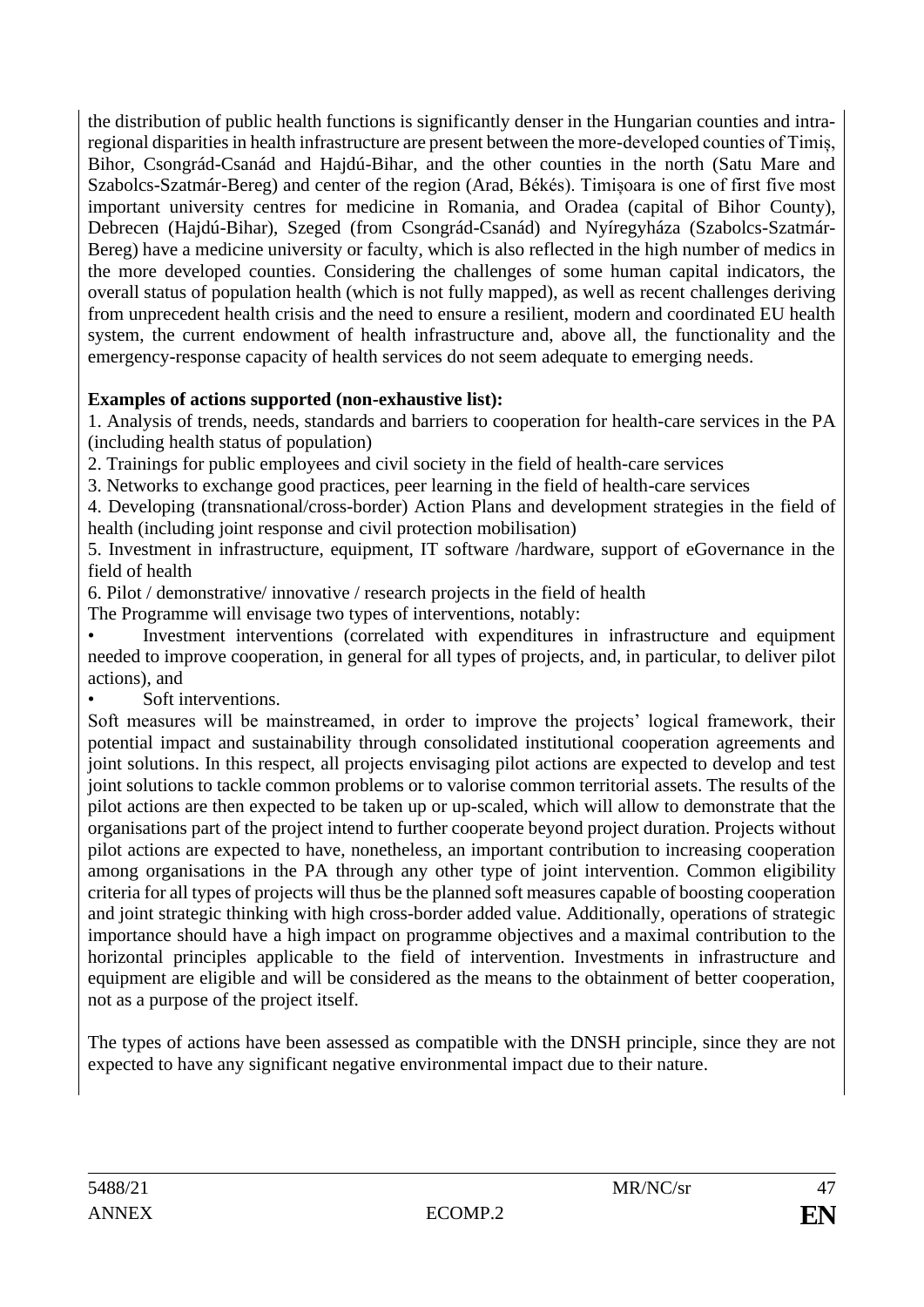# **Expected change:**

Increased resilience, personalisation and quality of the health care sector thanks to cooperation

## **Potential beneficiaries:**

- Local and county governments / administrations and their institutions
- National ministries and their specialized institutions, regional offices/agencies
- Public health care institutions hospitals and clinics, social institutions
- Non-governmental, non-profit organisation, including women's and youth organisations and

civil protection organisations

- Education institutions (from any level of education), research institutions
- Micro regional associations
- Regional and county development agencies
- Management organisations of Euroregions
- Social partners
- EGTC

## **2.2.1.2. Indicators**

Reference: point (e)(ii) of Article 17(3), point (c)(iii) of Article 17(9)

Table 2: Output indicators

| Priority | Specific<br>objective | ID<br>[5]         | Indicator                                                            | Measurement<br>unit<br>$[255]$ | Milestone (2024)<br>$[200]$ | Final target<br>(2029)<br>$[200]$ |
|----------|-----------------------|-------------------|----------------------------------------------------------------------|--------------------------------|-----------------------------|-----------------------------------|
| 2        | SO <sub>4.1</sub>     | <b>RCO</b><br>116 | Jointly developed<br>solutions                                       | Solutions                      | $\theta$                    | 18                                |
| 2        | SO <sub>4.1</sub>     | <b>RCO</b><br>84  | Pilot actions<br>developed jointly<br>and implemented<br>in projects | Pilot action                   | $\overline{0}$              | 18                                |
| 2        | SO <sub>4.1</sub>     | <b>RCO</b><br>87  | Organisations<br>cooperating across<br>borders                       | Organisation                   | $\overline{0}$              | 44                                |

Table 3: Result indicators

| Priority | Specific<br>objective | ID                | Indicator                                                 | Measurem<br>ent unit                      | Baseline       | Reference<br>year | Final<br>target<br>(2029) | Source of<br>data                                 | Comments |
|----------|-----------------------|-------------------|-----------------------------------------------------------|-------------------------------------------|----------------|-------------------|---------------------------|---------------------------------------------------|----------|
| 2        | SO 4.1                | <b>RCR</b><br>104 | Solutions<br>taken up or<br>up-scaled by<br>organisations | Solutions<br>taken up<br>or up-<br>scaled | $\overline{0}$ | 2021              | 18                        | Programm<br>e<br>monitoring<br>system /<br>survey | N/A      |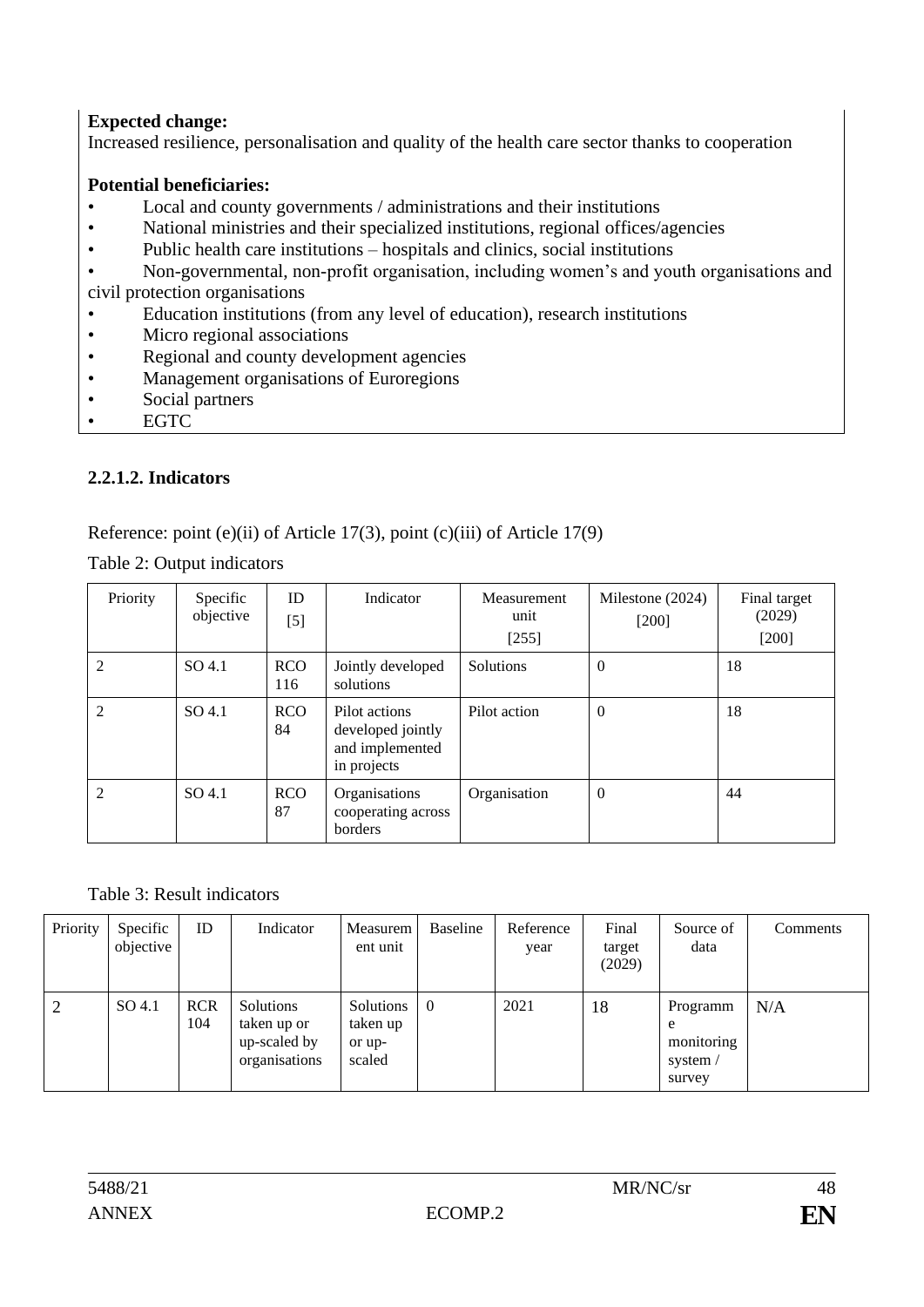|  | SO 4.1 | <b>RCR</b><br>84 | <b>Organisations</b><br>cooperating<br>across borders<br>after project<br>completion | Organisa<br>tions | $\theta$ | 2021 | 35 | Programm<br>monitoring<br>system /<br>survey | Double counting<br>to be avoided |
|--|--------|------------------|--------------------------------------------------------------------------------------|-------------------|----------|------|----|----------------------------------------------|----------------------------------|
|--|--------|------------------|--------------------------------------------------------------------------------------|-------------------|----------|------|----|----------------------------------------------|----------------------------------|

## **2.2.1.3. The main target groups**

Reference: point (e)(iii) of Article 17(3), point (c)(iv) of Article 17(9)

The main target groups of this specific objective are:

• cooperating partners, that will be directly targeted by the actions which may envisage joint trainings, events and exchange of experience in the fields of action and will thus directly benefit of improved capacities to develop and implement joint actions in the PA;

• the PA population living in the areas of implementation and local public administrations, that will be directly involved in the delivery of the pilot actions and will benefit from their outcomes (i.e. PA inhabitants benefitting of improved access to health-care and community services, local administrations benefitting from a better access to health-care infrastructure and tailor-made services, etc);

• Young people, women and persons with disabilities from the PA, that will be considered as a special target group to be involved in pilot actions / awareness raising / training activities envisaging the improvement of health-care services, including as future professionals in this field (with a possible positive impact on tackling youth unemployment, gender equality and accessibility issues);

• other potential cooperating partners / organisations in the PA that may further replicate the pilot actions, by taking up lessons learnt, new joint working procedures and systems, as well as contributing to the future sustainability of the action by signing new institutional cooperation agreements in the fields of action or other correlated fields (i.e. risks prevention, integrated urban and rural development, research and development, education, employment and professional training, social inclusion especially addressed to special vulnerable groups, family-care policies, gender equality, etc).

## **2.2.1.4. Indication of the specific territories targeted, including the planned use of ITI, CLLD or other territorial tools**

## Reference: Article point (e)(iv) of 17(3)

The foreseen actions address all types of territories, i.e. urban / rural areas, marginalised areas as defined by each participating country, mountain areas, metropolitan areas, etc. Although the actions do not foresee specific territorial focus, the Programme will encourage (i.e. through selection criteria), in line with EU territorial Agenda 2030, the PA internal cohesion, through a strengthened intermunicipal and multi-actor (ex. public administration, civil society and EGTCs) cooperation in the field of health, towards a more resilient and performant system, able to reach a wider spectrum of the PA population and to provide more diversified and tailor-made health-care services, based on specific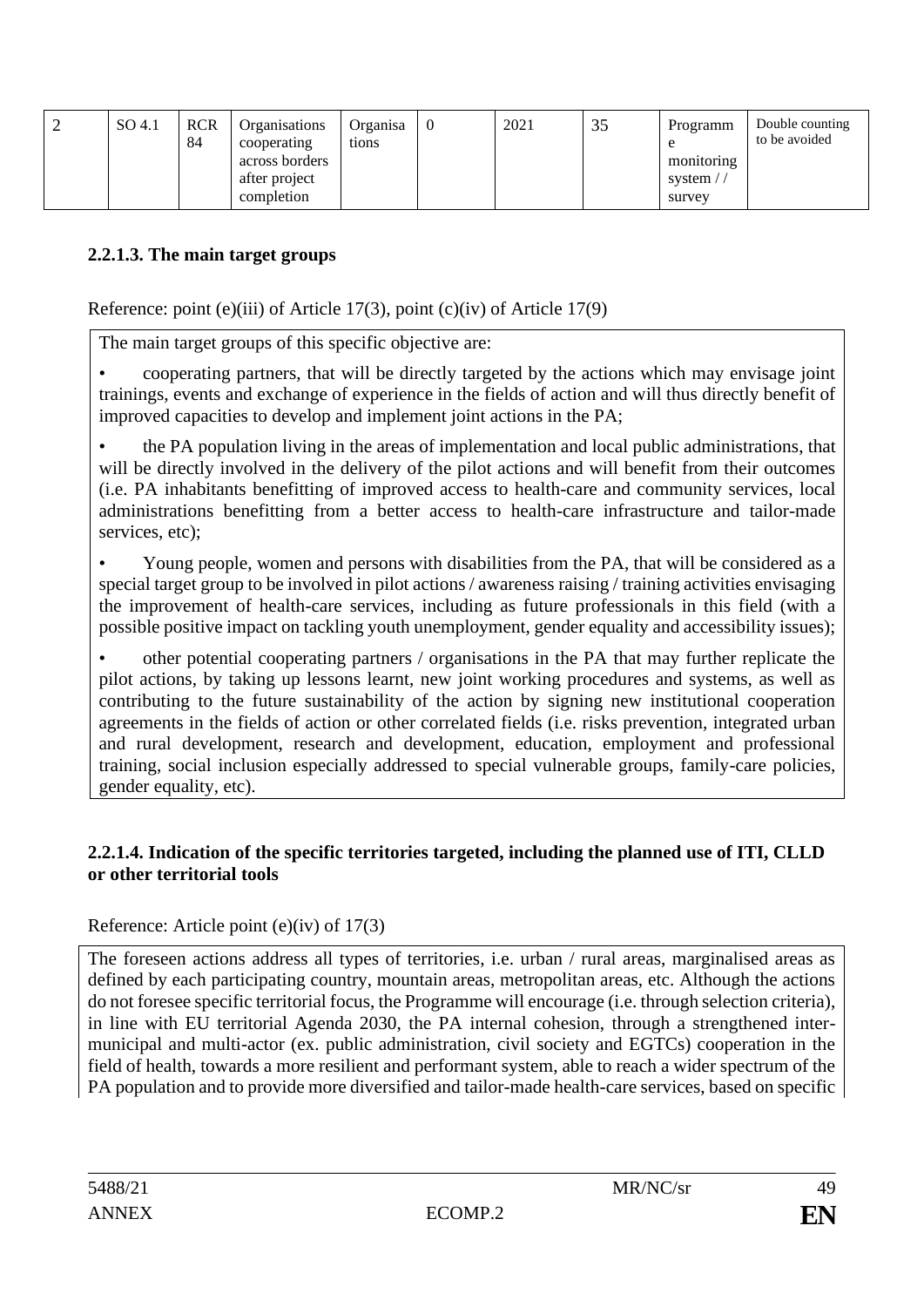needs identified and jointly tackled. In general terms, all actions will need to consider the specific territorial characteristics and needs of the targeted areas (on both sides of the border) and shall be aligned to the relevant territorial strategies at all governance levels (local, regional, national). These aspects shall be reflected in the project proposals submitted by the potential beneficiaries, being detailed in the description of the needs to be addressed and policy relevance.

## **2.2.1.5. Planned use of financial instruments**

Reference: point  $(e)(v)$  of Article 17(3)

N/A

# **2.2.1.6. Indicative breakdown of the EU programme resources by type of intervention**

Reference: point (e)(vi) of Article 17(3), point (c)(v) of Article 17(9)

| Priority no | Fund        | Specific objective | Code | Amount (EUR) |
|-------------|-------------|--------------------|------|--------------|
| 2           | <b>ERDF</b> | SO <sub>4.1</sub>  | 128  | 20,257,767   |
| 2           | <b>ERDF</b> | SO <sub>4.1</sub>  | 129  | 9,208,076    |
| 2           | <b>ERDF</b> | SO <sub>4.1</sub>  | 131  | 1,841,615    |
| 2           | <b>ERDF</b> | SO 4.1             | 132  | 5,524,846    |

Table 4: Dimension 1 – intervention field

Table 5: Dimension 2 – form of financing

| Priority no | Fund        | Specific objective | Code | Amount (EUR) |
|-------------|-------------|--------------------|------|--------------|
| ∸           | <b>ERDF</b> | SO 4.1             | 01   | 36,832,304   |

Table 6: Dimension 3 – territorial delivery mechanism and territorial focus

| Priority No | Fund        | Specific objective | Code           | Amount (EUR) |
|-------------|-------------|--------------------|----------------|--------------|
|             | <b>ERDF</b> | $SO\,4.1$          | $\cap$<br>- 32 | 36,832,304   |

# **2.2.2. Specific objective**

(repeated for each selected specific objective, for priorities other than technical assistance)

Reference: point (e) of Article 17(3)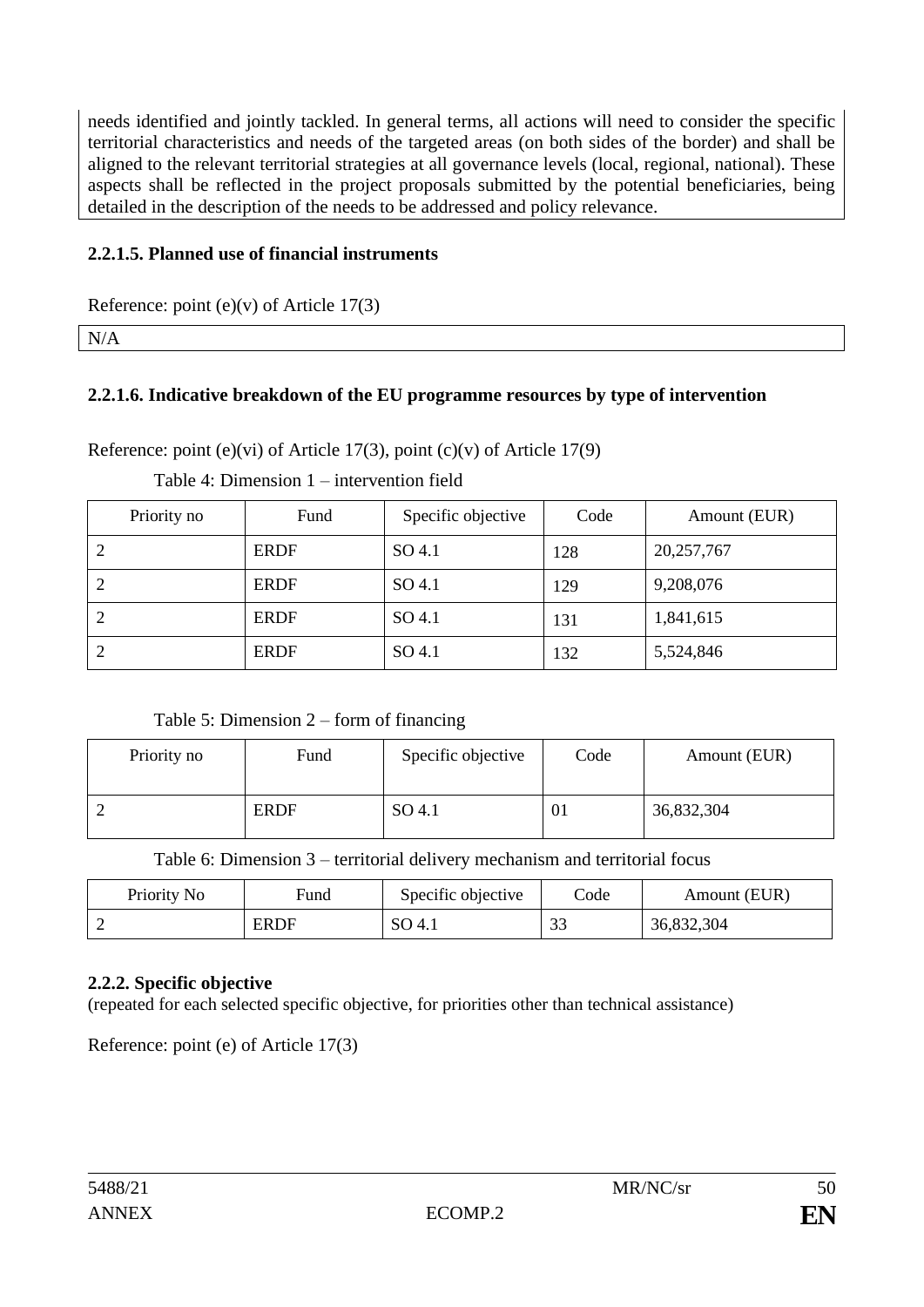**PO4 - (vi) enhancing the role of culture and sustainable tourism in economic development, social inclusion and social innovation**

### **2.2.2.1. Related types of action, and their expected contribution to those specific objectives and to macro-regional strategies and sea-basis strategies, where appropriate**

Reference: point (e)(i) of Article 17(3), point (c)(ii) of Article 17(9)

### **Rationale and joint intervention needs and opportunities:**

Tourism and culture have been strongly affected by the COVID-19 pandemic, as acknowledged by main EU bodies (i.e. EC, Parliament and Committee of Regions) and international organisations (such as UNESCO and UNWTO), on several occasions between end 2020 and first half of 2021. There is a wide debate at international level regarding the opportunities for the recovery of both tourism and cultural sector, focussing on the need to increase resilience, reaching new audiences, digitalise cultural heritage, create new partnerships, routes and synergies between sectors, etc. Culture and tourism are also an important priority of the EUSDR Action Plan (PA 3), envisaging, among the others: to support the implementation of a harmonised monitoring system, dedicated to tourism, able to provide complete and comparable statistical data in all the 14 states part of the EUSDR; to develop new and support existing Cultural Routes relevant in the Danube Region and others. Additionally, actions in the fields of tourism and culture are considered priorities under dedicated sector strategies of PA local authorities, and directly contribute to the attainment of Agenda 2030 SDG 11.

The growth of the tourism sector in the PA has been documented through an increase of accommodation capacities in the component counties over time, although there is a national disparity between Romania and Hungary, where the latter has double the number of beds in tourist accommodations per capita. Looking at tourist flows' indicators, the occupancy rate is generally low and very low, with an average of 35-38%, going down to 18-19% in some Hungarian counties. Since 2010, tourist overnight stays have generally grown throughout the area, but the average number of overnight stays have decreased over the period 2008-2018, and great internal disparities in the PA have been also observed. Although shorter stays may indicate a low attractiveness of the touristic sites as destination for medium and long-term holidays, shorter stays may also suggest a change in tourists' behaviour, with a higher mobility and willingness to experience itinerary tourism in the area: this can be turned into an asset and regional strongpoint, which, however, can be achieved only through cooperation between actors involved in the management of tourist sites (i.e. through the creation of thematic / niche routes and itineraries).

In terms of cultural capital, the PA strongpoints and cultural centres are promoted at European level, however these rank in the bottom 25 percentile as far as cultural and creative infrastructure and services are concerned. There are common elements of potential in the form of shared cultural heritage (such as architectural art nouveau heritage, as well as religious and rural heritage) which can represent a collaboration point and an opportunity to promote the area's joint strengths. Intangible cultural heritage elements and contemporary cultural values have the potential to actively contribute to developing a long-term preservation instrument of the common cultural heritage of the whole target area. Set-up and cooperation of cross-border clusters and cultural hubs has the potential of being developed through joint cooperation in the field of culture and tourism, as means for the socioeconomic development of the cross-border area, taking into account also the need to actively involve rural settlements in order to ensure the balanced development and the cohesion of the region.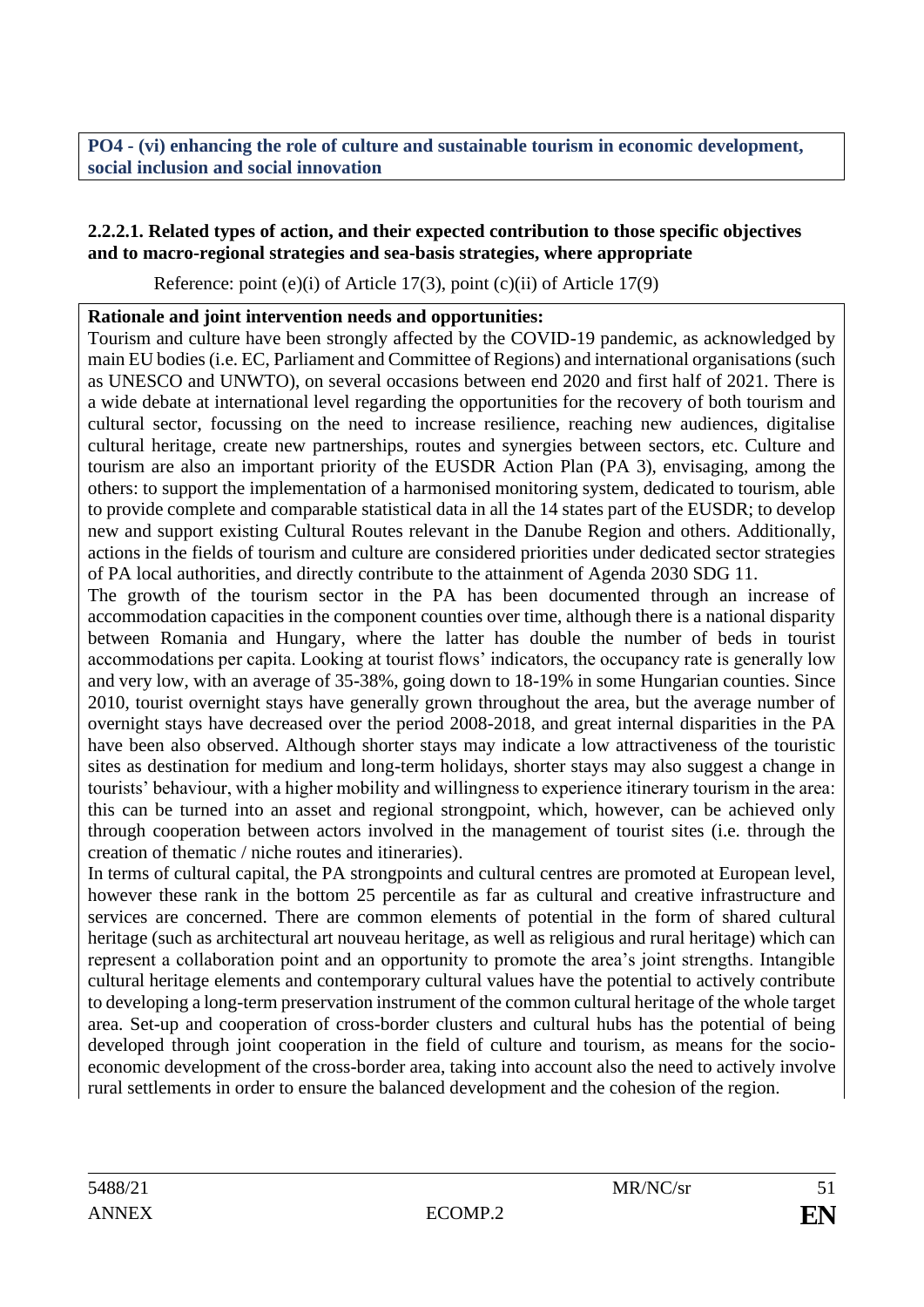# **Examples of actions supported (non-exhaustive list):**

1. Identification of possibilities for making the tourism offer sustainable or creating new sustainable tourism products of public interest (including analysis of trends, mapping resources, assessing barriers to cooperation)

2. Development of such sustainable tourism offers and products incl. investments, embedded into joint tourism strategies for local development

3. Territorial marketing initiatives (Marketing, communication, awareness raising campaigns on local resources and traditions)

4. Trainings, capacity building and exchange of experience among cross-border actors

5. Identification, mapping and further development of cultural heritage (tangible and intangible), including its preservation, protection, conservation and rehabilitation, as well as the development of joint promotion and conservation strategies and assessment of barriers to cooperation

6. Mapping of needs and possibilities for digitised cultural heritage and drafting joint strategies

7. Improving the interpretation / adopting innovative methods for territorial marketing though "Story telling models" ("Living history" and "Living heritage")

8. Pilot actions for innovative solutions (including the acquisition of hardware/software) and the creation of thematic routes, no specific commercial brand) for the protection and valorisation of cultural / rural / natural / religious heritage.

9. Involving local authorities and communities (including schools) to build up intercultural and transcultural ties with different partners (skills development, educational contents and cultural initiatives, joint events etc.).

10. Promoting initiatives connected with the New European Bauhaus

The Programme will envisage two types of interventions, notably:

• Investment interventions (correlated with expenditures in infrastructure and equipment needed to improve cooperation, in general for all types of projects, and, in particular, to deliver pilot actions), and

• Soft interventions.

Soft measures will be mainstreamed, in order to improve the projects' logical framework, their potential impact and sustainability through consolidated institutional cooperation agreements and joint solutions. In this respect, all projects envisaging pilot actions are expected to develop and test joint solutions to tackle common problems or to valorise common territorial assets. The results of the pilot actions are then expected to be taken up or up-scaled, which will allow to demonstrate that the organisations part of the project intend to further cooperate beyond project duration. Projects without pilot actions are expected to have, nonetheless, an important contribution to increasing cooperation among organisations in the PA through any other type of joint intervention. Common eligibility criteria for all types of projects will thus be the planned soft measures capable of boosting cooperation and joint strategic thinking with high cross-border added value. Additionally, operations of strategic importance should have a high impact on programme objectives and a maximal contribution to the horizontal principles applicable to the field of intervention.

Investments in infrastructure and equipment are eligible and will be considered as the means to the obtainment of better cooperation, not as a purpose of the project itself.

The types of actions have been assessed as compatible with the DNSH principle, since they have been assessed as compatible under the RRF DNSH technical guidance. In particular, the envisaged actions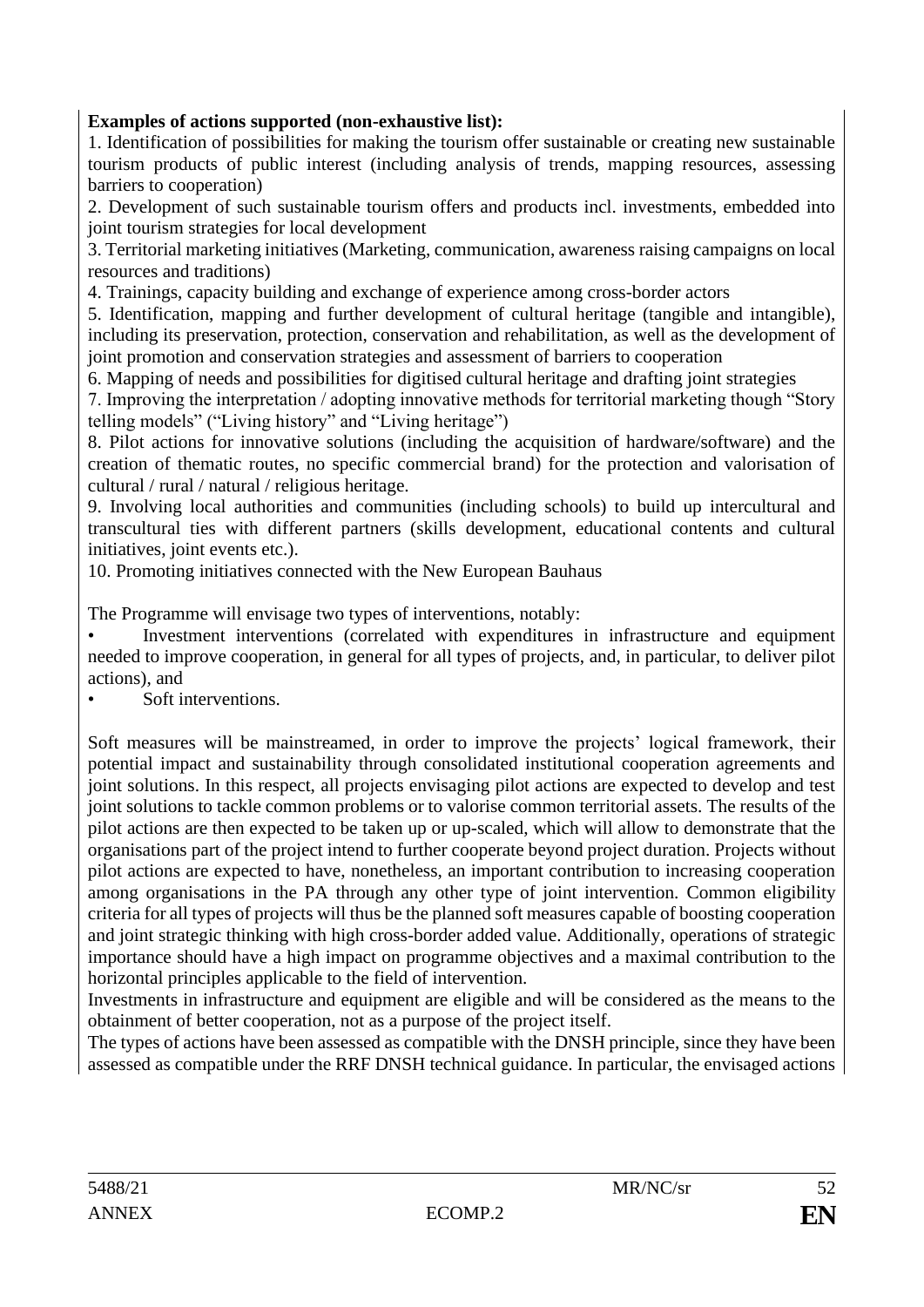are expected to directly contribute to the environmental objectives emerging from SEA, by contributing to the sustainable valorisation of cultural resources.

# **Expected change:**

Development of a common vision for the joint promotion of common cultural and natural heritage, including cultural initiatives and the development of tourism sites and tourism niches.

## **Potential beneficiaries:**

- Local and county governments / administrations and their institutions
- National ministries and their specialized institutions, regional offices/agencies
- Non-governmental, non-profit organisation, including cultural, sport, youth and women's organisations
- Churches
- National/Natural Parks administrations
- Environmental protection institutions
- Education institutions (from any level of education), research institutions
- Micro regional associations
- Regional and county development agencies
- Management organisations of Euro regions
- Museums, libraries, theatres
- Offices of Cultural Heritage
- Chambers of commerce and social partners
- EGTC

# **2.2.2.2. Indicators**

Reference: point (e)(ii) of Article 17(3), point (c)(iii) of Article 17(9)

| Priority       | Specific<br>objective | ID<br>$[5]$       | Indicator                                                            | Measurement<br>unit<br>$[255]$ | Milestone (2024)<br>$[200]$ | Final target<br>(2029)<br>$[200]$ |
|----------------|-----------------------|-------------------|----------------------------------------------------------------------|--------------------------------|-----------------------------|-----------------------------------|
| 2              | SO 4.2                | <b>RCO</b><br>116 | Jointly developed<br>solutions                                       | Solutions                      | $\overline{0}$              | 18                                |
| 2              | SO <sub>4.2</sub>     | <b>RCO</b><br>84  | Pilot actions<br>developed jointly<br>and implemented<br>in projects | Pilot action                   | $\theta$                    | 18                                |
| $\mathfrak{D}$ | SO 4.2                | <b>RCO</b><br>87  | Organisations<br>cooperating across<br>borders                       | Organisation                   | $\theta$                    | 44                                |

Table 2: Output indicators

Table 3: Result indicators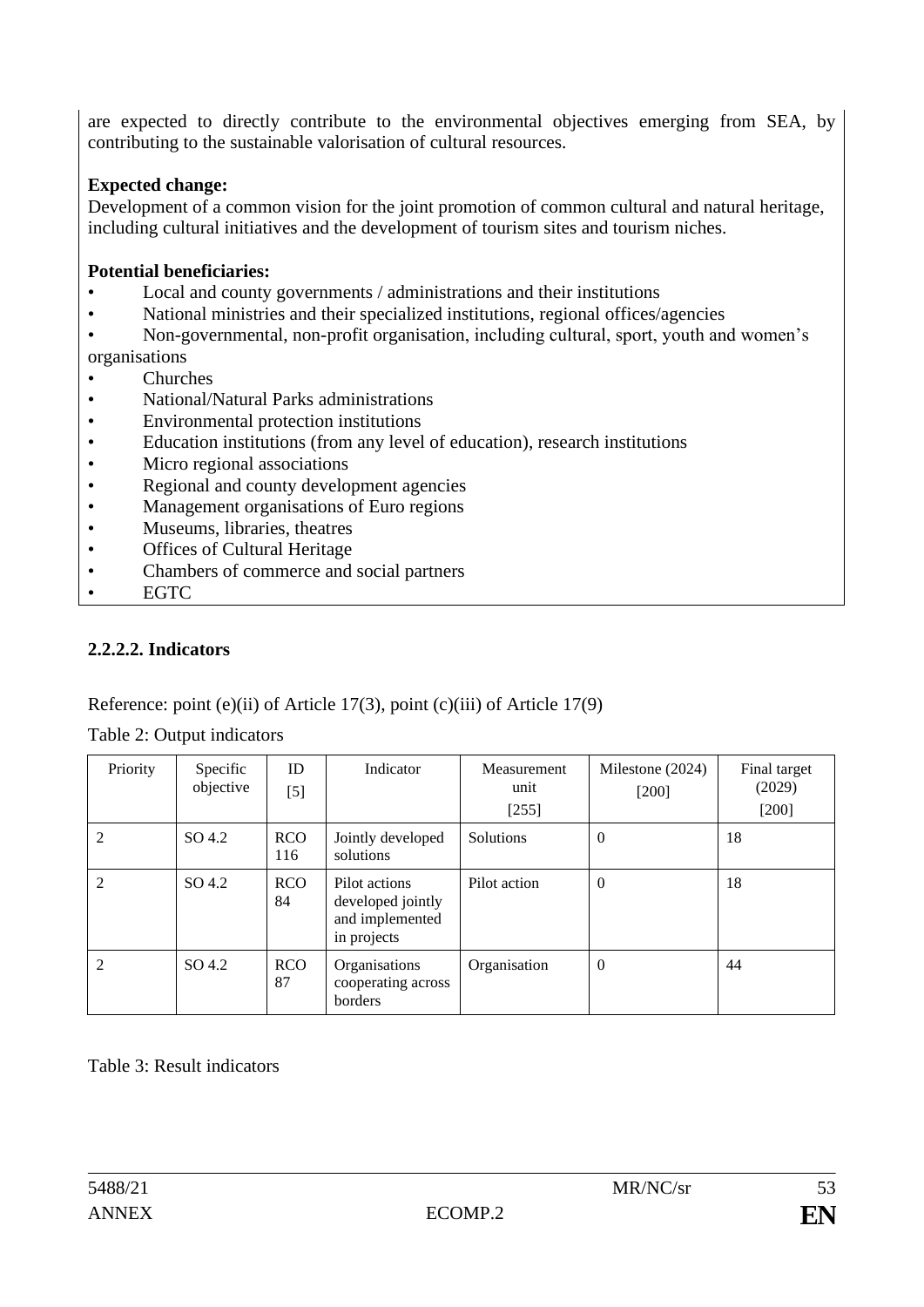| Priority | Specific<br>objective | ID                | Indicator                                                                     | Measurement<br>unit                   | <b>Baseline</b> | Reference<br>year | Final<br>target<br>(2029) | Source of data                                | Comment<br>s                           |
|----------|-----------------------|-------------------|-------------------------------------------------------------------------------|---------------------------------------|-----------------|-------------------|---------------------------|-----------------------------------------------|----------------------------------------|
| 2        | SO 4.2                | <b>RCR</b><br>104 | <b>Solutions</b><br>taken up or<br>up-scaled by<br>organisations              | Solutions<br>taken up or<br>up-scaled | $\mathbf{0}$    | 2021              | 18                        | Programme<br>monitoring<br>system /<br>survey | N/A                                    |
| 2        | SO 4.2                | <b>RCR</b><br>84  | Organisations<br>cooperating<br>across borders<br>after project<br>completion | Organisations                         | $\overline{0}$  | 2021              | 35                        | Programme<br>monitoring<br>system /<br>survey | Double<br>counting<br>to be<br>avoided |

# **2.2.2.3. The main target groups**

Reference: point (e)(iii) of Article 17(3), point (c)(iv) of Article 17(9)

The main target groups of this specific objective are:

• cooperating partners, that will be directly targeted by the actions which may envisage joint trainings, events and exchange of experience in the fields of action and will thus directly benefit of improved capacities to develop and implement joint actions in the PA;

• the PA population living in the areas of implementation, local public administrations and the wider socio-economic community, that will be directly involved in the delivery of the pilot actions and will benefit from their outcomes (i.e. PA inhabitants benefitting of improved access to cultural and natural heritage, local administrations and the socio-economic community, benefitting from increased opportunities for the diversification of local economies and possible creation of new jobs in the cultural and touristic sectors, etc);

• young people and women from the PA, that will be considered as a special target group to be involved in pilot actions / awareness raising / training activities envisaging the development of tourism sites and cultural initiatives, including as future professionals in this field (with a possible positive impact on tackling youth unemployment and gender equality issues);

• other potential cooperating partners / organisations in the PA that may further replicate the pilot actions, by taking up lessons learnt, new joint working procedures and systems, as well as contributing to the future sustainability of the action by signing new institutional cooperation agreements in the fields of action or other correlated fields (i.e. integrated urban and rural development, agriculture and food value chain, research and development, education, employment and professional training, social inclusion especially addressed to special vulnerable groups, gender equality, etc).

### **2.2.2.4. Indication of the specific territories targeted, including the planned use of ITI, CLLD or other territorial tools**

Reference: Article point (e)(iv) of 17(3)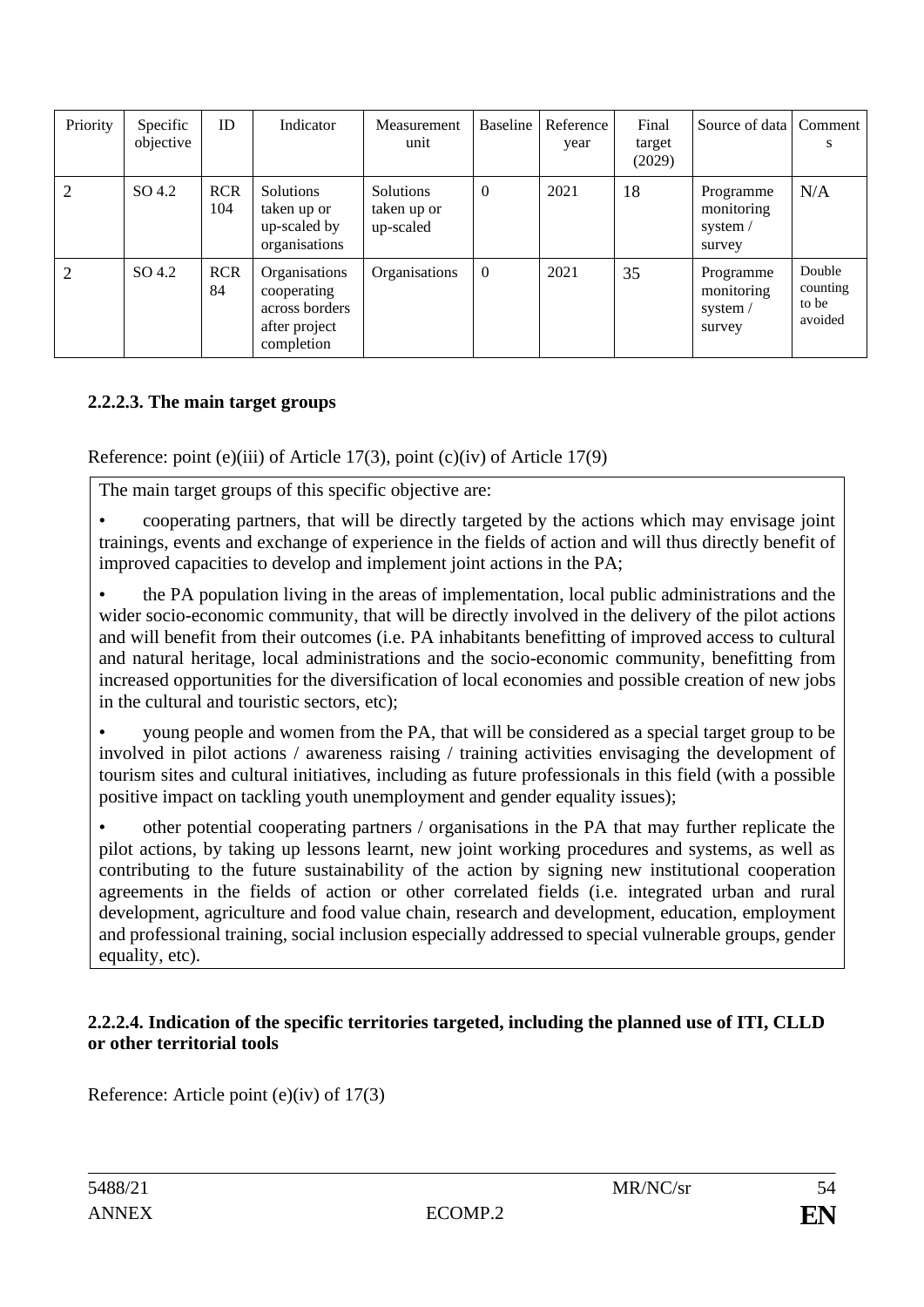The foreseen actions may address all types of territories, i.e. urban / rural areas, marginalised areas as defined by each participating country, mountain areas, protected areas / natural reserves, etc. Although the actions do not foresee specific territorial focus, the Programme will encourage (i.e. through selection criteria), in line with EU territorial Agenda 2030, the PA internal cohesion, towards strengthened rururban linkages and inter-municipal cooperation for the joint protection and sustainable valorisation of natural and cultural resources, based on the principles linked to integrated tourism destination management, territorial cohesion, sustainable urban and rural development, and cultural dialogue. In general terms, all actions will need to consider the specific territorial characteristics and needs of the targeted areas (on both sides of the border) and shall be aligned to the relevant territorial strategies at all governance levels (local, regional, national). These aspects shall be reflected in the project proposals submitted by the potential beneficiaries, being detailed in the description of the needs to be addressed and policy relevance.

# **2.2.2.5. Planned use of financial instruments**

Reference: point (e)(v) of Article 17(3)

N/A

# **2.2.2.6. Indicative breakdown of the EU programme resources by type of intervention**

Reference: point (e)(vi) of Article 17(3), point (c)(v) of Article 17(9)

Table 4: Dimension 1 – intervention field

| Priority no   | Fund        | Specific objective<br>Code |     | Amount (EUR) |
|---------------|-------------|----------------------------|-----|--------------|
| $\mathcal{D}$ | <b>ERDF</b> | SO 4.2                     | 165 | 9,208,076    |
| $\mathcal{D}$ | <b>ERDF</b> | SO 4.2                     | 166 | 14,732,922   |
| 2             | <b>ERDF</b> | SO 4.2                     | 167 | 12,891,306   |

# Table 5: Dimension 2 – form of financing

| Priority no | Fund        | Specific objective | Code | Amount (EUR) |
|-------------|-------------|--------------------|------|--------------|
| ∽           | <b>ERDF</b> | SO 4.2             | 01   | 36,832,304   |

# Table 6: Dimension 3 – territorial delivery mechanism and territorial focus

| Priority No | Fund        | Specific objective | Code      | Amount (EUR) |
|-------------|-------------|--------------------|-----------|--------------|
|             | <b>ERDF</b> | SO 4.2             | າາ<br>ں ر | 36,832,304   |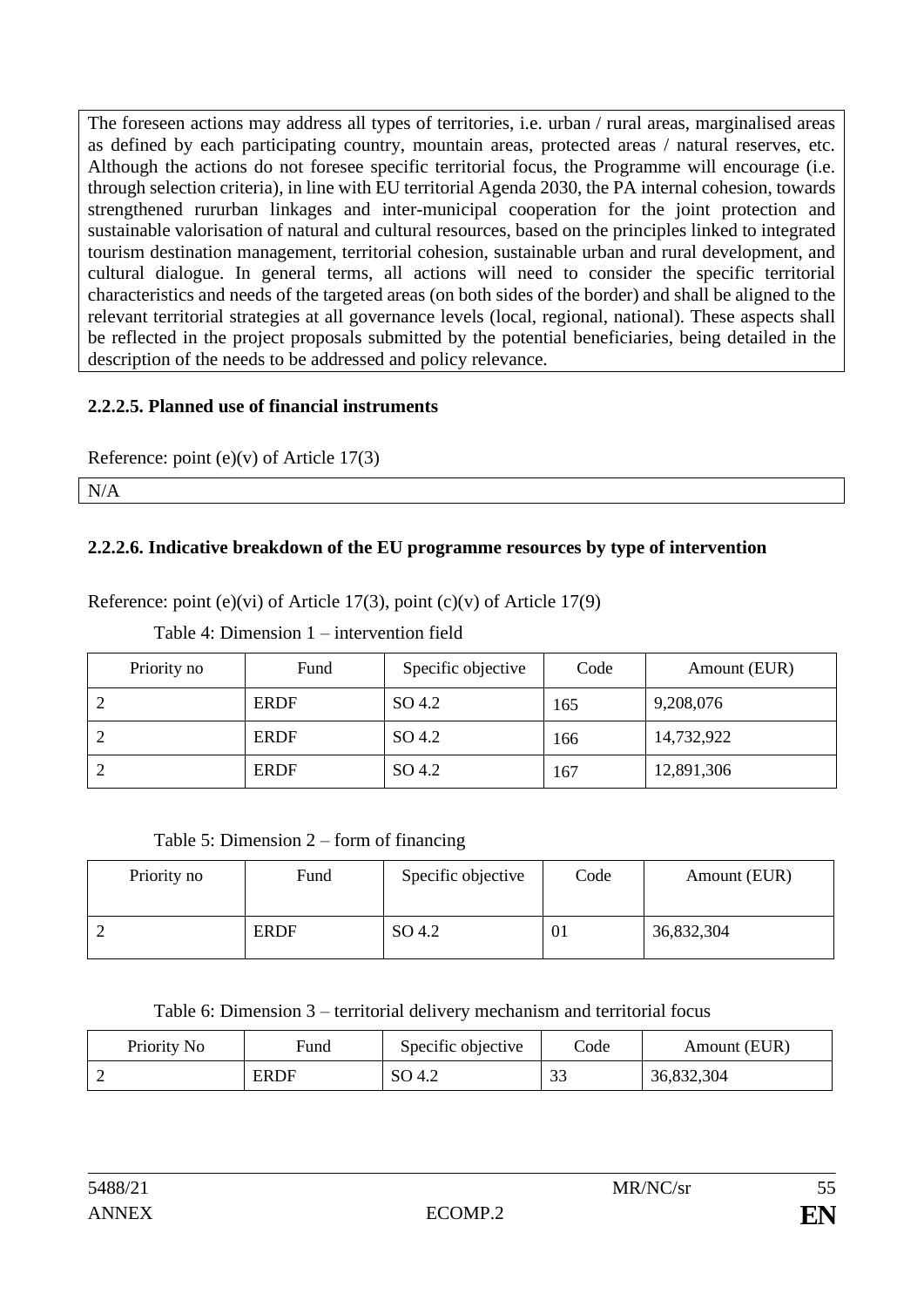# **2.3. Title of the priority (repeated for each priority)**

**Priority 3. A more sustainable, community-based and effective cross-border cooperation** 

## **2.3.1. Specific objective**

(repeated for each selected specific objective, for priorities other than technical assistance)

Reference: point (e) of Article 17(3)

**ISO 1 – A Better Cooperation Governance** 

### **2.3.1.1 Related types of action, and their expected contribution to those specific objectives and to macro-regional strategies and sea-basis strategies, where appropriate**

Reference: point (e)(i) of Article 17(3), point (c)(ii) of Article 17(9)

**Rationale and joint intervention needs and opportunities:**

Institutional capacities and cooperation are an important priority (PA 10) under the EUSDR Action Plan for the next programming period 2021-2027. In this respect, among the others, EUSDR PA 10 aims at: improving institutional capacities in order to provide high-quality public services; facilitating the administrative cooperation of communities living in border regions; reviewing bottlenecks relating to the low absorption rate of EU funds and Invest EU and improving funding coordination; fostering cooperation built on mutual trust between state and non-state actors to enhance well-being for the inhabitants of the Danube Region; strengthening the involvement of civil society and local actors in the Danube Region; enhancing the capacities of cities and municipalities to facilitate local and regional development. Building institutional capacities, participatory, community-led and multiactor governance processes, respecting human rights and anti-discrimination principles, contribute to the attainment of Agenda 2030 SDG 16.

There are commonalities in the way the multi-level administrative structure of the two states is organized, where NUTS 3 and LAU 2 levels are the most relevant in terms of competencies, after the central government institutions. There are similar patterns in the implementation of vertical governance coordination, with the use of public authority associations and federations, which are involved to a general large degree in promoting local development. Existing administrative capacity disparities across the PA can potentially affect the capacity of potential beneficiaries to access cooperation funds and to modernise public services to the benefit of cross-border communities. In this context, economies of scale for services' planning and delivery, peer-to-peer exchange, joint analysis of barriers to cooperation, capacity building activities can be pursued through cooperation under the Programme, for better territorial coverage and an increased quality and innovation of crossborder governance. The area is also characterised by a long history of informal cooperation, or expressed willingness for cooperation, through twinning initiatives, the constitution of Euroregions and the establishment of EGTCs. Twinning is a typical model applied along the border including the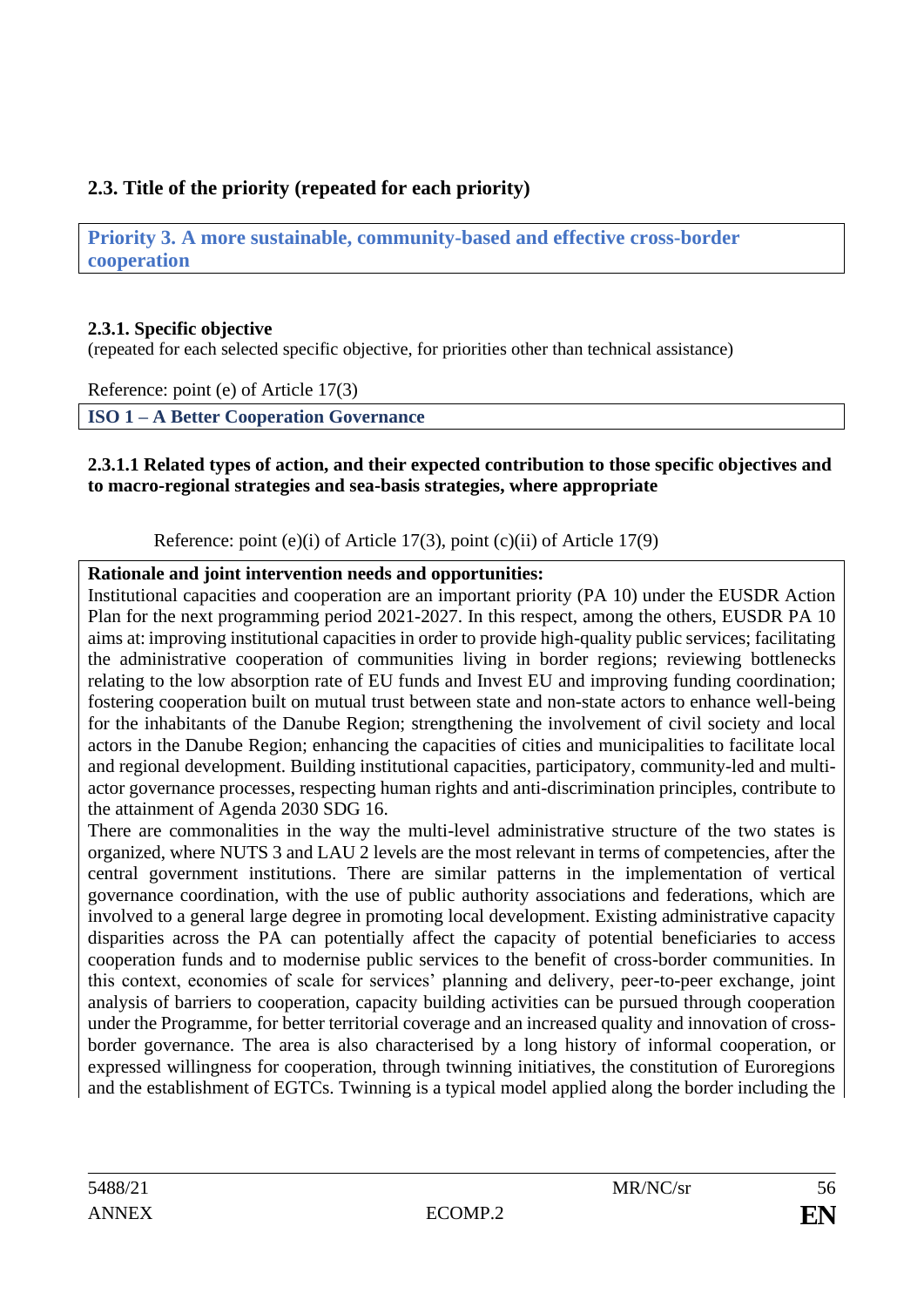non-standardized and non-institutionalised cooperation of the neighbouring regional, large urban centres, as well as smaller settlements. On the other hand, intercommunity and voluntary associations of public administrations are mainly dependent from bottom-up financing and, for the same reason, the CSO sector is relatively weak. Similarly, although EGTCs represent a growing cooperation reality of the PA, their financial and human resources capacities are differentiated and also depend on topdown financing. In general terms, the analysis showed that the community interaction (exchanges, connections) in the PA is not fully understood, which suggests there is the need to invest more in people-to-people actions which may enable the mobilisation of local communities, increasing their capacities to express shared needs and to propose joint solutions to common community problems, under a truly bottom-up approach.

## **Examples of actions supported (non-exhaustive list):**

1. Cross-border studies on barriers to cooperation

- 2. Lessons learnt from previous experiences
- 3. Standards and legislation mapping
- 4. Drafting joint actions plans / strategies / institutional agreements
- 5. Joint trainings on how to tackle barriers to cooperation
- 6. Pilot / demonstrative actions to tackle barriers
- 7. Cross-border studies on fields not covered under PO2 and PO4 selected objectives
- 8. Lessons learnt from previous experiences

9. Drafting joint actions plans / strategies / institutional agreements on Agenda 2030 and tailor-made solutions for integrated territorial mechanisms in the PA

10. Joint trainings, events and exchange of experience on cross-border strategic planning, project development and joint response

11. Small-scale pilot / demonstrative actions on fields not covered under PO2 and PO4 selected objectives focussed on policy / strategy / multiple funds coordination systems, Monitoring and Evaluation (M&E) at cross-border level

12. Small scale trainings, events, peer exchanges and people-to-people actions

13. Community initiatives connected with the New European Bauhaus

ISO 1 interventions may have a cross-cutting approach (i.e. trainings and peer exchange on "crossborder strategic thinking", analysis of cross-border public services quality standards / barriers to cooperation) or a sector approach (which, in this case, shall envisage subjects connected with POs not selected, such as building strategies and capacities related to innovation clusters, mapping crossborder value chains, analysing cross-border traffic flows, piloting community initiatives starting from people-to-people actions, and others). Additionally, in order to boost cooperation sustainability and possible scaling up, also under ISO 1, all projects envisaging pilot actions are expected to develop and test joint solutions to tackle common problems or to valorise common territorial assets. The results of the pilot actions are then expected to be taken up or up-scaled, which will allow to demonstrate that the organisations part of the project intend to further cooperate beyond project duration. Projects without pilot actions are expected to have, nonetheless, an important contribution to increasing cooperation among organisations in the PA through any other type of joint intervention. Common eligibility criteria for all types of projects will thus be the planned soft measures capable of boosting cooperation and joint strategic thinking with high cross-border added value. Additionally, operations of strategic importance should have a high impact on programme objectives and a maximal contribution to the horizontal principles applicable to the field of intervention (i.e. solving barriers to cooperation or filling an important cross-border data gap to further substantiate joint strategies).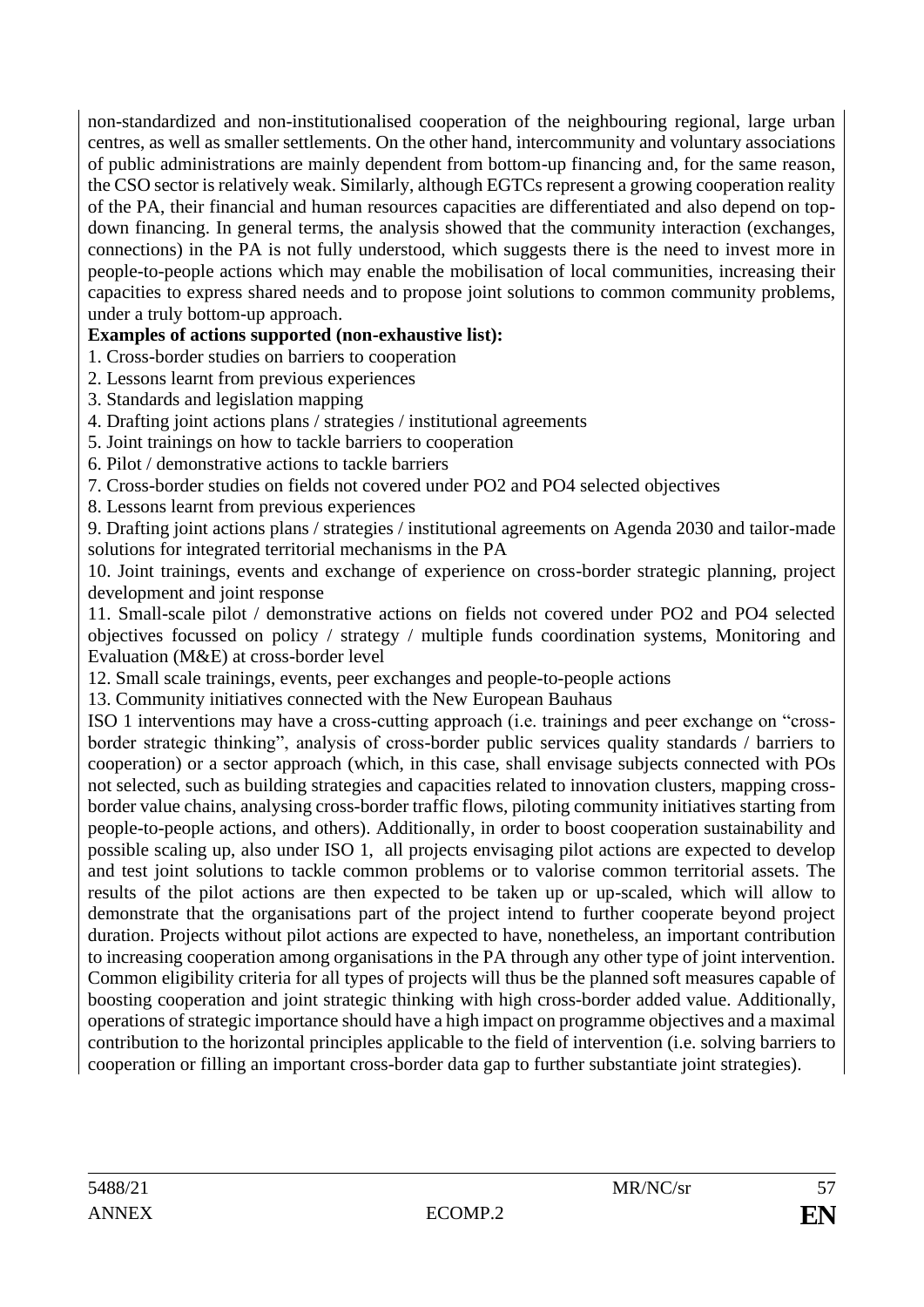Investments in infrastructure and equipment are eligible and will be considered as the means to the obtainment of better cooperation, not as a purpose of the project itself.

The types of actions have been assessed as compatible with the DNSH principle, since they are not expected to have any significant negative environmental impact due to their nature.

# **Expected change:**

• Increased understanding of barriers to cooperation and definition of possible solutions with the involvement of the adequate governance level

• Increased understanding of cross-border exchanges and increased capacity to plan effective joint actions leading to an increased number and quality of joint strategies.

• Increased people-to-people actions and cross-border cooperation in community initiatives pave the way to future, more structured, community-led interventions.

## **Potential beneficiaries:**

- Local and county governments / administrations, authorities and their institutions
- National ministries and their specialized institutions, regional offices
- Management organisations of Euroregions
- EGTC
- Regional and county development agencies
- Chambers of commerce and social partners
- Education institutions (from any level of education), research institutions
- Non-governmental, non-profit organisation, including cultural, sport, youth and women's organisations
- Churches
- Governmental Offices located in the counties

# **2.3.1.2 Indicators**

Reference: point (e)(ii) of Article 17(3), point (c)(iii) of Article 17(9)

Table 2: Output indicators

| Priority | Specific<br>objective | ID<br>$[5]$       | Indicator                                                            | Measurement<br>unit<br>$[255]$ | Milestone (2024)<br>$[200]$ | Final target<br>(2029)<br>$[200]$ |
|----------|-----------------------|-------------------|----------------------------------------------------------------------|--------------------------------|-----------------------------|-----------------------------------|
| 3        | ISO <sub>1</sub>      | <b>RCO</b><br>116 | Jointly developed<br>solutions                                       | Solutions                      | $\theta$                    | 2                                 |
| 3        | ISO <sub>1</sub>      | <b>RCO</b><br>84  | Pilot actions<br>developed jointly<br>and implemented<br>in projects | Pilot action                   | $\overline{0}$              | 2                                 |
| 3        | ISO <sub>1</sub>      | <b>RCO</b><br>87  | Organisations<br>cooperating across<br>borders                       | Organisation                   | $\overline{0}$              | 80                                |

Table 3: Result indicators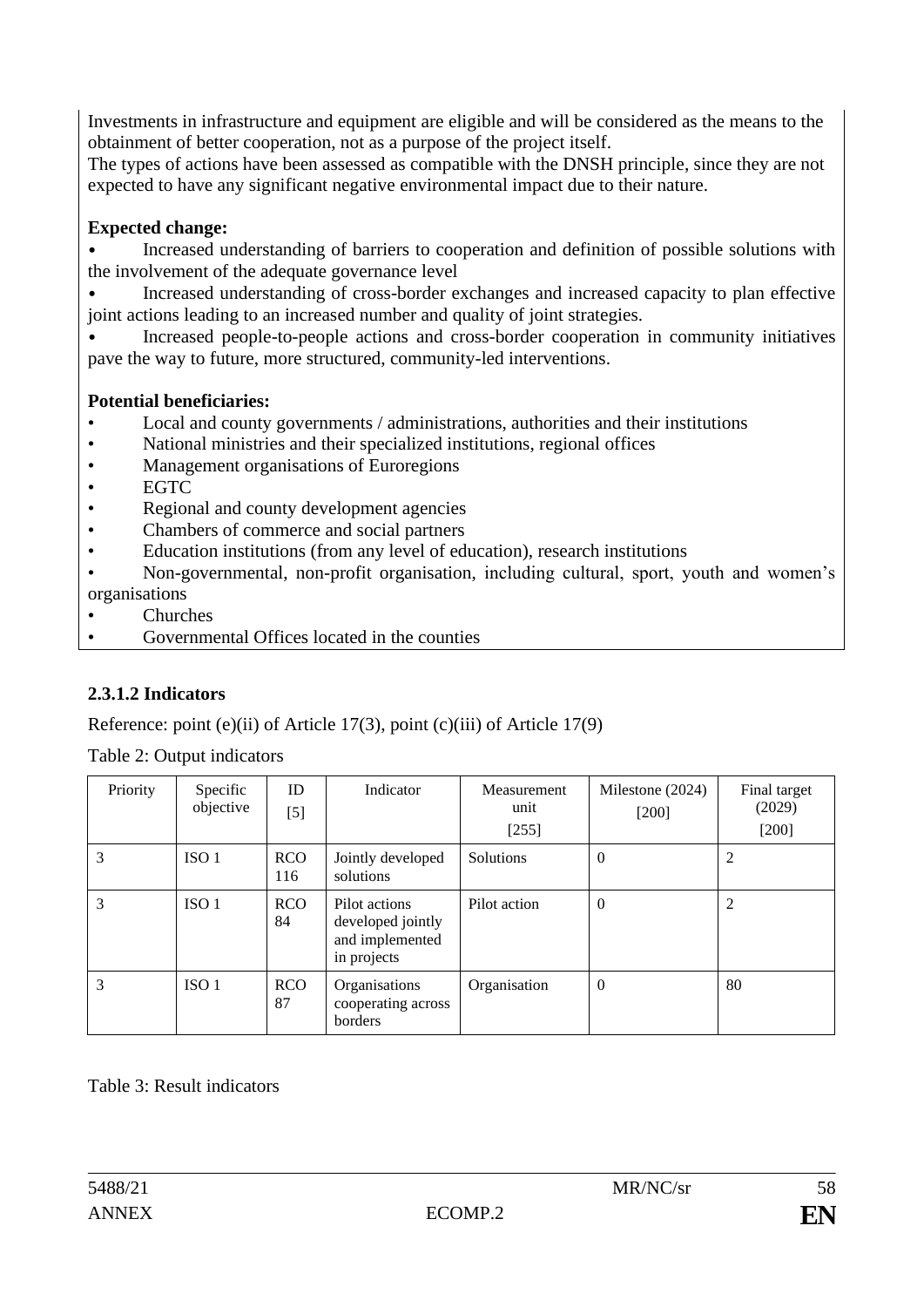| Priority | Specific<br>objective | ID                | Indicator                                                                     | <b>Measurement</b><br>unit                   | <b>Baseline</b> | Reference<br>year | Final target<br>(2029) | Source of<br>data                               | Comment<br>S                           |
|----------|-----------------------|-------------------|-------------------------------------------------------------------------------|----------------------------------------------|-----------------|-------------------|------------------------|-------------------------------------------------|----------------------------------------|
| 3        | ISO <sub>1</sub>      | <b>RCR</b><br>104 | Solutions<br>taken up or<br>up-scaled by<br>organisations                     | <b>Solutions</b><br>taken up or<br>up-scaled | $\mathbf{0}$    | 2021              | 2                      | Programme<br>monitoring<br>system /<br>survey   |                                        |
| 3        | ISO <sub>1</sub>      | <b>RCR</b><br>84  | Organisations<br>cooperating<br>across borders<br>after project<br>completion | Organisations                                | $\overline{0}$  | 2021              | 64                     | Programme<br>monitoring<br>system $/$<br>survey | Double<br>counting<br>to be<br>avoided |

# **2.3.1.3 The main target groups**

Reference: point (e)(iii) of Article 17(3), point (c)(iv) of Article 17(9)

The main target groups of this specific objective are:

• cooperating partners, that will be directly targeted by the actions which may envisage joint trainings, events and exchange of experience in the fields of action and will thus directly benefit of improved capacities to develop and implement joint actions in the PA;

• the PA population living in the areas of implementation, local public administrations and the wider socio-economic community, that will be directly involved in the delivery of the pilot actions and will benefit from their outcomes (i.e. direct effects of reduced barriers to cooperation);

• young people and women from the PA, that will be considered as a special target group to be involved in pilot actions / awareness raising / training activities, including as future professionals in this field (with a possible positive impact on tackling youth unemployment and gender equality issues);

• other potential cooperating partners / organisations in the PA that may further replicate the pilot actions, by taking up lessons learnt, new joint working procedures and systems, as well as contributing to the future sustainability of the action by signing new institutional cooperation agreements in the fields of action or other correlated fields (i.e. integrated urban and rural development, agriculture and food value chain, green economy, research and development, education, employment and professional training, social inclusion and poverty reduction especially addressed to special vulnerable groups, gender equality, border and migration management, etc).

### **2.3.1.4 Indication of the specific territories targeted, including the planned use of ITI, CLLD or other territorial tools**

Reference: Article point (e)(iv) of 17(3)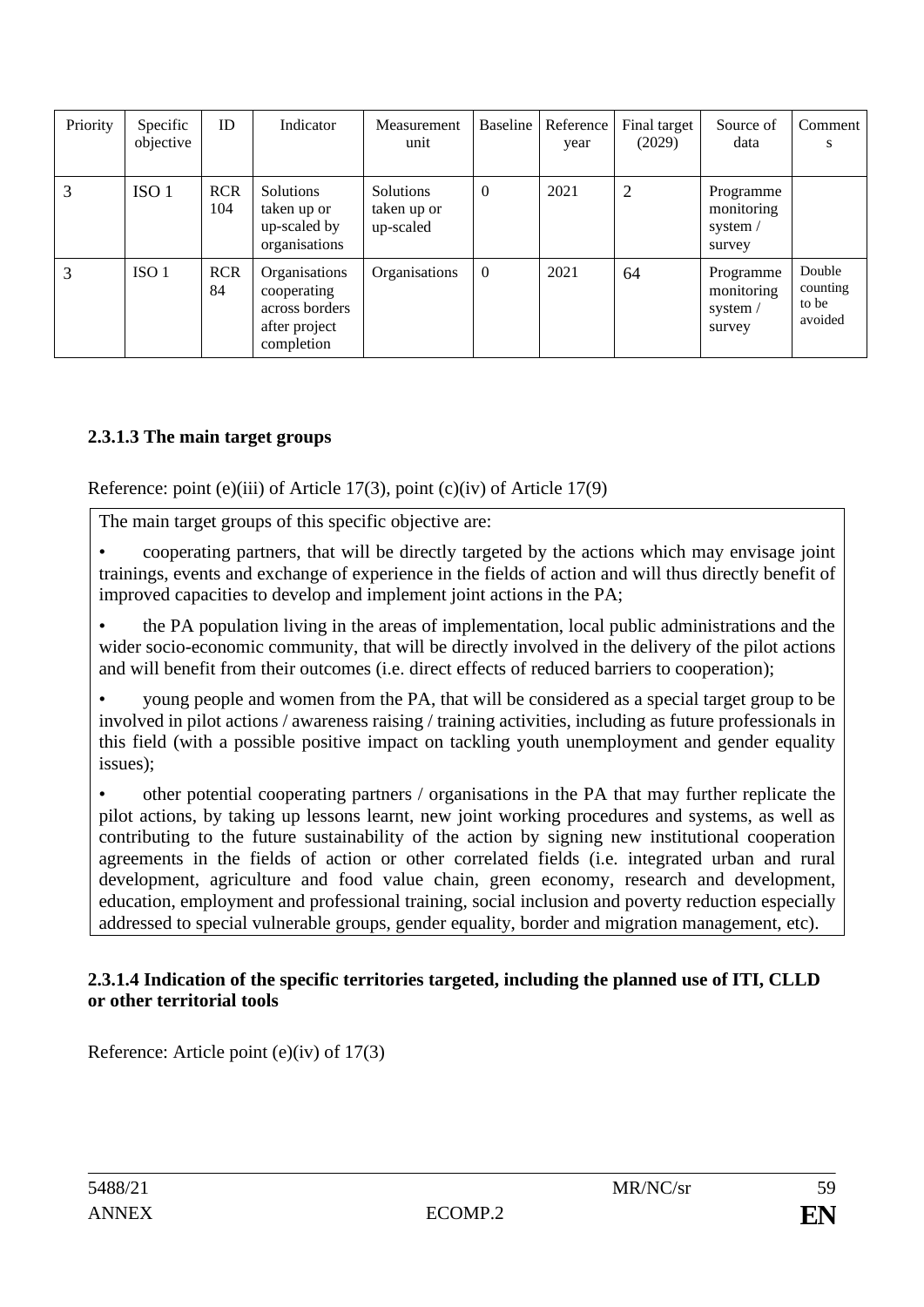The foreseen actions may address all types of territories, i.e. urban / rural areas, marginalised areas as defined by each participating country, mountain areas, protected areas / natural reserves, etc. Although the actions do not foresee specific territorial focus, the Programme will encourage (i.e. through selection criteria), in line with EU territorial Agenda 2030, the PA internal cohesion, towards strengthened rururban linkages and inter-municipal cooperation for the development of cross-border strategies and institutional agreements, based on the principles of multi-level governance, participation and involvement of local communities in the decision-making process, nondiscrimination and cultural dialogue. Additionally, the joint studies and analysis envisaged under this priority, will contribute to improve the knowledge of PA territorial development pattens, flows and functional areas. In general terms, all actions will need to consider the specific territorial characteristics and needs of the targeted areas (on both sides of the border) and shall be aligned to the relevant territorial strategies at all governance levels (local, regional, national). These aspects shall be reflected in the project proposals submitted by the potential beneficiaries, being detailed in the description of the needs to be addressed and policy relevance.

# **2.3.1.5 Planned use of financial instruments**

Reference: point  $(e)(v)$  of Article 17(3)

N/A

# **2.3.1.6 Indicative breakdown of the EU programme resources by type of intervention**

Reference: point (e)(vi) of Article 17(3), point (c)(v) of Article 17(9)

Table 4: Dimension 1 – intervention field

| Priority no | Fund        | Specific objective | Code | Amount (EUR) |
|-------------|-------------|--------------------|------|--------------|
|             | <b>ERDF</b> | ISO <sub>1</sub>   | 171  | 14,469,834   |

## Table 5: Dimension 2 – form of financing

| Priority no | Fund        | Specific objective | Code | Amount (EUR) |
|-------------|-------------|--------------------|------|--------------|
|             | <b>ERDF</b> | ISO <sub>1</sub>   | 01   | 14,469,834   |

Table 6: Dimension 3 – territorial delivery mechanism and territorial focus

| Priority No | Fund        | Specific objective | Code             | Amount (EUR) |
|-------------|-------------|--------------------|------------------|--------------|
|             | <b>ERDF</b> | ISO <sup>3</sup>   | $\bigcap$<br>ں ر | 14,469,834   |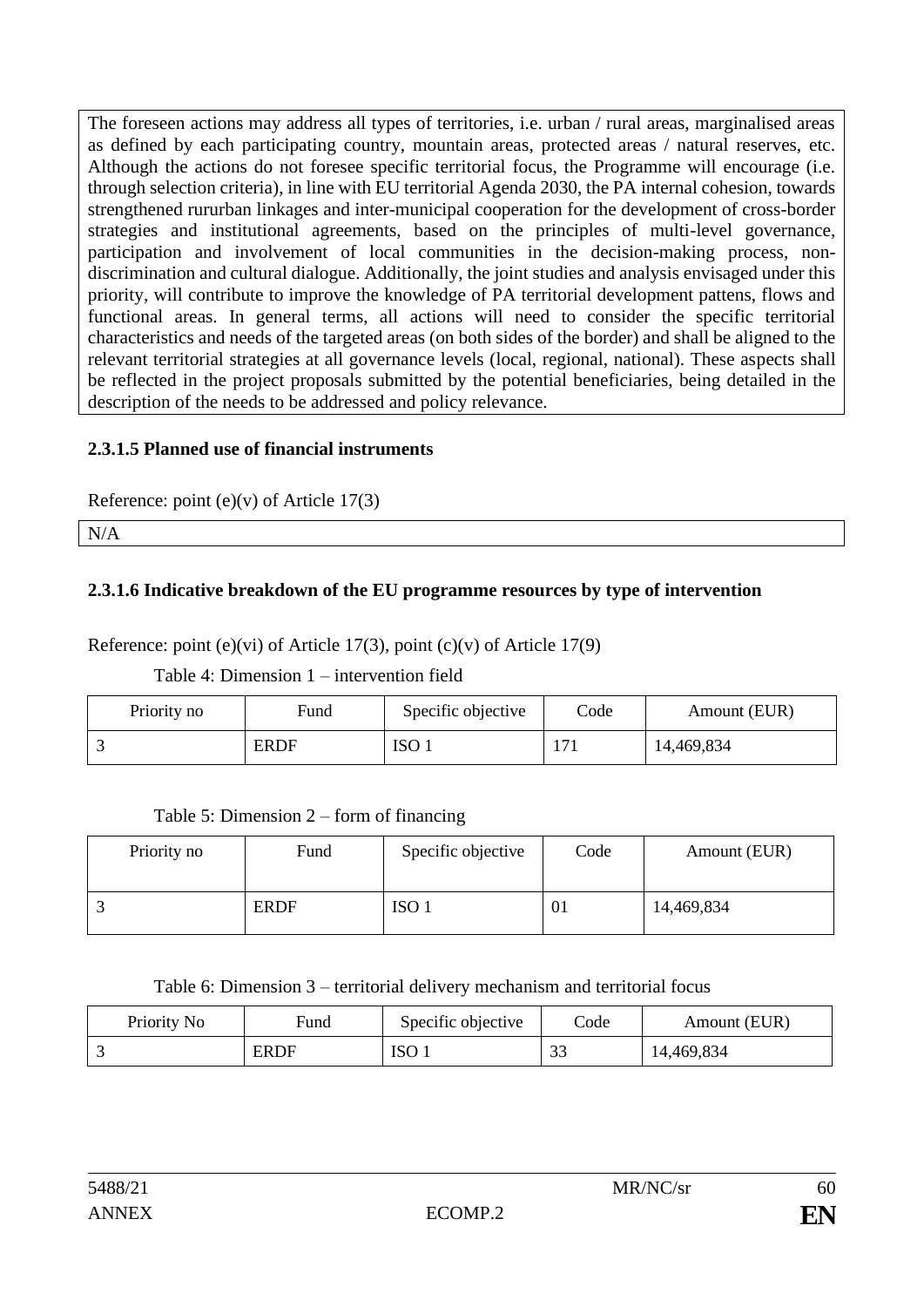# **3. Financing plan**

Reference: point (f) of Article 17(3)

# **3.1 Financial appropriations by year**

Reference: point (f)(i) of Article 17(3), points (a) to (d) of Article 17(4)

Table 7

| Fund                                                        | 2021 | 2022       | 2023 | 2024                                 | 2025 | 2026                    | 2027                    | Total       |
|-------------------------------------------------------------|------|------------|------|--------------------------------------|------|-------------------------|-------------------------|-------------|
| <b>ERDF</b><br><i>(territorial)</i><br>cooperation<br>goal) | 0    | 24,044,693 |      | 24,430,924   24,824,877   25,226,711 |      |                         | 20,903,374   21,321,441 | 140,752,020 |
| Total                                                       | 0    | 24,044,693 |      | 24,430,924   24,824,877   25,226,711 |      | 20,903,374   21,321,441 |                         | 140,752,020 |

# **3.2 Total financial appropriations by fund and national co-financing**

Reference: point (f)(ii) of Article 17(3), points (a) to (d) of Article 17(4)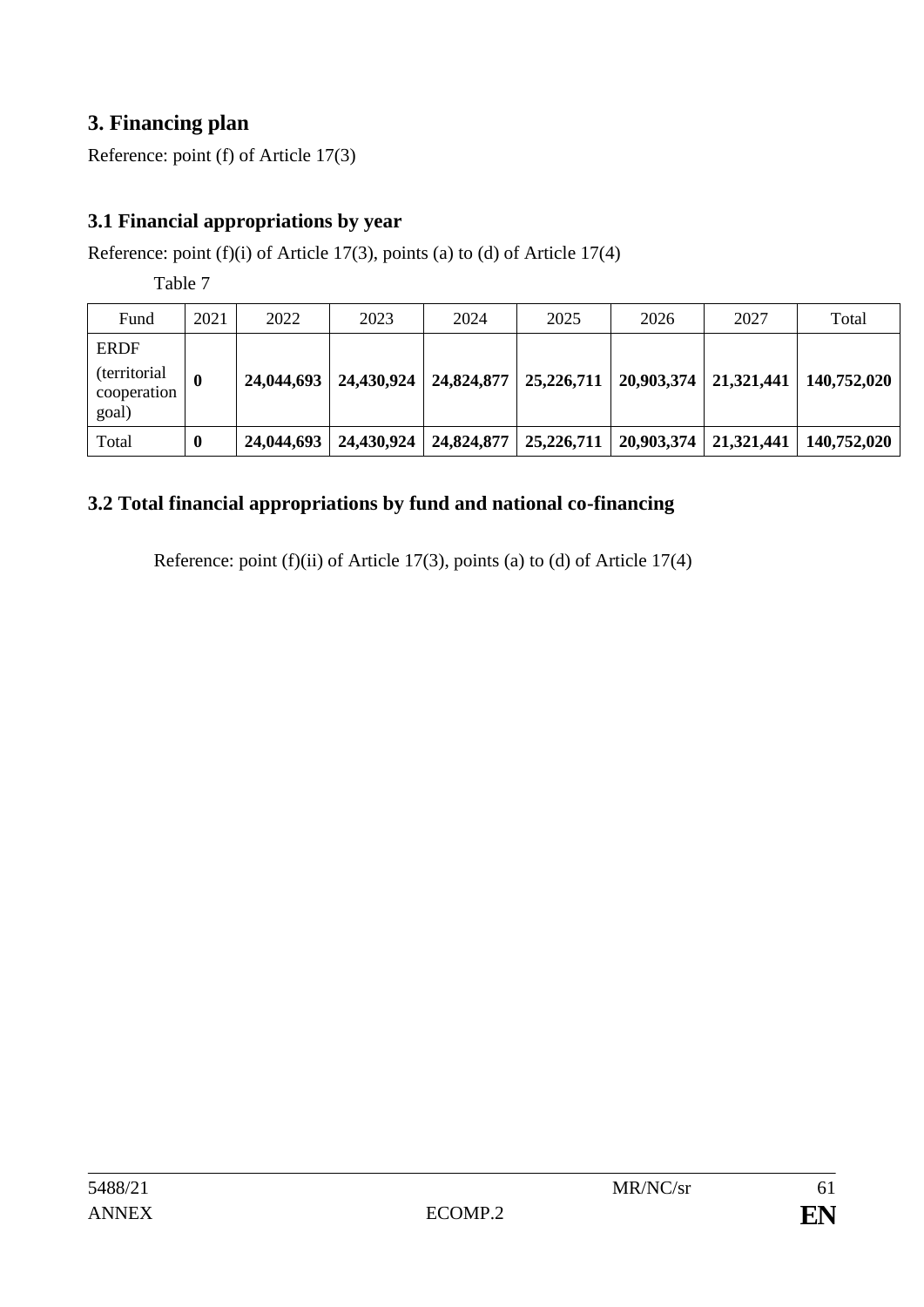| Table 8 |  |
|---------|--|
|---------|--|

| Policy<br>objective | Priority   | Fund<br>(as applicable) | Basis for<br>calculation                                            | EU<br>contribution | Indicative breakdown of<br>the EU contribution                     |                                                   | National<br>contribution | Indicative breakdown of<br>the national counterpart |                            | Total<br>$Co-$<br>Contribut  <br>financin<br>ions<br>$(e)=(a)+(b)$ |                             |                                                            |
|---------------------|------------|-------------------------|---------------------------------------------------------------------|--------------------|--------------------------------------------------------------------|---------------------------------------------------|--------------------------|-----------------------------------------------------|----------------------------|--------------------------------------------------------------------|-----------------------------|------------------------------------------------------------|
| No                  |            |                         | EU support<br>(total eligible<br>cost or<br>public<br>contribution) | $(a)=(a1)+(a2)$    | without TA<br>pursuant to<br>Article $27(1)$<br>$\left( a1\right)$ | for TA<br>pursuant<br>to Article<br>27(1)<br>(a2) | $(b)=(c)+(d)$            | National<br>public<br>(c)                           | National<br>private<br>(d) |                                                                    | g rate<br>$(f)=(a)/($<br>e) | from the<br>third<br>countries<br>(for<br>informati<br>on) |
|                     | Priority 1 | <b>ERDF</b>             | Total<br>eligible                                                   | 46,448,167         | 3,409,501                                                          | 3,038,666                                         | 11,612,042               | 10,450,838                                          | 1,161,204                  | 58,060,209                                                         | 80%                         |                                                            |
|                     | Priority 2 | <b>ERDF</b>             | Total<br>eligible                                                   | 78,821,131         | 73,664,609                                                         | 5,156,522                                         | 19,705,283               | 17,734,755                                          | 1,970,528                  | 98,526,414                                                         | 80%                         |                                                            |
|                     | Priority 3 | <b>ERDF</b>             | Total<br>eligible                                                   | 15,482,722         | 14,469,834                                                         | 1,012,888                                         | 3,870,680                | 3,483,612                                           | 387,068                    | 19,353,402                                                         | 80%                         |                                                            |
|                     | Total      | All funds               |                                                                     | 140,752,020        | 131,543,944                                                        | 9,208,076                                         | 35,188,005               | 31,669,205                                          | 3,518,800                  | 175,940,025                                                        | 80%                         |                                                            |

| 5488/21      |         | MR<br>NC/ | 62 |
|--------------|---------|-----------|----|
|              |         | sr        |    |
| <b>ANNEX</b> | ECOMP.2 |           | EN |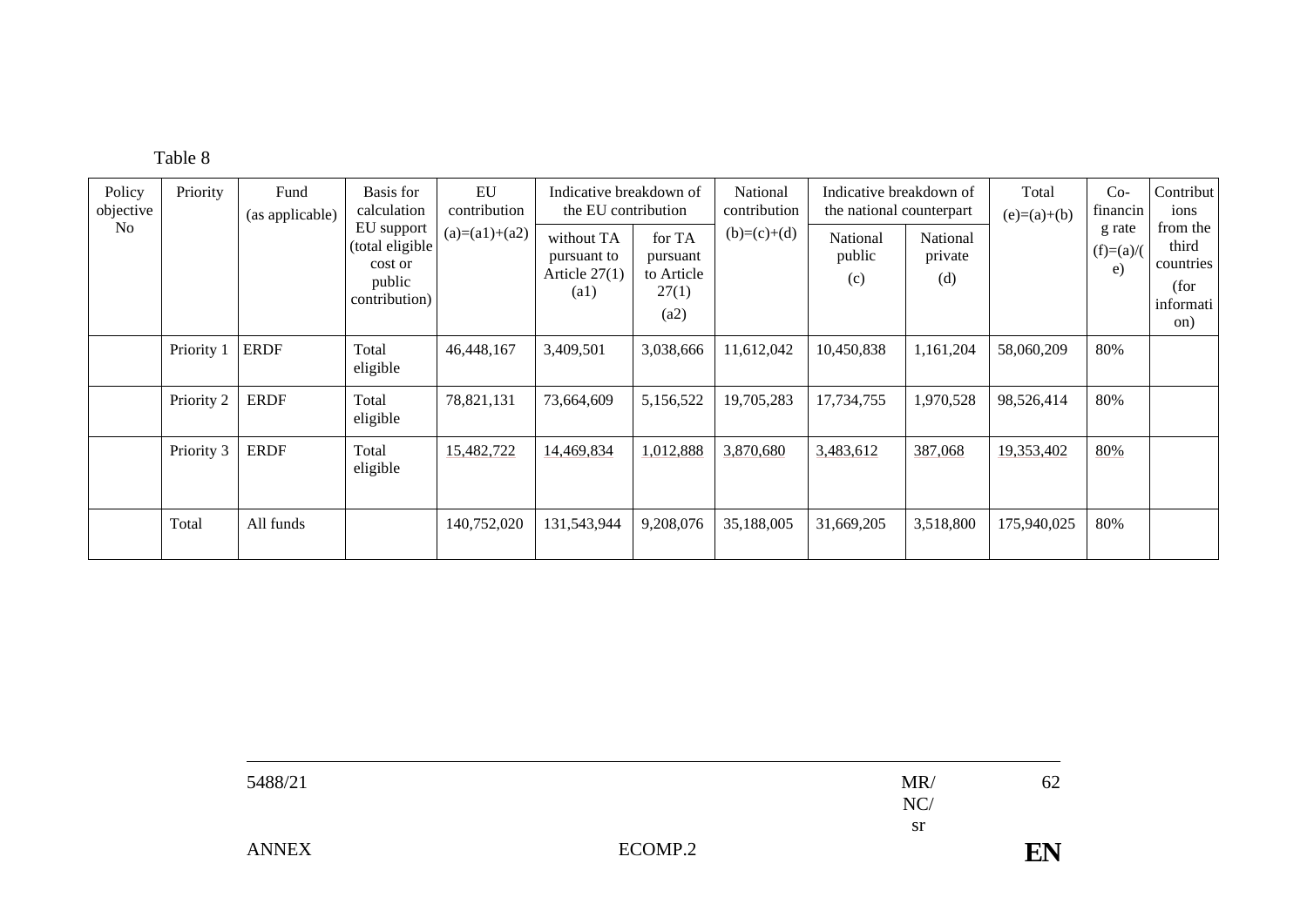# **4. Action taken to involve the relevant programme partners in the preparation of the Interreg programme and the role of those programme partners in the implementation, monitoring and evaluation**

Reference: point (g) of Article 17(3)

#### **Programme preparation**

The involvement of relevant programme partners in the preparation of the Interreg programme has been ensured in line with the European code of conduct on partnership established by Delegated Regulation (EU) No 240/2014 (conf. art. 8 of the ERDF Reg. (EU) nr. 1060/2021). In particular, following consultations held during the course of 2019 and the agreement reached between the two Member States on the need to methods to ensure a participative programming process, in November 2019 the Rules of Procedures for the Programming Committee have been approved under the  $1<sup>st</sup>$ Programming Committee meeting. The members of the Programming Committee are detailed below:

*Voting members:* 

Romania:

• Ministry of Development, Public Works, and Administration (Managing Authority for

Interreg V-A Romania-Hungary Programme)

- Ministry of Development, Public Works and Administration
- Ministry of Foreign Affairs
- Ministry of Internal Affairs
- Arad County Council
- **Bihor County Council**
- Satu Mare County Council
- Timiș County Council

### Hungary

- Ministry of Foreign Affairs and Trade
- Prime Minister`s Office (EU Development Policy)
- Ministry of Finance
- Széchenyi Programme Office Consulting and Service Nonprofit Limited Liability Company
- Békés County Council
- Csongrád-Csanád County Council
- Hajdú-Bihar County Council
- Szabolcs-Szatmár-Bereg County Council

### *Observers:*

• European Commission, DG Regional and Urban Policy

### Romania

- The Audit Authority (within the Romanian Court of Accounts)
- Ministry of Investments and European Projects
- Ministry of Finances
- National Council for Combating Discrimination
- Association of Romanian Towns
- Agency for Regional Development, West Region

63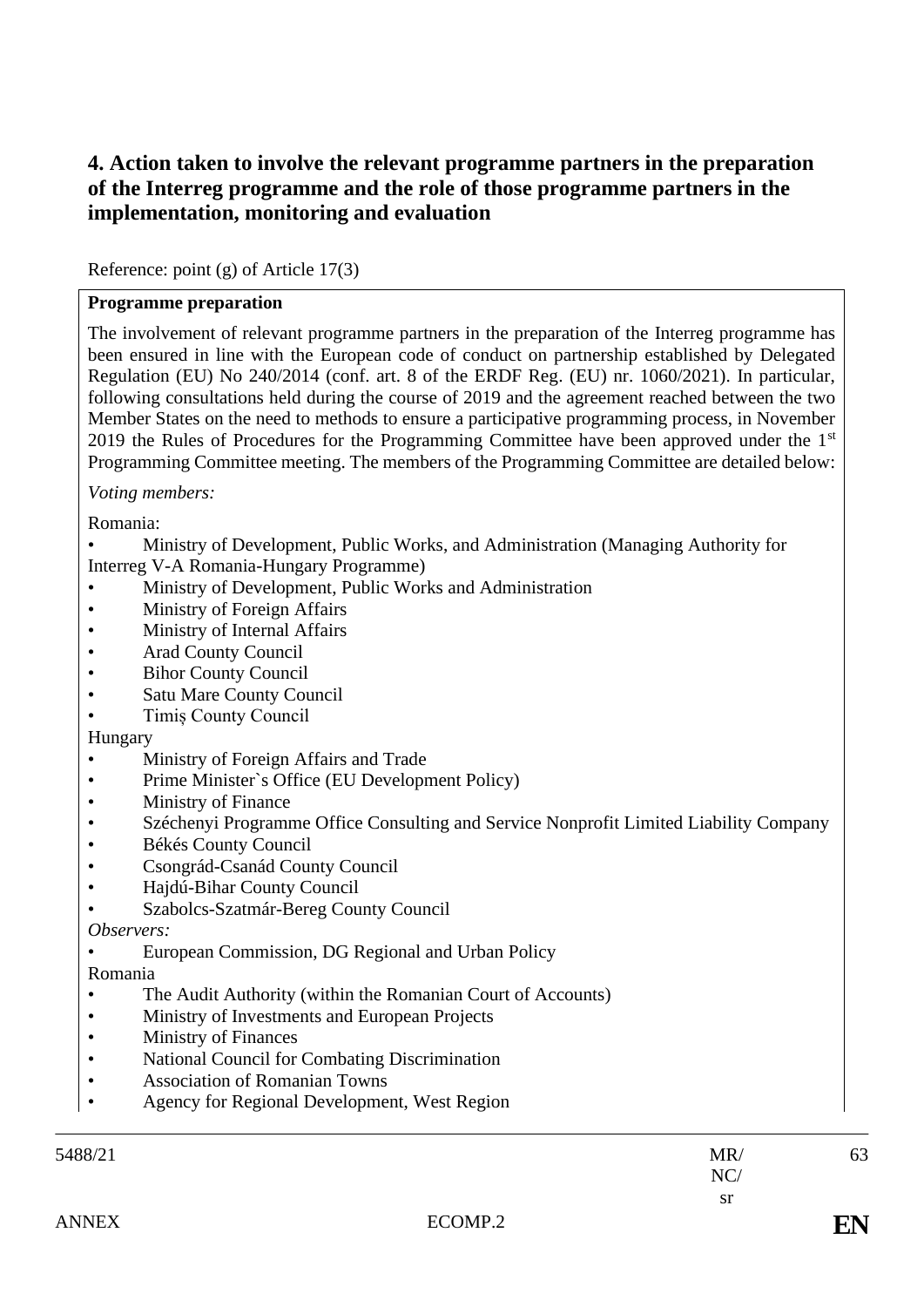- Agency for Regional Development, North-West Region
- Association for the Promotion of Natural and Cultural Heritage of Banat and Crisana "Excelsior"
- Chamber of Commerce, Industry and Agriculture of Arad County

• University of Agriculture Sciences and Veterinary Medicine of Banat King Michael I of Romania

Hungary

- Secretariat for Danube Region Strategy
- Association of Cities with County Rights
- Csemete Nature and Environment Protection Association.

The Programming Committee thus fully respects the multi-level governance principle and includes representatives from all relevant categories of stakeholders as mentioned under CPR art. 8, notably: a) urban and other public authorities; b) economic and social partners; c) relevant bodies representing civil society, environmental partners, and bodies responsible for promoting social inclusion, fundamental rights, rights of persons with disabilities, gender equality and non-discrimination; d) research organisations and universities

# **Consultations during programme preparation**

A large involvement of relevant programme partners (including national and local public authorities and institutions, as well as higher education institutions, NGOs and social partners, besides the members of the PC, as detailed above) in the preparation of the Interreg programme has been ensured during the whole programming process through the organisation of several technical and bilateral meetings, consultations (including surveys) and events, held both on field and online starting from 2019, as follows:

- 1<sup>st</sup> technical meeting on programming-Békéscsaba (February, 2019);
- 4 bilateral workshops (183 participants) on both sides of the border (July August, 2019);
- 1<sup>st</sup> PC (Programming Committee) meeting in Nyiregyhaza (November, 2019) approving the Rules of Procedure of the PC;

• online survey on potential beneficiaries' interests in Interreg VI-A Romania-Hungary Programme and proposed POs within 2021-2027 period (January, 2020);

• 5 workshops (>250 participants) dedicated to each PO and ISO organized on both sides of the border (February, 2020);

• 2<sup>nd</sup> technical meeting MA/NA/JS in Gyula on programming process - POs, SCO, strategic projects (March, 2020);

• relaunch of the online survey on potential beneficiaries' interests in Interreg VI-A Romania-Hungary Programme and proposed POs within 2021-2027 period (July, 2020);

• online questionnaire dedicated to PC members regarding partnership principle and involvement in the programming process (July, 2020);

• 1 online high-level meeting RO Ministry of Development, Public Works, and Administration and HU Ministry of External Affairs and Trade (September, 2020) for agreeing the institutional setup – no agreement reached;

• 6 online workshops (130 participants) on Territorial Analysis, including 2 workshops with central level institutions in Romania and Hungary (October, 2020);

• 1 high-level meeting (February, 2021) for agreeing the institutional setup;

• 12 online technical meetings between MA/NA/SZPO/JS and programming experts (June 2020 - June 2021/ongoing);

64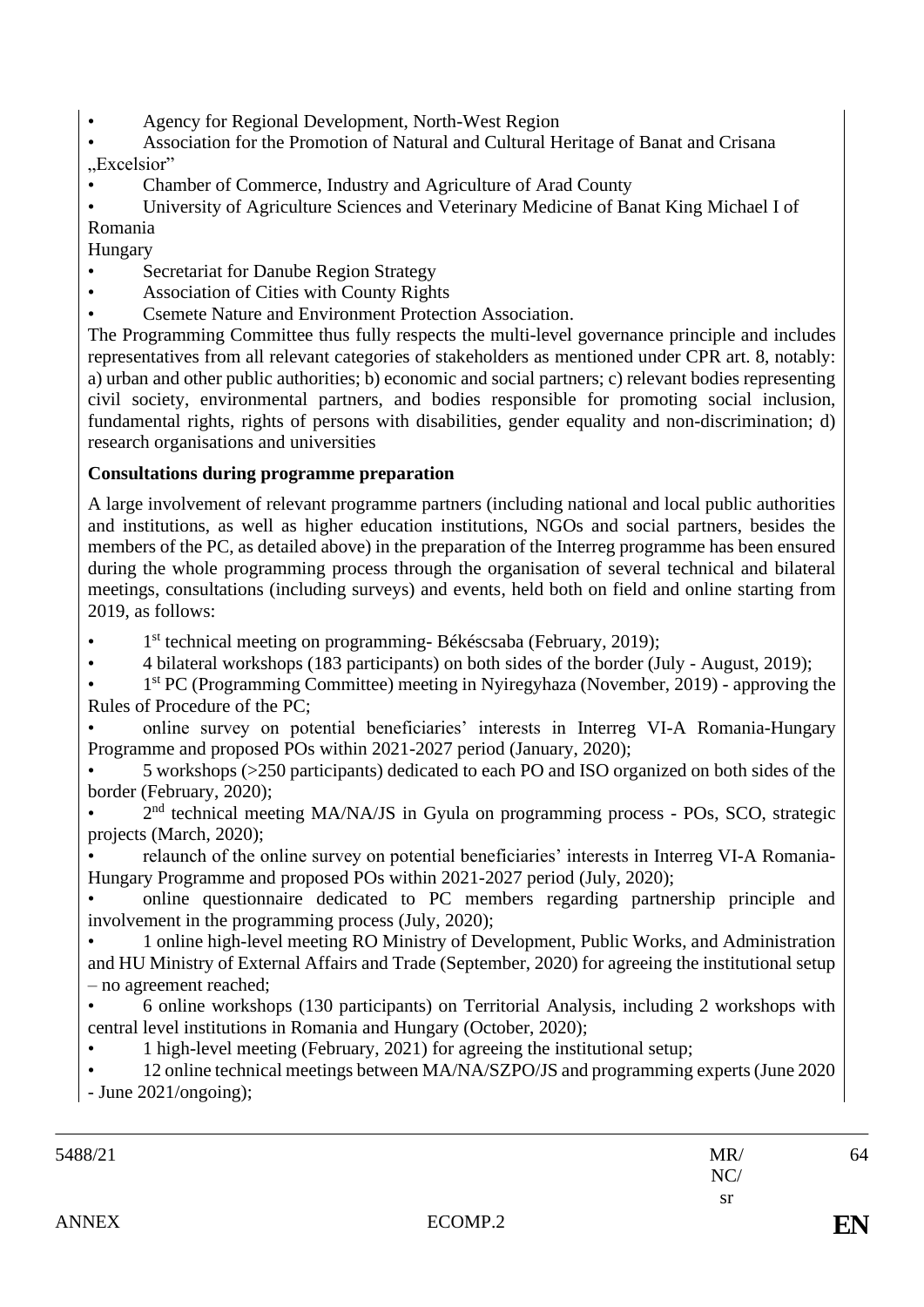• 4 informal online meetings with COM representative;

• 2 preparatory meetings with PC members on Written Procedure related to Territorial Analysis (January, 2021), respectively on  $2<sup>nd</sup> PC$  meeting- selection of POs (June, 2021);

• Peer- to-peer event with Interreg V-A Italy-Slovenia on strategic projects (February, 2021);

• online TIA workshop MA/NA/SZPO and JS (February, 2021);

• online interviews with central level institutions/relevant stakeholders with regional development related competences and experience in managing ESIF/national programmes especially focused on the concept and procedures related to strategic projects (January-February, 2021);

• 2 rounds of consultations - 4 online workshops (125 participants)- with national/regional/local authorities in both MSs on scenario for selecting POs and related SOs (April, 2021).

• 2<sup>nd</sup> PC meeting for selecting of the POs and related specific objectives to be financed and approving IP- sections 1.1, 1,2 and 1.3.

• online survey on potential applicants in relation to lessons learnt from current programming period and project ideas for the future (details on identified partners, results and indicators) (August-September 2021)

3rd PC meeting  $(15<sup>th</sup>$  September 2021) and national consultations on the concept and methodology for projects of strategic importance (October – December 2021).

• Public consultations on the programme and SEA procedure (i.e. publication on current programme website, formal consultations with the environmental authorities in each MS, SEA working groups established and activated in Romania between November 2021 and February 2022, direct emailing, etc).

All documents submitted for consultations with stakeholders will be published on the programme website, and will accompanied by the centralisation of the comments received and the way these will be taken into account in the finalisation of documents. Written consultations with the PC members have followed the rules of procedures of the Committee, allowing sufficient time to members (usually 10 working days, or 5 working days in case of special procedures, duly justified) for sending feedback. Public consultation for Interreg Programme and draft SEA report have also followed the principles of transparency and good governance, and has been conducted in conformity with the MS national laws (minimum 30 days for SEA and same for IP).

### **Role of programme partners in implementation, monitoring and evaluation**

In accordance with Article 38 of Regulation (EU) No 1060/2021, the MSs will set up a MC within 3 months of the notification of the approval by the Commission of the CP. MC composition will ensure a balanced representation of the relevant Member State authorities and intermediate bodies (when applicable) and, through a transparent process, of representatives of the partners referred to in Article 29 of Regulation (EU) No 1059/2021) and will carry out the functions laid down in Article 30 of Regulation (EU) No 1059/2021. The Member States intend to ensure close cooperation between partners in both Member States and with the private and other sectors. The composition of the monitoring committee shall be ensured by the Member States through nomination for the official setup. Role of members will be specified in the Rules of Procedure.

The rules of procedure of the MC (including the Code of Conduct or special provisions related to the prevention of conflict of interest), the guide for applicants, the call for proposal, the methodology and criteria for selection of the operations as well as the eligibility rules and project implementation manuals of the Programme will be adopted as soon as possible after the Programme adoption by the EC, but no later than within the deadlines provided for in the relevant regulation(s). The MC will represent the participating MSs on policy, territorial and administrative levels and thus ensure a

| 5488/21      |         | MR/ | 65 |
|--------------|---------|-----|----|
|              |         | NC/ |    |
|              |         | sr  |    |
| <b>ANNEX</b> | ECOMP.2 |     | EN |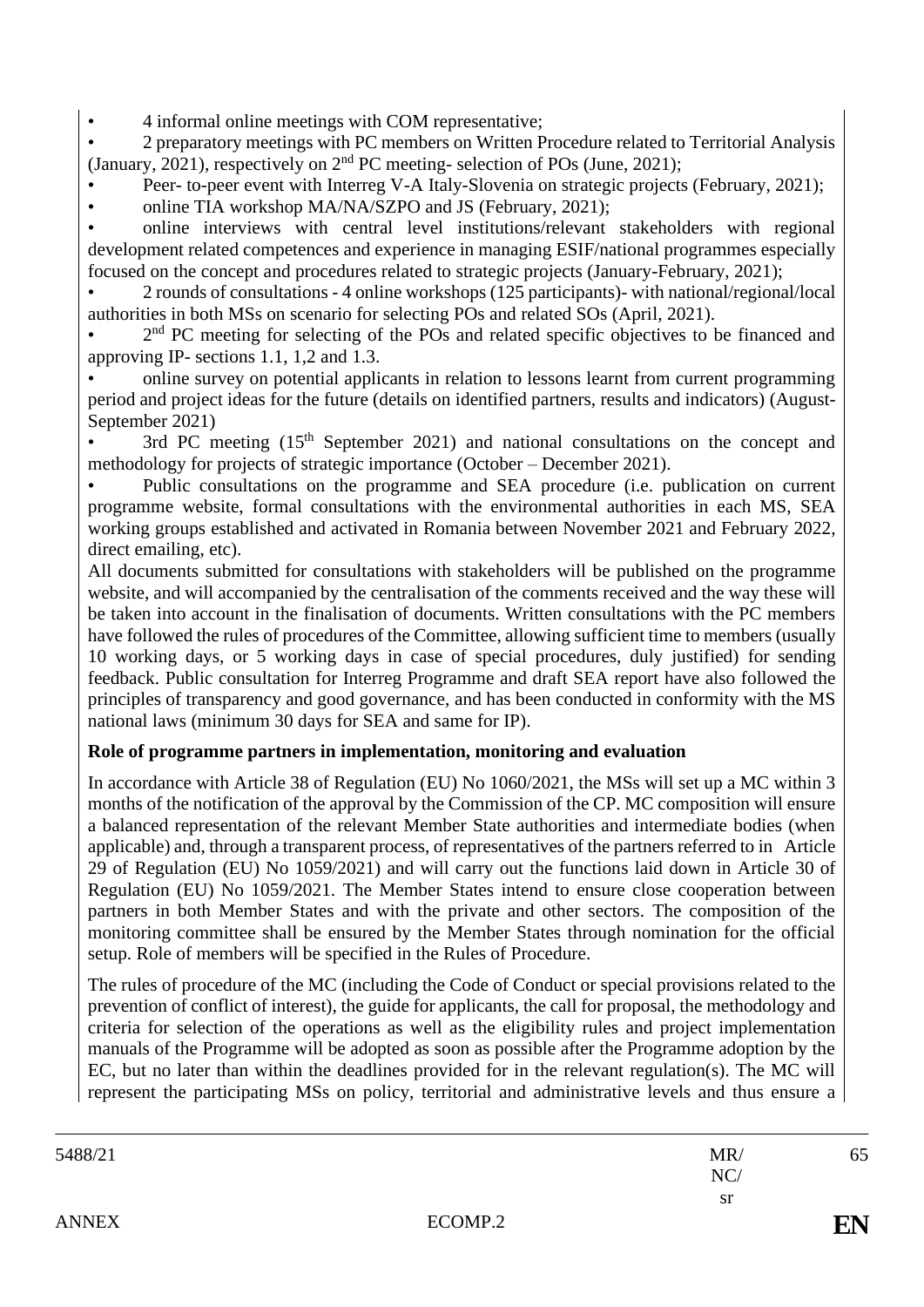transparent approach respecting the principles of partnership and multi-level governance and a bottom-up approach.

With reference to Article 40 of Regulation (EU) No 1060/2021, by approving the methodology and criteria used for the selection of operations as well as providing recommendation on measures to reduce the administrative burden for beneficiaries, the Monitoring Committee is responsible to approve documentation related to calls for proposals and implementation.

Selecting of operations will be carried out through assessment with the involvement of external evaluators relevant for the field of interventions, from both sides of the border, working in mixed pairs (1 RO and 1 HU), to ensure the territorial, legal and holistic embeddedness and synergies with the national and local state of play.

The Monitoring Committee will approve the budget of TA beneficiaries and can monitor their financial and professional progress.

### **Capacity building of partners**

The Programme structures will support partners' capacity building in all programme delivery phases (programming, implementation, monitoring and evaluation), by ensuring full support, participation and permanent information on programme intervention logics, rules and procedures. In particular, programme partners have been extensively involved in the programming phase, which has contributed to raise awareness and to build capacities and understanding on the Programme approach, objectives and priorities. During programme implementation, partners will be permanently supported by the JS, Info Points and helpdesks established with the purpose of providing updated information and guidance on how to access and successfully implement available funds.

# **5. Approach to communication and visibility for the Interreg programme (objectives, target audiences, communication channels, including social media outreach, where appropriate, planned budget and relevant indicators for monitoring and evaluation)**

Reference: point (h) of Article 17(3)

### **Principles:**

The Programme's ambition is to make communication an integral part of the working procedures, at all levels, throughout the project and programme cycles.

The programme communication is based on the following main principles:

- Transparency and consistency
- Flexibility
- Focus on partners
- Attention to ensuring horizontal principles

• Interaction and synergy with other programmes, between projects and the Programme, and between the projects, to improve quality and focus on the capitalisation of results

**Audience:**

| 5488/21      |         | MR/       | 66 |
|--------------|---------|-----------|----|
|              |         | NC/       |    |
|              |         | <b>sr</b> |    |
| <b>ANNEX</b> | ECOMP.2 |           | EN |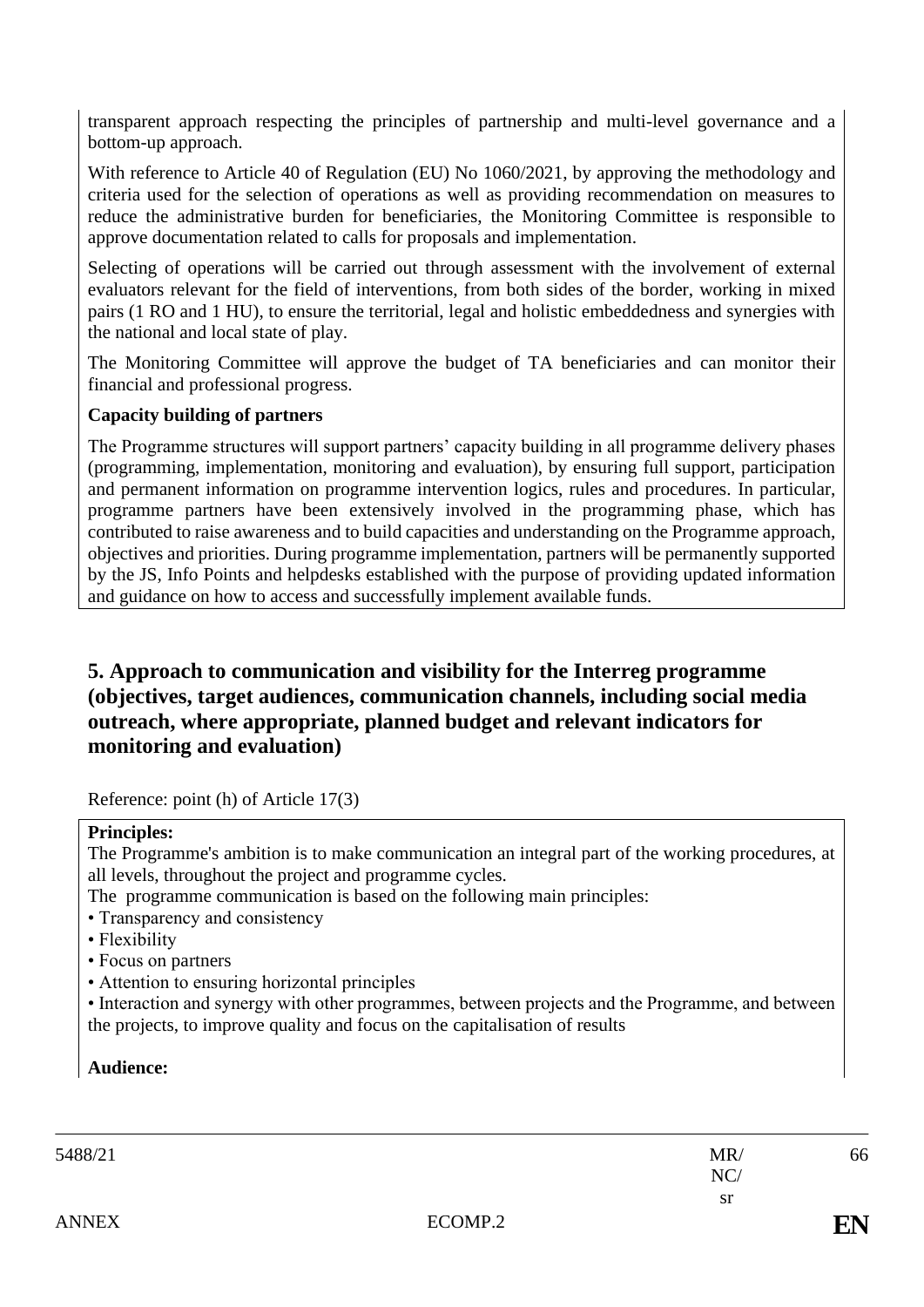The internal target groups consist of programme bodies, organisations and groups involved in the governance of the Programme. The external target groups are all other stakeholders, including:

• Potential partners/applicants: eligible organisations that have an interest or have the capacity to apply for funding

• Partners/funded projects

• End users and the general public: those making use of or potentially being impacted by project outputs and programme results, citizens from the PA, citizens from Romania and Hungary, EU general public

• Influencers/multipliers: European Commission, European Parliament, Committee of the Regions, national, regional and local authorities and policy makers, EU info centres, other Interreg programmes and their projects, Interact etc.

• Media (radio, television, newspapers, online resources, publications etc.)

## **Objectives:**

To foster cross-border cooperation by attracting and allocating funding to high-quality projects, which are fully in line with the Programme strategy, and which contribute to the accomplishment of the expected change, by delivering their own results in a sustainable way, whilst ensuring capitalisation and dissemination of results. This overall objective is translated into the following communication objectives:

• CO 1: Facilitating the efficient communication flow at programme level

• CO 2: Ensuring effective support for applicants and beneficiaries

• CO3: Increasing the visibility of results

### **Tools and channels:**

• Visual identity (Interreg umbrella brand increases visibility and aids synergies with other programmes)

• Online communication (programme website, linked to the single website portal providing access to all programmes of the MS, as requested by Article 46(b)) CPR, as a main tool to communicate, Facebook, as it proved successful, and other relevant social media, which can evolve depending on new IT developments, newsflashes/newsletters, direct emails)

• Public events (kick-off event, any kind of conference, campaign or other larger-scale event which is targeted at a wider audience, participation in multiplier events, cooperation with other Interreg programmes and Interact, others)

• Targeted events (internal meetings and trainings, information events, beneficiary trainings, thematic seminars etc.)

• Publications and promotional materials (any kind of printed or printable digital product i.e. leaflets, brochures, albums, audio-visual productions, others). The programme has an eco-friendly publications policy. Thus, a preference will be given to eco-friendly materials and printing solutions such as recycled paper. Printed materials on paper will be produced with sustainability in mind

• Media work (press releases, organisation of press conferences around major events, others)

Annual communication plans will include further details on the implementation of tool, channels, as well as on messages and content.

## **Monitoring and evaluation**

The programme communication will be evaluated against the following indicators set in connection with the communication objectives:

| 67 | MR/       |         | 5488/21      |
|----|-----------|---------|--------------|
|    | NC/       |         |              |
|    | <b>sr</b> |         |              |
| EN |           | ECOMP.2 | <b>ANNEX</b> |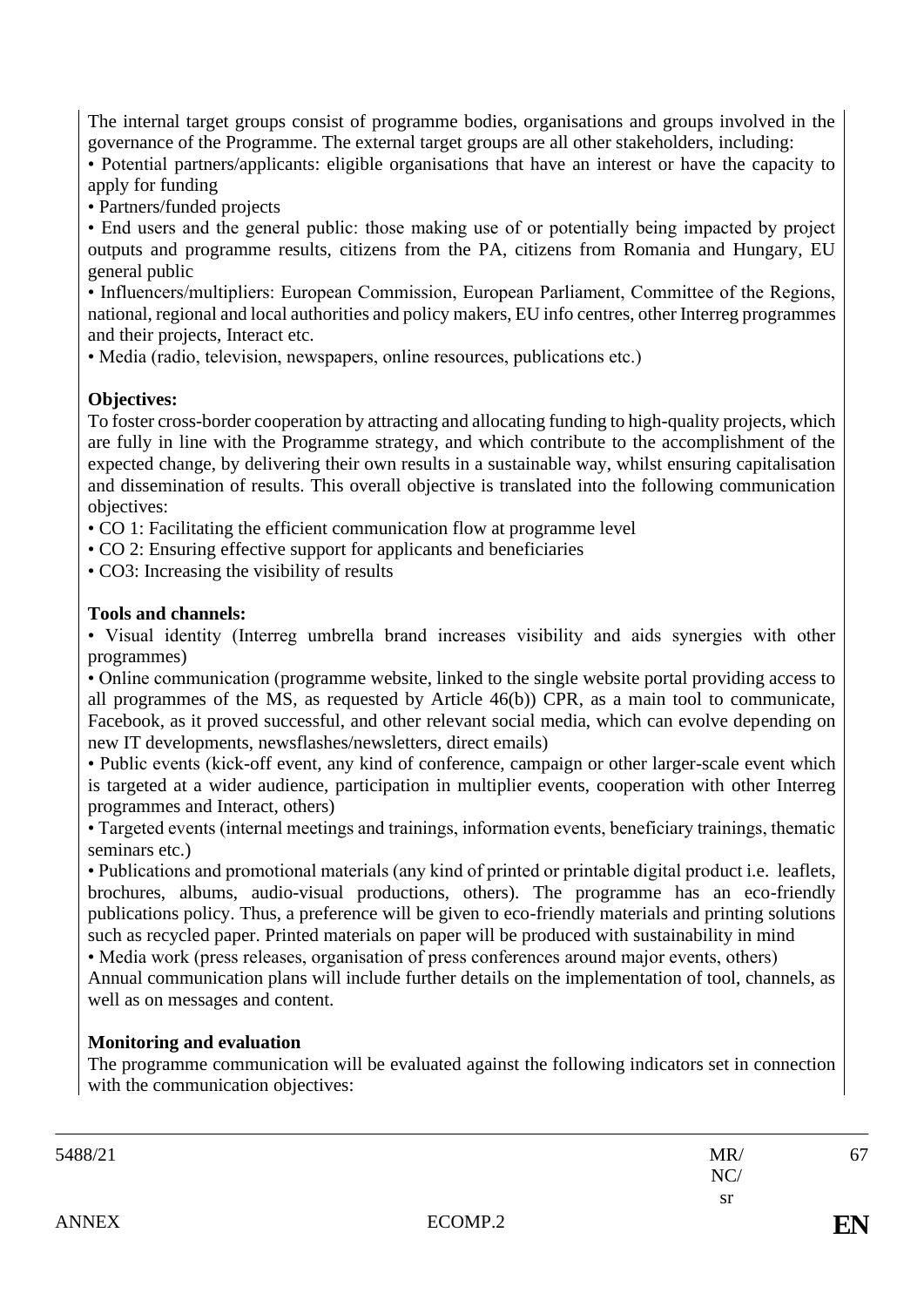- No of MC meetings
- No of internal meetings and trainings held

• No of participations of the staff to Interact and other inter- programme initiatives, focusing on experience exchange

- No of events for information and promotion of the programme (targeted events for applicants)
- No of participants in information events held for project applicants
- No of targeted events for project beneficiaries held
- No of Programme public events organised
- No of publications
- No of online communication tools used (Programme website, social media platforms)
- Web traffic and social media engagement.

The data will come from JS internal statistics, website analytics and specific tracking tools for social media. Special attention will be devoted to monitoring and publicity of operations of strategic importance (ref: art 36. 4 (e) Interreg Regulation), by publishing on the programme website and social media channels updated projects' factsheets and briefs, including information on progress in implementation, as well as through the organisation of communication events, involving the Commission and the responsible authorities and partners.

### **Budget and resources**

Communication is a shared horizontal task of the MA, JS, NA, IPs, the MC, and of the projects, as well. Implementation of the communication measures will be supported by all programme bodies, the JS and the IPs in particular. Additionally, the MA will designate a communication officer (ref: Art. 36((1) Interreg Regulation). The communication budget will be at least 0.3 percent of the total programme budget.

# **6. Indication of support to small-scale projects, including small projects within small project funds**

Reference: point (i) of Article 17(3), Article 24

Projects of limited financial volume as per art. 24 (1) (a) of the Interreg Reg. will be managed by the MA through direct calls for proposals. Article 25 (SPF) will not be applied. Small-scale projects will balance the Programme`s average project size and help to increase also the outreach of the programme. Also, projects with limited financial volume may offer easier management with fewer administrative burden for less experienced potential partners.

Partners of the small-scale projects will be detailed under dedicated calls for proposals, launched for each specific objective / PO and selected Interreg Specific Objective, including people-to-people actions. Among others the aim is to attract newcomers and small sized institutions to start cooperating in cross border level to build up partnership and a more connected social network across the border. The measures can give opportunity to implement small scale projects under simplified conditions being in line with impact evaluation's recommendations.

| 5488/21      |         | MR/       | 68 |
|--------------|---------|-----------|----|
|              |         | NC/       |    |
|              |         | <b>sr</b> |    |
| <b>ANNEX</b> | ECOMP.2 |           | EN |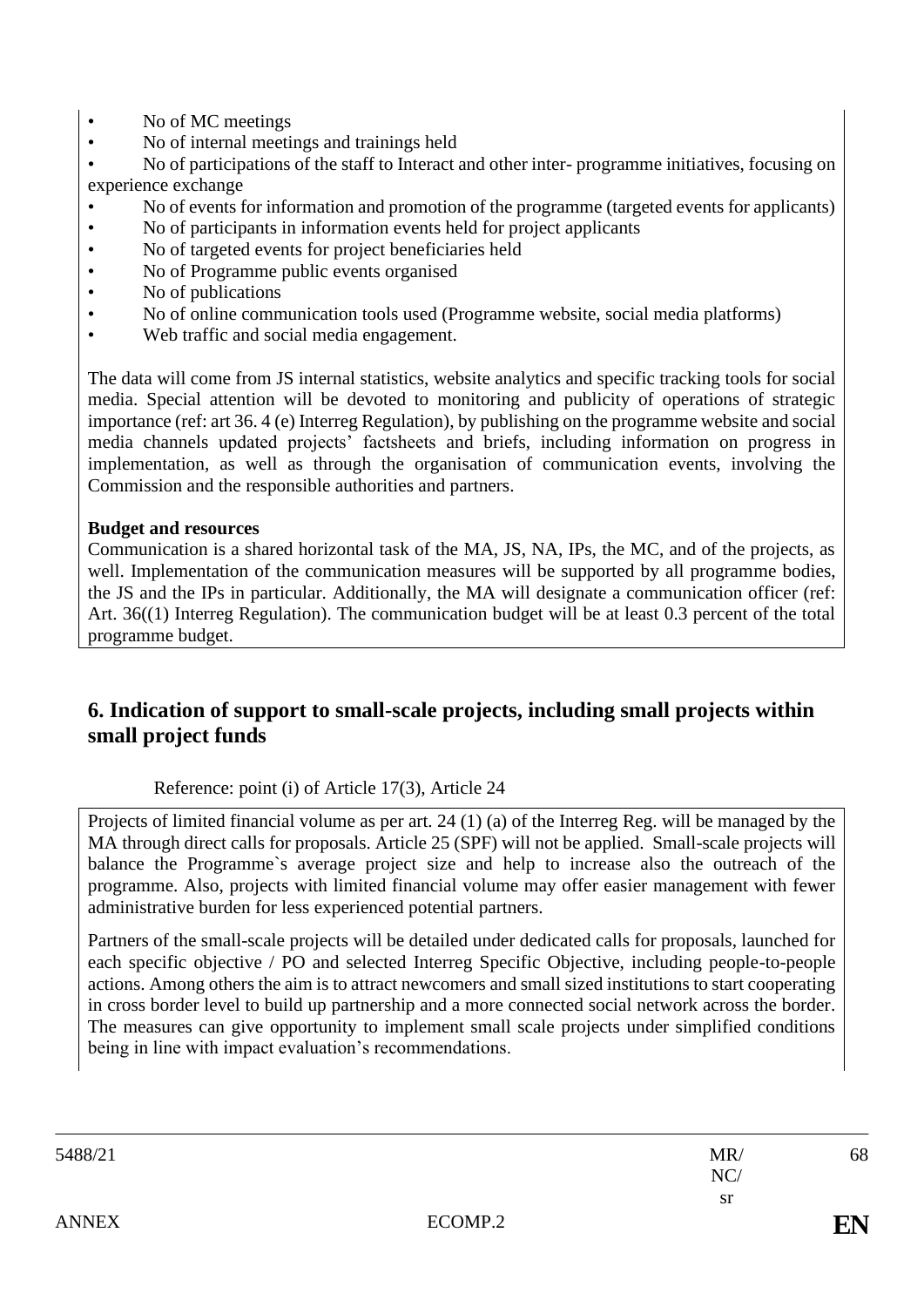In particular, the Programme will welcome small-scale projects with the following purposes among others (the list is not exclusive):

- First cooperation actions for newcomers;
- Establishing new governance networks (including new elements of cooperation);
- Testing and seed financing for larger projects;
- Small and targeted pilot actions;

• Capitalisation on the results of other initiatives (incl. know-how transfer and knowledge exchange);

Awareness raising actions for the general public;

• People-to-people actions, promoting contacts and interaction between people, trust building. Whilst the exact size of the small-scale projects will be established by decision of the MC, it is anticipated that projects with smaller size (ca. 200.000) can be also foreseen.

# **7. Implementing provisions**

## **7.1. Programme authorities**

Reference: point (a) of Article 17(6)

Table 10

| Programme authorities                                                                                      | Name of the<br>institution $[255]$                                                      | Contact name<br>$[200]$                            | E-mail [200]               |
|------------------------------------------------------------------------------------------------------------|-----------------------------------------------------------------------------------------|----------------------------------------------------|----------------------------|
| Managing authority                                                                                         | Romanian<br>Ministry of<br>Development,<br><b>Public Works</b><br>and<br>Administration | Dan<br><b>BĂLĂNESCU</b>                            | dan.balanescu@mdlpa.ro     |
| National authority (for<br>programmes with<br>participating third or partner<br>countries, if appropriate) | Hungarian<br>Ministry of<br>Foreign Affairs<br>and Trade                                | <b>KISS-PARCIU</b><br>Péter                        | hathatar@mfa.gov.hu        |
| Audit authority                                                                                            | <b>Audit Authority</b><br>within the<br><b>Romanian Court</b><br>of Accounts            | Lucian Dan<br>VLĂDESCU -<br>President              | dan.vladescu@rcc.ro        |
| Group of auditors<br>representatives                                                                       | Directorate<br>General<br>for Audit of<br>European Funds                                | <b>DENCSŐ</b><br><b>Balázs Director</b><br>General | balazs.dencso@eutaf.gov.hu |

| 5488/21      |         | MR/       | 69 |
|--------------|---------|-----------|----|
|              |         | NC/       |    |
|              |         | <b>sr</b> |    |
| <b>ANNEX</b> | ECOMP.2 |           | EN |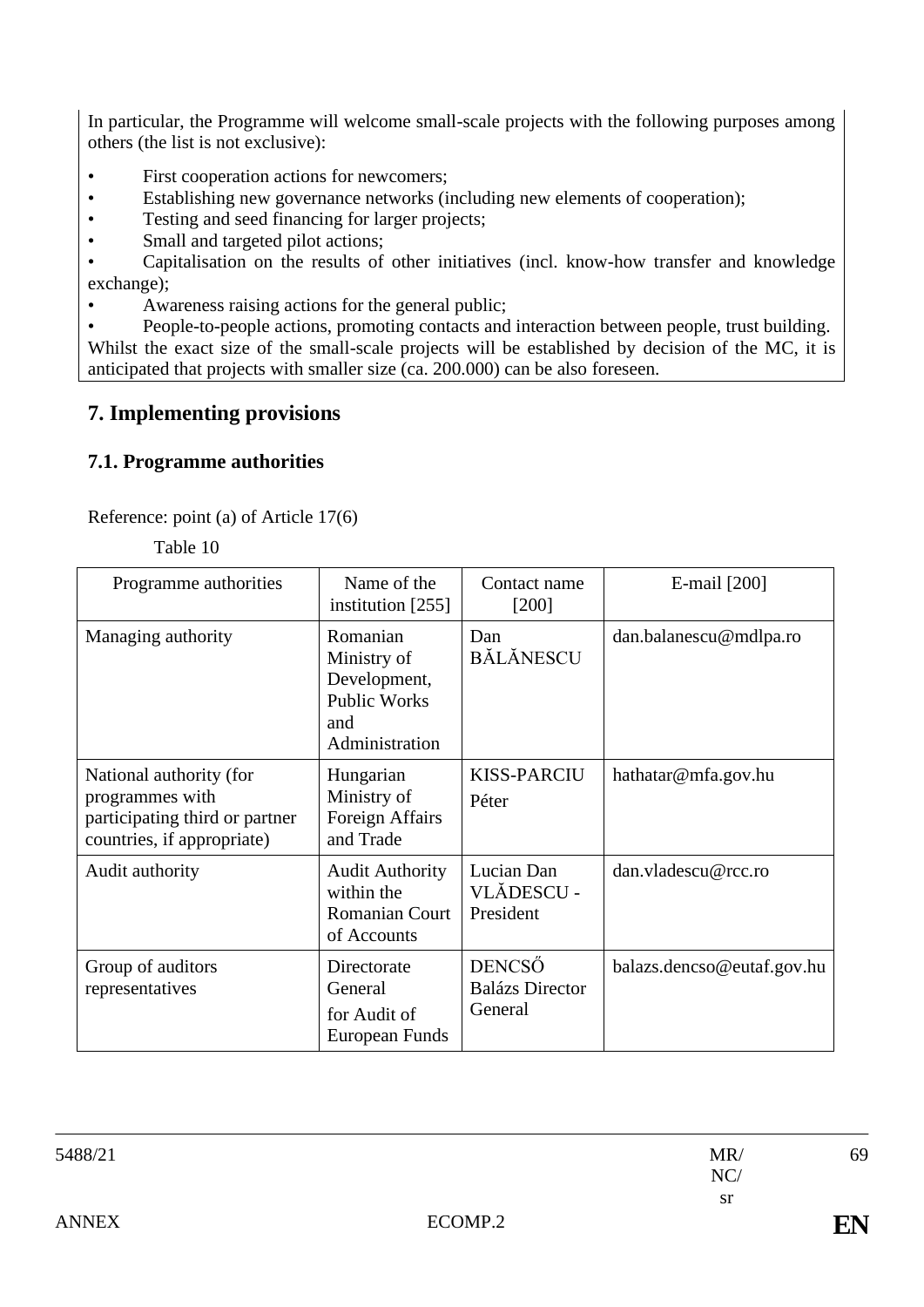| Body to which the payments<br>are to be made by the<br>Commission | Romanian<br>Ministry of<br>Development,<br>Public Works<br>and<br>Administration | Dan<br>BĂLĂNESCU | dan.balanescu@mdlpa.ro |
|-------------------------------------------------------------------|----------------------------------------------------------------------------------|------------------|------------------------|
|-------------------------------------------------------------------|----------------------------------------------------------------------------------|------------------|------------------------|

#### **7.2. Procedure for setting up the joint secretariat**

#### Reference: point (b) of Article 17(6)

In accordance with Article 46 (2) of Regulation (EU) 1059/2021, the Managing Authority (MA), after consultation with the Member States, sets up a Joint Secretariat (JS) assisting the MA and the Monitoring Committee (MC) in carrying out their respective functions.

For a smooth transition to the next programming period, the implementation structures will act as anchors for a successful implementation. Therefore, building on existing strengths, the JS for 2021- 2027 Interreg VI-A Romania - Hungary Programme, is set up on the basis of the existing JS of the Interreg V-A Romania - Hungary Programme.

The JS will be set up within the framework of the Oradea Regional Office for Cross Border Cooperation (BRECO), located in the Programme Area. The structural and implementation arrangements within the hosting organisation will be kept.

The JS will be financed from the Technical Assistance of the Programme. Taking into account the good programme partnership approach, all JS members have been selected in a transparent way with the involvement of both Member States and are bilingual/trilingual, possessing representative linguistic competence and relevant programme area knowledge. Additional staff will be selected respecting the same principles.

The JS will work in close cooperation with the MA assisting in all programme coordination and implementation tasks and supporting the MC in monitoring the implementation of the Programme. Furthermore, the JS will provide support to potential beneficiaries by providing them information about funding opportunities and will assist all beneficiaries and partners in the implementation of operations.

For the successful implementation of the Programme, the JS will coordinate with the Programme Authorities (see section 7.1) and the bodies carrying out management and control and audit tasks, as follows:

- Ministry of Development, Public Works and Administration in Romania;

- Ministry of Foreign Affairs and Trade in Hungary;

- Info Points, hosted in Hungary, by the Széchenyi Programme Office (SzPO);

- First Level Control Unit in Romania, hosted by Oradea Regional Office for Cross Border Cooperation (BRECO);

- First Level Control Unit in Hungary, hosted by the Széchenyi Programme Office (SzPO).

| 5488/21      |         | MR/       | 70             |
|--------------|---------|-----------|----------------|
|              |         | NC/       |                |
|              |         | <b>sr</b> |                |
| <b>ANNEX</b> | ECOMP.2 |           | $\mathbf {EN}$ |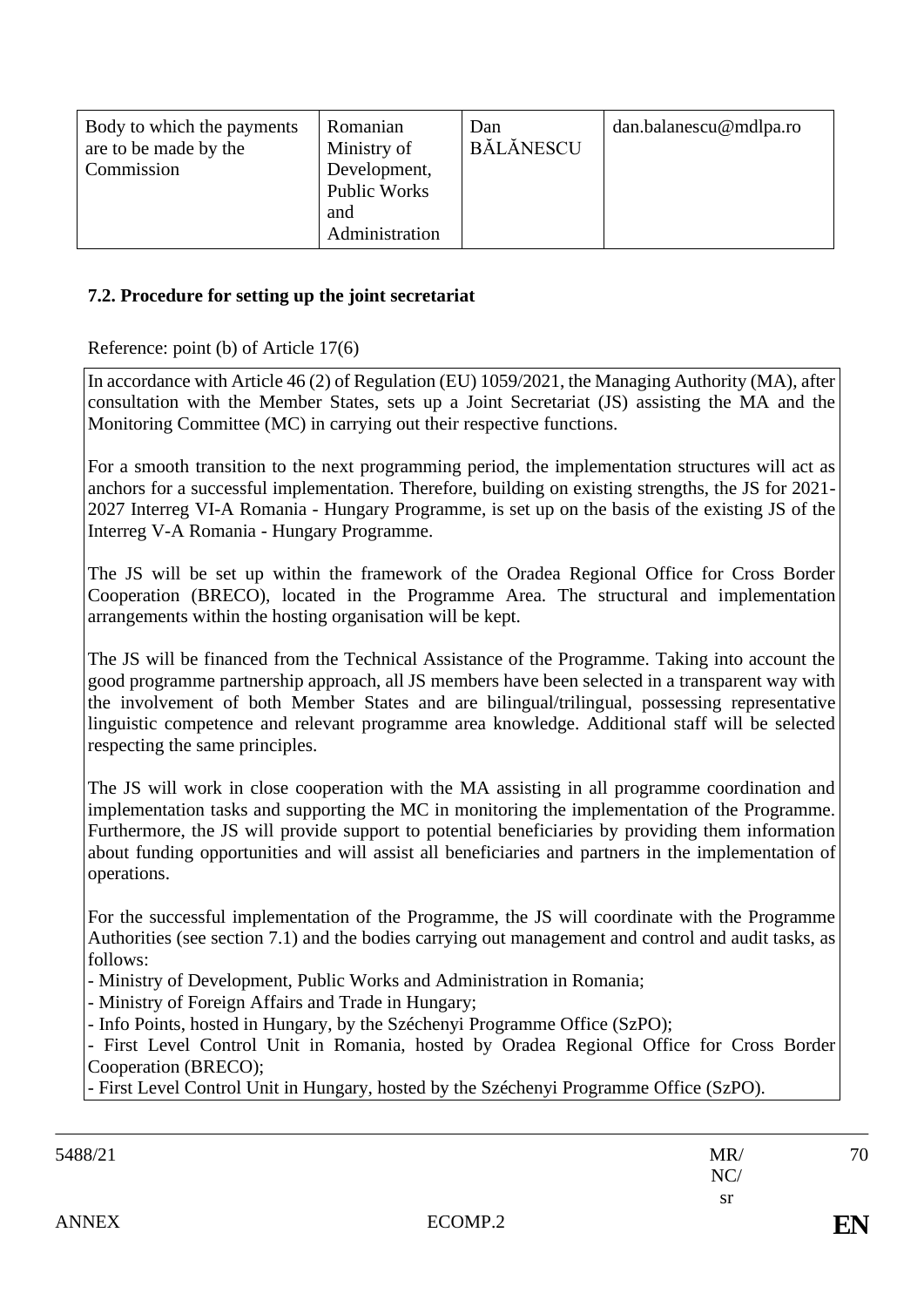## **7.3 Apportionment of liabilities among participating Member States and where applicable, the third or partners countries and OCTs, in the event of financial corrections imposed by the managing authority or the Commission**

### Reference: point (c) of Article 17(6)

Each Member State shall be responsible for preventing, detecting and correcting irregularities committed by the partners located on its territory.

Each Member State shall apply the financial corrections in connection with individual or systemic irregularities detected in operations or operational programme, in accordance with Article 103 of Regulation (EU) 2021/1060 and the Memorandum of Implementation.

In the case of a systematic irregularity, the Member States in the programme shall extend their investigation to cover all operations potentially affected, case by case.

For systemic irregularity or financial correction on programme level that can be linked to a specific Member State, the liability shall be borne by that Member State.

For systemic irregularity or financial correction on programme level that cannot be linked to a specific Member State, the liability shall be jointly and equally borne by the Member States.

The Commission has the right of making financial corrections by cancelling all or part of the Union contribution to the programme and effecting recovery from the Member States in order to exclude from Union financing expenditure which is in breach of applicable Union and national law, including in relation to deficiencies in the management and control systems.

In case of any financial corrections imposed by the Commission, the Member States commit to reimburse to the Programme accounts the amount representing the percentage of the financial correction applied to the expenditure paid by their beneficiaries and declared by the Managing Authority to the European Commission at the date of the decision to apply the financial correction.

The financial correction by the Commission shall not prejudice the Member States obligation to pursue recoveries under the provisions of the applicable European Regulations.

Financial corrections shall be recorded in the annual accounts by the Managing Authority for the accounting year in which the cancellation is decided.

Without prejudice to each Member State's responsibility for detecting and correcting irregularities, the Managing Authority shall ensure that any amount paid as a result of irregularity – or when the Managing Authority is entitled to withdraw from Subsidy Contract and to demand the repayment of the EU contribution in full or in part – is recovered from the lead or sole partner. Beneficiaries shall repay to the lead partner any amounts unduly paid.

| 5488/21      |         | MR/<br>NC/ | 71        |
|--------------|---------|------------|-----------|
|              |         | sr         |           |
| <b>ANNEX</b> | ECOMP.2 |            | <b>FN</b> |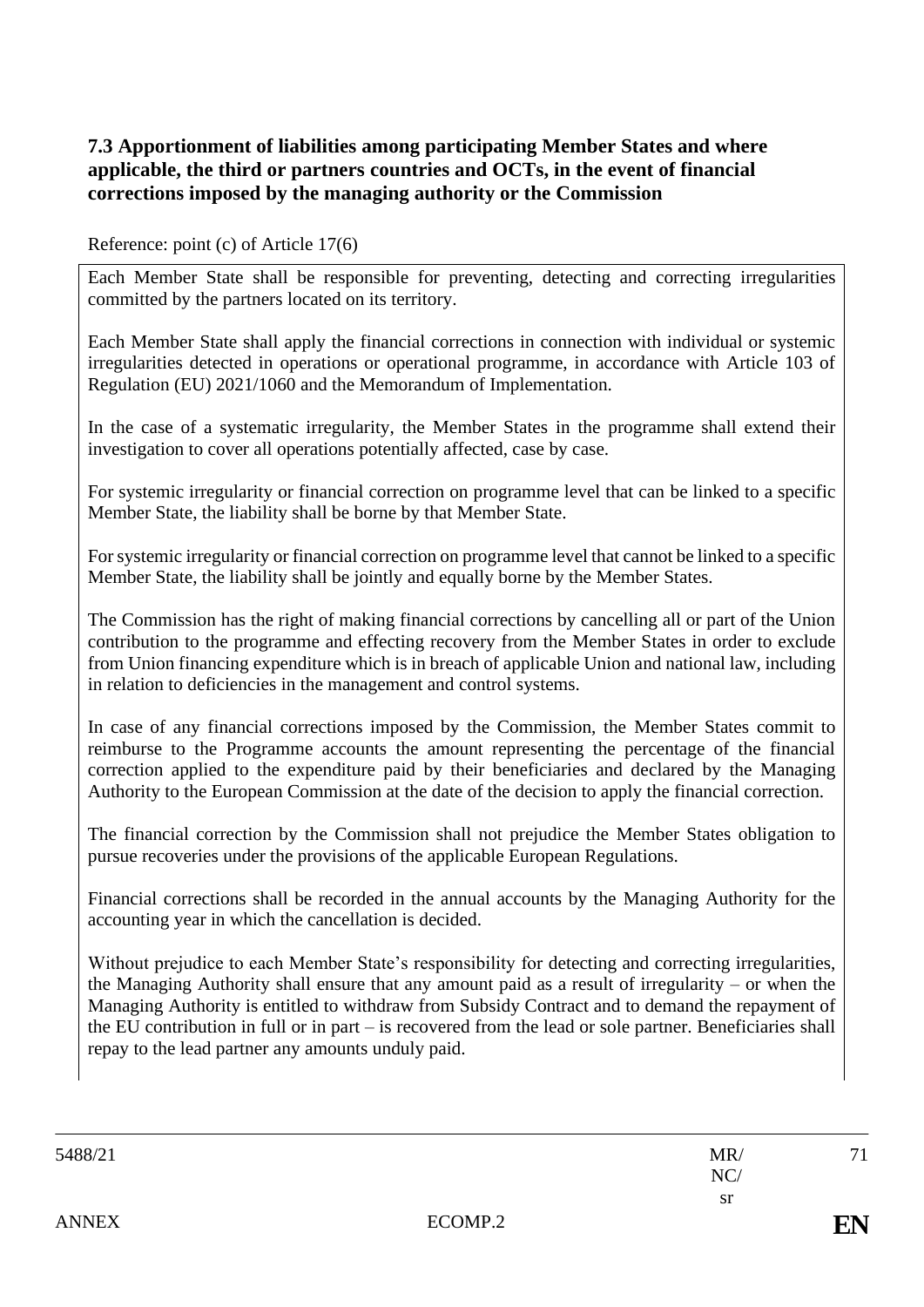Beneficiaries shall repay the lead partner any amounts unduly paid. Special provisions regarding the repayment of amounts subject to an irregularity shall be included both in the contract to be signed with the lead partner and in the partnership agreement to be signed between the partners. The Programme shall provide the partners a template of the Partnership Agreement.

If the lead partner does not succeed in securing repayment from other beneficiaries or if the Managing Authority does not succeed in securing repayment from the lead partner, the Member State on whose territory the beneficiary concerned is located or, in the case of an EGTC, is registered shall reimburse the Managing Authority the amount unduly paid to that beneficiary. The Managing Authority shall be responsible for reimbursing the amounts concerned to the general budget of the Union, in accordance with the apportionment of liabilities among the Member States, as laid down in the cooperation programme.

In accordance with Article 52 (4) of Regulation (EU) 1059/2021, once the Member State has reimbursed the Managing Authority any amounts unduly paid to a partner, it may continue or start a recovery procedure against that partner under its national law. In the event of successful recovery, the Member State shall not have any reporting obligation towards the programme authorities, the Monitoring Committee or the European Commission with regards to such national recoveries.

In case a Member State to the programme has not reimbursed the Managing Authority any amounts unduly paid to a partner, those amounts shall be subject to a recovery order issued by the Commission which shall be executed, where possible, by offsetting to the respective Member State in the programme. Such recovery shall not constitute a financial correction and shall not reduce the support from the ERDF or any external financing instrument of the Union to the Programme. The amount recovered shall constitute assigned revenue in accordance with Article [21(3)] of Regulation (EU, Euratom) [FR- Omnibus].

With regard to amounts not reimbursed to the Managing Authority by the Member State, the offsetting shall concern subsequent payments to the same Interreg programme. The Managing Authority shall then offset with regard to the Member State in accordance with the apportionment of liabilities set out in the Programme in the event of financial corrections imposed by the Managing Authority or the Commission.

In line with Article 52 (2) of Regulation (EU) 1059/2021 Member States agree that neither the lead partner nor the programme's Managing Authority will be obliged to recover an amount unduly paid that does not exceed EUR 250, not including interest, in contribution from ERDF funds to an operation cumulatively in an accounting year.

The liability principles described above shall also apply to financial corrections to Technical Assistance (TA) calculated in compliance with Article 27 of the Regulation (EU) 1059/2021, since such correcitions would be the direct consequence of project related irregularities (whether systemic or not). The Managing Authority will keep informed the Member States about all irregularities and their impact on TA.

Member States shall report on irregularities in accordance with the criteria for determining the cases of irregularity to be reported , the data to be provided and the format for reporting set out in the

| 72             | MR/       |         | 5488/21      |
|----------------|-----------|---------|--------------|
|                | NC/       |         |              |
|                | <b>sr</b> |         |              |
| $\mathbf {EN}$ |           | ECOMP.2 | <b>ANNEX</b> |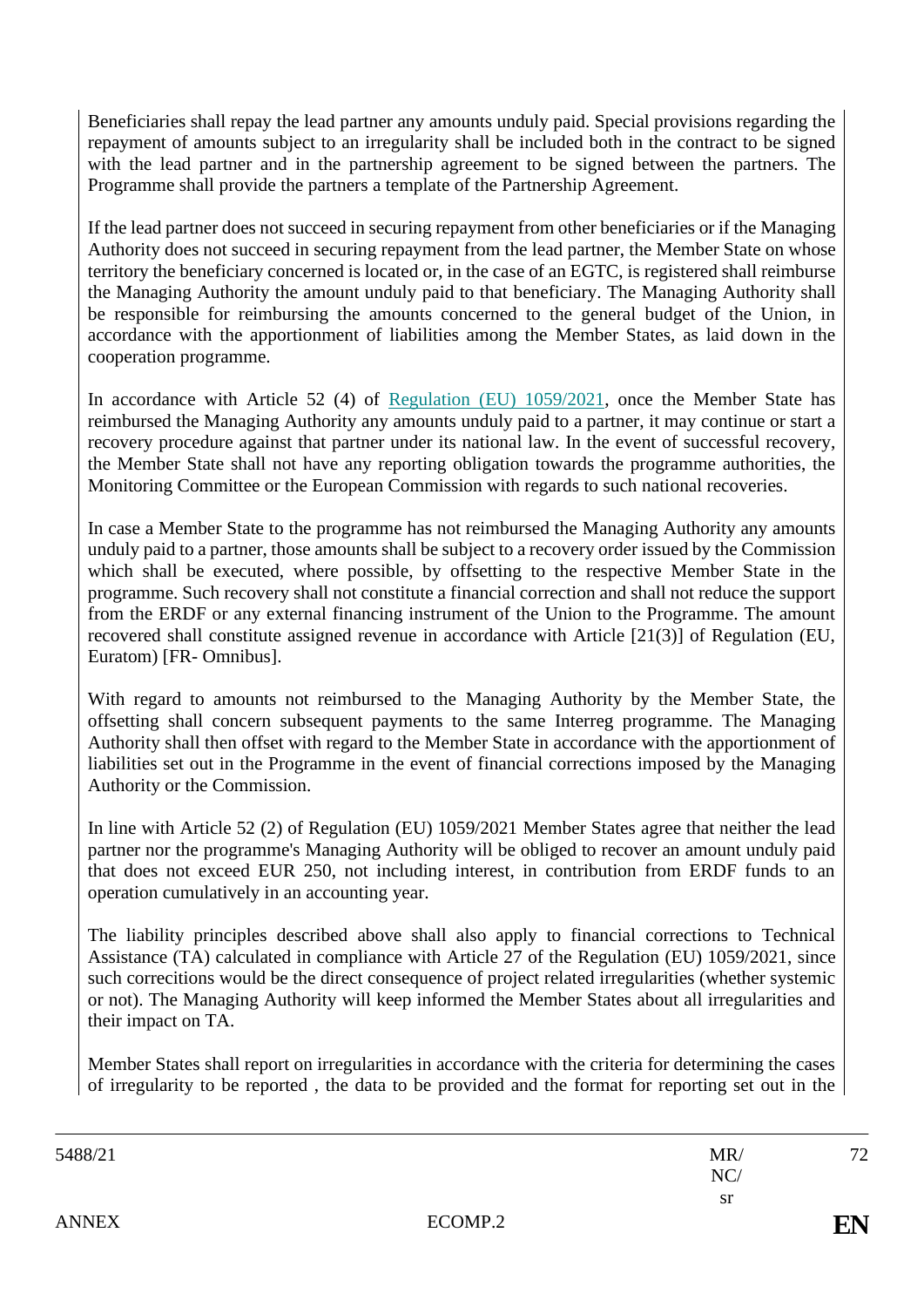Regulation (EU) 1060/2021. Irregularities shall be reported by the MS in which the expenditure is paid by the lead partner or beneficiary implementing the project. Specific procedure in this respect will be part of the description of the programme management and control system to be established in accordance with Article 69 (12) of the Regulation (EU) 1060/2021.

## **8. Use of unit costs, lump sums, flat rates and financing not linked to costs**

Reference: Articles 94 and 95 of Regulation (EU) 2021/...<sup>+</sup> (CPR)

Table 11: Use of unit costs, lump sums, flat rates and financing not linked to costs

| Intended use of Articles 94 and 95                                                                                                                                                                                   | YES | NΩ |
|----------------------------------------------------------------------------------------------------------------------------------------------------------------------------------------------------------------------|-----|----|
| From the adoption the programme will make use of reimbursement of the Union<br>contribution based on unit costs, lump sums and flat rates under priority according to<br>Article 94 CPR (if yes, fill in Appendix 1) |     |    |
| From the adoption the programme will make use of reimbursement of the Union<br>contribution based on financing not linked to costs according to Article 95 CPR (if<br>yes, fill in Appendix 2)                       |     |    |

## **APPENDICES**

- Map 1: Map of the programme area
- Appendix 1: Union contribution based on unit costs, lump sums and flat rate Not applicable
- Appendix 2: Union contribution based on financing not linked to costs Not applicable
- Appendix 3: List of planned operations of strategic importance with a timetable

73

OJ: Please insert in the text the number of the Regulation contained in document ST 6674/21 [2018/0196(COD)].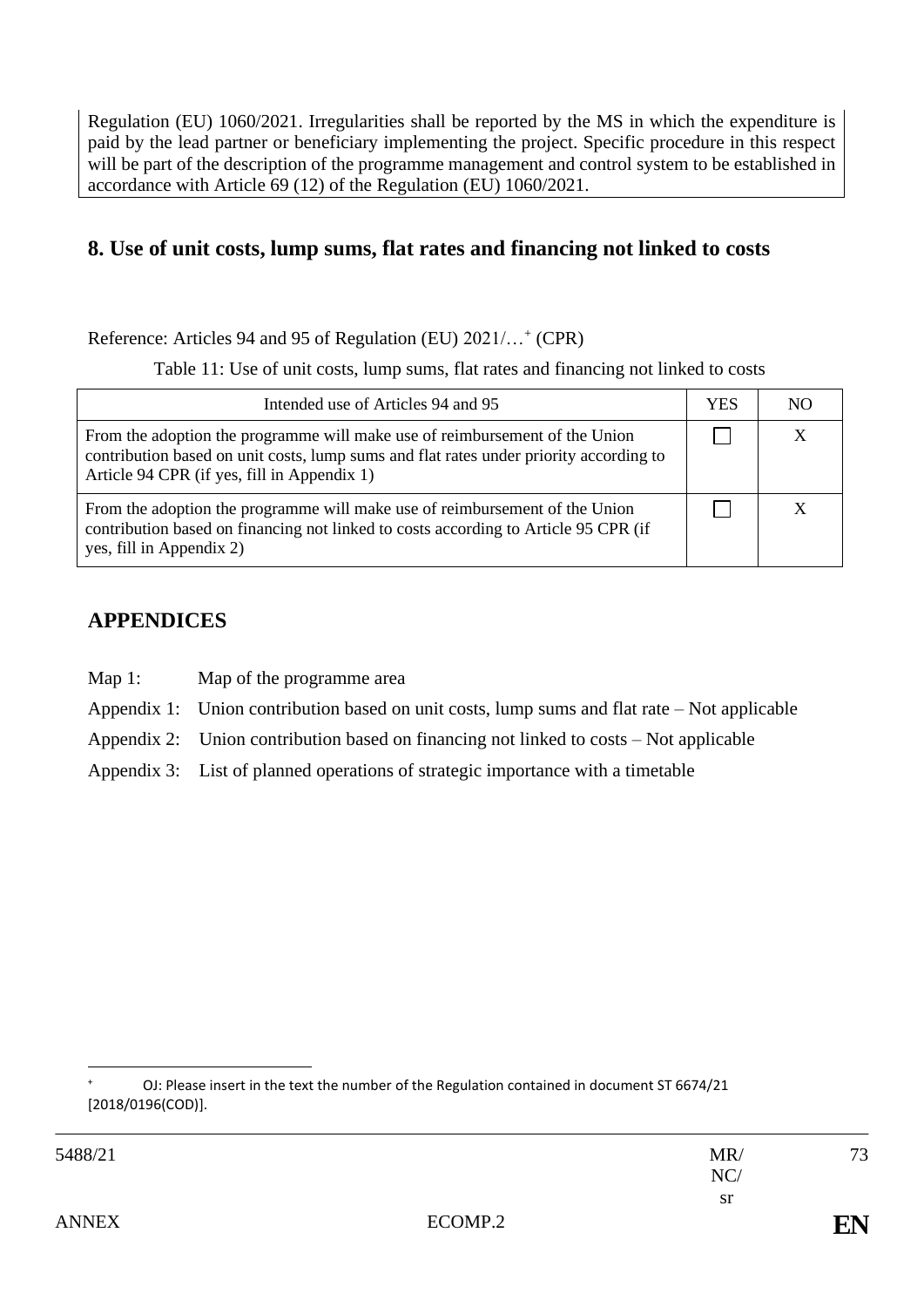## **Map 1: Map of the programme area**



| 5488/21      |         | MR        | 74             |
|--------------|---------|-----------|----------------|
|              |         | NC/       |                |
|              |         | <b>sr</b> |                |
| <b>ANNEX</b> | ECOMP.2 |           | $\mathbf {EN}$ |